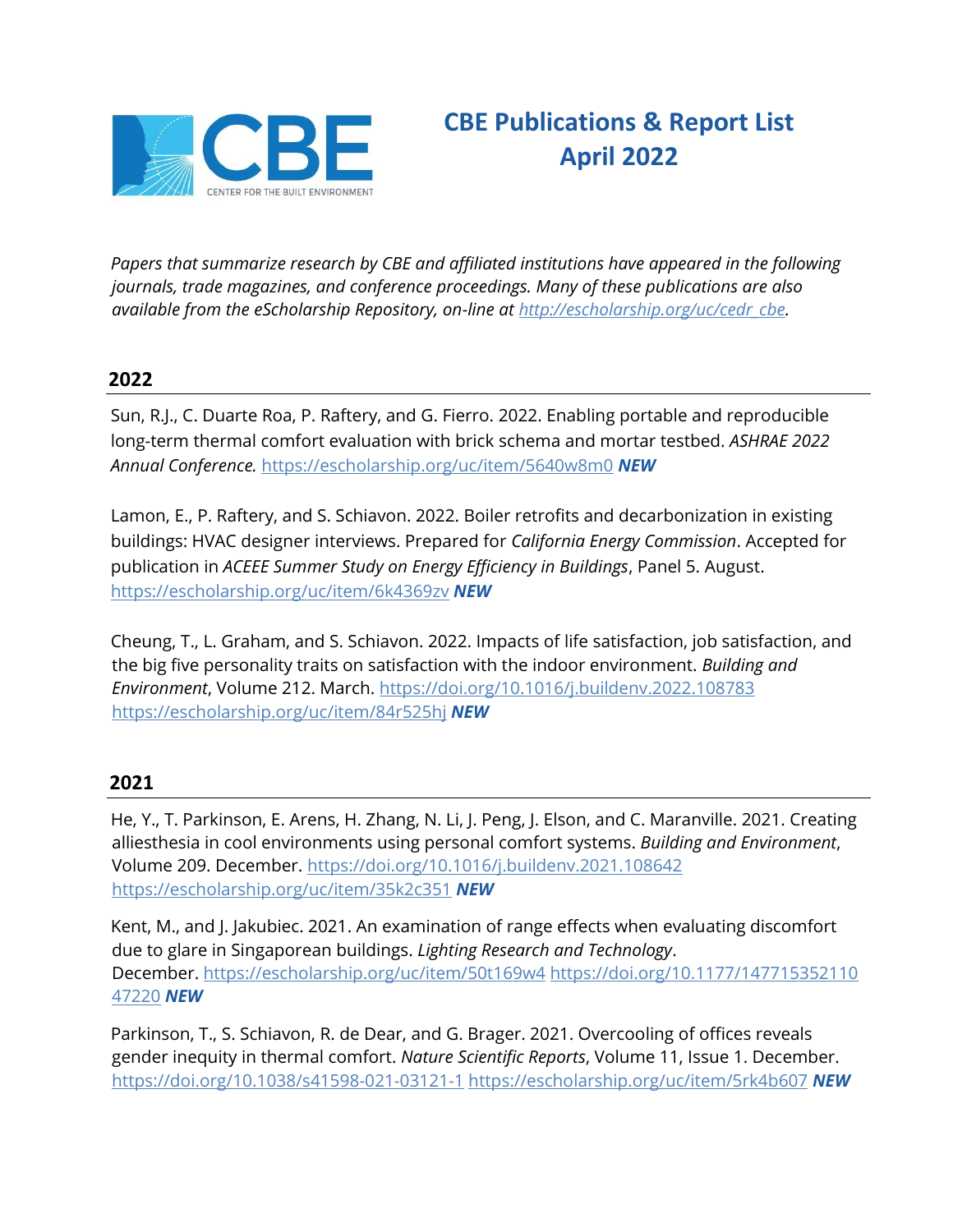Kent, M., T. Parkinson, J. Kim, and S. Schiavon. 2021. A data-driven analysis of occupant workspace dissatisfaction. *Building and Environment*, Volume 205. November. [https://doi.org/10.1016/j.buildenv.2021.10827](https://doi.org/10.1016/j.buildenv.2021.108270)0 <https://escholarship.org/uc/item/9r901701>

He, Y., Y. Zhou, J. Yuan, Z. Liu, Z. Wang, and G. Zhang. 2021. Transformation towards a carbonneutral residential community with hydrogen economy and advanced energy management strategies. *Energy Conversion and Management*, Volume 249. October. <https://doi.org/10.1016/j.enconman.2021.114834> <https://escholarship.org/uc/item/61g3g267> *NEW*

Dawe, M., C. Karmann, S. Schiavon, and F. Bauman. 2021. Field evaluation of thermal and acoustical comfort in eight North-American buildings using embedded radiant systems. *PLOS ONE*, Volume 16, Issue 10. October.<https://doi.org/10.1371/journal.pone.0258888> <https://escholarship.org/uc/item/24k6q5zg>*NEW*

Tartarini, F., S. Schiavon, O. Jay, E. Arens, and C. Huizenga. 2021. Application of Gagge's energy balance model to determine humidity-dependent temperature thresholds for healthy adults using electric fans during heatwaves. *Building and Environment*. October. <https://doi.org/10.1016/j.buildenv.2021.108437> <https://escholarship.org/uc/item/5th5s8qb> *NEW*

Xiong, J., S. Carter, O. Jay, E. Arens, H. Zhang, M. Deuble, and R. de Dear. 2021. A sex/age anomaly in thermal comfort observed in an office worker field study: A menopausal effect? *Indoor Air*. August.<https://doi.org/10.1111/ina.12926> <https://escholarship.org/uc/item/1dk4z7th>

He, Y., Y. Zhou, Z. Wang, J. Liu, Z. Liu, and G. Zhang. 2021. Quantification on fuel cell degradation and techno-economic analysis of a hydrogen-based grid-interactive residential energy sharing network with fuel-cell-powered vehicles. *Applied Energy*, Volume 303. August. <https://doi.org/10.1016/j.apenergy.2021.117444> <https://escholarship.org/uc/item/8ms2x24r>

Miller, D., P. Raftery, M. Nakajima, S. Salo, L. Graham, T. Peffer, M. Delgado, H. Zhang, G. Brager, D. Douglass-Jaimes, G. Paliaga, S. Cohn, M. Greene, and A. Brooks. 2021. Cooling energy savings and occupant feedback in a two year retrofit evaluation of 99 automated ceiling fans staged with air conditioning. *Energy and Buildings,* Volume 251. August. <https://doi.org/10.1016/j.enbuild.2021.111319> <https://escholarship.org/uc/item/7752j100>

Porras-Salazar, JA., S. Schiavon, P. Wargocki, T. Cheung, and KW. Tham. 2021. Meta-analysis of 35 studies examining the effect of indoor temperature on office work performance. *Building and Environment*, Volume 203. June. Open Access. *<https://doi.org/10.1016/j.buildenv.2021.108037>*

Tran, P., M. Adam, KW. Tham, S. Schiavon, J. Pantelic, P. Linden, E. Sofianopoulou, C. Sekhar, D. Cheong, and R. Balasubramanian. 2021. Assessment and mitigation of personal exposure to particulate air pollution in cities: An exploratory study. *Sustainable Cities and Society*, Volume 72. May. *<https://doi.org/10.1016/j.scs.2021.103052><https://escholarship.org/uc/item/3tm9n180>*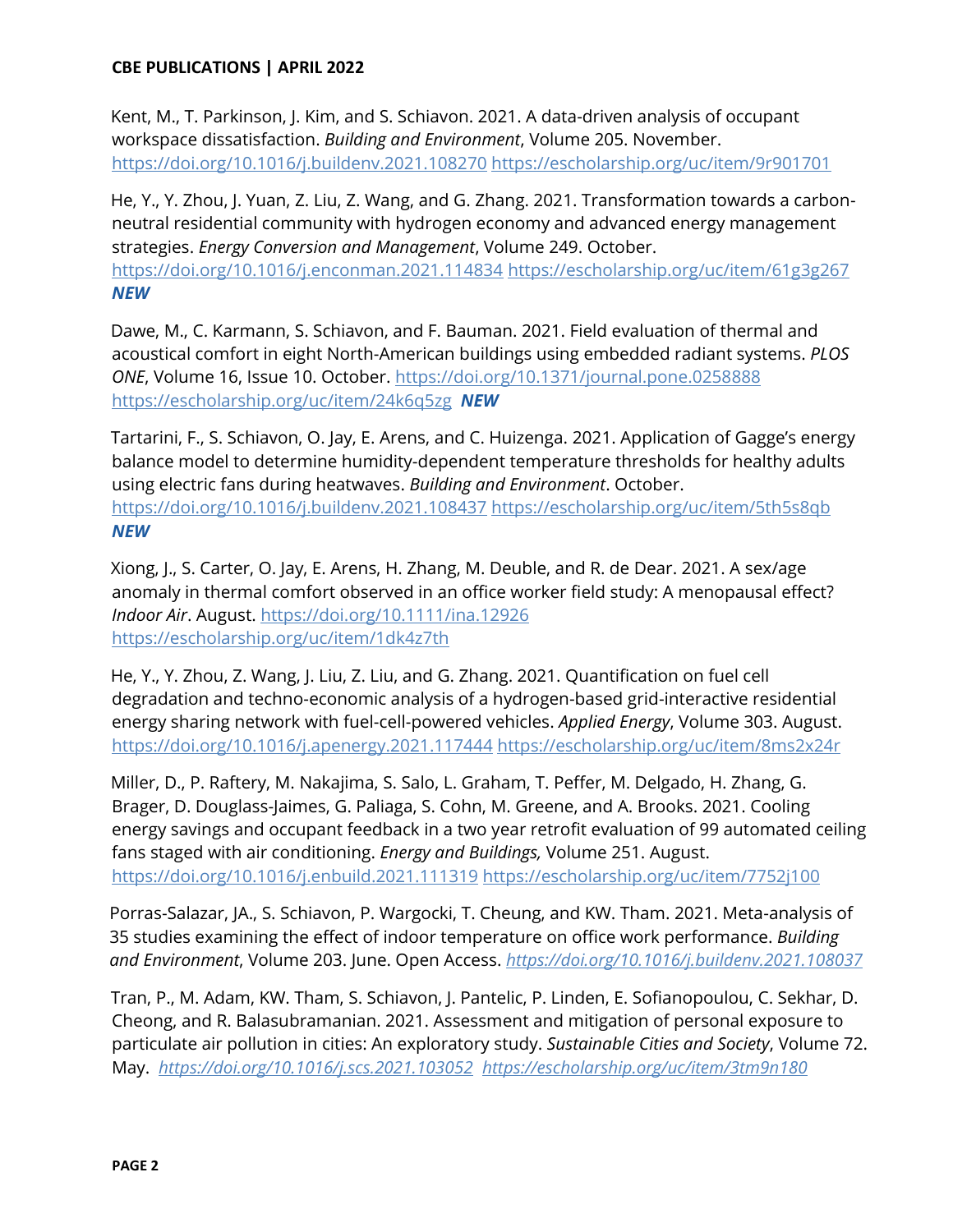Mishra, A.K., S. Schiavon, P. Wargocki, and K. Wai Tham. 2021. Respiratory performance of humans exposed to moderate levels of carbon dioxide. *Indoor Air*. May. <https://doi.org/10.1111/ina.12823> <https://escholarship.org/uc/item/8qj5v8d1>

Luo, M., H. Zhang, P. Raftery, L. Zhou, T. Parkinson, E. Arens, Y. He, and E. Present. 2021. Detailed measured air speed distribution in four commercial buildings with ceiling fans. *Building and Environment*, Volume 200, ISSN 0360-1323. May. <https://doi.org/10.1016/j.buildenv.2021.107979> <https://escholarship.org/uc/item/3ts5528s>

Parkinson, T., H. Zhang, E. Arens, Y. He, R. de Dear, J. Elson, A. Parkinson, C. Maranville, and A. Wang. 2021. Predicting thermal pleasure experienced in dynamic environments from simulated cutaneous thermoreceptor activity. *Indoor Air*. May. <https://doi.org/10.1111/ina.12859> <https://escholarship.org/uc/item/1xd8n2t0>

Xu, Y., P. Raftery, and S. Schiavon. 2021. Capturing energy savings from correcting VAV box minimums on campus. Masters of Science Thesis. Department of Architecture, University of California, Berkeley. May. <https://escholarship.org/uc/item/6zt4k0hd>

Liang, R., M. Kent, R. Wilson, and Y. Wu. 2021. The effect of thermochromic windows on visual performance and sustained attention. *Energy and Buildings*, Volume 236. April. <https://doi.org/10.1016/j.enbuild.2021.110778> <https://escholarship.org/uc/item/9kt889fn>

Graham, L., T. Parkinson, and S. Schiavon. 2021. Lessons learned from 20 years of CBE's occupant surveys. *Building and Cities*, Volume 2, Issue 1, pages 166-184. February. <https://doi.org/10.5334/bc.76>

# **2020**

Tartarini, F., S. Schiavon, T. Cheung, and T. Hoyt. 2020. CBE thermal comfort tool: Online tool for thermal comfort calculations and visualizations. *SoftwareX*, 12:100563. <https://doi.org/10.1016/j.softx.2020.100563>

Tartarini, F. and S. Schiavon. 2020. Pythermalcomfort: A python package for thermal comfort research. *SoftwareX*, 12:100578*.* <https://doi.org/10.1016/j.softx.2020.100578>

Gall, E., A. Mishra, J. Li, S. Schiavon, and A. Lauguerre. 2020. Impact of cognitive tasks on co2 and isoprene emissions from humans. *Environmental Science & Technology*, Volume 55, Pages 139-148. December. <https://doi.org/10.1021/acs.est.0c03850> [https://pdxscholar.library.pdx.edu/mengin\\_fac/324/](https://pdxscholar.library.pdx.edu/mengin_fac/324/)

Lassen, N., F. Goia, S. Schiavon, and J. Pantelic. 2020. Field investigations of a smiley-face polling station for recording occupant satisfaction with indoor climate. *Building and Environment*. Volume 185. November.<https://doi.org/10.1016/j.buildenv.2020.107266>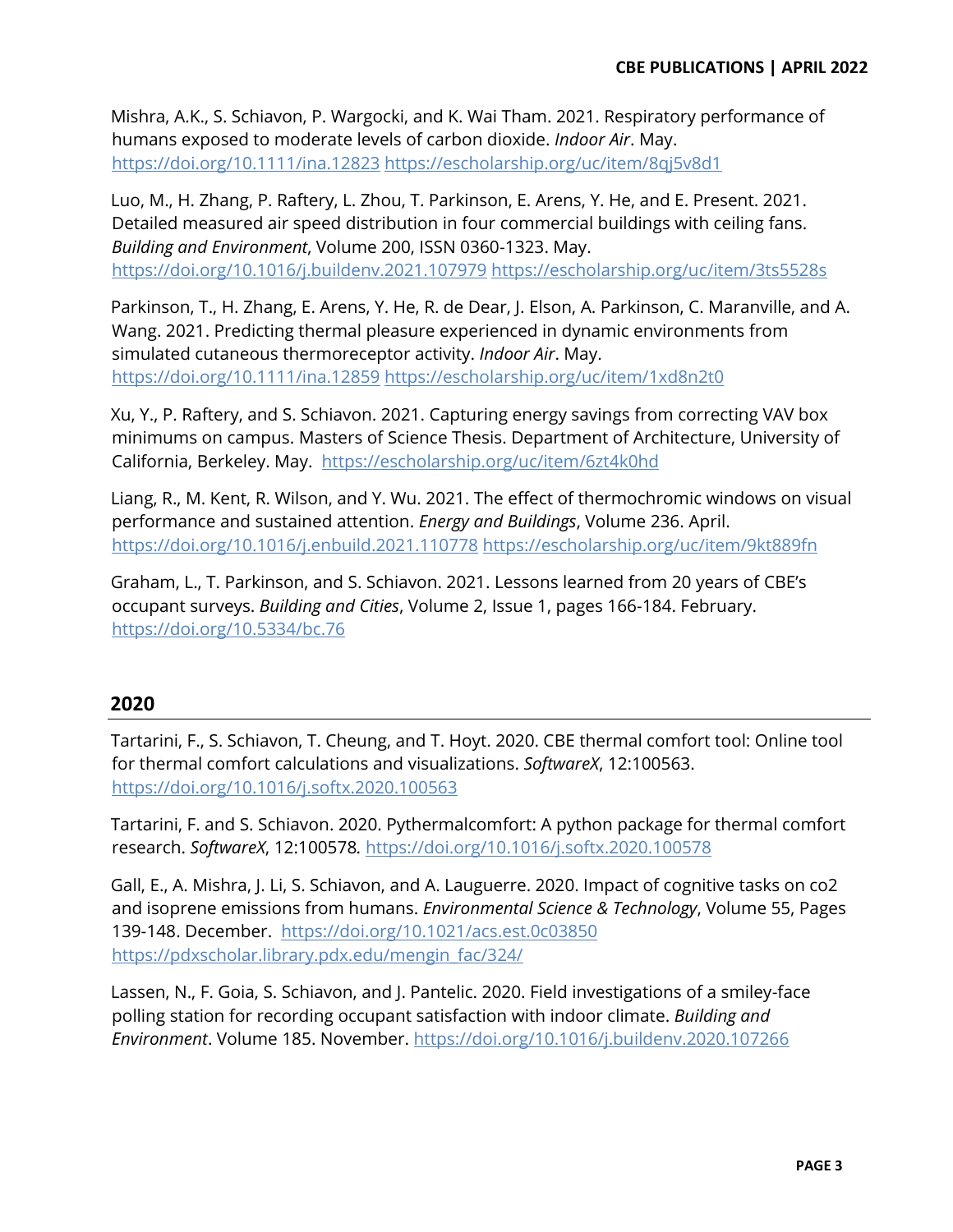He, Y., E. Arens, N. Li, Z. Wang, H. Zhang, Y. A, and C. Yuan. 2020. Modeling solar radiation on a human body indoors by a novel mathematical model. *Building and Environment*, Volume 187. November.<https://doi.org/10.1016/j.buildenv.2020.107421> <https://escholarship.org/uc/item/78f0b543>

Tartarini, F. and S. Schiavon. 2020. Skin temperature sampling period for longitudinal thermal comfort studies. *Proceedings of the Indoor Air 2020*. November. <https://escholarship.org/uc/item/9jn57924>

Cheung, T., S. Schiavon, L. Graham, and K. Tham. 2020. Occupant satisfaction with the indoor environment in seven commercial buildings in Singapore. *Building and Environment*. November. <https://doi.org/10.1016/j.buildenv.2020.107443> <https://escholarship.org/uc/item/43k2z2zx>

Ko, W., M. Kent, S. Schiavon, B. Levitt, and G. Betti. 2020. A window view quality assessment framework. *CBE Report.* October. <https://escholarship.org/uc/item/5ft4f88r>

Duarte Roa, C., S. Schiavon, and T. Parkinson. 2020. Targeted occupant surveys: A novel method to effectively relate occupant feedback with environmental conditions. *Building and Environment*, Volume 184. October.<https://doi.org/10.1016/j.buildenv.2020.107129> <https://escholarship.org/uc/item/9sj1c34p>

He, Y., N. Li, H. Zhang, Y. Han, J. Lu, and L. Zhou. 2020. Air-conditioning use behaviors when elevated air movement is available. *Energy and Buildings*, Volume 225*.* October. <https://doi.org/10.1016/j.enbuild.2020.110370><http://escholarship.org/uc/item/9np5x6cv>

Li, P., T. Parkinson, S. Schiavon, T. Froese, R. de Dear, A. Rysanek, and S. Staub-French. 2020. Improved long-term thermal comfort indices for continuous monitoring. *Energy and Buildings,*  Volume 224. October. <https://doi.org/10.1016/j.enbuild.2020.110270> <https://escholarship.org/uc/item/9h55w20w>

Quintana, M., S. Schiavon, K.W. Tham, and M. Clayton. 2020. Balancing thermal comfort datasets: We GAN but should we? *Proceedings of the ACM BuildSys '20 Conference*, Yokohama, Japan. September.<http://arxiv.org/abs/2009.13154v1>

Kent, M. and S. Schiavon. 2020. Evaluation of the effect of landscape distance seen in window views on visual satisfaction. *Building and Environment.* August. <https://doi.org/10.1016/j.buildenv.2020.107160><https://escholarship.org/uc/item/6gd9t8pj>

Lehrer, D., E. Arens, H. Zhang, and D. Fannon. 2020. Prototyping solutions to improve comfort and enable HVAC energy savings. *Proceedings, ACEEE 2020 Summer Study on Energy Efficiency in Buildings*. August.<https://escholarship.org/uc/item/0h64g14s>

Altomonte, S., J. Allen, P. Bluyssen, G. Brager, L. Heschong, A. Loder, S. Schiavon, J. Veitch, L. Wang, and P. Wargocki. 2020. Ten questions concerning well-being in the built environment. *Building and Environment*, 180: 106949. August.<https://doi.org/10.1016/j.buildenv.2020.106949>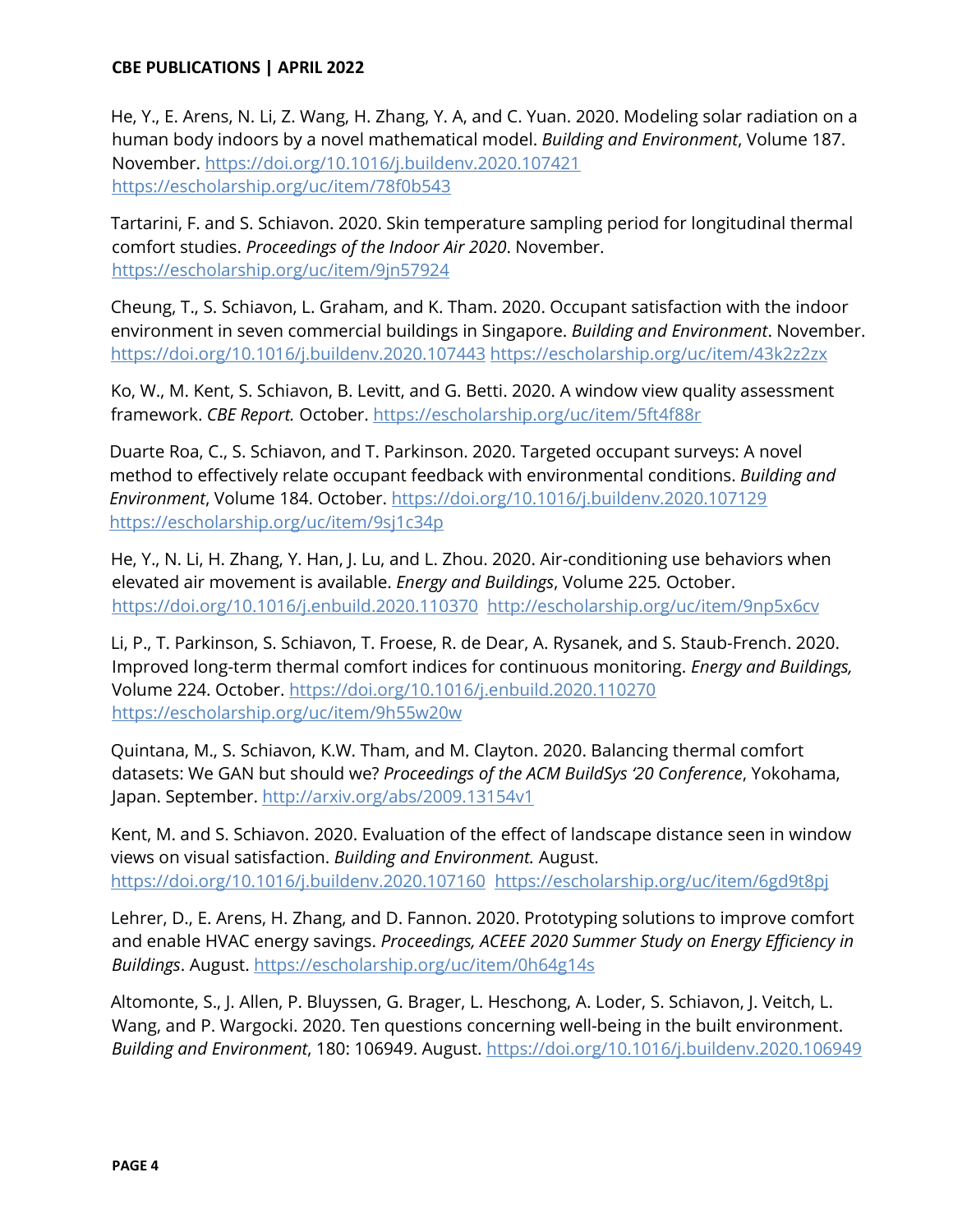Liu, S., Z. Wang, S. Schiavon, Y. He, M. Luo, H. Zhang, and E. Arens. 2020. Predicted percentage dissatisfied with vertical temperature gradient. *Energy and Buildings*, 220. August. <https://doi.org/10.1016/j.enbuild.2020.110085> https://escholarship.org/uc/item/0s76t57k

Duarte Roa, C. 2020. Design and control of high thermal mass radiant systems. Doctor of Philosophy Dissertation. Dept. of Architecture, University of California, Berkeley <https://escholarship.org/uc/item/82t6n3xr>

Kent, M., T. Cheung, J. Li, and S. Schiavon. 2020. Experimental evaluation of visual flicker caused by ceiling fans. *Building and Environment*. Volume 182, Pages 1-14. July. <https://doi.org/10.1016/j.buildenv.2020.107060> <https://escholarship.org/uc/item/3wj1f6xj>

Rafsanjani, H. N., A. Ghahramani, A. H. Nabizadeh. 2020. iSEA: IoT-based smartphone energy assistant for prompting energy-aware behaviors in commercial buildings. *Applied Energy*, 266. May.<https://escholarship.org/uc/item/34w088fp> <https://doi.org/10.1016/j.apenergy.2020.114892>

Ko, W., S. Schiavon, H. Zhang, L. Graham, G. Brager, I. Mauss, and Y. Lin. 2020. The impact of a view from a window on thermal comfort, emotion, and cognitive performance. *Building and Environment*. May. https://doi:10.1016/j.buildenv.2020.106779 <https://escholarship.org/uc/item/09b861jb>

Lipczynska, A., A. Mishra, and S. Schiavon. 2020. Experimental evaluation of the effect of body mass on thermal comfort perception. *11th Windsor Conference on Thermal Comfort*, pages 403- 415. May.<https://escholarship.org/uc/item/2hf4r1pg>

Li, J., M. Wan, S. Schiavon, K. Tham, S. Zuraimi, J. Xiong, M. Fang, and E. Gall. 2020. Size-resolved dynamics of indoor and outdoor fluorescent biological aerosol particles in a bedroom: A onemonth case study in singapore. *Indoor Air,* Volume 30, Issue 5, Pages 942-954. April. <http://doi.org/10.1111/ina.12678> <https://escholarship.org/uc/item/6rh0c245>

Raftery, P., D. Miller, H. Zhang, T. Peffer, G. Brager, L.T. Graham, E. Present, E. Arens, D. Douglas-Jaimes, G. Paliaga, A. Brooks, S. Cohn, and M. Greene. 2020. Integrating Smart Ceiling Fans and Communicating Thermostats to Provide Energy-Efficient Comfort. Final report to California Energy Commission. April.<https://escholarship.org/uc/item/91z0m3xw>

Ghahramani, A., P. Galicia, D. Lehrer, Z. Varghese, Z. Wang, and Y. Pandit. 2020. Artificial Intelligence for Efficient Thermal Comfort Systems: Requirements, Current Applications and Future Directions. *Frontiers in Built Environment*. April.<https://doi.org/10.3389/fbuil.2020.00049> <https://escholarship.org/uc/item/75j1m967>

Arens, E., D. Heinzerling, S. Liu, G. Paliaga, A. Pande, S. Schiavon, Y. Zhai, and H. Zhang. 2020. Advances to ASHRAE Standard 55 to encourage more effective building practice. Proceedings of Windsor Conference 2020: Resilient Comfort, London, April 13-16. <https://escholarship.org/uc/item/5ww2c38p>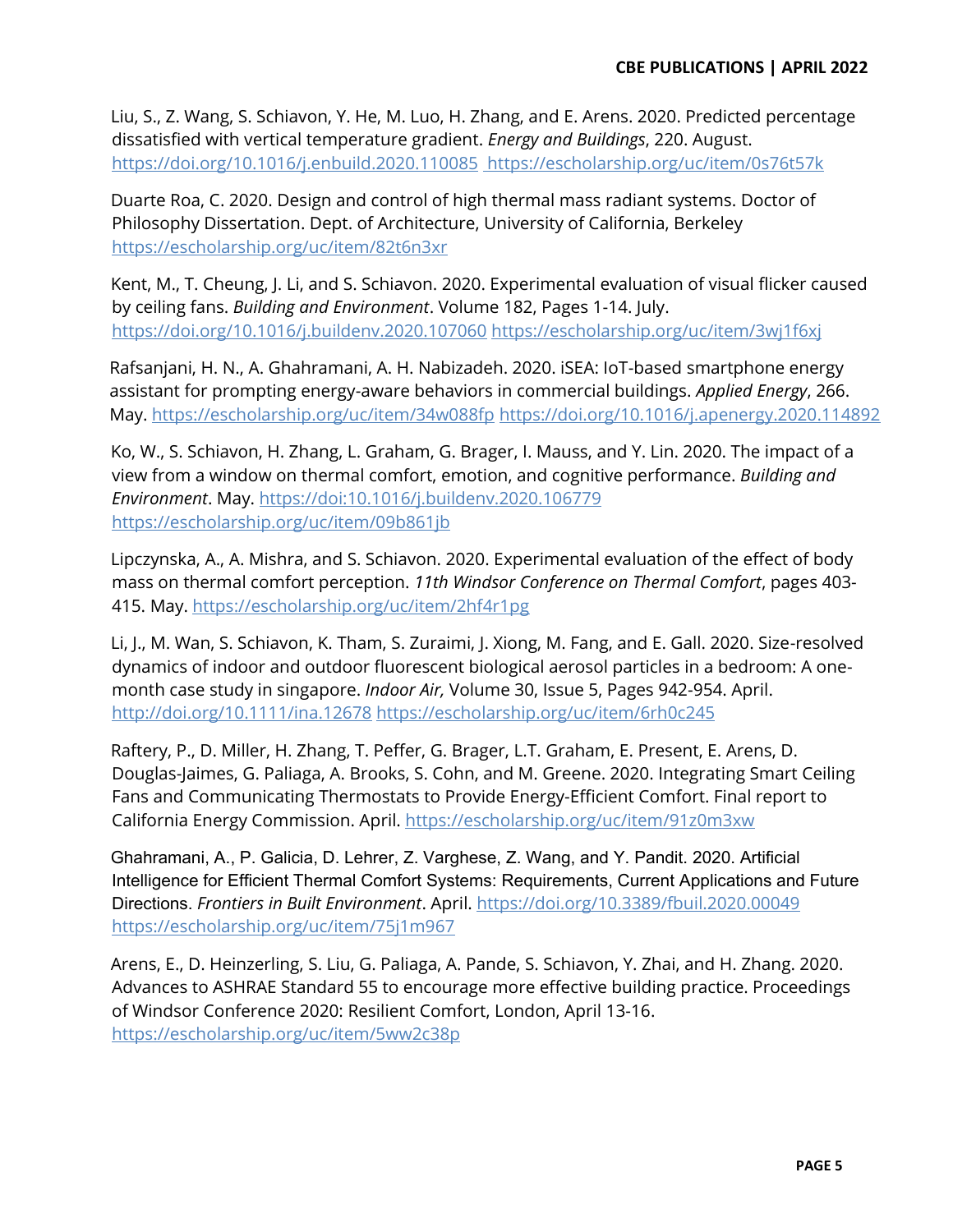Schweiker, M., A. André, F. Al-Atrash, H. Al-Khatri, R.R. Alprianti, H. Alsaad, R. Amin, et al. 2020. Evaluating assumptions of scales for subjective assessment of thermal environments - Do laypersons perceive them the way, we researchers believe? *Energy and Buildings*, 211: 109761. March.<https://doi.org/10.1016/j.enbuild.2020.109761>

Raftery, P., and D. Douglass-Jaimes. 2020. Ceiling Fan Design Guide. CBE Report. March. <https://escholarship.org/uc/item/6s44510d>

Arens, E., A. Ghahramani, R. Przybyla, M. Andersen, S. Min, T. Peffer, P. Raftery, M. Zhu, V. Luu, and H. Zhang. 2020. Measuring 3D indoor air velocity via an inexpensive low-power ultrasonic anemometer. *Energy and Buildings,* 211. March.<https://doi.org/10.1016/j.enbuild.2020.109805> <https://escholarship.org/uc/item/43c525tg>

Chen, W., H. Zhang, E. Arens, M. Luo, Z. Wang, L. Jin, J. Liu, F. Bauman, and P. Raftery. 2020. Ceiling-fan-integrated air conditioning: airflow and temperature characteristics of a sidewallsupply jet interacting with a ceiling fan. *Building and Environment*, Volume 171. March. https:/[/doi.org/10.1016/j.buildenv.2020.106660](http://doi.org/10.1016/j.buildenv.2020.106660) <https://escholarship.org/uc/item/8cj7n6ps>

Parkinson, T., P. Raftery, and E. Present. 2020. Spatial uniformity of thermal comfort from ceiling fans blowing upwards. *Proceedings of ASHRAE Winter Conference.* February. <https://escholarship.org/uc/item/5fs9q6fq>

Kent, M., S. Schiavon, and J. Jakubiec. 2020. A dimensionality reduction method to select the most representative daylight illuminance distributions. *Journal of Building Performance Simulation*, Volume 13, Issue 1. January.<https://doi.org/10.1080/19401493.2019.1711456> <https://escholarship.org/uc/item/04x6v86j>

Parkinson, T., R. de Dear, and G. Brager. 2020. Nudging the adaptive thermal comfort model. *Energy and Buildings*, Vol 206. January. [https://doi:10.1016/j.enbuild.2019.109559](about:blank) <https://escholarship.org/uc/item/0080620p>

Fierro, G., M. Pritoni, M. AbdelBaky, P. Raftery, T. Peffer, G. Thomson, and D. Culler. 2020. Mortar: An open testbed for portable building analytics (journal extension). *ACM Transactions on Sensor Networks*. January[.](https://doi.org/10.1145/3366375) <https://doi.org/10.1145/3366375>

Rafsanjani, H., and A. Ghahramani. 2020. Towards utilizing internet of things (IoT) devices for understanding individual occupants' energy usage of personal and shared appliances in office buildings. *Journal of Building Engineering*, Vol. 27. January. <https://doi.org/10.1016/j.jobe.2019.100948><https://escholarship.org/uc/item/07v2s2xm>

Wang, Z., K. Warren, M. Luo, X. He, H. Zhang, E. Arens, W. Chen, Y. He, Y. Hu, L. Jin, S. Liu, D. Cohen-Tanugi, and M. Smith. 2020. Evaluating the comfort of thermally dynamic wearable devices. *Energy and Buildings*, Vol. 167. January. https:/[/doi.org/10.1016/j.buildenv.2019.106443](http://doi.org/10.1016/j.buildenv.2019.106443) <https://escholarship.org/uc/item/7rf7z7k1>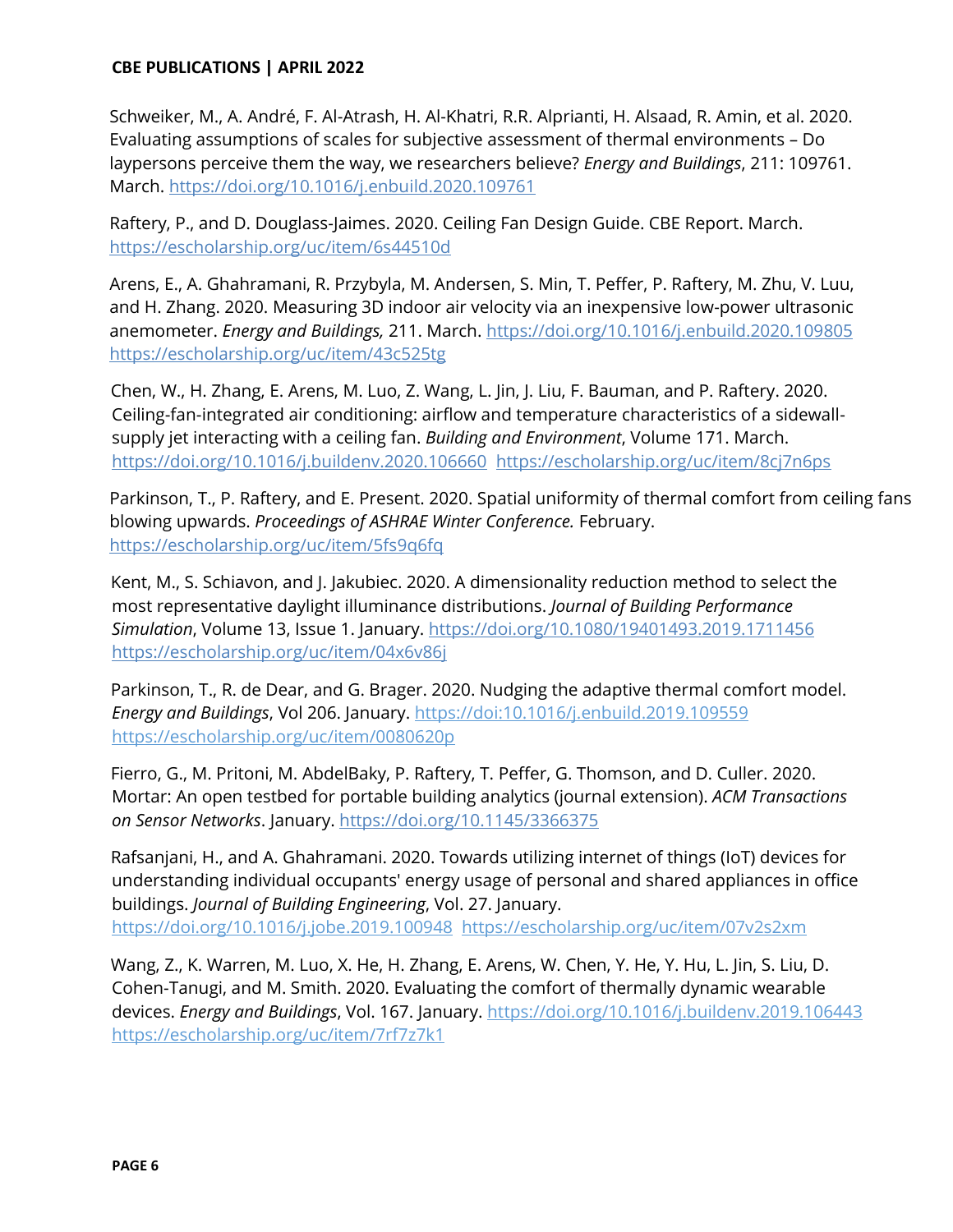Luo, M., Z. Wang, H. Zhang, E. Arens, D. Filingeri, L. Jin, A. Ghahramani, W. Chen, Y. He, and B. Si. 2020. High-density thermal sensitivity maps of the human body. *Building and Environment,*  Vol 167. January.<https://doi.org/10.1016/j.buildenv.2019.106435> <https://escholarship.org/uc/item/3kq5p62q>

Zhai, Y.C., S. Zhao, Y. Gao, W. Song, L. Yang, H. Zhang, and E. Arens. 2020. Preferred temperatures with and without air movement during moderate exercise. *Energy and Buildings*, Volume 207, 109565, ISSN 0378-7788. January.<https://doi.org/10.1016/j.enbuild.2019.109565>

# **2019**

Schweiker, M., et al 95 authors. 2019. The Scales Project, a Cross-National Dataset on the Interpretation of Thermal Perception Scales. *Scientific Data*, 6 (1): 1-10. November. <https://doi.org/10.1038/s41597-019-0272-6>

Zhai, Y., F. Miao, L. Yang, S. Zhao, H. Zhang, and E. Arens. 2019. Using personally controlled air movement to improve comfort after simulated summer commute. *Building and Environment,* Vol. 165. November.<https://doi.org/10.1016/j.buildenv.2019.106329> <https://escholarship.org/uc/item/4px750ms>

Yang, B., A. Melikov, A. Kabanshi, C. Zhang, F. Bauman, G. Cao, H. Awbi, H. Wigo, J. Niu, K. Cheong, K. Tham, M. Sandberg, P. Nielsen, R. Kosonen, R. Yao, S. Kato, S. Sekhar, S. Schiavon, T. Karimipanah, X. Li, and Z. Lin. 2019. A review of advanced air distribution methods- theory, practice, limitations, and solutions. *Energy and Buildings*, Vol. 202. November. <https://doi.org/10.1016/j.enbuild.2019.109359> <https://escholarship.org/uc/item/85x6r3wv>

Zhai Y., A. Honnekeri, M. Pigman, M. Fountain, H. Zhang, X. Zhou, and E. Arens. 2019. Use of adaptive control and its effects on human comfort in a naturally ventilated office in Alameda, California. *Energy and Buildings*, Vol. 203, 13 pp. November. <https://doi.org/10.1016/j.enbuild.2019.109435> <https://escholarship.org/uc/item/9nv63029>

Rafsanjani, H., and A. Ghahramani. 2019. Extracting occupants' energy-use patterns from wi-fi networks in office buildings. *Journal of Building Engineering.* November. <https://doi.org/10.1016/j.jobe.2019.100864><https://escholarship.org/uc/item/4db8s3nr>

Pantelic, J., M. Dawe, and D. Licina. 2019. Use of IoT sensing and occupant surveys for determining the resilience of buildings to forest fire generated pm2.5. *PLOS ONE*. October. <https://doi.org/10.1371/journey.pone.0223136>

Woolley, J., S. Schiavon, F. Bauman, and P. Raftery. 2019. Side-by-side laboratory comparison of radiant and all-air cooling: how natural ventilation cooling and heat gain characteristics impact space heat extraction rates and daily thermal energy use. *Energy and Buildings,* Vol 200. October. [https://doi:10.1016/j.enbuild.2019.07.020](about:blank) <https://escholarship.org/uc/item/4w94k709>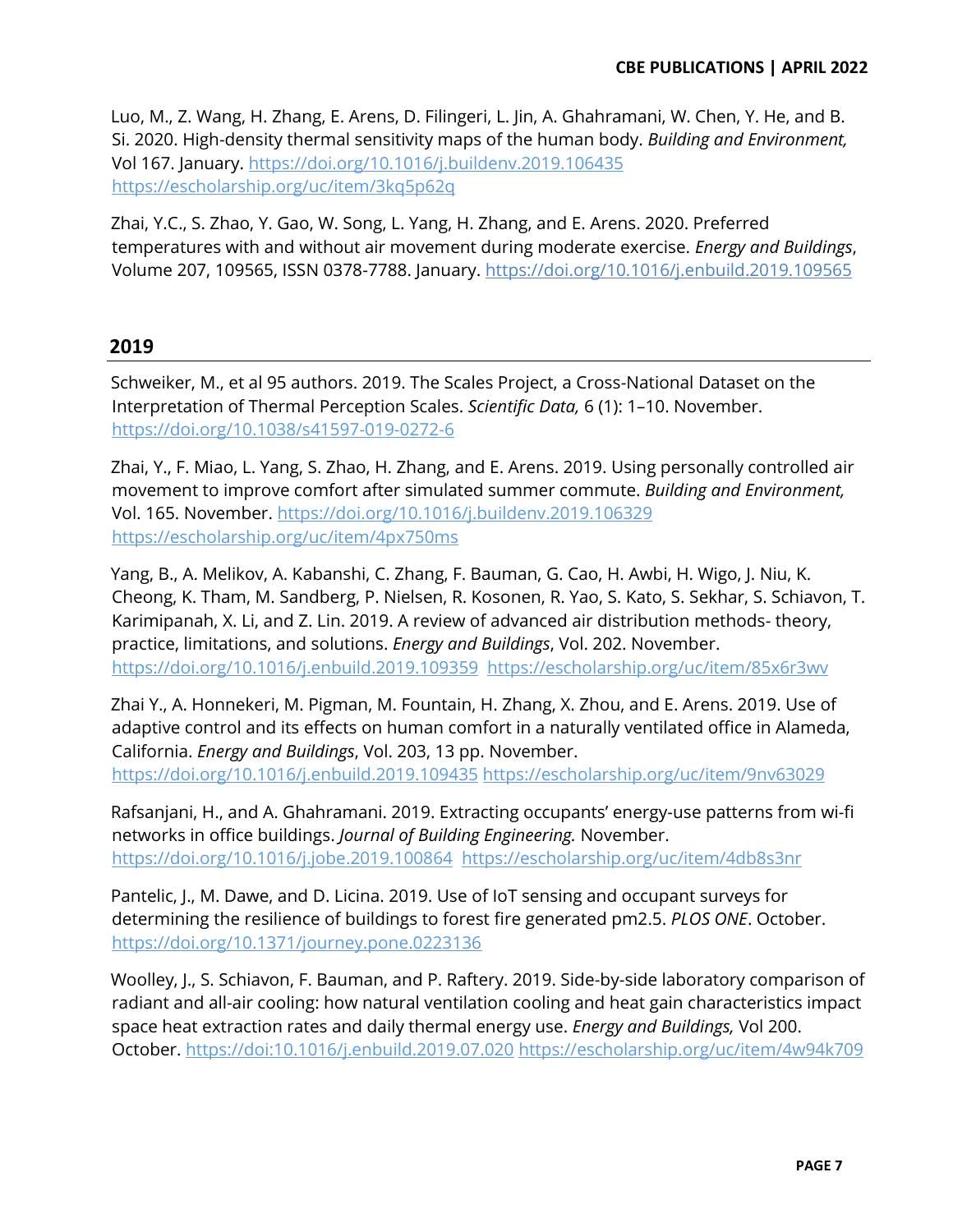Aijazi, A., R. Best, and S. Schiavon. 2019. Optimizing energy conservation measures in a grocery store using present and future weather files. *Proceedings of the International Building Performance Simulation Association*, Volume 16. September. <https://escholarship.org/uc/item/2j83q6pb>

Pantelic, J., S. Liu, L. Pistore, D. Licina, M. Vannucci, S. Sadrizadeh, A. Ghahramani, B. Gilligan, E. Sternberg, K. Kampschroer, and S. Schiavon. 2019. Personal  $CO<sub>2</sub>$  cloud: Laboratory measurements of metabolic  $CO<sub>2</sub>$  inhalation zone concentration and dispersion in a typical office desk setting. *Journal of Exposure Science & Environmental Epidemiology*, 1-10. August. <https://doi.org/10.1038/s41370-019-0179-5>

Pei, G., D. Rim, S. Schiavon, and M. Vannucci. 2019. Effect of sensor position on the performance of CO<sub>2</sub>-based demand control ventilation. *Energy and Buildings*. August. <https://doi.org/10.1016/j.enbuild.2019.109358>http://escholarship.org/uc/item/8n23p8c4

Liu, S., S. Schiavon, H. Das, M. Jin, and C. Spanos. 2019. Personal thermal comfort models with wearable sensors. *Building and Environment.* August.<https://doi.org/10.1016/j.buildenv.2019.106281> <https://escholarship.org/uc/item/3fb0p5gk>

Wang, Z., H. Yu, M. Luo, Z. Wang, H. Zhang, and Y. Jiao. 2019. Predicting older people's thermal sensation in building environment through a machine learning approach: Modelling, interpretation, and application. *Building and Environment*. August. <https://doi.org/10.1016/j.buildenv.2019.106231><https://escholarship.org/uc/item/9wq674bp>

Ghahramani, A., M. Zhu, R. Przybyla, M. Andersen, P. Galicia, T. Peffer, H. Zhang, and E. Arens. 2019. Measuring air speed with a low-power MEMS ultrasonic anemometer via adaptive phase tracking. *IEEE Sensors Journal*, 1-10. June.<http://dx.doi.org/10.1109/JSEN.2019.2920648> <https://escholarship.org/uc/item/8kf1c11k>

Dawe, M. 2019. Field evaluation of occupant satisfaction and energy performance in eight LEED-certified buildings using radiant systems. Master of Science Thesis. Dept. of Architecture, University of California, Berkeley. June. https://escholarship.org/uc/item/6d95z6sw

Dawe, M., P. Raftery, J. Woolley, S. Schiavon, and F. Bauman. 2019. Comparison of mean radiant and air temperatures in mechanically-conditioned commercial buildings from over 200,000 field and laboratory measurements. Submitted to *Energy and Buildings*. June. <https://doi.org/10.1016/j.enbuild.2019.109582> <https://escholarship.org/uc/item/2sn4v9xr>

Zhai, Y., S. Zhao, L. Yang, N. Wei, Q. Xu, H. Zhang, and E. Arens. 2019. Transient human thermophysiological and comfort responses indoors after simulated summer commutes. *Building and Environment*, Vol. 157. June.<https://doi.org/10.1016/j.buildenv.2019.04.023> <https://escholarship.org/uc/item/9z94n7mg>

Raftery, P., J. Fizer, W. Chen, Y. He, H. Zhang, E. Arens, S. Schiavon, and G. Paliaga. 2019. Ceiling fans: Predicting indoor air speeds based on full laboratory measurements. *Building and Environment* 155, 210-223. May. https://doi.org/10.1016/j.buildenv.2019.03.040 <https://escholarship.org/uc/item/4p479663>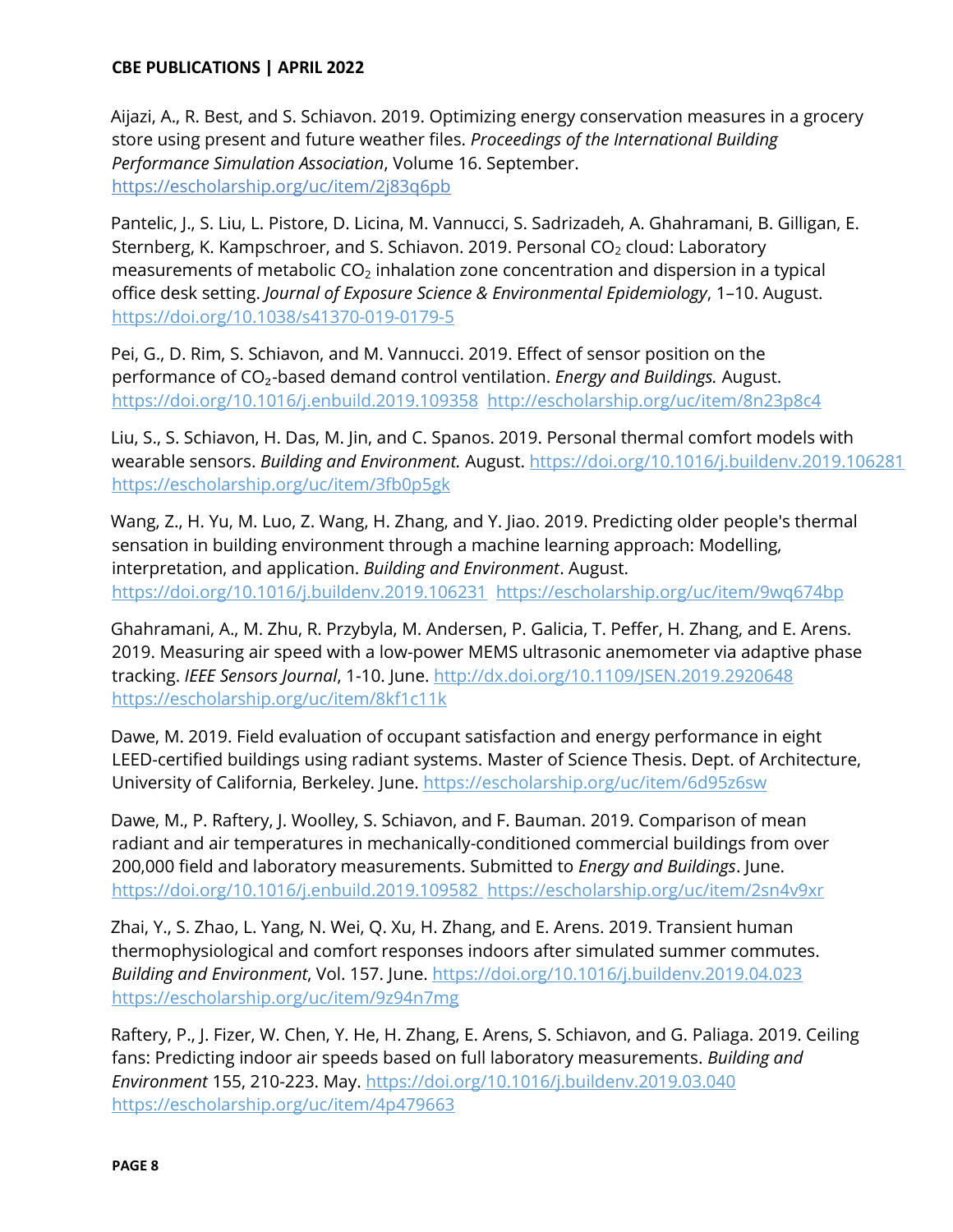Soebarto, V., H. Zhang, and S. Schiavon. 2019. A thermal comfort environmental chamber study of older and younger people. *Building and Environment* 155, 1-14. May. <https://doi.org/10.1016/j.buildenv.2019.03.032><https://escholarship.org/uc/item/00h9x985>

Arens, E. and H. Zhang. U.S. Patent No. 10,279,646, Issued on May 7, 2019: "Ventilated Seatbelt for Efficient Cooling and Heating of Vehicle Passengers". Application No.: 15/133,425, Filing Date: October 10, 2014. UC Berkeley Case No.: BK-2010-079-2.

Bauman, F., P. Raftery, S. Schiavon, C. Karmann, J. Pantelic, C. Duarte, J. Woolley, M. Dawe, L.T. Graham, D. Miller, H. Cheng, J. Feng, D. Heinzerling, C. Higgins, K. Carbonnier, G. Paliaga, A. Pande, and F. Farahmand. 2019. Optimizing Radiant Systems for Energy Efficiency and Comfort. Final report to the California Energy Commission. April. <https://escholarship.org/uc/item/6qx027rh>

He, Y., W. Chen, Z. Wang, and H. Zhang. 2019. Review of fan-use rates in field studies and their effects on thermal comfort, energy conservation, and human productivity. *Energy and Buildings,*  vol. 194. April. https://doi.org/10.1016/j.enbuild.2019.04.015 https://escholarship.org/uc/item/7hx9338z

Zani, A., H. D. Richardson, A. Tono, S. Schiavon, and E. Arens. 2019. A simulation-based design analysis for the assessment of indoor comfort under the effect of solar radiation. Symposium on Simulation for Architecture and Urban Design, Georgia Tech, Atlanta, USA, April 7th-9th. <https://escholarship.org/uc/item/5vb3x9d6>

Cheung, T., S. Schiavon, T. Parkinson, P. Li, and G. Brager. 2019. Analysis of the accuracy on PMV - PPD model using the ASHRAE Global Thermal Comfort Database II. *Building and Environment*. April.<https://doi.org/10.1016/j.buildenv.2019.01.055> <https://escholarship.org/uc/item/2kd0135t>

Kent, M. G., S. A. Fotios, and C. T. Cheung. 2019. Stimulus range bias leads to different settings when using luminance adjustment to evaluate discomfort due to glare. *Building and Environment* 153, 281-287. April.<https://doi.org/10.1016/j.buildenv.2018.12.061> <https://escholarship.org/uc/item/0zp9j294>

Li, P., T. Parkinson, G. Brager, S. Schiavon, T. C. T. Cheung, and T. Froese. 2019. A data-driven approach to defining acceptable temperature ranges in buildings. *Building and Environment*. April.<https://escholarship.org/uc/item/4qm4c7bk>

Paliaga, G., H. Zhang, T. Hoyt, and E. Arens. 2019. Eliminating Overcooling Discomfort While Saving Energy. *ASHRAE Journal*. April.

[http://www.nxtbook.com/nxtbooks/ashrae/ashraejournal\\_201904/index.php#/16](http://www.nxtbook.com/nxtbooks/ashrae/ashraejournal_201904/index.php#/16) <https://escholarship.org/uc/item/5t665086>

Wang, H., H. Zhang, X. Hu, M. Luo, G. Wang, X. Li, and Y. Zhu. 2019. Measurement of airflow pattern induced by ceiling fan with quad-view colour sequence particle streak velocimetry. *Building and Environment* 152, 122-134. April.<https://doi.org/10.1016/j.buildenv.2019.02.015> <https://escholarship.org/uc/item/2v88v264>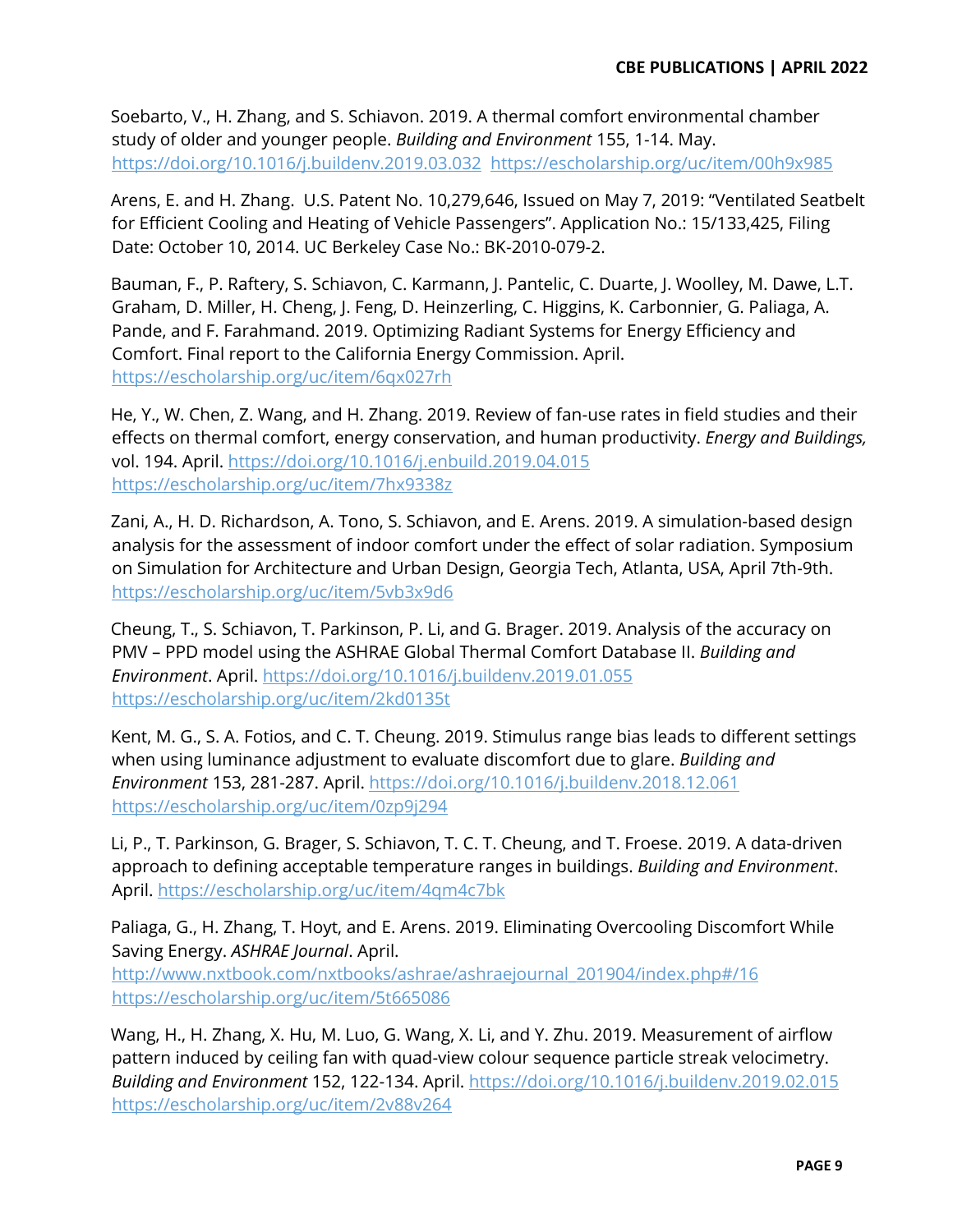Zhou, X., Y. Liu, M. Luo, L. Zhang, Q. Zhang, and X. Zhang. 2019. Thermal comfort under radiant asymmetries of floor cooling system in 2 h and 8 h exposure durations. *Energy and Buildings*  188-189, 98-110. April.<https://doi.org/10.1016/j.enbuild.2019.02.009> <https://escholarship.org/uc/item/8h49f5vr>

Ghahramani, A., J. Pantelic, M. Vannucci, L. Pistore, S. Liu, B. Gillian, S. Alyasin, E. Arens, K. Kampshire, and E. Sternberg. 2019. Personal CO<sub>2</sub> bubble: Context-dependent variations and wearable sensors usability. *Journal of Building Engineering* 22, 295-304. March. <https://doi.org/10.1016/j.jobe.2018.11.015><https://escholarship.org/uc/item/2hc0396w>

Wang, Z., T. Parkinson, P. Li, B. Lin, and T. Hong. 2019. The Squeaky wheel: Machine learning for anomaly detection in subjective thermal comfort votes. Building and Environment 151, 219- 227. March.<https://doi.org/10.1016/j.buildenv.2019.01.050> <https://escholarship.org/uc/item/3z1242jb>

Wang, Z., H. Yu, Y. Jiao, X. Chu, and M. Luo. 2019. Chinese older people's subjective and physiological responses to moderate cold and warm temperature steps. *Building and Environment* 149, 526-536. February.<https://doi.org/10.1016/j.buildenv.2018.12.058> <https://escholarship.org/uc/item/3jq272rk>

Parkinson, T., A. Parkinson, and R. de Dear. 2019. Continuous IEQ monitoring system: Performance specifications and thermal comfort classification. *Building and Environment* 149, 241-252. February.<https://doi.org/10.1016/j.buildenv.2018.12.016> <https://escholarship.org/uc/item/83b6q521>

Parkinson, T., A. Parkinson, and R. de Dear. 2019. Continuous IEQ monitoring system: Context and development. *Building and Environment* 149, 15-25. February. <https://doi.org/10.1016/j.buildenv.2018.12.010><https://escholarship.org/uc/item/6pn5z6fc>

Kim, J., F. Bauman, P. Raftery, E. Arens, H. Zhang, G. Fierro, M. Andersen, and D. Culler. 2019. Occupant comfort and behavior: High-resolution data from a 6-month field study of personal comfort systems with 37 real office workers. *Building and Environment* 148, 348-360. January. https://doi.org/10.1016/j.buildenv.2018.11.012 <https://escholarship.org/uc/item/9vv4z3gg>

Present, E., P. Raftery, G. Brager, and L. Graham. 2019. Ceiling Fans in Commercial Buildings: In Situ Airspeeds & Practitioner Experience. *Building and Environment* 147, 241-257. January. https://doi.org/10.1016/j.buildenv.2018.10.012 https://escholarship.org/uc/item/84h3z7nx

# **2018**

Pantelic, J., S. Schiavon, B. Ning, E. Burdakis, P. Raftery, and F. Bauman. 2018. Full scale laboratory experiment on the cooling capacity of a radiant floor system. *Energy and Buildings*, Volume 170, 134-144. <https://doi.org/10.1016/j.enbuild.2018.03.002> <https://escholarship.org/uc/item/77w894k2>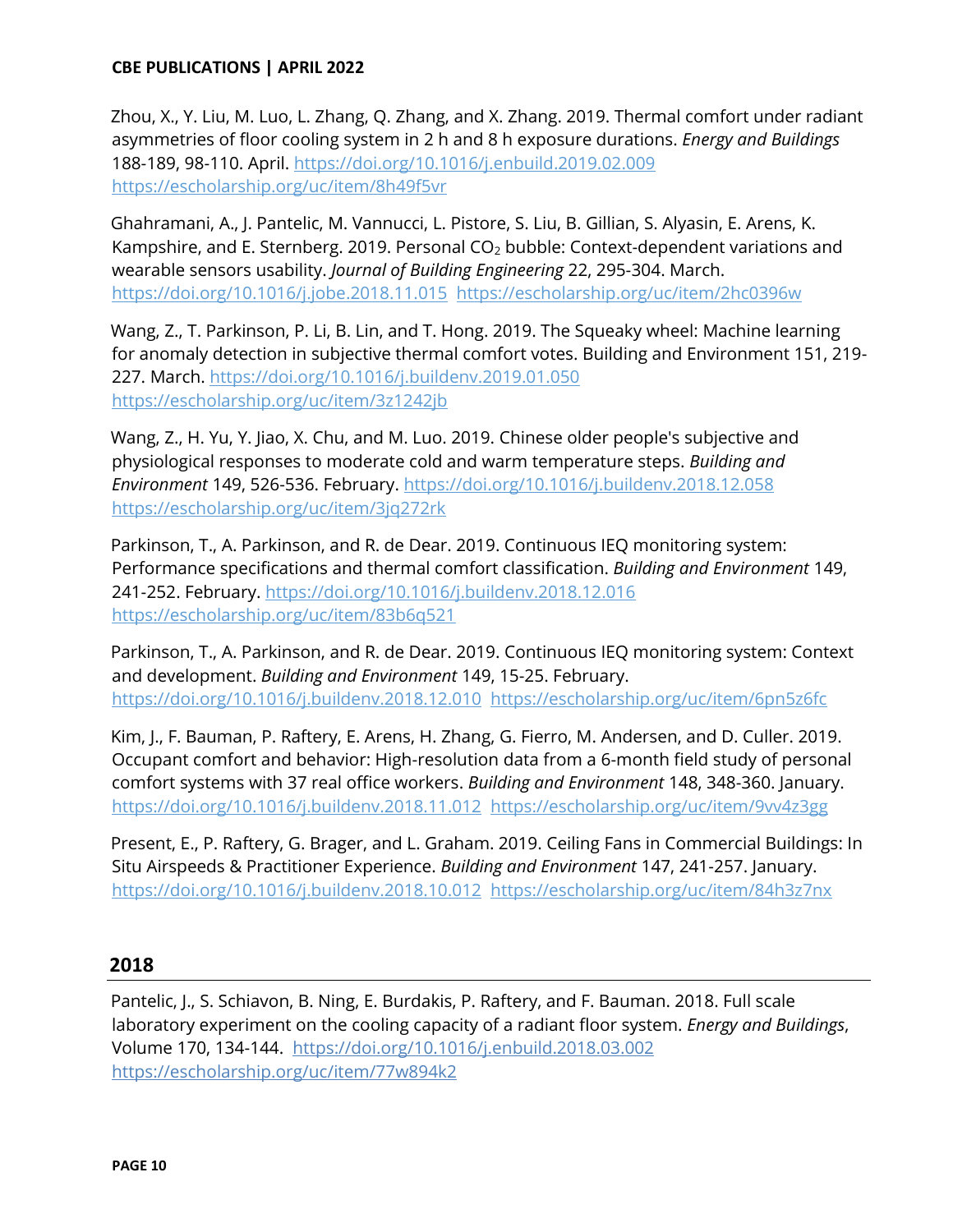Woolley, J., F. Bauman, C. Duarte, P. Raftery, and J. Pantelic. 2018. Cooling Load and Design Sizing Report. Appendix H, Final Report to California Energy Commission. December. https://escholarship.org/uc/item/1x58x5gc

Aijazi, A. and G. Brager. 2018. Sensitivity of passive design strategies to climate change. *Proceedings of the 34th International Conference on Passive and Low Energy Architecture*, 268-274. December.<https://escholarship.org/uc/item/0s43g082>

Feng, J. D., H. Cheng, F. Bauman, P. Raftery, S. Schiavon, J. Pantelic, J. Woolley, and C. Duarte. 2018. Codes and standards report. December.<https://escholarship.org/uc/item/7st6c08f>

Kent, M. G. 2018. The importance of window view: Using an exploratory factor analysis to uncover the underlying latent dimensions. CBE Internal Report. <https://escholarship.org/uc/item/4mj1b1vz>

Kent, M. G., T. Cheung, S. Altomonte, S. Schiavon, and A. Lipczyńska. 2018. A Bayesian method of evaluating discomfort due to glare: The effect of order bias from a large glare source. *Building and Environment*, 146: 258-267. December. <https://doi.org/10.1016/j.buildenv.2018.10.005><https://escholarship.org/uc/item/64w1z6zw>

Feng, J. D. and H. Cheng. 2018. Comparison of construction and energy costs for radiant vs. VAV systems in the California Bay Area. November.<https://escholarship.org/uc/item/13h9z4gg>

Fierro, G., M. Pritoni, M. AbdelBaky, P. Raftery, T. Peffer, G. Thomson, and D. Culler. 2018. Mortar: An Open testbed for portable building analytics. *5th ACM International Conference on Systems for Energy-Efficient Built Environments*. November[.](https://doi.org/10.1145/3276774.3276796) <https://doi.org/10.1145/3276774.3276796>

Ghahramani, A., J. Pantelic, C. Lindberg, M. Mehl, K. Srinivasan, B. Gilligan, and E. Arens. 2018. Learning occupants' workplace interactions from wearable and stationary ambient sensing systems. *Applied Energy*, 230: 42-51. November.<https://doi.org/10.1016/j.apenergy.2018.08.096>

Ko, W. H, S. Schiavon, G. Brager, and B. Levitt. 2018. Ventilation, thermal and luminous autonomy metrics for an integrated design process. Building and Environment, 145. November.<https://doi.org/10.1016/j.buildenv.2018.08.038> <http://escholarship.org/uc/item/81t2t9vd>

Raftery, P., A. Geronazzo, H. Cheng, and G. Paliaga. 2018. Quantifying energy losses in hot water reheat systems. *Energy and Buildings*, 179: 183-199. November. <https://doi.org/10.1016/j.enbuild.2018.09.020> <https://escholarship.org/uc/item/3qs8f8qx>

Zhai Y. C., M. H. Li, S. Gao, L. Yang, H. Zhang, E. Arens, and Y. Gao. 2018. Indirect calorimetry on the metabolic rate of sitting, standing, and walking office activities. *Building and Environment,*  145: 77-84. November.<https://doi.org/10.1016/j.buildenv.2018.09.011>

Aijazi, A. and G. Brager. 2018. A conversation on adaptation in the built environment. *ASHRAE Journal*, 60(10). October.<https://escholarship.org/uc/item/70w098tb>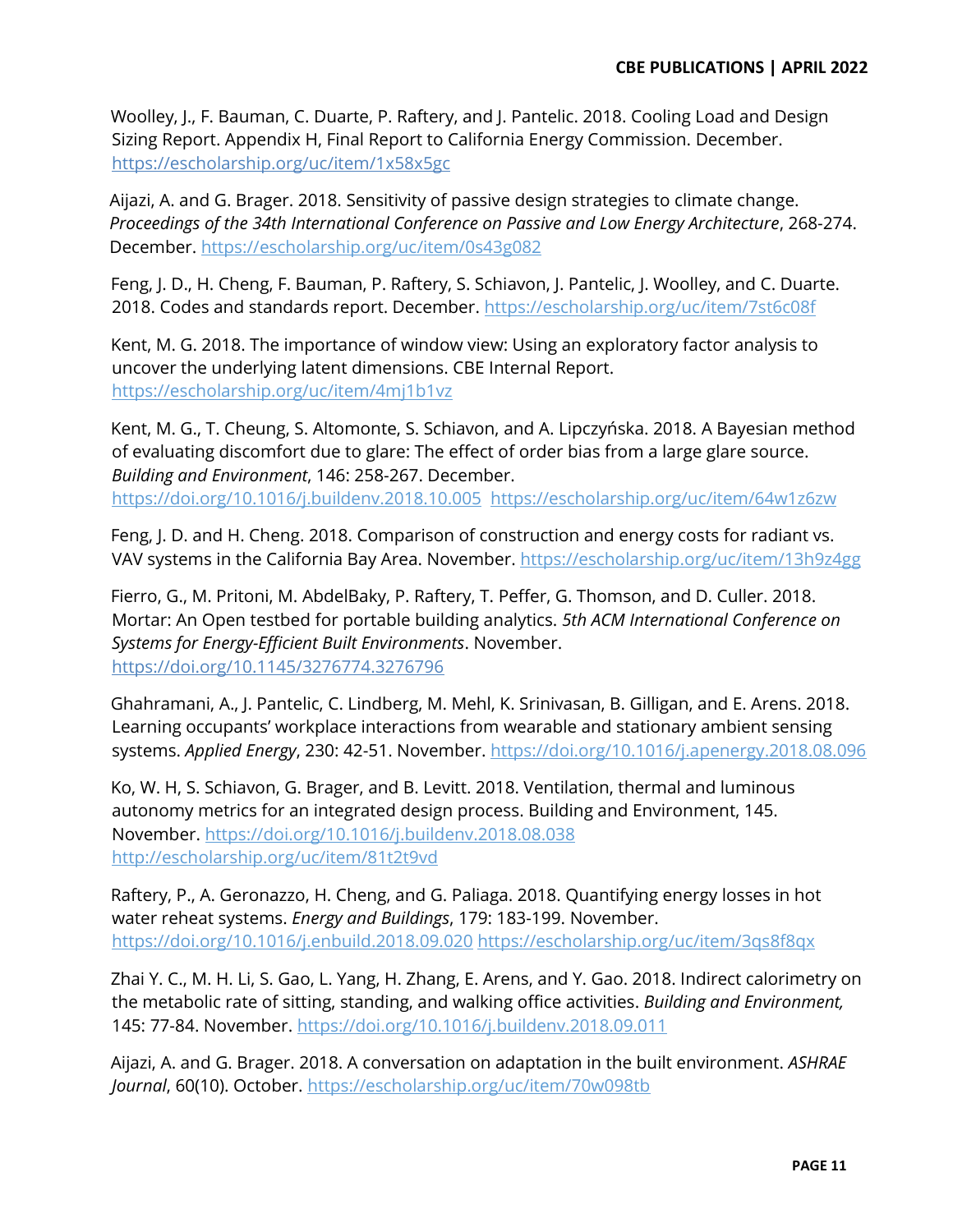Aijazi, A. and G. Brager. 2018. Understanding climate change impacts on building energy use. *ASHRAE Journal*, 60(10). October.<https://escholarship.org/uc/item/0pc847pb>

Luo, M., E. Arens, H. Zhang, A. Gharamani, and Z. Wang. 2018. Thermal comfort evaluated for combinations of energy-efficient personal heating and cooling devices. *Building and Environment*. October. www.escholarship.org/uc/item/3nv907j1 https://doi.org/10.1016/j.buildenv.2018.07.008

Woolley, J., S. Schiavon, F. Bauman, P. Raftery, and J. Pantelic. 2018. Side-by-side laboratory comparison of space heat extraction rates and thermal energy use for radiant and all-air systems. *Energy and Buildings*, 176: 139-150*.* October. [www.escholarship.org/uc/item/65w8v0rt](http://www.escholarship.org/uc/item/65w8v0rt) <https://doi.org/10.1016/j.enbuild.2018.06.018>

Jia R., B. Jin, M. Jin, Y. Zhou, I. C. Konstantakopoulos, H. Zou, J. Kim, D. Li, W. Gu, R. Arghandeh, P. Nuzzo, S. Schiavon, A. L. Sangiovanni-Vincentelli, and J. C. Spanos. 2018. Design automation for smart building systems. *Proceedings of the IEEE,* 6(9): 1680-1699. September. <https://doi.org/10.1109/JPROC.2018.2856932><https://escholarship.org/uc/item/54r6027g>

Filingeri D., H. Zhang, and E. Arens. 2018. Thermosensory micromapping of warm and cold sensitivity across glabrous and hairy skin of male and female hands and feet. *Journal of Applied Physiology,* 125: 723-736. September. https://doi.org/10.1152/japplphysiol.00158.2018 <https://escholarship.org/uc/item/0bs743x8>

Zani, A., A. Mainini, J. Cadena, S. Schiavon, and E. Arens. 2018. A new modeling approach for the assessment of the effect of solar radiation on indoor thermal comfort. *Proceedings of 2018 Building Performance Analysis Conference and SimBuild*, Chicago, September 26. [https://escholarship.org/uc/item/2jx680d7](http://www.escholarship.org/uc/item/2jx680d7)

Paliaga, G., F. Farahmand, and J. Woolley. 2018. Current practice for design and control of high thermal mass radiant cooling systems, and opportunities for future improvements. *Proceedings of ACEEE Summer Study on Energy Efficiency in Building*s. August. <https://escholarship.org/uc/item/4qg9276c>

Ghahramani, A., K. Dutta, and B. Becerik-Gerber. 2018. Energy trade off analysis of optimized daily temperature setpoints. *Journal of Building Engineering*, Volume 19. September. <https://doi.org/10.1016/j.jobe.2018.06.012> <https://escholarship.org/uc/item/8wq4s5wm>

Liu, S., A. Lipczynska, S. Schiavon, and E. Arens. 2018. Detailed experimental investigation of air speed field induced by ceiling fans. *Building and Environment*, 142: 342-360. September. <https://doi.org/10.1016/j.buildenv.2018.06.037>[https://escholarship.org/uc/item/2mk3n264](http://www.escholarship.org/uc/item/2mk3n264)

Luo, M., Z. Wang, G. Brager, B. Cao, and Y. Zhu. 2018. Indoor climate experience, migration, and thermal comfort expectation in buildings. *Building and Environment,* 141: 262-272. August. https://doi.org/10.1016/j.buildenv.2018.05.04 [https://escholarship.org/uc/item/7tg2r8v3](http://escholarship.org/uc/item/7tg2r8v3)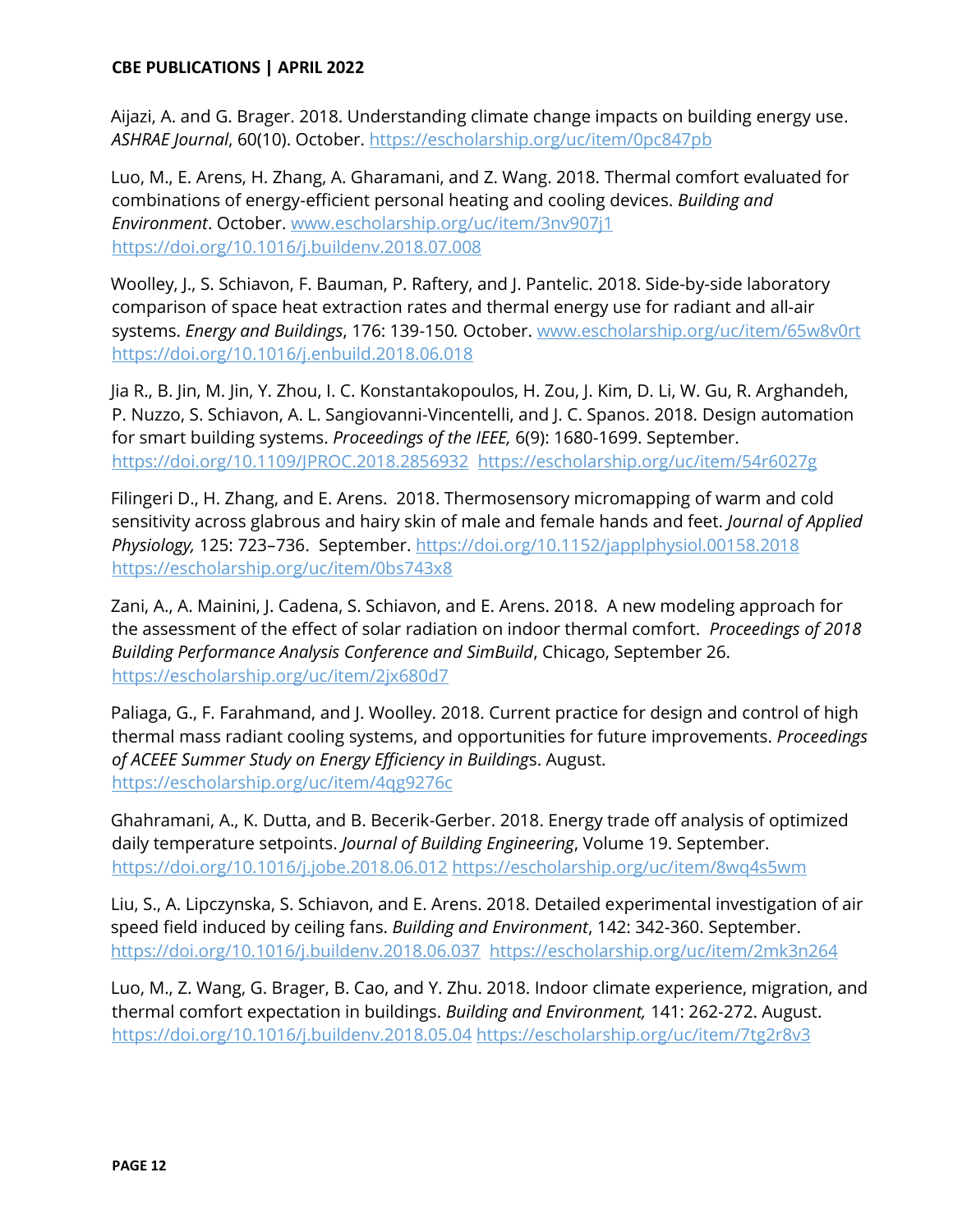Waltner, M. and A. Aijazi. 2018. Designing for the future: Are today's building codes locking in the wrong strategies by using past climate data? *ACEEE 2018 Summer Study on Energy Efficiency in Buildings Proceedings*, 5-1 - 5-13.<https://escholarship.org/uc/item/1885072n>

Arens, E., D. Heinzerling, and G. Paliaga. 2018. Sunlight and indoor thermal comfort. *ASHRAE Journal*. July, 12-21.<https://escholarship.org/uc/item/9gc4z8z6>

Gao, S., Y. Zhai, L. Yang, H. Zhang, and Y. Gao. 2018. Preferred temperature with standing and treadmill workstations. *Building and Environment,* 138: 63-73. June. <https://doi.org/10.1016/j.buildenv.2018.04.027> [https://escholarship.org/uc/item/6c27x0m9](http://escholarship.org/uc/item/6c27x0m9)

Földváry Ličina, V., T. Cheung, H. Zhang, R. de Dear, T. Parkinson, E. Arens, C. Chun, S. Schiavon, M. Luo, G. Brager, P. Li, S. Kaam, M. A. Adebamowo, M. M. Andamon, F. Babich, C. Bouden, H. Bukovianska, C. Candido, et al. 2018. Development of the ASHRAE Global Thermal Comfort Database II. *Building and Environment.* June.<https://doi.org/10.1016/j.buildenv.2018.06.022> [https://escholarship.org/uc/item/0dh6c67d](http://www.escholarship.org/uc/item/0dh6c67d)

Kim, J. 2018. Advancing comfort technology and analytics to personalize thermal experience in the built environment. Doctor of Philosophy Dissertation. Dept. of Architecture, University of California, Berkeley. <https://escholarship.org/uc/item/58m331fr>

Landsman, J., G. Brager, and M. Doctor-Pingel. 2018. Performance, prediction, optimization, and user behavior of night ventilation. *Energy & Buildings* 166, 60-72. May. https://doi.org/10.1016/j.enbuild.2018.01.026 [https://escholarship.org/uc/item/9jk1d795](http://www.escholarship.org/uc/item/9jk1d795)

Lipczynska, A., S. Schiavon, and L. Graham. 2018. Thermal comfort and self-reported productivity in an office with ceiling fans in the tropics. *Building and Environment,* 135: 202-212. May.<https://doi.org/10.1016/j.buildenv.2018.03.013> [https://escholarship.org/uc/item/80b3458w](http://www.escholarship.org/uc/item/80b3458w)

Liu, S., M. Jin, H. P. Das, C. J. Spanos, and S. Schiavon. 2018. Personal thermal comfort models based on physiological parameters measured by wearable sensors. Proceedings of *10th Windsor Conference*. Windsor, UK. April 12-15<sup>th</sup>.

Kim, J., S. Schiavon, and G. Brager. 2018. Personal comfort models – a new paradigm in thermal comfort for intelligent environmental control. Proceedings of *10th Windsor Conference*. Windsor, UK. April 12-15<sup>th</sup>.

Fugiglando, U., D. Santucci, I. Bojic, P. Santi, T. C. T. Cheung, S. Schiavon, and C. Ratti. 2018. Developing personal thermal comfort models for the control of HVAC in cars using field data. Proceedings of 1*0th Windsor Conference*. Windsor, UK. April 12-15th.

Karmann, C., S. Schiavon, and E. Arens. 2018. Percentage of commercial buildings showing at least 80% occupant satisfied with their thermal comfort. Proceedings of *10th Windsor Conference*. Windsor, UK. April 12-15th.<https://escholarship.org/uc/item/89m0z34x>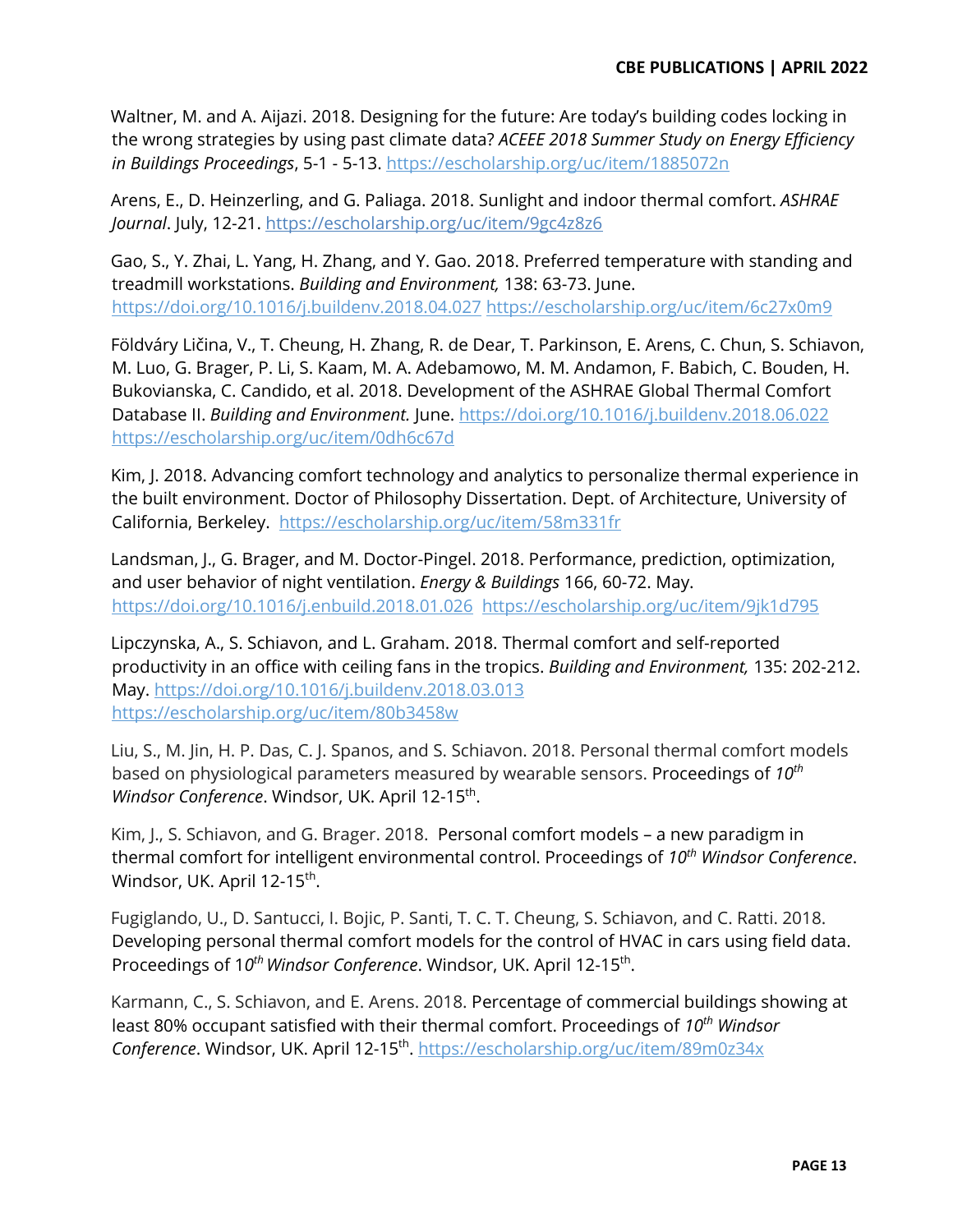Liu, S., L. Yin, S. Schiavon, W. K. Ho, and L. Keck Voon. 2018. Coordinate control of air movement for optimal thermal comfort. Accepted for publication in *Science and Technology for the Built Environment*. April. https://doi:10.1080/23744731.2018.1452508 [https://escholarship.org/uc/item/0m91d1t2](http://www.escholarship.org/uc/item/0m91d1t2)

Luo, M., Z. Wang, K. Ke, B. Cao, Y. Zhai, and X. Zhou. 2018. Human metabolic rate and thermal comfort in buildings: The problem and challenge. *Building and Environment,* 131: 44-52. March. <https://doi.org/10.1016/j.buildenv.2018.01.005>[https://escholarship.org/uc/item/0x58c3k8](http://escholarship.org/uc/item/0x58c3k8)

Ghahramani, A., G. Castro, S. A. Karvigh, and B. Becerik-Gerber. 2018. Towards unsupervised learning of thermal comfort using infrared thermography. *Applied Energy,* 21: 41-49. February. <https://doi.org/10.1016/j.apenergy.2017.11.021><https://escholarship.org/uc/item/5xd3h77n>

Chen, W., S. Liu, Y. Gao, H. Zhang, E. Arens, L. Zhao, and J. Liu. 2018. Experimental and numerical investigations of indoor air movement distribution with an office ceiling fan. *Building*  and Environment, 130: 14-26. February. https://doi.org/10.1016/j.buildenv.2017.12.016

Kim, J., Y. Zhou, S. Schiavon, P. Raftery, and G. Brager. 2018. Personal comfort models: Predicting individuals' thermal preference using occupant heating and cooling behavior and machine learning. *Building and Environment* 129, 96-106. February. https://doi:10.1016/j.buildenv.2017.12.011 [https://escholarship.org/uc/item/54n6b7m3](http://www.escholarship.org/uc/item/54n6b7m3)

Duarte, C., P. Raftery, S. Schiavon, and F. Bauman. 2018. How high can you go? Determining the highest supply temperature for high thermal mass radiant cooling systems in California. Accepted for publication in Proceedings of *4th International Conference on Building Energy Environment (COBEE 2018).* Melbourne, Australia, February 5-9th. [https://escholarship.org/uc/item/0s06q03g](http://www.escholarship.org/uc/item/0s06q03g)

Pantelic, J., E. Teitelbaum, M. Bozlar, S. Kim, and F. Meggers. 2018. Development of moisture absorber based on hydrophilic nonporous membrane mass exchanger and alkoxylated siloxane liquid desiccant. *Energy and Buildings* 160, 34-43. February. <https://doi.org/10.1016/j.enbuild.2017.10.093>

Kim, J., S. Schiavon, and G. Brager. 2018. Personal comfort models—A new paradigm in thermal comfort for occupant-centric environmental control. *Building and Environment* 132, 114-124. January.<https://doi.org/10.1016/j.buildenv.2018.01.023> [https://escholarship.org/uc/item/18d174zs](http://www.escholarship.org/uc/item/18d174zs)

Jin, M. S. Liu, S. Schiavon, and C. Spanos. 2018. Automated mobile sensing: Towards highgranularity agile indoor environmental quality monitoring. *Building and Environment* 127, 268- 276. January.<https://doi.org/10.1016/j.buildenv.2017.11.003> [https://escholarship.org/uc/item/1kj1v33r](http://www.escholarship.org/uc/item/1kj1v33r)

Raftery, P., L. Shuyang, B. Jin, M. Ting, G. Paliaga, and H. Cheng. 2018. Evaluation of a costresponsive supply air temperature reset strategy in an office building. *Energy and Buildings* 158, 356-370. January.<https://doi.org/10.1016/j.enbuild.2017.10.017> [https://escholarship.org/uc/item/1fk2m3v6](http://www.escholarship.org/uc/item/1fk2m3v6)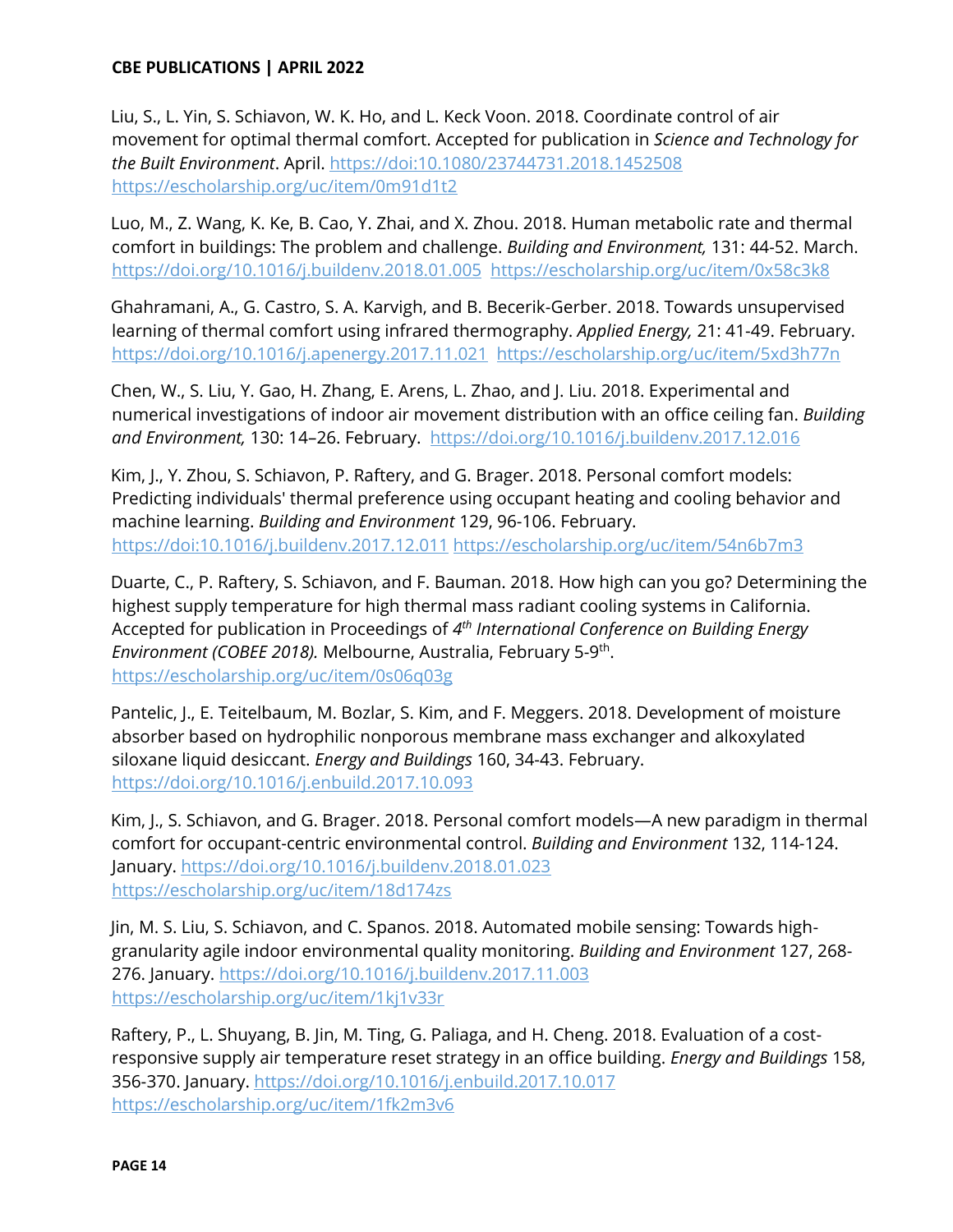Karmann, C., F. Bauman, P. Raftery, S. Schiavon, and M. Koupriyanov. 2018. Effect of acoustical clouds coverage and air movement on radiant chilled ceiling cooling capacity. *Energy and Buildings* 158, 939-949. January. https://doi:10.1016/j.enbuild.2017.10.046 [www.escholarship.org/uc/item/80h2t038](http://www.escholarship.org/uc/item/80h2t038)

Tang, H., P. Raftery, X. Liu, S. Schiavon, J. Woolley, and F. S. Bauman. 2018. Performance analysis of pulsed flow control method for radiant slab system. *Building and Environment*, 127: 107-119. January. https://doi.org/10.1016/j.buildenv.2017.11.004 <https://escholarship.org/uc/item/31s4x6jr>

# **2017**

Karmann, C., S. Schiavon, L. Graham, P. Raftery, and F. Bauman. 2017. Comparing temperature and acoustic satisfaction in 60 radiant and all-air buildings. *Building and Environment,* 126. December. https://doi:10.1016/j.buildenv.2017.10.024 [www.escholarship.org/uc/item/3nh8q2bk](http://www.escholarship.org/uc/item/3nh8q2bk)

Dennis, A. 2017. Global trends in thermal comfort in air conditioned and naturally ventilated offices in six climates. Master of Science Thesis. Dept. of Architecture, University of California, Berkeley. [www.escholarship.org/uc/item/203955bs](http://www.escholarship.org/uc/item/203955bs)

Altomonte, S., S. Schiavon, M. Kent, and G. Brager. 2017. Indoor environmental quality and occupant satisfaction in green-certified buildings. *Building Research & Information*. November. <http://dx.doi.org/10.1080/09613218.2018.1383715>

Jin, M., S. Liu, Y. Tian, M. Lu, S. Schiavon, and C. Spanos. 2017. Indoor environmental quality monitoring by autonomous mobile sensing. Accepted for publication in Proceedings of *The 4th ACM International Conference on Systems for Energy-Efficient Built Environments (BuildSys 2017).*  Delft, The Netherlands, November 8-9<sup>th</sup>.

Sekhar, C., P. Anand, S. Schiavon, K. W. Tham, D. Cheong, and E. M. Saber. 2017. Adaptable cooling coil performance during part loads in the tropics-A computational evaluation. *Energy & Buildings* 159, 148-163. November.<http://doi.org/10.1016/j.enbuild.2017.10.086> [www.escholarship.org/uc/item/176977qw](http://www.escholarship.org/uc/item/176977qw)

Gao, Y., H. Zhang, E. Arens, E. Present, B. Ning, Y. Zhai, J. Pantelic, M. Luo, L. Zhao, P. Raftery, and S. Liu. 2017. Ceiling fan air speeds around desks and office partitions. *Building and Environment* 124, 412-440*.* November.<http://doi.org/10.1016/j.buildenv.2017.08.029> [www.escholarship.org/uc/item/3pq2j9mh](http://www.escholarship.org/uc/item/3pq2j9mh)

Ghahramani, A., S. A. Karvigh, and B. Becerik-Gerber. 2017. HVAC system energy optimization using an adaptive hybrid metaheuristic. Energy and Buildings, 152: 149-161. October. <https://doi.org/10.1016/j.enbuild.2017.07.053> <https://escholarship.org/uc/item/1rk582x1>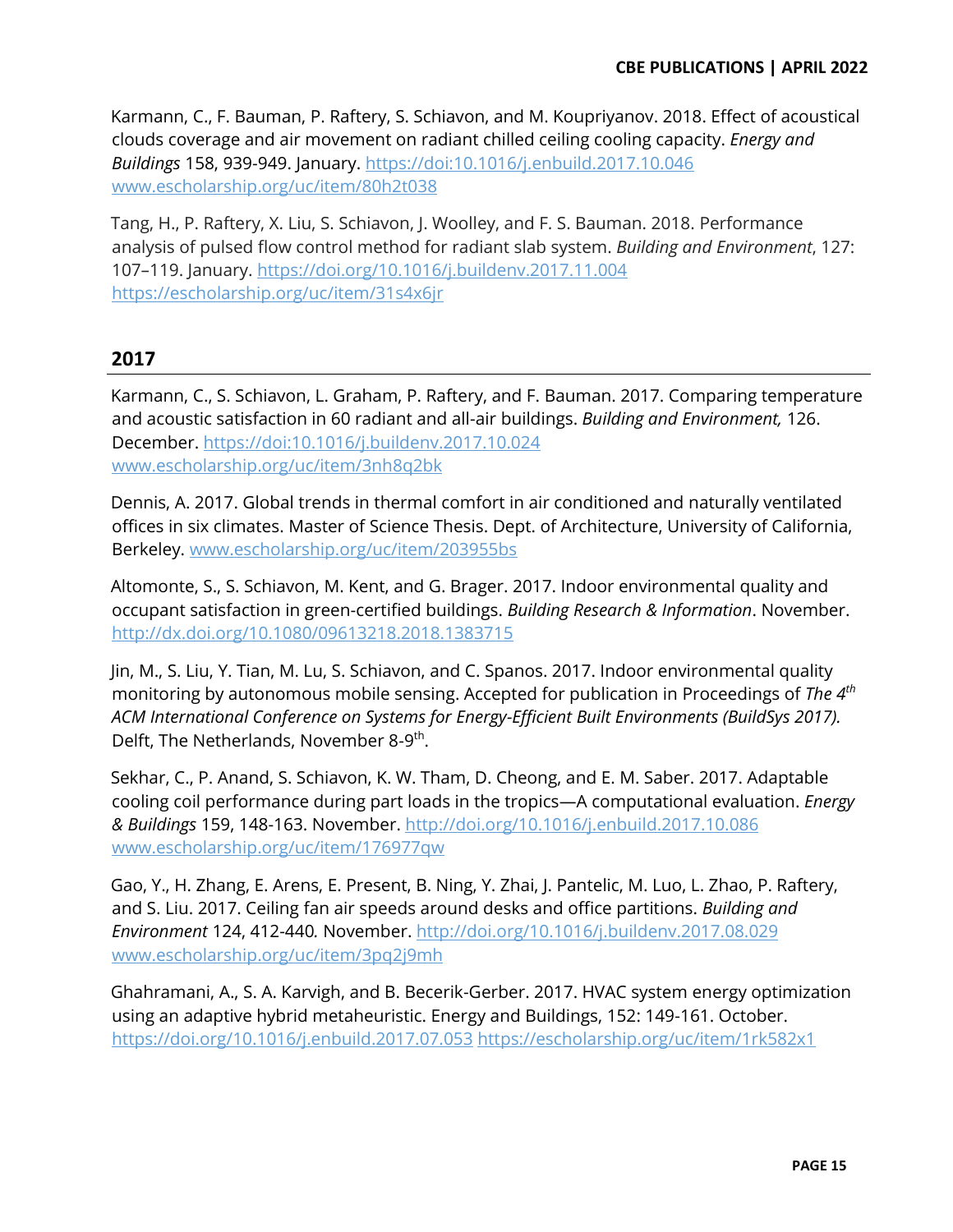Ko, W.H., G. Brager, S. Schiavon, and S. Selkowitz. 2017. Building envelope impact on human performance and well-being: Experimental study on view clarity. CBE Internal Report. October. <https://escholarship.org/uc/item/0gj8h384>

Xu, Z., G. Hu, C. Spanos, and S. Schiavon. 2017. PMV-based event-triggered mechanism for building energy management under uncertainties. *Energy and Buildings* 152, 73-85. October. <http://doi.org/10.1016/j.enbuild.2017.07.008>[www.escholarship.org/uc/item/2z597468](http://www.escholarship.org/uc/item/2z597468)

Carbonnier, K., C. Higgins, F. Bauman, C. Karmann, P. Raftery, S. Schiavon, and L. Graham. 2017. Energy Use, Occupant Surveys and Case Study Summary: Radiant Cooling and Heating in Commercial Buildings. CBE Summary Report. September. www.escholarship.org/uc/item/3cj9n3n4

Duarte, C., P. Raftery, and S. Schiavon. 2017. Development of whole building energy models for detailed energy insights of a large office building with green certification rating in Singapore. *Energy Technology* 6, 84-93*.* September. http://dx.doi.org/10.1002/ente.201700564 [www.escholarship.org/uc/item/0v1412gk](http://www.escholarship.org/uc/item/0v1412gk)

Raftery, P., C. Duarte, S. Schiavon, and F. Bauman. 2017. A new control strategy for high thermal mass radiant systems. Accepted for publication in Proceedings of *Building Simulation Conference 2017*. San Francisco, California, August 7-9th. www.escholarship.org/uc/item/5tz4n92b

Ko, W.H. and S. Schiavon. 2017. Balancing thermal and luminous autonomy in the assessment of building performance. Accepted for publication in Proceedings of *Building Simulation Conference 2017*. San Francisco, California, August 7-9th. [www.escholarship.org/uc/item/7b4909sf](http://www.escholarship.org/uc/item/7b4909sf)

Karmann, C. 2017. Thermal comfort and acoustic quality in buildings using radiant systems. Doctor of Philosophy Dissertation. Dept. of Architecture, University of California, Berkeley. [www.escholarship.org/uc/item/0sd5n4wh](http://www.escholarship.org/uc/item/0sd5n4wh)

Smith, M.J., K. Warren, D. Cohen-Tanugi, S. Shames, K. Sprehn, J. Schwartz, H. Zhang, and E. Arens. 2017. Augmenting smart buildings and autonomous vehicles with wearable thermal technology. *Proceedings of HCI International 2017,* July, Boston: 550-561. www.escholarship.org/uc/item/9q24x8p3

Lipczynska, A., S. Schiavon, and L. Graham. 2017. Thermal comfort and self-reported productivity in an office with ceiling fans in the tropics. Proceedings of *Healthy Building 2017*. Lublin, Poland, July 2-5.

Zhai, Y., E. Arens, K. Elsworth, and H. Zhang. 2017. Selecting air speeds for cooling at sedentary and non-sedentary office activity levels. *Building and Environment* 122, 247-257. June. <https://doi.org/10.1016/j.buildenv.2017.06.027>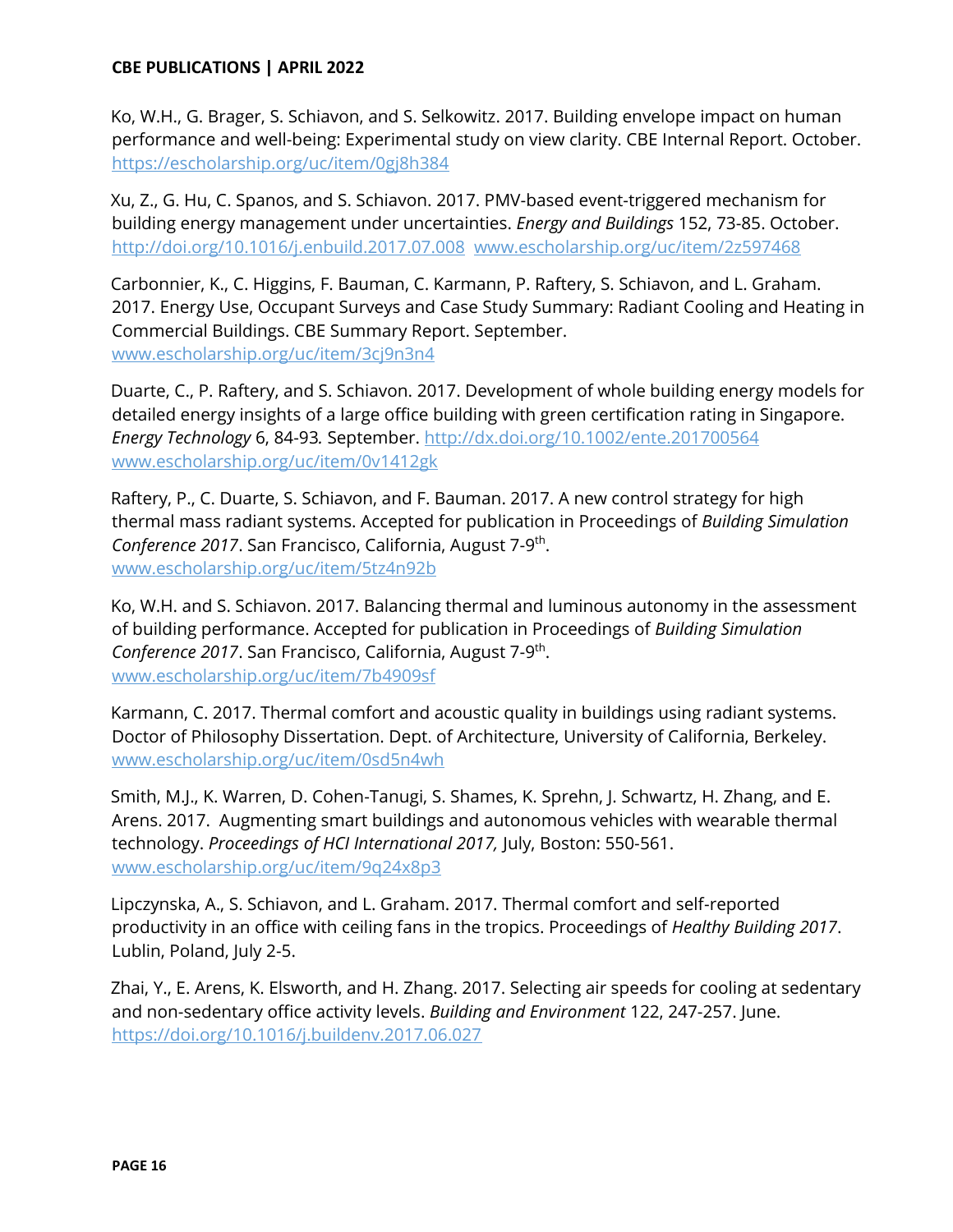Altomonte, S., S. Saadouni, M. Kent, and S. Schiavon. 2017. Satisfaction with indoor environmental quality in BREEAM and non-BREEAM certified office buildings. *Architectural Science Review* 4, 343-355*.* June. http://dx.doi.org/10.1080/00038628.2017.1336983

Higgins, C. and K. Carbonnier. 2017. Energy Performance of Commercial Buildings with Radiant Heating and Cooling. CBE Summary Report. June. [www.escholarship.org/uc/item/34f0h35q](http://www.escholarship.org/uc/item/34f0h35q)

Paliaga, G., F. Farahmand, P. Raftery, and J. Woolley. 2017. TABS Radiant Cooling Design & Control in North America: Results from Expert Interviews. CBE Summary Report. June. [www.escholarship.org/uc/item/0w62k5pq](http://www.escholarship.org/uc/item/0w62k5pq)

Cohn, S. 2017. Development of a personal heater efficiency index. Master of Science Thesis. Dept. Of Architecture, University of California, Berkeley. [www.escholarship.org/uc/item/4dv241wd](http://www.escholarship.org/uc/item/4dv241wd)

Dutra de Vasconcellos, G. 2017. Evaluation of Annual Sunlight Exposure (ASE) as a Proxy to Glare: A Field Study in a NZEB and LEED Certified Office in San Francisco. Master of Science Thesis. Dept. of Architecture, University of California, Berkeley. www.escholarship.org/uc/item/3js1z0b8

Talami, R., C. Karmann, F. Bauman, S. Schiavon, and P. Raftery. 2017. Recent trends in radiant system technology in North America. Internal report. April. www.escholarship.org/uc/item/7pz8p9r6

Dai, C., H. Zhang, E. Arens, and Z. Lian. 2017. Machine learning approaches to predict thermal demands using skin temperatures: Steady-state conditions. *Building and Environment,* 114: 1- 10. March.<https://doi.org/10.1016/j.buildenv.2016.12.005> [www.escholarship.org/uc/item/3qt1n6qv](http://www.escholarship.org/uc/item/3qt1n6qv)

Bauman, F., P. Raftery, J. Kim, S. Kaam, S. Schiavon, H. Zhang, E. Arens, K. Brown, T. Peffer, C. Blumstein, D. Culler, M. Andersen, G. Fierro, G. Paliaga, A. Pande, H. Cheng, and J. Stein. 2017. Changing the rules: innovative low-energy occupant-responsive HVAC controls and systems. Final project report, California Energy Commission. March. [www.escholarship.org/uc/item/23t9k6rm](http://www.escholarship.org/uc/item/23t9k6rm) 

Karmann, K., F. Bauman, P. Raftery, S. Schiavon, W. Frantz, and K. Roy. 2017. Cooling capacity and acoustic performance of radiant slab systems with free-hanging acoustical clouds. *Energy and Buildings* 138, 676-686. March. <https://doi.org/10.1016/j.enbuild.2017.01.002> [www.escholarship.org/uc/item/8r07k5g3](http://www.escholarship.org/uc/item/8r07k5g3)

Kaam, S., P. Raftery, H. Cheng, and G. Paliaga. 2017. Time-averaged ventilation for optimized control of variable-air-volume systems. *Energy and Buildings* 139, 465-475. March. <http://dx.doi.org/10.1016/j.enbuild.2016.11.059> [www.escholarship.org/uc/item/5jq443p4](http://www.escholarship.org/uc/item/5jq443p4)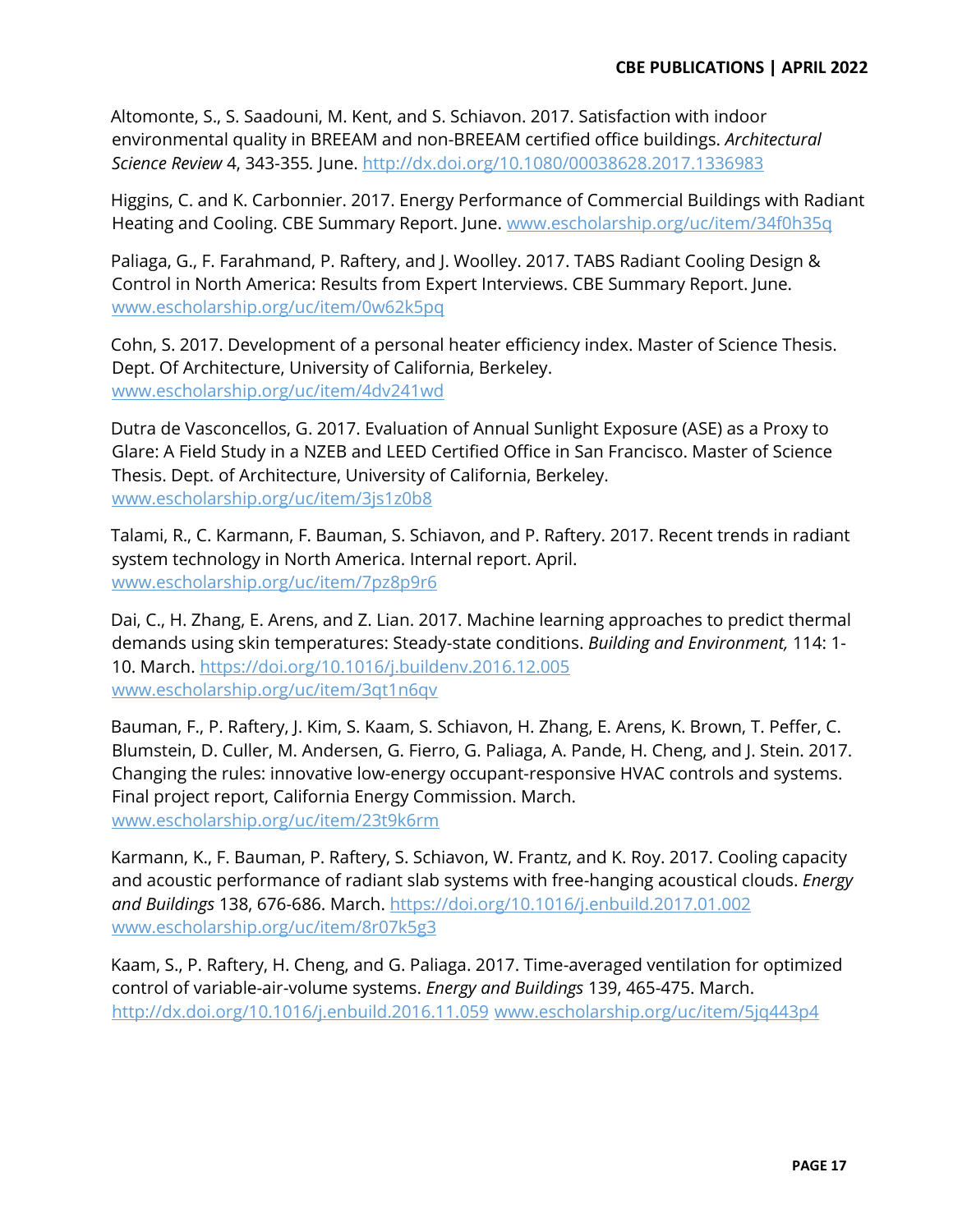[Filingeri,](http://orcid.org/0000-0001-5652-395X) D., H. Zhang, and E. Arens. 2017. Characteristics of the local cutaneous sensory thermoneutral zone*. Journal of Neurophysiology* 117, 1797-1806*.* February. <http://dx.doi.org/10.1152/jn.00845.2016> [www.escholarship.org/uc/item/1t35k0g8](http://www.escholarship.org/uc/item/1t35k0g8) <http://jn.physiology.org/content/117/4/1797>

Ning, B., S. Schiavon, and F. Bauman. 2017. A novel classification scheme for design and control of radiant system based on thermal response time. *Energy and Buildings* 137, 38-45*.* February. <http://dx.doi.org/10.1016/j.enbuild.2016.12.013> [www.escholarship.org/uc/item/2j75g92w](http://www.escholarship.org/uc/item/2j75g92w)

Cheung, T., S. Schiavon, E. Gall, M. Jin, and W. Nazaroff. 2017. Longitudinal assessment of thermal and perceived air quality acceptability in relation to temperature, humidity, and CO2 exposure in Singapore. *Building and Environment* 115, 80-90*.* January. <https://doi.org/10.1016/j.buildenv.2017.01.014> www.escholarship.org/uc/item/483474qj

# **2016**

Liu, S., S. Schiavon, A. Kabanshi, and W. Nazaroff. 2016. Predicted Percentage Dissatisfied with Ankle Draft. *Indoor Air.* December.<http://dx.doi.org/10.1111/ina.12364> [www.escholarship.org/uc/item/9076254n](http://www.escholarship.org/uc/item/9076254n)

Liu, S., L. Yin, W.K. Ho, K.V. Ling, and S. Schiavon. 2016. A Tracking Cooling Fan Using Geofence and Camera-Based Indoor Localization. *Building and Environment* 114, 36-44. November. http://dx.doi.org/10.1016/j.buildenv.2016.11.047 [www.escholarship.org/uc/item/5br8q4x4](http://www.escholarship.org/uc/item/5br8q4x4) 

Ghahramani, A., G. Castro, B. Becerik-Gerber, and X. Yu. Infrared thermography of human face for monitoring thermoregulation performance and estimating personal thermal comfort. *Building and Environment 109,* 1-11*.* November. https://doi.org/10.1016/j.buildenv.2016.09.005 www.escholarship.org/uc/item/37d3q23w

de Dear, R., V. Foldvary, H. Zhang, E. Arens, M. Luo, T. Parkinson, X. Du, W. Zhang, C. Chun, and S. Liu. 2016. Comfort is in the mind of the beholder: A review of progress in adaptive thermal comfort research over the past two decades. *The Fifth International Conference on Human-Environment System*. Nagoya, Japan. October 29-November 2. <http://dx.doi.org/10.1016/j.buildenv.2017.01.014> www.escholarship.org/uc/item/62n2985w

Karmann, C., S. Schiavon, and F. Bauman. 2016. Thermal comfort in buildings using radiant vs. all-air systems: A critical review. *Building and Environment*. October. <https://doi.org/10.1016/j.buildenv.2016.10.020> www.escholarship.org/uc/item/1vb3d1j8

Schiavon, S., B. Yang, Y. Donner, V. Chang, and W. Nazaroff. 2016. Thermal comfort, perceived air quality and cognitive performance when personally controlled air movement is used by tropically acclimatized persons. *Indoor Air.* October.<http://dx.doi.org/10.1111/ina.12352>

Kim, H. and E. Macdonald. 2016. Measuring the effectiveness of San Francisco's planning standard for pedestrian wind comfort. *International Journal of Sustainable Development and World Ecology.* October. www.escholarship.org/uc/item/748006tf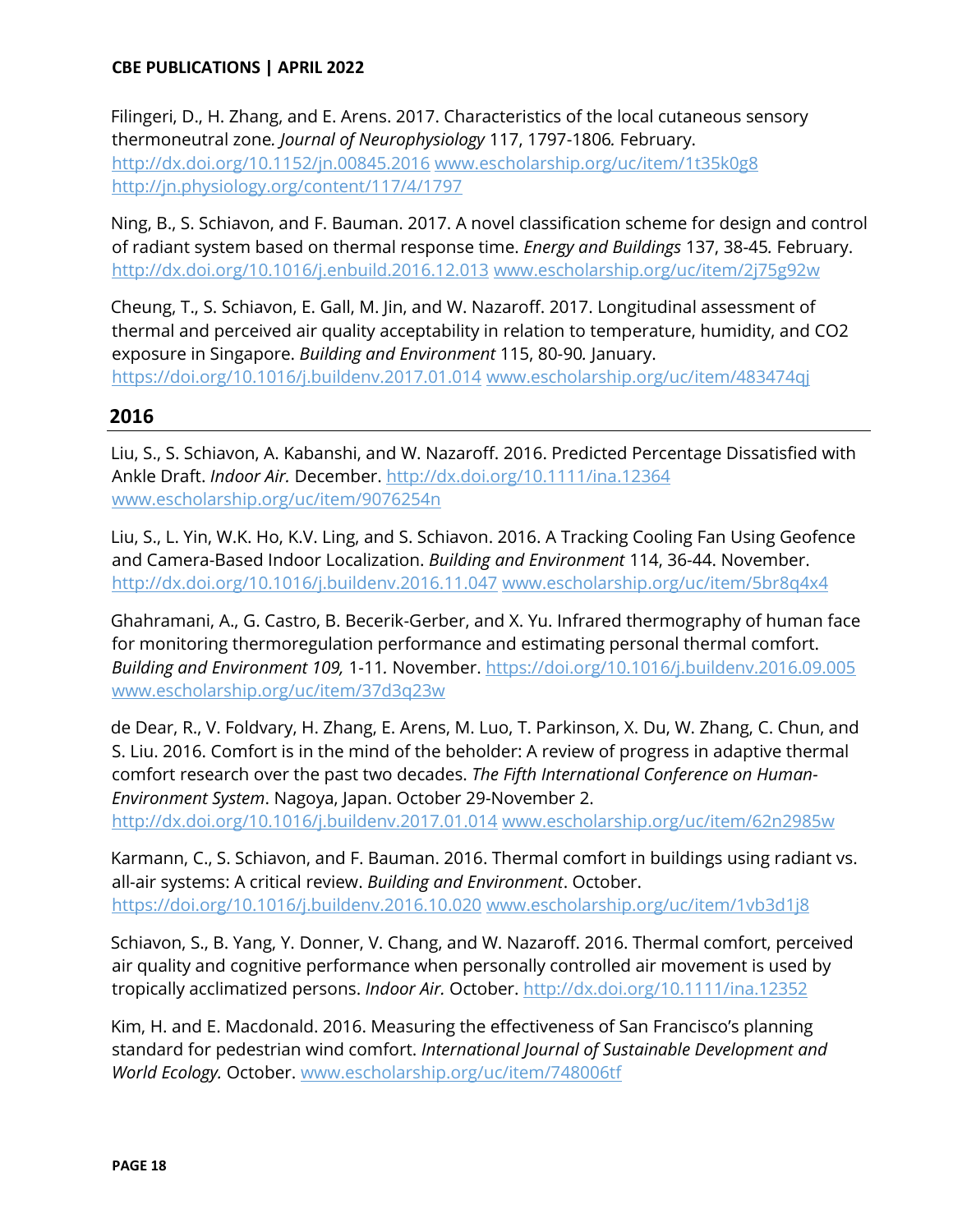Kim, A., S. Schiavon, L. Graham, and W.H. Ko. 2016. Lighting for circadian health: Survey module and non-invasive open-source wearable sensor system. Internal report. October. www.escholarship.org/uc/item/8bf683j8

Zhao, P., T. Peffer, R. Narayanamurthy, G. Fierro, P. Raftery, S. Kaam, and J. Kim. 2016. Getting into the zone: how the internet of things can improve energy efficiency and demand response in a commercial building. *Proceedings of ACEEE Summer Study on Energy Efficiency in Buildings.* Pacific Grove, CA. August 21-26. 12 pp. www.escholarship.org/uc/item/5bm711zk

Peffer, T., M. Pritoni, G. Fierro, S. Kaam, J. Kim, and P. Raftery. 2016. Writing controls sequences for buildings: from HVAC industry enclave to hacker's weekend project. Proceedings of ACEEE *Summer Study on Energy Efficiency in Buildings.* Pacific Grove, CA. August 21-26. 12 pp. www.escholarship.org/uc/item/3671b82b

Andersen, M., G. Fierro, S. Kumar, J. Kim, E. Arens, H. Zhang, P. Raftery, and D. Culler. 2016. Well-connected microzones for increased building efficiency and occupant comfort. *Proceedings of ACEEE Summer Study on Energy Efficiency in Buildings.* Pacific Grove, CA. August 21- 26. 16 pp. www.escholarship.org/uc/item/7710g5cb

Feng, J.D., S. Schiavon, and F. Bauman. 2016. New method for the design of radiant floor cooling systems with solar radiation. *Energy and Buildings* 125, 9-18. August. http://dx.doi.org/10.1016/j.enbuild.2016.04.048 [www.escholarship.org/uc/item/5sj3h2s5](http://www.escholarship.org/uc/item/5sj3h2s5)

Gall, E., T. Cheung, I. Luhung, S. Schiavon, and W. Nazaroff. 2016. Real-time monitoring of personal exposure to carbon dioxide. *Building and Environment* 104, 59-67. August. <http://dx.doi.org/10.1016/j.buildenv.2016.04.021> [www.escholarship.org/uc/item/0q1269cv](http://www.escholarship.org/uc/item/0q1269cv)

Gandhi, P. and G. Brager. 2016. Commercial office plug load energy consumption trends and the role of occupant behavior. *Energy and Buildings* 125, 1-8. August. [doi:10.1016/j.enbuild.2016.04.057](http://dx.doi.org/10.1016/j.enbuild.2016.04.057)

Altomonte, S., S. Saadouni, S. Schiavon. 2016. Occupant Satisfaction in LEED and BREEAM-Certified Office Buildings. Proceedings of *PLEA 2016 - 36th International Conference on Passive and Low Energy Architecture: Cities, Buildings, People: Towards Regenerative Environments.* Los Angeles, CA. July 10-13. [www.escholarship.org/uc/item/77j647gr](http://www.escholarship.org/uc/item/77j647gr)

Gall, E., T. Cheung, L. Luhung, S. Schiavon, and W. Nazaroff. 2016. Real-time measurement of personal exposures to carbon dioxide. *Proceedings of the 14th International Conference Indoor Air 2016*. Ghent, Belgium. July 3-8.

Landsman, J. and G. Brager. 2016. Performance, prediction, and optimization of night ventilation across different climates: an assessment of mechanical and natural night ventilation Proceedings of *PLEA 2016 - 36th International Conference on Passive and Low Energy Architecture: Cities, Buildings, People: Towards Regenerative Environments.* Los Angeles, CA. July 11-13. www.escholarship.org/uc/item/5cq9t8d2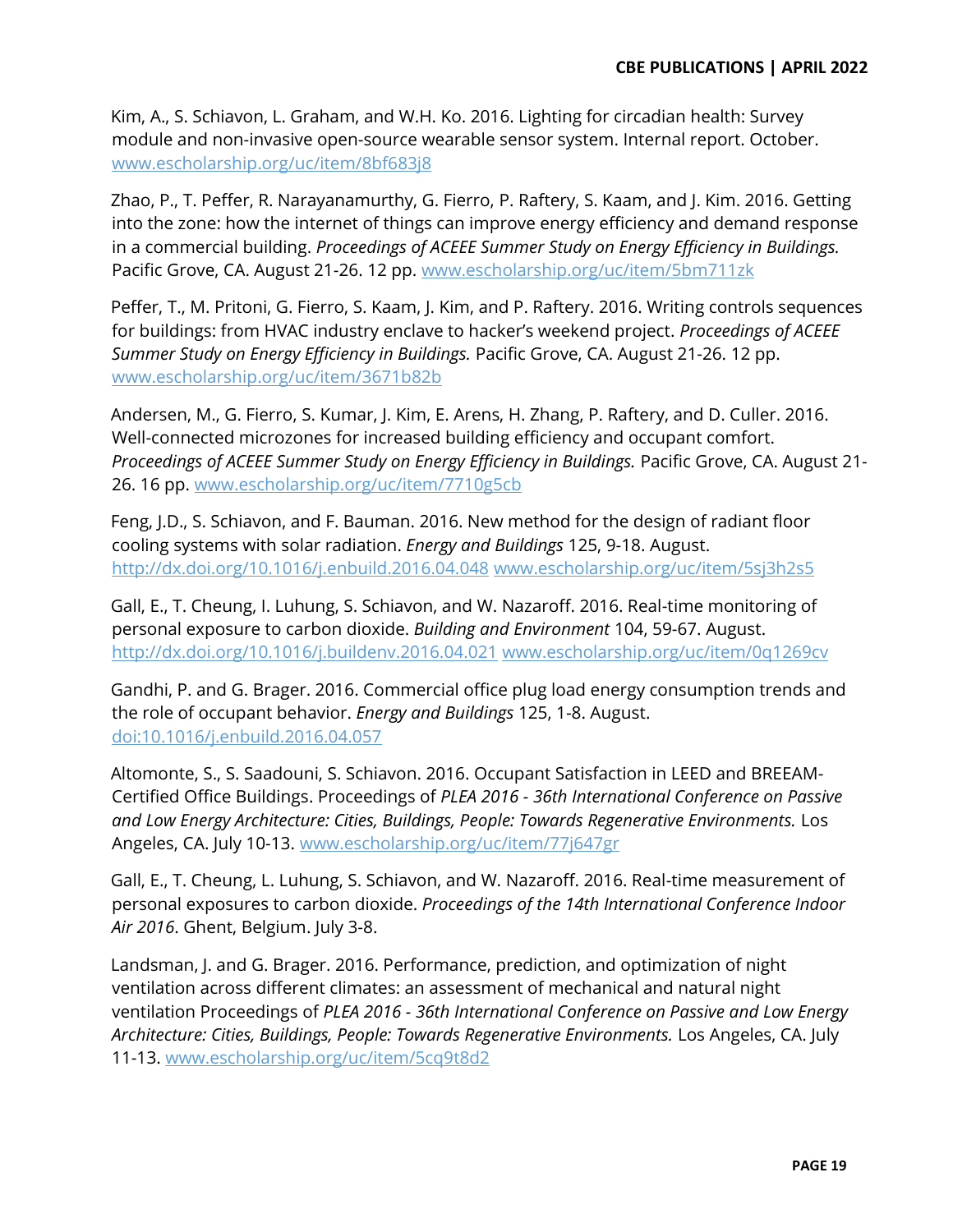Kabanshi, A., S. Liu, and S. Schiavon. 2016. Potential adaptive behaviors to counteract thermal discomfort in spaces with displacement ventilation or underfloor air distribution systems. *Proceedings of the 14th International Conference Indoor Air 2016*. Ghent, Belgium. July 3-8.

Filingeri, D. 2016. Neurophysiology of skin thermal sensations. *Comprehensive Physiology* 6, 1429-1491. July.<http://dx.doi.org/10.1002/cphy.c150040>

Adams, K., E. Arens, D. Banks, S. Brunswick, G. Carrilho da Graca, N. Daish, S. Dutton, M. Fountain, B. Fisk, R. Gerard, F. Gillan, G. Gross, P. Haves, M. Hill, A. Honnekeri, M. Hovanec, T. Lawton, P. Linden, M. Pigman, P. Switenki, G. Szakats, R. Thomas, Y. Zhai, and H. Zhang. 2016. Natural ventilation for energy savings in California commercial buildings. Final Project Report, California Energy Commission. June. 516 pp.<http://www.escholarship.org/uc/item/4cd386s7>

Foldvary, V. 2016. Assessment of indoor environmental quality in residential buildings before and after renovation. Doctor of Philosophy Dissertation. Dept. of Civil Engineering, Slovak University of Technology in Bratislavia. June. [www.escholarship.org/uc/item/7p13k7zd](http://www.escholarship.org/uc/item/7p13k7zd)

Landsman, J. 2016. Performance, Prediction and Optimization of Night Ventilation across Different Climates. Master of Science Thesis. Dept. of Architecture, University of California, Berkeley. [www.escholarship.org/uc/item/6n99w3bx](http://www.escholarship.org/uc/item/6n99w3bx)

Bauman, F., T. Webster, and D. Dickerhoff. 2016. Field Study of Capitol Area East End Complex (CAEEC) Sacramento, California. Final Project Report, California Department of General Services. May. www.escholarship.org/uc/item/066992h3

Indraganti, M., J. Lee, H. Zhang, and E. Arens. 2016. Why is the Indian Sari an all-weather gear? Clothing insulation of Sari, Salwar-Kurti, Pancha, Lungi, and Dhoti. *Proceedings of the 9th Windsor Conference*. April. [www.escholarship.org/uc/item/0080t60q](http://www.escholarship.org/uc/item/0080t60q) (Earlier version in *Proceedings of the 8th Windsor Conference*. April 2014. [http://www.escholarship.org/uc/item/1wp225b2\)](http://www.escholarship.org/uc/item/1wp225b2)

Ghahramani, A., K. Zhang, K. Dutta, Z. Yang, and B. Becerik-Gerber. 2016. Energy savings from temperature setpoints and deadband: Quantifying the influence of building and system properties on savings. *Applied Energy*, volume 165. March. <https://doi.org/10.1016/j.apenergy.2015.12.115><https://escholarship.org/uc/item/2c58r8qm>

Kim, H., and E. Macdonald. 2016. Does wind discourage sustainable transportation mode choice? Findings from San Francisco, California, USA. *Sustainability* 8, 257. March. <http://dx.doi.org/10.3390/su8030257> [www.escholarship.org/uc/item/6gz6t90p](http://www.escholarship.org/uc/item/6gz6t90p)

Schiavon, S., D. Rim, W. Pasut, and W. Nazaroff. 2016. Sensation of draft at uncovered ankles for women exposed to displacement ventilation and underfloor air distribution systems. *Building and Environment* 96, 228-236. February.

<http://dx.doi.org/10.1016/j.buildenv.2015.11.009> [www.escholarship.org/uc/item/4p692575](http://www.escholarship.org/uc/item/4p692575)

#### **2015**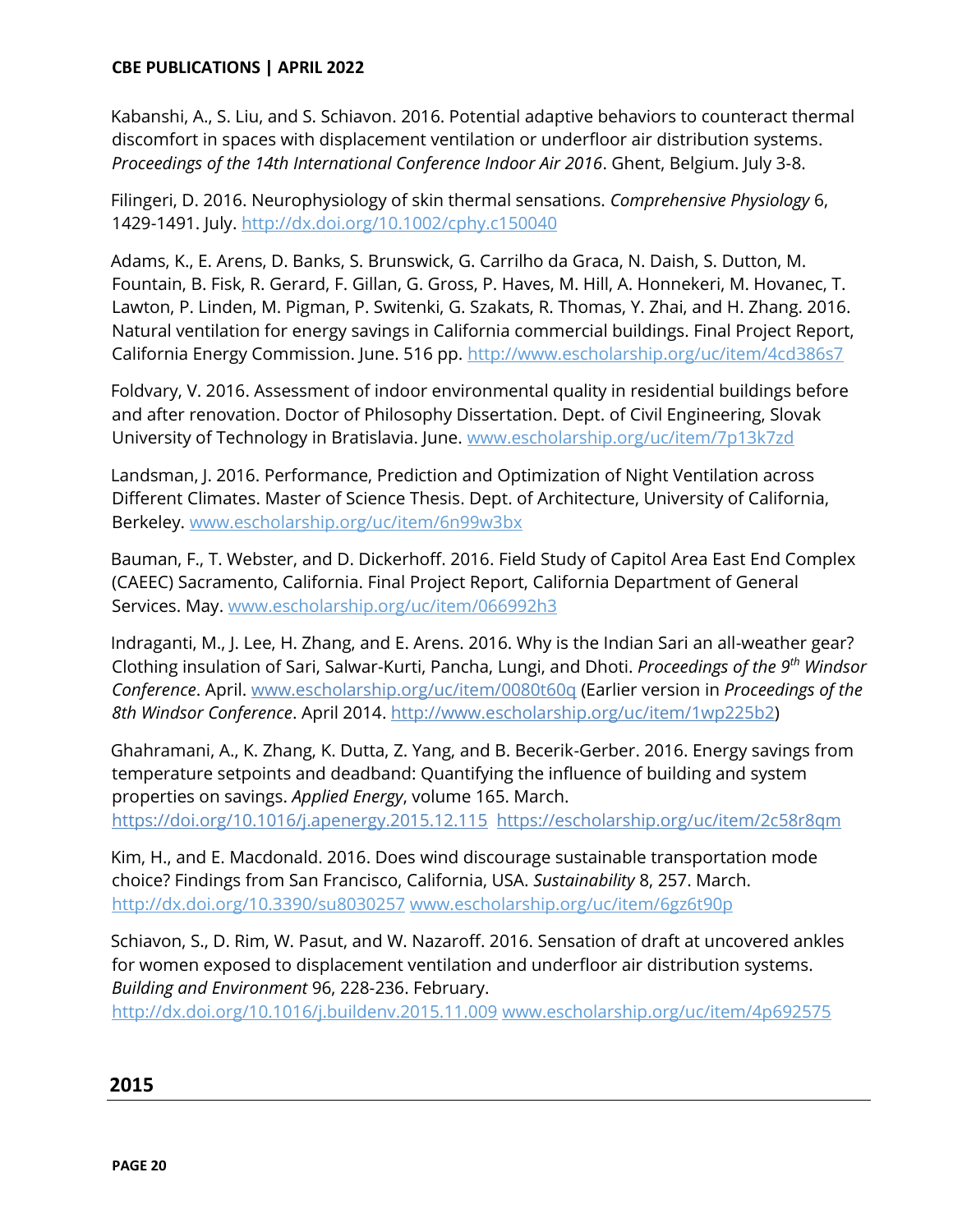Yang, B., S. Schiavon, C. Sekhar, K.W. Cheong, K.W. Tham, and W. Nazaroff. 2015. Cooling efficiency of a brushless direct current stand fan. *Building and Environment* 85, 196-204. <http://dx.doi.org/10.1016/j.buildenv.2014.11.032> www.escholarship.org/uc/item/0767n79h

Duarte, C., P. Raftery, and S. Schiavon. 2015. SinBerBEST technology energy assessment report. [www.escholarship.org/uc/item/7k1796zv](http://www.escholarship.org/uc/item/7k1796zv)

Fannon, D. 2015. Developing low-energy personal thermal comfort systems: design, performance, testing, and research methods. Master of Science Thesis. Dept. of Architecture, University of California, Berkeley. [www.escholarship.org/uc/item/92h1p54j](http://www.escholarship.org/uc/item/92h1p54j)

Shitzer, A., E. Arens, and H. Zhang. 2015. Compilation of basal metabolic and blood perfusion rates in various multi-compartment, whole-body thermoregulation models. *International Journal of Biometeorology*, November. DOI 10.1007/s00484-015-1096-5. [www.escholarship.org/uc/item/7jt469t3](http://www.escholarship.org/uc/item/7jt469t3)

Ghahramani, A., C. Tang, and B. Becerik-Gerber. 2015. An online learning approach for quantifying personalized thermal comfort via adaptive stochastic modeling. *Building and Environment*, Volume 92. October.<https://doi.org/10.1016/j.buildenv.2015.04.017> <https://escholarship.org/uc/item/38j94905>

Altomonte, S., M. Kent , P. Tregenza, and R. Wilson. 2015. Visual task difficulty and temporal influences in glare response. *Building and Environment*, Volume 95. September. <https://doi.org/10.1016/j.buildenv.2015.09.021> <https://escholarship.org/uc/item/5g20q4dg>

Bauman, F., P. Raftery, and C. Karmann. 2015. Lessons learned from field monitoring of two radiant slab office buildings in California. Proceedings, 6th International Building Physics Conference. Torino, Italy. June 14-17[.https://doi.org/10.1016/j.egypro.2015.11.711](https://doi.org/10.1016/j.egypro.2015.11.711) [www.escholarship.org/uc/item/6tj0s2bm](http://www.escholarship.org/uc/item/6tj0s2bm)

Indraganti, M., J. Lee, H. Zhang, and E. Arens. 2015. Thermal adaptation and insulation opportunities provided by different drapes of Indian saris. *Architectural Science Review* 58, 1. <http://dx.doi.org/10.1080/00038628.2014.976540> [www.escholarship.org/uc/item/8f10n38d](http://www.escholarship.org/uc/item/8f10n38d)

Zhai, Y., C. Elsworth, E. Arens, H. Zhang, Y. Zhang, and L. Zhao. 2015. Using air movement for comfort during moderate exercise. *Building and Environment* 94, 344-352. <https://doi.org/10.1016/j.buildenv.2015.08.026> http://escholarship.org/uc/item/6018h6wz

Zhai, Y., Y. Zhang, H. Zhang, W. Pasut, E. Arens, and Q. Meng. 2015. Human comfort and perceived air quality in warm and humid environments with ceiling fans. *Building and Environment*, 90, 178-185. https://doi.org/10.1016/j.buildenv.2015.04.003

Gandhi, P. 2015. Commercial office plug load energy consumption trends and the role of occupant behavior. Master of Science Thesis. Dept. of Architecture, University of California, Berkeley. [www.escholarship.org/uc/item/2c76d4nw](http://www.escholarship.org/uc/item/2c76d4nw)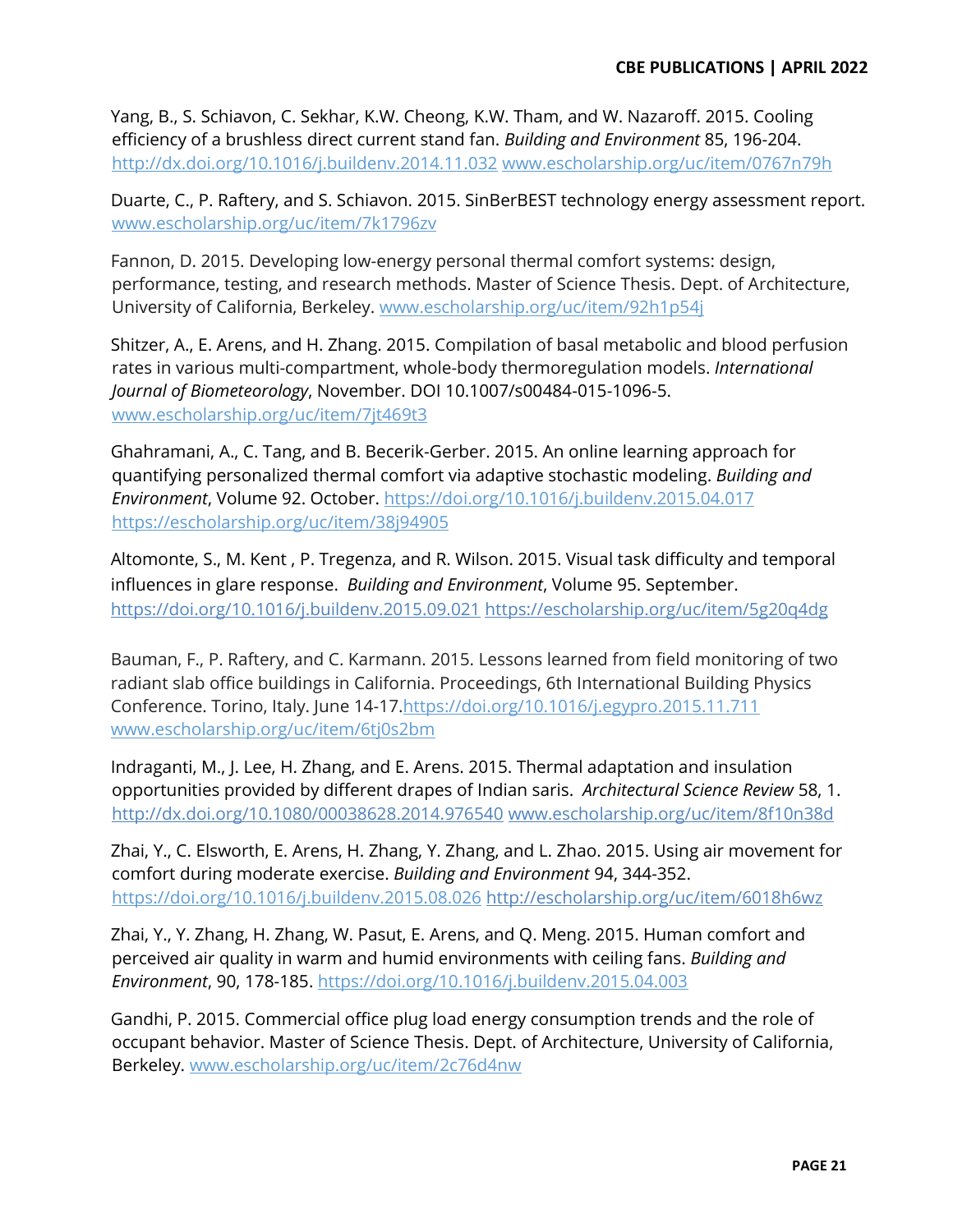Schiavon S., B. Yang, W.C. Chang, and W. Nazaroff. 2015. Effect of air temperature and personally controlled air movement on thermal comfort for tropically acclimatized persons. *Proceedings of the 9th International Symposium on Heating, Ventilation and Air Conditioning (ISHVAC) and the 3rd International Conference on Building Energy and Environment (COBEE)*. Tianjin, China. July 12-15.

Schiavon, S., F. Bauman, B. Tully, and J. Rimmer. 2015. Chilled ceiling and displacement ventilation system: Laboratory study with high cooling load. *Science and Technology for the Built Environment* (Previously *HVAC&R*).<http://dx.doi.org/10.1080/23744731.2015.1034061> <http://escholarship.org/uc/item/58m8302p>

[Rim, D., S. Schiavon, and W. Nazaroff. 2015. Energy and cost](https://escholarship.org/uc/item/6018h6wz) associated with ventilating office buildings in a tropical climate. *PLoS ONE,* 10(5): e0127930. <http://dx.doi.org/10.1371/journal.pone.0127930>

Raftery, P., F. Bauman, S. Schiavon, and T. Epp. 2015. Laboratory testing of a displacement ventilation diffuser for underfloor air distribution systems. *Energy and Buildings.*  doi:10.1016/j.enbuild.2015.09.005 [www.escholarship.org/uc/item/9qz2w733](http://www.escholarship.org/uc/item/9qz2w733)

Ning, B., S. Schiavon, and F. Bauman. 2015. A Classification Scheme for Radiant Systems based on Thermal Time Constant. *Proceedings of the 9th International Symposium on Heating, Ventilation and Air Conditioning (ISHVAC) and the 3rd International Conference on Building Energy and Environment (COBEE)*. Tianjin, China. July 12-15. [www.escholarship.org/uc/item/1sx88662](http://www.escholarship.org/uc/item/1sx88662)

Bauman, F., H. Zhang, E. Arens, P. Raftery, C. Karmann, J. Feng, Y. Zhai, D. Dickerhoff, S. Schiavon, and X. Zhou. 2015. Advanced Integrated Systems Technology Development: Personal Comfort Systems and Radiant Slab Systems. *Final report to CEC*. June. www.escholarship.org/uc/item/88p8v7zb [http://www.energy.ca.gov/2016publications/CEC-500-](http://www.energy.ca.gov/2016publications/CEC-500-2016-068/index.html) [2016-068/index.html](http://www.energy.ca.gov/2016publications/CEC-500-2016-068/index.html)

Zhang, H., E. Arens, M. Taub, D. Dickerhoff, F. Bauman, M. Fountain, W. Pasut, D. Fannon, Y.C. Zhai, and M. Pigman. 2015. Using footwarmers in offices for thermal comfort and energy savings. *Energy and Buildings* 104, 233-243. <http://dx.doi.org/10.1016/j.enbuild.2015.06.086> [www.escholarship.org/uc/item/3cf6268m](http://www.escholarship.org/uc/item/3cf6268m)

Arens, E., H. Zhang, T. Hoyt, S. Kaam, F. Bauman, Y.C. Zhai, G. Paliaga, J. Stein, B. Tully, J. Rimmer, and J. Toftum. 2015. Effects of Diffuser Airflow Minima on Occupant Comfort, Air Mixing, and Building Energy Use (RP-1515). *Science and Technology for the Built Environment 0, 1- 16*.<http://dx.doi.org/10.1080/23744731.2015.1060104> [www.escholarship.org/uc/item/6kj9t7cj](http://www.escholarship.org/uc/item/6kj9t7cj)

Walker, K. 2015. Indoor environment quality in LEED buildings: Understanding conditions affecting performance. Masters of Science Thesis. Dept. of Architecture, University of California, Berkeley. [www.escholarship.org/uc/item/13p0k3sx](http://www.escholarship.org/uc/item/13p0k3sx)

Adams, R.I., S. Bhangar, W. Pasut, E.A. Arens, J.W. Taylor, S.E. Lindow, W.W. Nazaroff, and T.D. Bruns. 2015. Chamber bioaerosol study: Outdoor air and human occupants as sources of indoor airborne microbes. *PLoS ONE* 10(5): e0128022. DOI: 10.1371/journal.pone.0128022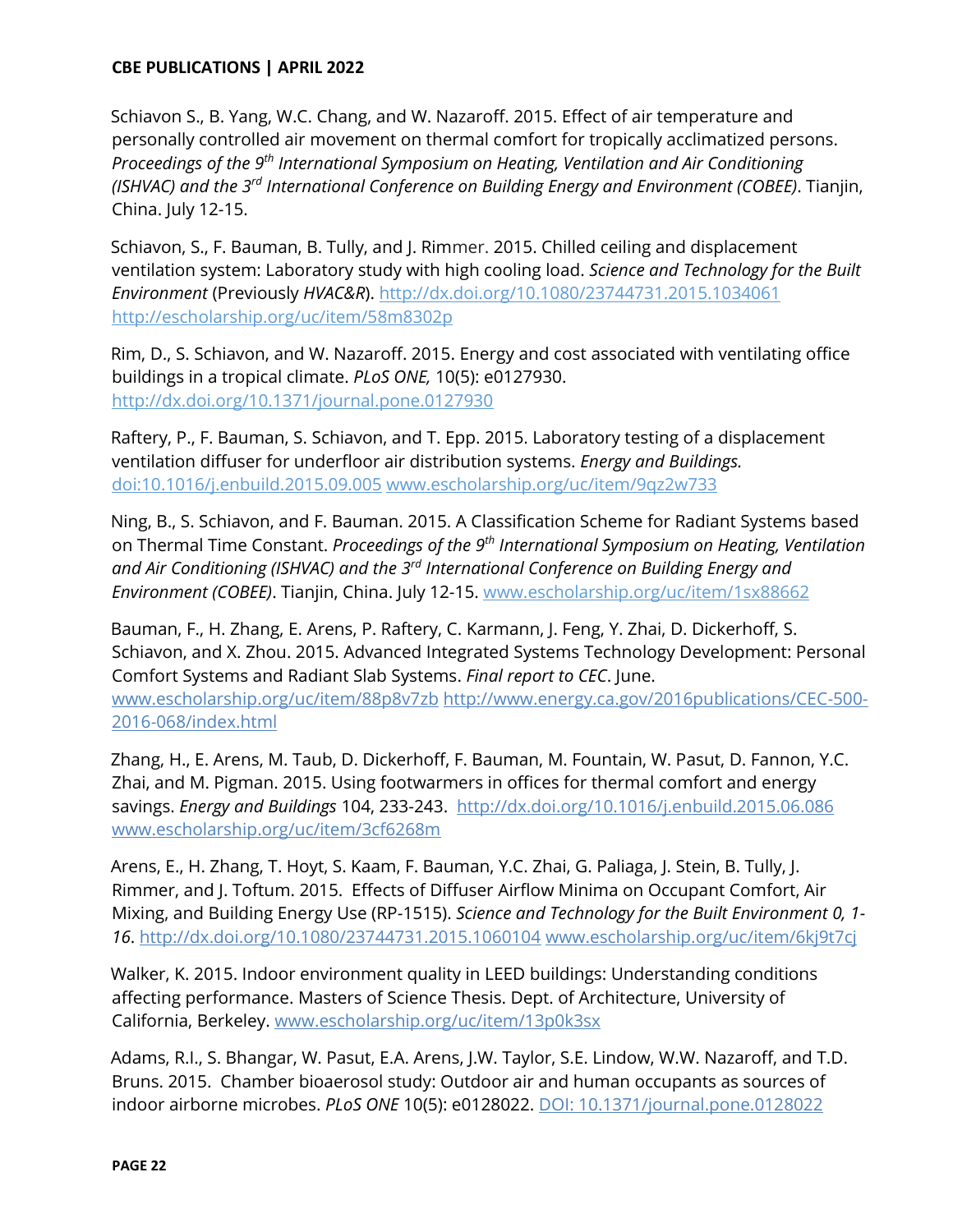Yang, B., S. Schiavon, C. Sekhar, K.W. Cheong, K.W. Tham, and W. Nazaroff. 2015. Cooling efficiency of a brushless direct current stand fan. *Building and Environment*. 196-204. <http://dx.doi.org/10.1016/j.buildenv.2014.11.032> <http://www.escholarship.org/uc/item/0mx5r4hd>

Zhang, H., E. Arens, and Y. Zhai. 2015. A review of the corrective power of personal comfort systems in non-neutral ambient environments. *Building and Environment,* 91, 15-41. <http://dx.doi.org/10.1016/j.buildenv.2015.03.013> [www.escholarship.org/uc/item/4kv4f2mk](http://www.escholarship.org/uc/item/4kv4f2mk)

Bhangar, S., R. Adams, W. Pasut, J.A. Huffman, E. Arens, J. Taylor, T. Bruns, and W. Nazaroff. 2015. Chamber bioaerosol study: Human emissions of size-resolved fluorescent biological aerosol particles. *Indoor Air*.<http://dx.doi.org/10.1111/ina.12195> [www.escholarship.org/uc/item/67d8h687](http://www.escholarship.org/uc/item/67d8h687)

Brager, G., H. Zhang, and E. Arens. 2015. Evolving opportunities for providing thermal comfort. Building Research and Information, Vol. 43, No. 3, 1-14. <http://dx.doi.org/10.1080/09613218.2015.993536> [www.escholarship.org/uc/item/77c0q85j](http://www.escholarship.org/uc/item/77c0q85j)

Hoyt, T., E. Arens, and H. Zhang. 2015. Extending air temperature setpoints: Simulated energy savings and design considerations for new and retrofit buildings. *Building and Environment* 88, 89-96. http://dx.doi.org/10.1016/j.buildenv.2014.09.010 <https://escholarship.org/uc/item/13s1q2xc>

Kim, H., and E. Macdonald. 2015. Wind and the city: An evaluation of San Francisco's planning approach since 1985. *Environment and Planning B*. September. <http://dx.doi.org/10.1177/0265813515607474> [www.escholarship.org/uc/item/2dm1k82k](http://www.escholarship.org/uc/item/2dm1k82k)

Arens, E., T. Hoyt, X. Zhou, L. Huang, H. Zhang and S. Schiavon. 2015. Modeling the comfort effects of short-wave solar radiation indoors. *Building and Environment* 88, 3-9. (Earlier version in *Proceedings of the 13th International Conference Indoor Air 2014*, Hong Kong. July 7-12) <http://dx.doi.org/10.1016/j.buildenv.2014.09.004> <https://escholarship.org/uc/item/89m1h2dg>

Pasut, W., H. Zhang, E. Arens, and Y. Zhai. 2015. Energy-efficient comfort with a heated/cooled chair: Results from human subject tests. *Building and Environment*, Vol. 84, pp. 10-21. <http://dx.doi.org/10.1016/j.buildenv.2014.10.026> <https://escholarship.org/uc/item/2tq3z4cw>

Filingeri, D. and G. Havenith. 2015. Human skin wetness perception: psychophysical and neurophysiological bases. *Temperature* 2(1): 86-104. <http://dx.doi.org/10.1080/23328940.2015.1008878>

**2014**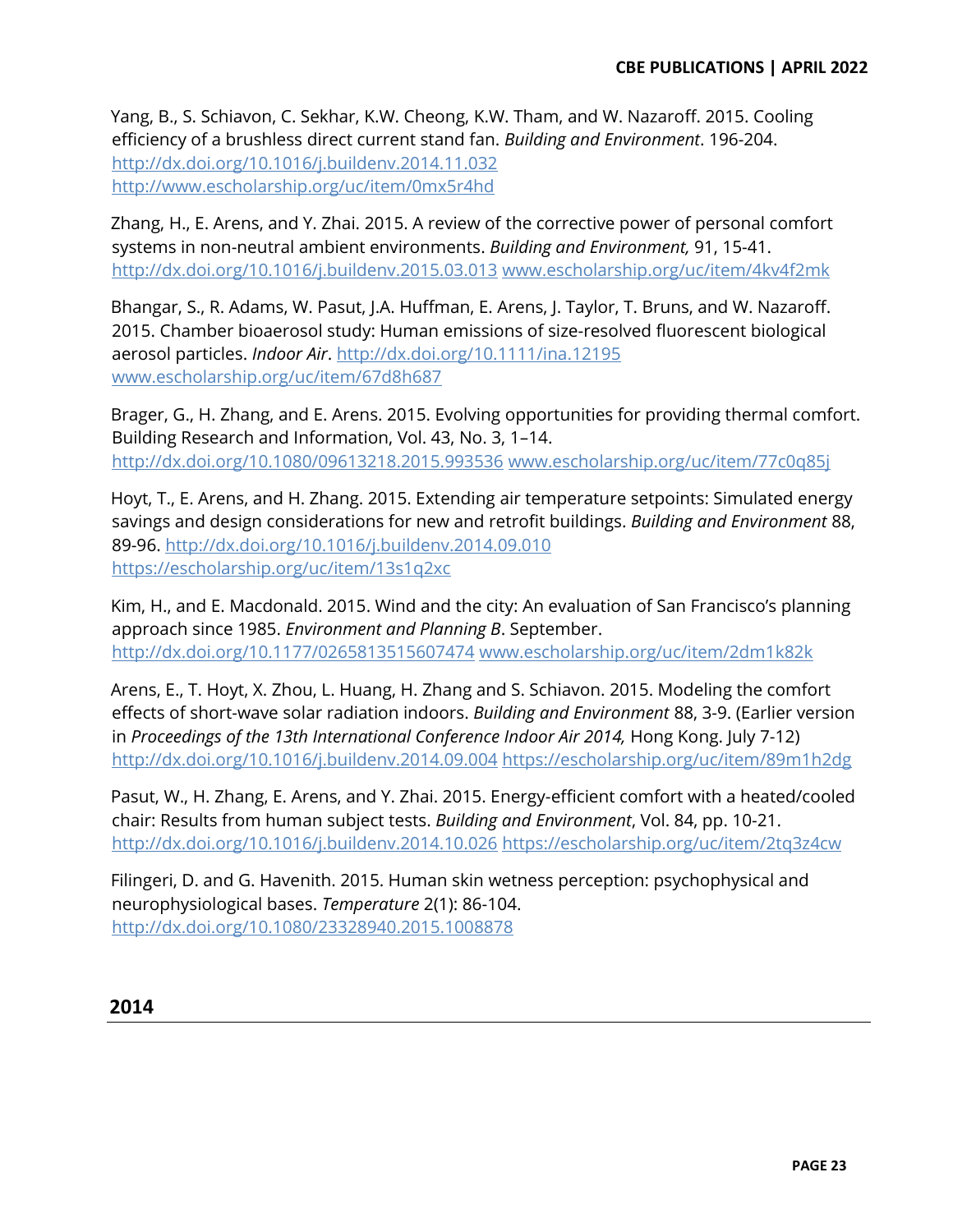Wang, M., E. Wolfe, D. Ghosh, J. Bozeman, K. Chen, T. Han, H. Zhang, and E. Arens. 2014. Localized cooling for human comfort. *SAE International Journal of Passenger Cars-Mechanical Systems*, Volume 7, Issue 2. 755-768. www.escholarship.org/uc/item/9x2366mk <https://doi.org/10.4271/2014-01-0686>

Raftery, P., E. Lee, T. Webster, T. Hoyt, and F. Bauman. 2014. Effects of furniture and contents on peak cooling load. *Energy & Buildings*, Volume 85. December. doi:10.1016/j.enbuild.2014.09.081 [www.escholarship.org/uc/item/7c75472m](http://www.escholarship.org/uc/item/7c75472m) 

Filingeri, D. 2014. Why wet feels wet? An investigation into the neurophysiology of human skin wetness perception. Doctoral Thesis. Dept. of Philosophy, Loughborough University. [www.escholarship.org/uc/item/615214hj](http://www.escholarship.org/uc/item/615214hj)

Kim, H. 2014. Urban form, wind, comfort, and sustainability: The San Francisco experience. Doctor of Philosophy Dissertation. Dept. of City and Regional Planning, University of California, Berkeley.<http://www.escholarship.org/uc/item/0h50x0h8>

Schiavon, S. 2014. Adventitious ventilation: A new definition for an old mode? Indoor Air, Volume 24, 557-558. doi:<http://dx.doi.org/10.1111/ina.12155> <http://www.escholarship.org/uc/item/8hm7w0bk>

Gandhi, P., G. Brager, and S. Dutton. 2014. Mixed mode simulation tools. CBE Internal Report, October. https:/[/escholarship.org/uc/item/97t4t6dg](http://www.escholarship.org/uc/item/97t4t6dg)

Dawson-Haggerty, S. 2014. Building operating system services: an architecture for programmable buildings. Doctor of Philosophy Dissertation, Dept. of Computer Science, University of California, Berkeley.<https://escholarship.org/uc/item/7m31g4t4>

Mozingo, L., and E. Arens. 2014. Quantifying the Comprehensive Greenhouse Gas Co-Benefits of Green Buildings. Final Report. Center for Resource Efficient Communities and the Center for the Built Environment, UC Berkeley.

Honnekeri, A. 2014. Indoor environmental quality, adaptive action and thermal comfort in naturally ventilated and mixed-mode buildings. Master of Science Thesis, Dept. of Architecture, University of California, Berkeley.<https://escholarship.org/uc/item/2br3c58b>

Lehrer, D., J. Vasudev, and S. Kaam. 2014. A usability study of a social media prototype for building energy feedback and operations. *Proceedings 2014 ACEEE Summer Study on Energy Efficiency in Buildings*. Pacific Grove, CA, August.<http://escholarship.org/uc/item/7mc5n81t>

Wang, M., E. Wolfe, D. Ghosh, J. Bozeman, K. Chen, T. Han, H. Zhang, and E. Arens. 2014. Localized cooling for human comfort. *SAE International Journal of Passenger Cars-Mechanical Systems*, Volume 7 (2) 755-768.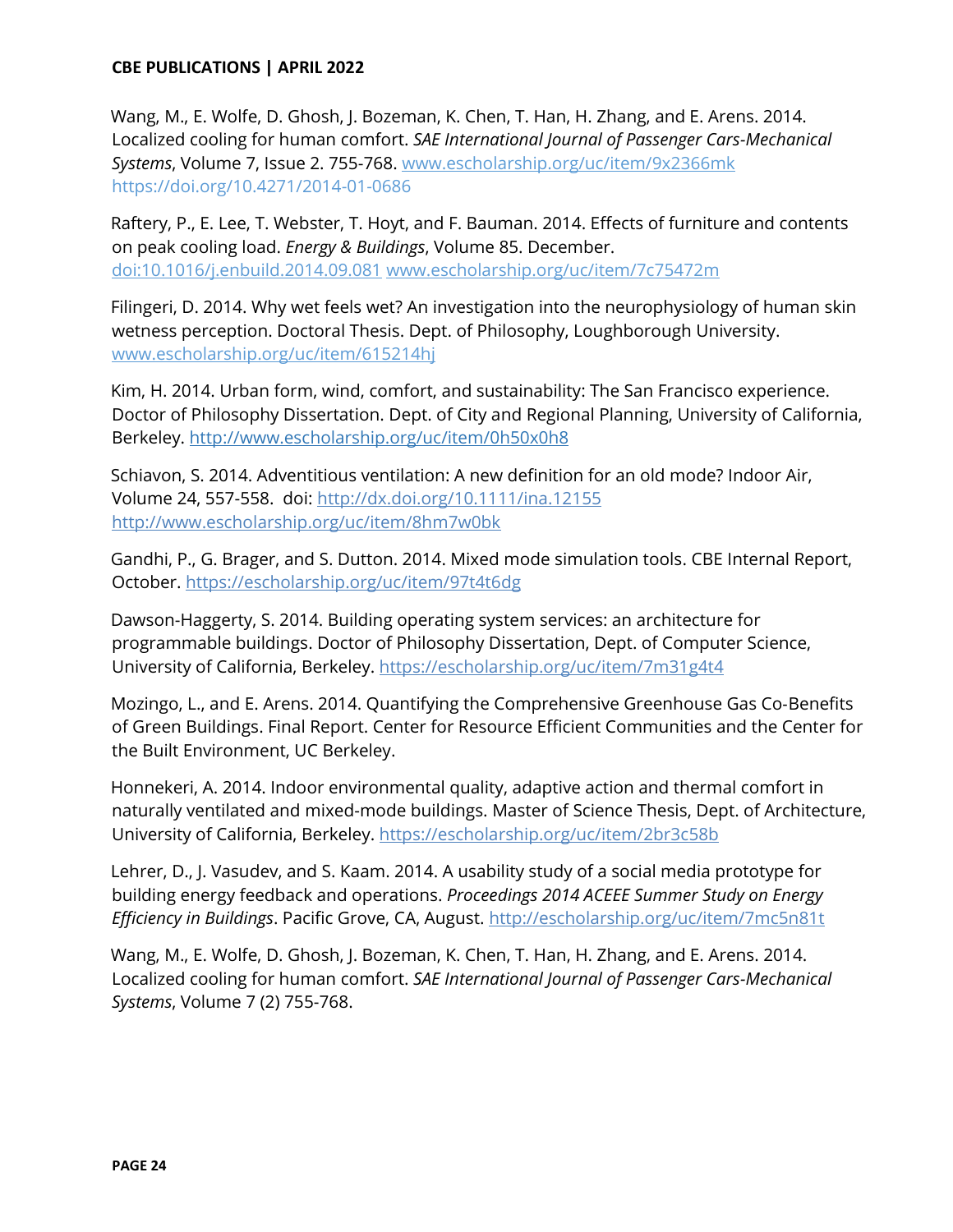Fu, M., T. Yu, H. Zhang, E. Arens, W. Weng, and H. Yuan. 2014. A model of heat and moisture transfer through clothing integrated with the UC Berkeley comfort model. *Building and Environment*, Volume 80, 96-104. www.escholarship.org/uc/item/2xb9w37j <https://doi.org/10.1016/j.buildenv.2014.05.028>

Konis, K. Predicting visual comfort in side-lit open-plan core zones: Results of a field study pairing high dynamic range images with subjective responses. 2014. *Energy and Buildings*, Volume 77, 67-79. July.<http://dx.doi.org/10.1016/j.enbuild.2014.03.035> [www.escholarship.org/uc/item/4ss6f8rw](http://www.escholarship.org/uc/item/4ss6f8rw) 

Fu, M., T. Yu, H. Zhang, W. Weng, and H. Yuan. 2014. Heat and moisture transfer through clothing for a person with contact surface. *Proceedings of the 13th International Conference Indoor Air 2014*, Hong Kong. July 7-12. [www.escholarship.org/uc/item/27q9255f](http://www.escholarship.org/uc/item/27q9255f) 

Chen, B. 2014. Assessment and Improvements of the CBE Underfloor Air Distribution (UFAD) Cooling Load Design Tool. Master of Science Thesis. Dept of Architecture, University of California, Berkeley. www.escholarship.org/uc/item/40h5c3nv

Feng, J. 2014. Design and Control of Hydronic Radiant Cooling Systems. PhD Dissertation. Dept of Architecture, University of California, Berkeley. [www.escholarship.org/uc/item/6qc4p0fr](http://www.escholarship.org/uc/item/6qc4p0fr) 

Pigman, M. 2014. The impact of cooling strategy and personal control on thermal comfort. Master of Science Thesis. Dept of Architecture, University of California, Berkeley. <http://www.escholarship.org/uc/item/67q7n62r>

Honnekeri, A., M. Pigman, H. Zhang, E. Arens, M. Fountain, Y. Zhai, and S. Dutton. 2014. Use of adaptive actions and thermal comfort in a naturally ventilated office. *Proceedings of the 13th International Conference Indoor Air 2014*, Hong Kong. July 7-12. <https://escholarship.org/uc/item/37r4w5zs>

Zhou, X., H. Zhang, Z. Lian, and L. Lan. 2014. Predict thermal sensation of Chinese people using a thermophysiological and comfort model. *Proceedings of the 13th International Conference Indoor Air 2014*, Hong Kong. July 7-12.<https://escholarship.org/uc/item/7v26r8jp>

Coakley, D., P. Raftery, and M. Keane. 2014. A review of methods to match building energy simulation models to measured data. *Renewable and Sustainable Energy Review*, Volume 37, 123-141.<http://escholarship.org/uc/item/88z3g017> <https://doi.org/10.1016/j.rser.2014.05.007>

Rim, D., S. Schiavon, and W. Nazaroff. 2014. Impact of increasing outdoor ventilation rates on energy consumption for office building in tropical climate. *Proceedings of the 13th International Conference Indoor Air 2014*, Hong Kong. July 7-12.

Schiavon, S., and S. Altomonte. 2014. Occupant satisfaction in LEED and non-LEED certified buildings. *Building and Environment*, Volume 77, 148-159. http://escholarship.org/uc/item/52w3025m <https://doi.org/10.1016/j.buildenv.2013.06.008>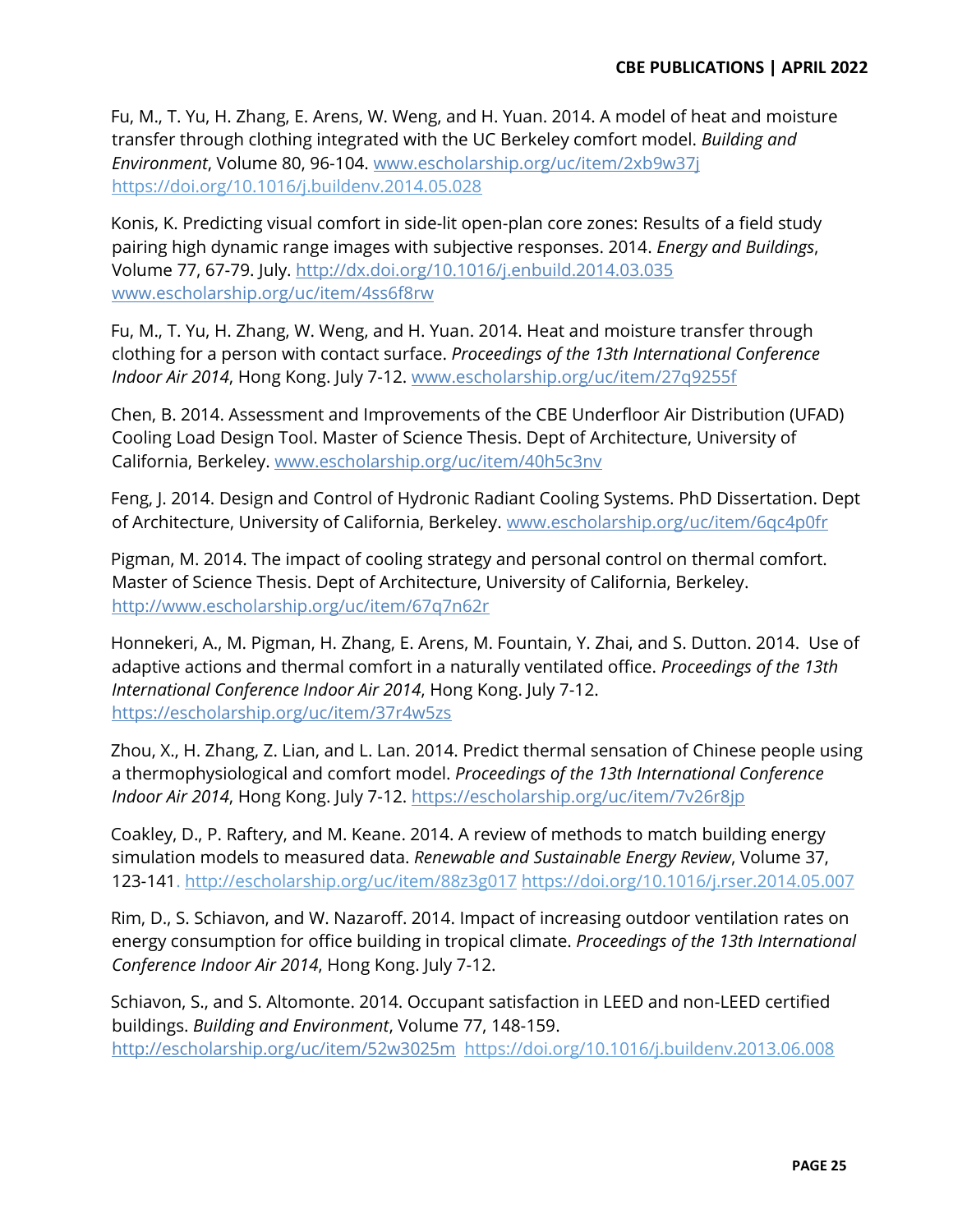Yang, B., S. Schiavon, C. Sekhar, K.W. Cheong, K.W. Tham, and W. Nazaroff. 2014. Performance evaluation of an energy efficient stand fan. *Proceedings of the 13th International Conference Indoor Air 2014*, Hong Kong. July 7-12.

Chen, B., S. Schiavon, F. Bauman, and Q.Y. Chen. 2014. A comparison between two underfloor air distribution (UFAD) design tools. *Proceedings of the 13th International Conference Indoor Air 2014*, Hong Kong. July 7-12. https://escholarship.org/uc/item/5zz6g8wj

Fuertes, G., and S. Schiavon. 2014. Plug load energy analysis: The role of plug loads in LEED certification. *Energy and Buildings.* <http://escholarship.org/uc/item/8fs0k03g> <https://doi.org/10.1016/j.enbuild.2014.02.072>

Schiavon, S., T. Hoyt, and A. Piccioli. 2014. Web application for thermal comfort visualization and calculation according to ASHRAE Standard 55. *Building Simulation*, Volume 7, Issue 4, 321- 334.<http://dx.doi.org/10.1007/s12273-013-0162-3> <http://escholarship.org/uc/item/4db4q37h>

Schiavon, S., D. Rim, W. Pasut, and W. Nazaroff. 2014. Sensation of draft at ankles for displacement ventilation and underfloor air distribution systems. *Proceedings of the 13th International Conference Indoor Air 2014,* Hong Kong. July 7-12. <https://escholarship.org/uc/item/34t9x4st><https://doi.org/10.1016/j.buildenv.2015.11.009>

Schiavon, S., T. Webster, D. Dickerhoff, and F. Bauman. 2014. Stratification prediction model for perimeter zone UFAD diffusers based on laboratory testing with solar simulator. *Energy and Buildings,* Volume 82. (Earlier version in *Proceedings of the 13th International Conference Indoor Air 2014,* Hong Kong. July 7-12.)<http://dx.doi.org/10.1016/j.enbuild.2014.07.056> <https://escholarship.org/uc/item/14v2v0fc>

Karmann, C., S. Schiavon, and F. Bauman. 2014. Online map of buildings using radiant technologies. *Proceedings of the 13th International Conference Indoor Air 2014,* Hong Kong. July 7- 12.<https://escholarship.org/uc/item/9rs8t4wb>

Feng, J., F. Bauman, and S. Schiavon. 2014. Critical review of water based radiant cooling system design methods. *Proceedings of the 13th International Conference Indoor Air 2014,* Hong Kong. July 7-12. https://escholarship.org/uc/item/2s00x6ns

Zhai, Y., Y. Zhang, Q. Meng, H. Chen, and J. Wang. 2014. Gender differences in thermal comfort in a hot-humid climate. *Proceedings of the 13th International Conference Indoor Air 2014*, Hong Kong. July.<https://escholarship.org/uc/item/2hz2s45r>

Pasut, W., E. Arens, H. Zhang, S. Kaam, and Y. Zhai. 2014. Enabling energy-efficient approaches to thermal comfort using room air motion. Building and Environment. Volume 79, 13-19. [www.escholarship.org/uc/item/07z4c3h0](http://www.escholarship.org/uc/item/07z4c3h0) (Earlier version in *Proceedings of Clima 2013*, Prague. [https://escholarship.org/uc/item/4488d1b8\)](https://escholarship.org/uc/item/4488d1b8)

Honnekeri, A., G. Brager, S. Dhaka, and J. Mathur. 2014. Comfort and adaptation in mixedmode buildings in a hot-dry climate. *Proceedings of the 8th Windsor Conference*, London, April. <https://escholarship.org/uc/item/0j6884m0>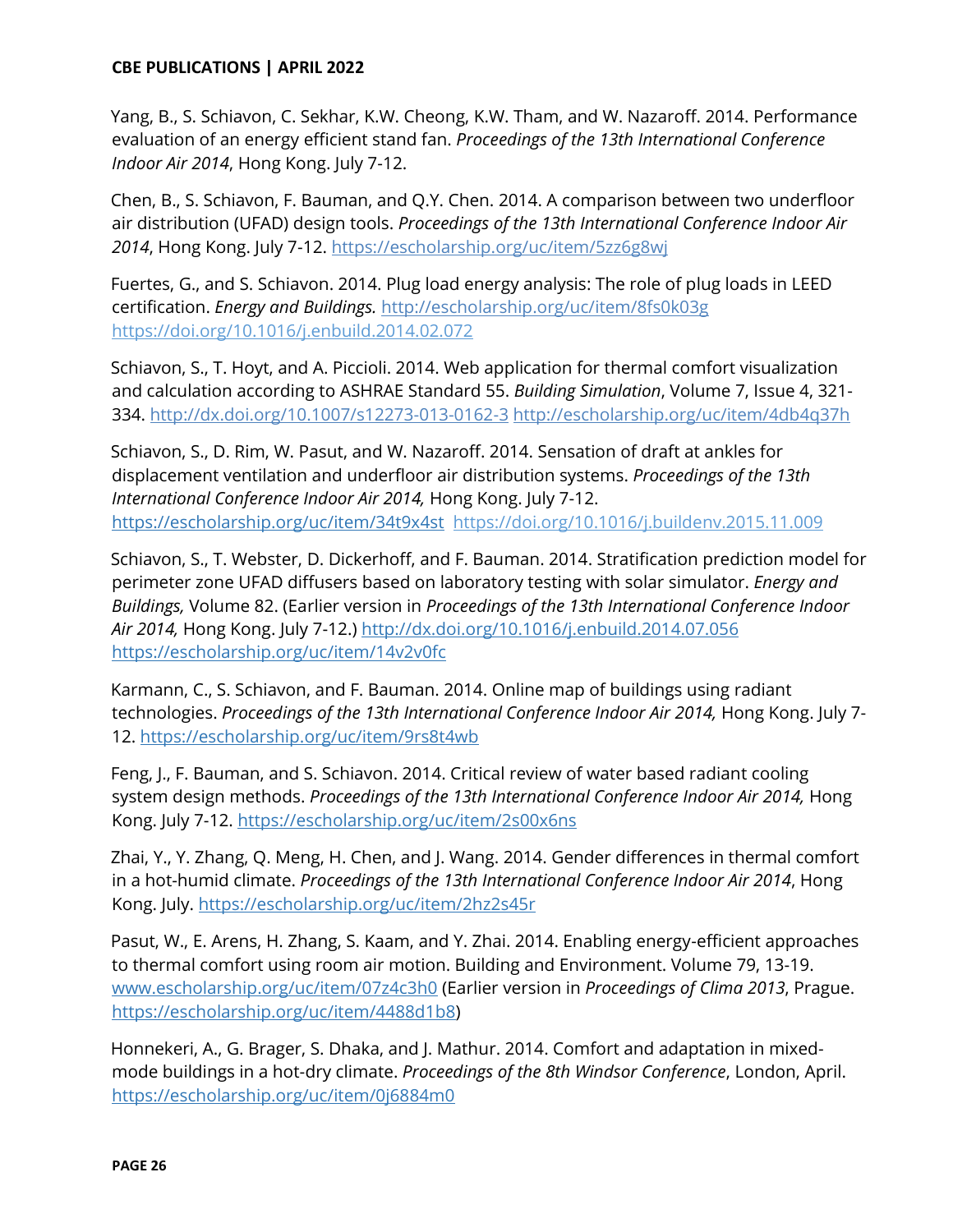Pigman, M., H. Zhang, A. Honnekeri, E. Arens, and G. Brager. 2014. Visualizing the results of thermal comfort field studies: Putting publicly accessible data in the hands of practitioners. *Proceedings of the 8th Windsor Conference*, London, April. <https://escholarship.org/uc/item/5s18p0sv>

Schiavon, S. and K.H. Lee. 2014. Influence of three dynamic predictive clothing insulation models on building energy use, HVAC sizing and thermal comfort. *Energies* 7(4) 1917-1934*[.](http://escholarship.org/uc/item/3sx6n876)* <http://escholarship.org/uc/item/3sx6n876> doi:10.3390/en7041917

[Huang,](http://www.sciencedirect.com/science/article/pii/S0360132314000298) L., [E. Arens, H. Zhang,](http://www.sciencedirect.com/science/article/pii/S0360132314000298) and [Y. Zhu.](http://www.sciencedirect.com/science/article/pii/S0360132314000298) 2014. Applicability of whole-body heat balance models for evaluating thermal sensation under non-uniform air movement in warm environments. *Building and Environment*, [Volume 75,](http://www.sciencedirect.com/science/journal/03601323/75/supp/C) 108-113 http://doi.org/10.1016/j.buildenv.2014.01.020 www.escholarship.org/uc/item/49q4r4jv

# **2013**

Bauman, F., J. Feng, and S. Schiavon. 2013. Cooling load calculations for radiant systems: Are they the same as traditional methods? *ASHRAE Journal.* December. <http://escholarship.org/uc/item/6px642bj>

Zhao, Y., H. Zhang, E. Arens, and Q. Zhao. 2013. Thermal sensation and comfort models for non-uniform and transient environments, part IV: Adaptive neutral setpoints and smoothed whole-body sensation model. *Building and Environment.* [www.escholarship.org/uc/item/4b5464p9](http://www.escholarship.org/uc/item/4b5464p9) doi:10.1016/j.buildenv.2013.11.004

Kim, J., and R. de Dear. 2013. Workspace satisfaction: The privacy-communication trade-off in open-plan offices. *Journal of Environmental Psychology*. doi:10.1016/j.jenvp.2013.06.007 <https://escholarship.org/uc/item/2gq017pb>

Taub, M. 2013. Power to the people: Personal control in offices for thermal comfort and energy savings. Master of Science Thesis, Dept. of Architecture, University of California, Berkeley. <https://escholarship.org/uc/item/9pz0s32m>

Moezzi, M., C. Hammer, J. Goins, and A. Meier. 2013. Behavioral strategies to reduce the gap between potential and actual savings in commercial buildings. Final report for California Air Resources Board (contract number: 09-327).<https://escholarship.org/uc/item/44t1p5gg>

Feng, J., F. Bauman, and S. Schiavon. 2013. Experimental comparison of zone cooling load between radiant and air systems. *Energy and Buildings*, 84 (2014), 152-159. DOI: 10.1016/j.enbuild.2014.07.080. <https://escholarship.org/uc/item/9dq6p2j7>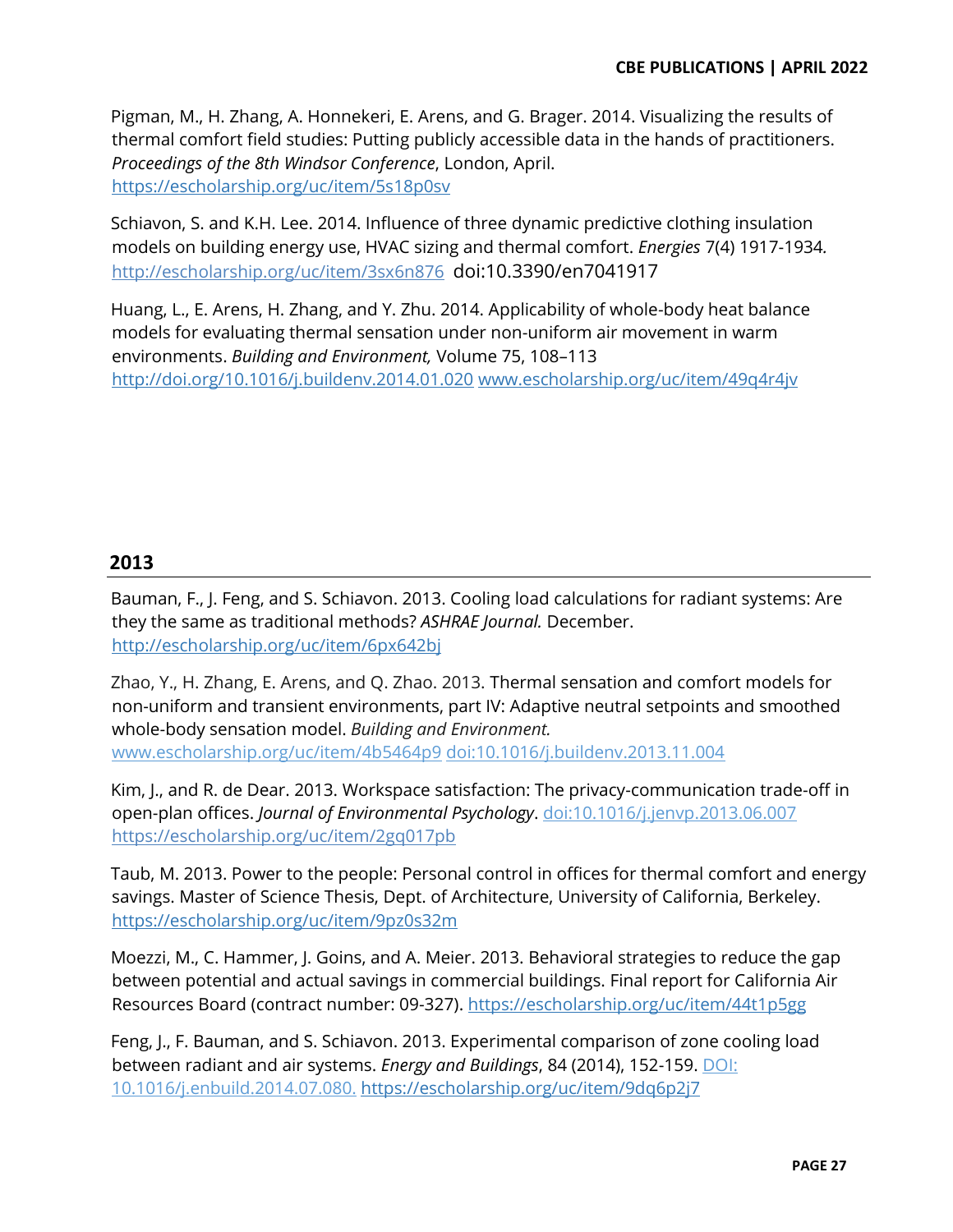Arens, E., H. Zhang, W. Pasut, Y. Zhai, T. Hoyt, and L. Huang. 2013. Air movement as an energy efficient means toward occupant comfort. Final report for California Air Resources Board, November, 127pp.<http://escholarship.org/uc/item/2d656203>

Zhao, Y., H. Zhang, E. Arens, and Q. Zhao. 2013. Thermal sensation and comfort models for non-uniform and transient environments: Part IV: Providing adaptive neutral setpoints and smoothing the whole-body sensation model. *Building and Environment*. http://dx.doi.org/10.1016/j.buildenv.2013.11.004

Pasut, W., H. Zhang, S. Kaam, E. Arens, and Y. Zhai. 2013. Effect of a heated and cooled office chair on thermal comfort. *HVAC&R Research,* 19:5, 574-58[3.](http://escholarship.org/uc/item/2p3270bn) July. <http://escholarship.org/uc/item/2p3270bn>

Heinzerling, D., S. Schiavon, T. Webster, and E. Arens. 2013. Indoor environmental quality models: Literature review and a proposed weighting and classification scheme. *Building and Environment*.<http://dx.doi.org/10.1016/j.buildenv.2013.08.027> [,](http://escholarship.org/uc/item/5ts7j0f8)  <http://escholarship.org/uc/item/5ts7j0f8>

Kim, J., R. de Dear, C. Candido, H. Zhang, and E. Arens. 2013. Gender differences in office occupant perception of indoor environmental quality (IEQ). *Building and Environment.* August. <http://escholarship.org/uc/item/3gf796db> DOI: [10.1016/j.buildenv.2013.08.022](https://www.researchgate.net/deref/http%3A%2F%2Fdx.doi.org%2F10.1016%2Fj.buildenv.2013.08.022)

Feng, J., S. Schiavon, and F. Bauman. 2013. Cooling load differences between radiant and air systems. *Energy and Buildings,* Volume 65, 301-321. July. <http://dx.doi.org/10.1016/j.enbuild.2013.06.009> <http://escholarship.org/uc/item/7jh6m9sx>

Kang, K.N., D. Song, and S. Schiavon. 2013. Correlations in thermal comfort and natural wind. *Journal of Thermal Biology,* Volume 38, Issue 7, 419-426. June. <http://dx.doi.org/10.1016/j.jtherbio.2013.06.001>

Lee, K.H., and S. Schiavon. 2013. Influence of two dynamic predictive clothing insulation models on building energy performance. *Proceedings of Asim2012*. Shanghai, China. <http://www.ibpsa.org/proceedings/asim2012/0012.pdf> <http://escholarship.org/uc/item/8sx4w8mn>

Altomonte, S., and S. Schiavon. 2013. Occupant satisfaction in LEED and non-LEED certified buildings. *Building and Environment,* Volume 68, pp: 66-76[.](http://dx.doi.org/10.1016/j.buildenv.2013.06.008) <http://dx.doi.org/10.1016/j.buildenv.2013.06.008> <http://escholarship.org/uc/item/4j61p7k5>

Bauman, F., T. Webster, H. Zhang, E. Arens, D. Lehrer, D. Dickerhoff, J. Feng, D. Heinzerling, D. Fannon, T. Yu, S. Hoffmann, T. Hoyt, W. Pasut, S. Schiavon, J. Vasudev, and S. Kaam. 2013. Advanced integrated systems technology development. Final Report to California Energy Commission (CEC 500-08-044). June.<http://escholarship.org/uc/item/8jb4f64f>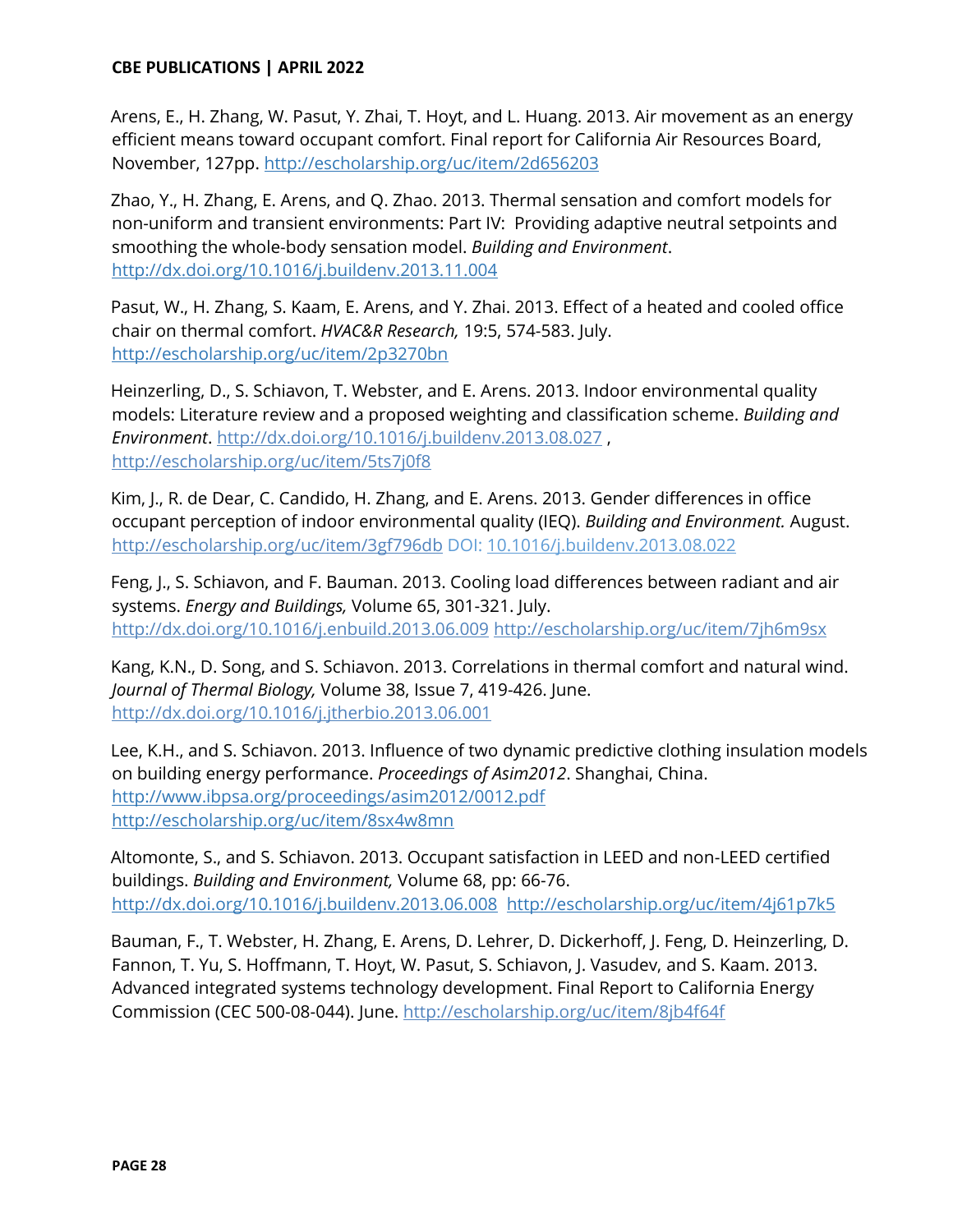de Dear, R., T. Akimoto, E. Arens, G. Brager, C. Candido, K.W. Cheong, B. Li, N. Nishihara, S.C. Sekhar, S. Tanabe, J. Toftum, H. Zhang, and Y. Zhu. 2013. Progress in thermal comfort research over the last twenty years. *Proceedings of the 12th International Conference Indoor Air 2013.* April*.*  <http://www.ncbi.nlm.nih.gov/pubmed/23590514>

Konis, K. 2013. Leveraging ubiquitous computing as a platform for collecting real-time occupant feedback in buildings. *Intelligent Buildings International*, Volume 5 (3), 150-161. April. <http://dx.doi.org/10.1080/17508975.2013.781499> [www.escholarship.org/uc/item/0cg493gv](http://www.escholarship.org/uc/item/0cg493gv)

Zhai, Y., H. Zhang, Y. Zhang, W. Pasut, E. Arens, and Q. Meng. 2013. Comfort under personally controlled air movement in warm and humid environments. *Building and Environment.* March. <http://www.escholarship.org/uc/item/9s12q89q>

Ackerly, K. and G. Brager, 2013. Window signaling systems: Control strategies and occupant behavior. *Building Research & Information,* 41 (3): 342-36[0.](http://escholarship.org/uc/item/4133390m)  <http://escholarship.org/uc/item/4133390m>

Lee, E.S., L.L. Fernandes, B. Coffey, A. McNeil, R. Clear, T. Webster, F. Bauman, D. Dickerhoff, D. Heinzerling, and T. Hoyt. 2013. A post-occupancy monitored evaluation of the dimmable lighting, automated shading, and underfloor air distribution system in the *New York Times* building. Lawrence Berkeley National Laboratory Report LBNL-6023E. January. [http://windows.lbl.gov/comm\\_perf/newyorktimes.htm](http://windows.lbl.gov/comm_perf/newyorktimes.htm)

Feng, D. J., S. Schiavon, and F. Bauman. 2013. Impacts of solar heat gain on radiant floor cooling systems design. *Proceedings of the 11th International Conference CLIMA 2013,* Prague, Czech Republic. <http://escholarship.org/uc/item/2913930b>

Schiavon S., F. Bauman, B. Tully, and J. Rimmer. 2013. Temperature stratification in high cooling load office in a combined chilled ceiling and displacement ventilation system. *Proceedings of the 11th International Conference CLIMA 2013,* Prague, Czech Republic*.* <http://www.escholarship.org/uc/item/58m8302p>

Fuertes, G., and S. Schiavon. 2013. Plug load energy analysis: The role of plug loads in LEED certification. *Proceedings of the 11th International Conference CLIMA 2013,* Prague, Czech Republic.

Lee, J., H. Zhang, and E. Arens. 2013. Typical clothing ensemble insulation levels for sixteen body parts. *Proceedings of the 11th International Conference CLIMA 2013*, Prague, Czech Republic. <http://escholarship.org/uc/item/18f0r375>

Schiavon, S. and K.H. Lee. 2013. Dynamic predictive clothing insulation models based on outdoor air and indoor operative temperatures. *Building and Environment,* Volume 59, 250-260. <http://dx.doi.org/10.1016/j.buildenv.2012.08.024> <http://escholarship.org/uc/item/3338m9qf>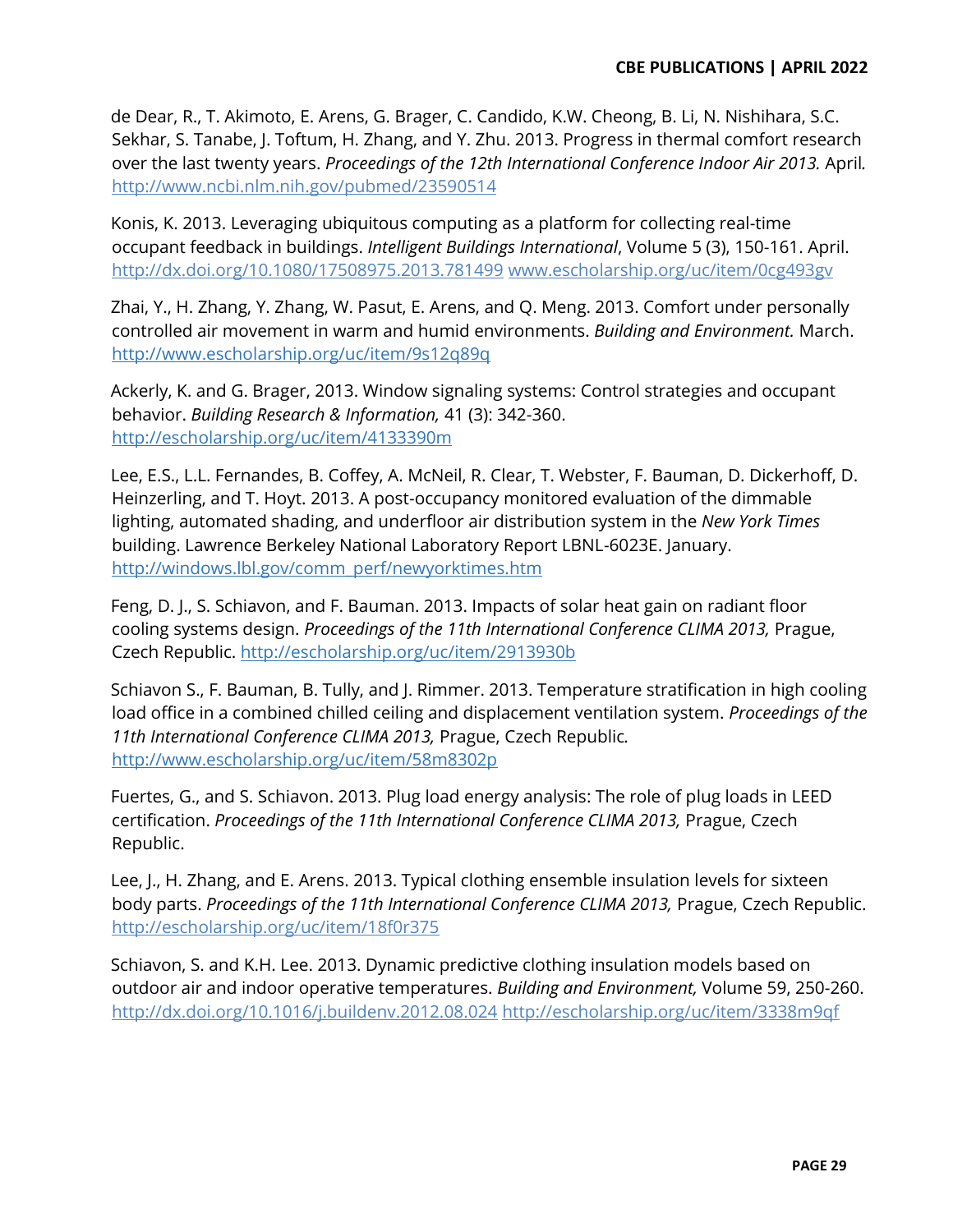Konis, K. 2013. Evaluating daylighting effectiveness and occupant visual comfort in a side-lit open-plan office building in San Francisco, California. *Building and Environment*, Volume 59, 662-277. January.<http://dx.doi.org/10.1016/j.buildenv.2012.09.017> www.escholarship.org/uc/item/64m325sq

# **2012**

Arens, E., and H. Zhang. 2012. IEQ thermal comfort chapters for *Performance Measurement Protocols for Commercial Buildings: Best Practices Guide*, an ASHRAE Special Publication. ASHRAE Publishing. 238 pp.

Dutton, S., H. Zhang, Y. Zhai, E. Arens, Y. B. Smires, S. Brunswick, K. Konis, and P. Haves. 2012. Application of a stochastic window use model in EnergyPlus. *Proceedings of the 5th National Conference of IBPSA-USA.* Madison, Wisconsin, August 1-3. www.escholarship.org/uc/item/2gm7r783

Arens, E., H. Zhang, T, Hoyt, S. Kaam, J. Goins, F. Bauman, Y. Zhai, T.Webster, B. West, G. Paliaga, J. Stein, R. Seidl, B. Tully, J. Rimmer, and J. Toftum. 2012. Thermal air quality acceptability in buildings that reduce energy by reducing minimum airflow from overhead diffusers. Final report for ASHRAE RP-1515. 284 pp.<https://escholarship.org/uc/item/3jn5m7kg>

Salter, C. and T.R. Lawrence. 2012. Acoustical performance measurement protocols for commercial buildings. CBE Summary Report, January. <https://escholarship.org/uc/item/1dd8j9j3>

Ackerly, K. and G. Brager. 2012. Human behavior meets building intelligence: How occupants respond to "open window" signals. *Proceedings of ACEEE 2013 Summer Study on Energy Efficiency in Buildings*.<http://escholarship.org/uc/item/0835d5w4>

Goins, J., C. Chun, and H. Zhang. 2012. User perspectives on outdoor noise in open-plan offices with operable windows. Architectural Science Review, pp.1-6. <http://escholarship.org/uc/item/2z68w7nr> <https://doi.org/10.1080/00038628.2012.745390>

Goins, J. and M. Moezzi. 2012. Linking occupant complaints to building performance. *Building Research & Information*.<http://escholarship.org/uc/item/09z5423x> [D](http://escholarship.org/uc/item/09z5423x)OI: [10.1080/09613218.2013.763714](https://www.researchgate.net/deref/http%3A%2F%2Fdx.doi.org%2F10.1080%2F09613218.2013.763714)

Pasut, W., and M. De Carli. 2012. Evaluation of various CFD modeling strategies in predicting airflow and temperature in a naturally ventilated double skin façade. *Applied Thermal Engineering.* [http://www.journals.elsevier.com/applied-thermal-engineering/#description](http://www.journals.elsevier.com/applied-thermal-engineering/%23description)

Basu, C. 2012. Critical simulation based evaluation of thermally activated building systems (TABS) design models[.](http://escholarship.org/uc/item/8t93707z) <http://escholarship.org/uc/item/8t93707z>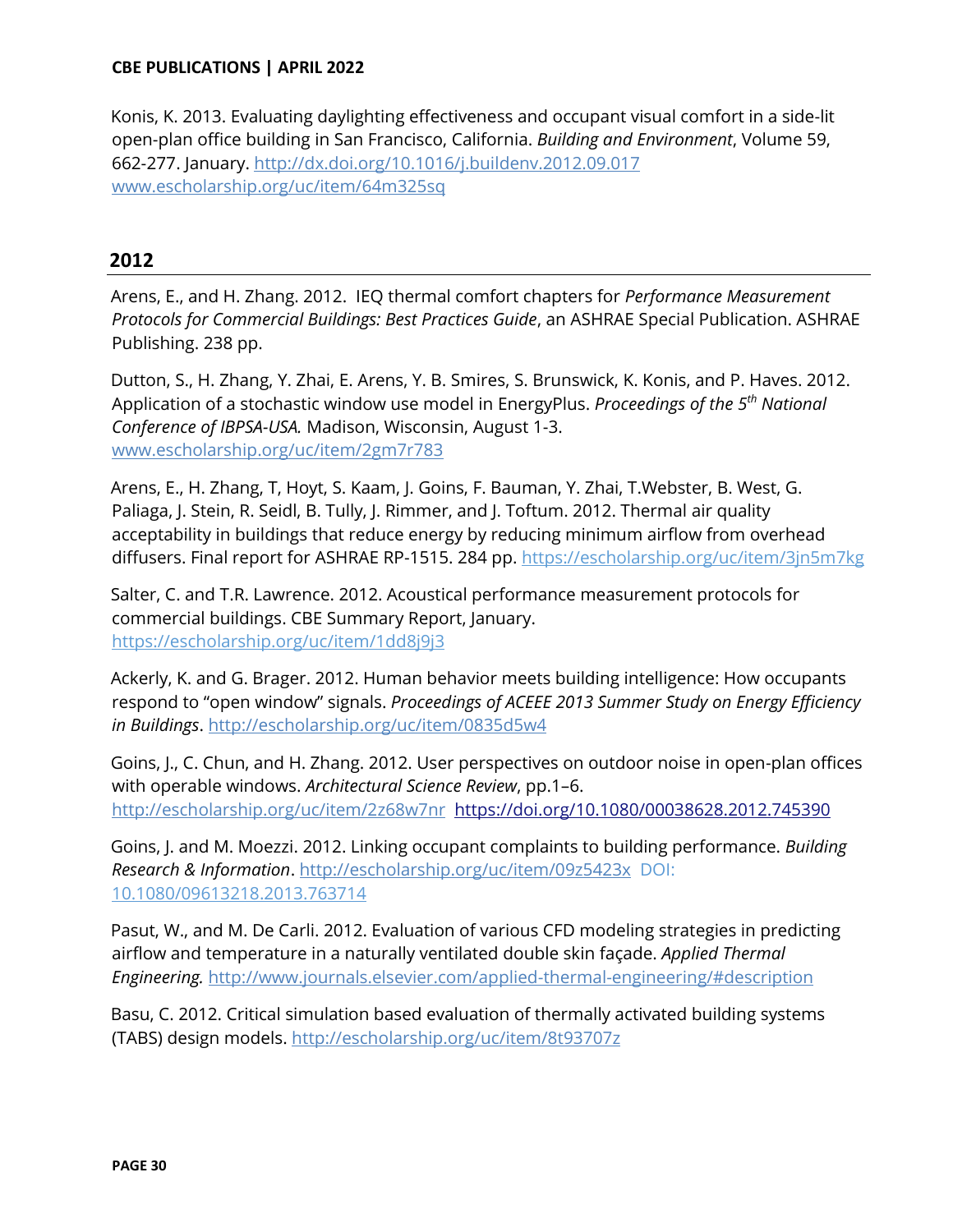Feng, J., S. Schiavon, and F. Bauman. 2012. Comparison of zone cooling load for radiant and air conditioning systems. *Proceedings of the International Conference on Building Energy and Environment.* Boulder, Colorado. August[.](http://escholarship.org/uc/item/9g24f38j) <http://escholarship.org/uc/item/9g24f38j>

Basu, C., S. Schiavon, and F. Bauman. 2012. Sizing thermally active building systems (TABS): A brief literature review. *International Conference on Building Energy and Environment.* Boulder, Colorado. August.<http://www.escholarship.org/uc/item/8zg102ff>

Steinfeld, K., S. Schiavon, and D. Moon. 2012. Open graphic evaluative frameworks: A climate analysis tool based on an open web-based weather data visualization platform. *Proceedings of the 30th International eCAADe Conference Ȃ Digital Physicality / Physical Digitality*, Prague, Czech Republic. Septembe[r. http://escholarship.org/uc/item/0dx855jg](http://escholarship.org/uc/item/0dx855jg)

Brown, K. and E. Arens. 2012. Broken information feedback loops prevent good building energy performance-integrated technological and sociological fixes are needed. *Proceedings of the 2012 ACEEE Summer Study on Energy Efficiency in Buildings.* Pacific Grove, CA, August 12-17. http://escholarship.org/uc/item/2m26w9cr

Webster, T., T. Hoyt, E. Lee, A. Daly, J. Feng, F. Bauman, S. Schiavon, K.H. Lee, W. Pasut, and D. Fisher. 2012. Influence of design and operating conditions on underfloor air distribution (UFAD) system performance. *Proceedings of SimBuild 2012*. Madison, WI. August 1-3. <https://escholarship.org/uc/item/2082b3gtc> [http://www.ibpsa.us/simbuild2012/Papers/SB12\\_TS10b\\_4\\_Webster.pdf](http://www.ibpsa.us/simbuild2012/Papers/SB12_TS10b_4_Webster.pdf) 

Goins, J., and M. Moezzi. 2012. Links between occupant complaint handling and building performance. *Proceedings of the 7th Windsor Conference: The changing context of comfort in an unpredictable world*. Windsor, UK. April 12-15.<http://escholarship.org/uc/item/7sw762jk>

Goins, J., C. Chun, and H. Zhang. 2012. User perspectives on outdoor noise in buildings with operable windows. *Proceedings of the 7th Windsor Conference: The changing context of comfort in an unpredictable world*. Windsor, UK. April 12-15. <http://escholarship.org/uc/item/09t037ks>

Schiavon, S., and K.H. Lee. 2012. Predictive clothing insulation model based on outdoor air and indoor operative temperatures. *Proceedings, 7th Windsor Conference: The changing context of comfort in an unpredictable world*. Windsor, UK. April 12-15[.](http://escholarship.org/uc/item/4sd2240n)  <http://escholarship.org/uc/item/4sd2240n>

Wargocki, P., M. Frontczak, S. Schiavon, J. Goins, E. Arens, and H. Zhang. 2012. Satisfaction and self-estimated performance in relation to indoor environmental parameters and building features. *Proceedings of 10th International Conference on Healthy Buildings*, Brisbane, Australia. July.<http://escholarship.org/uc/item/451326fk>

Hoffmann, S., C. Jedek, and E. Arens. 2012. Assessing thermal comfort near glass façades with new tools. *BEST 3 Building Enclosure Science and Technology Conference*, Atlanta. April. <https://escholarship.org/uc/item/0t68701n>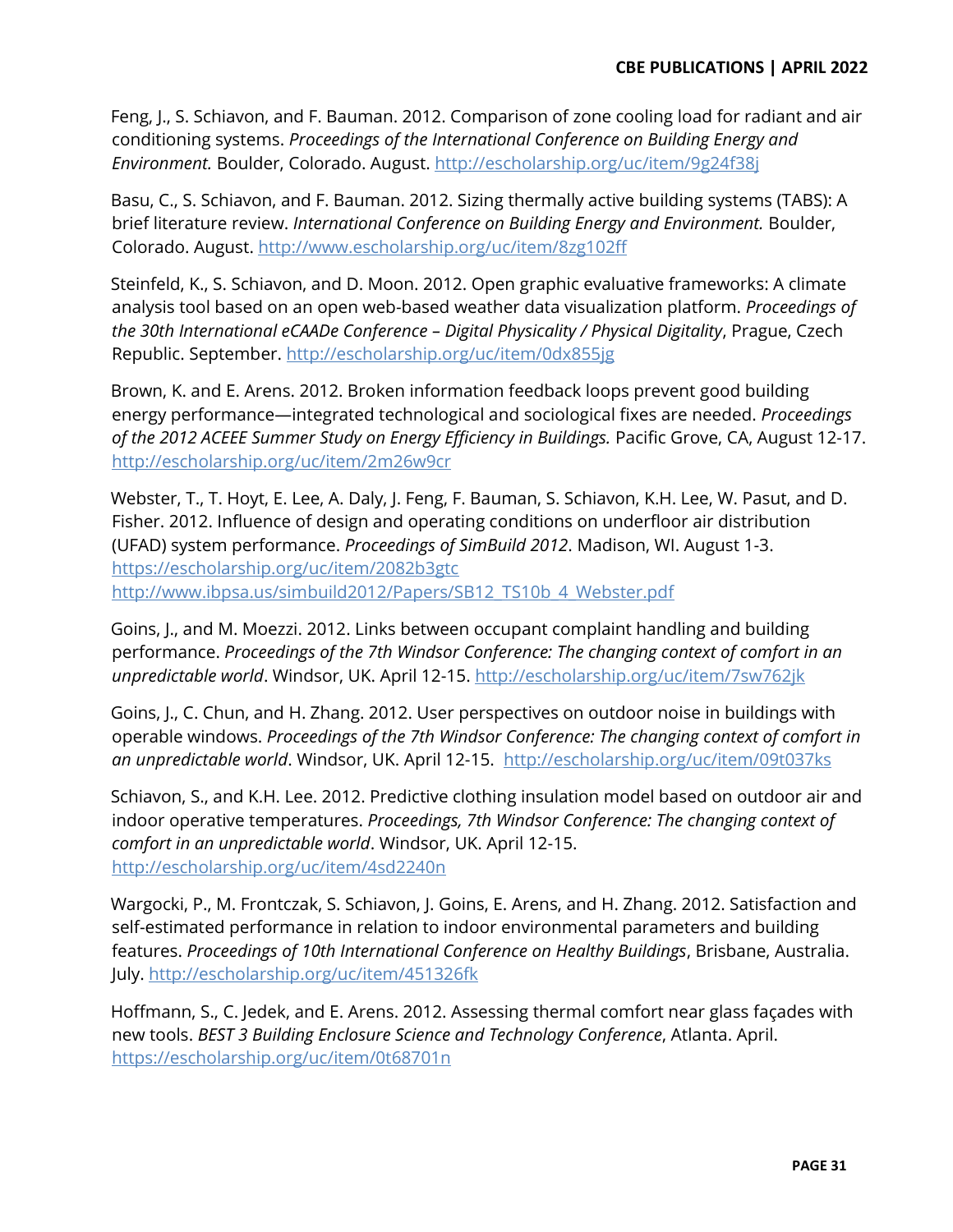Lee, K.H., S. Schiavon, T. Webster, and F. Bauman. 2012. Thermal decay on the underfloor air distribution (UFAD) systems: Fundamentals and influence on system performance. *Applied Energy*, Volume 92, Issue 1, 197-207. doi: 10.1016/j.apenergy.2011.09.01[1.](http://escholarship.org/uc/item/6tn9246f)  <http://escholarship.org/uc/item/6tn9246f>

Schiavon, S., F. Bauman, B. Tully, and J. Rimmer. 2012. Room air stratification in combined chilled ceiling and displacement ventilation systems. *International Journal of HVAC&R Research*, Volume 18, Number 1. [http://escholarship.org/uc/item/980931rf.](http://escholarship.org/uc/item/980931rf) Shortened version in *Proceedings of the 7th International Conference IAQVEC 2010*. Syracuse, NY, August 15-18, 2010.

## **2011**

Ackerly, K. 2011. Occupant response to window control signaling systems. *MS Thesis, Department of Architecture, UC Berkeley*. <https://escholarship.org/uc/item/8043748x>

Lee, K.H., S. Schiavon, T. Webster, F. Bauman, J. Feng, and T. Hoyt. 2011. Lessons learned in modeling underfloor air distribution system. Proceedings of SimBuild 2011. <http://escholarship.org/uc/item/89b530ph>

Frontczak, M., S. Schiavon, J. Goins, E. Arens, H. Zhang, and P. Wargocki. 2012. Quantitative relationships between occupant satisfaction and aspects of indoor environmental quality and building design. Indoor Air Journal, Volume 22, Issue 2, 119-131. doi: 10.1111/j.1600- 0668.2011.00745.x [http://escholarship.org/uc/item/1wc7t219.](http://escholarship.org/uc/item/1wc7t219) Earlier version in *Proceedings of Indoor Air 2011*. Austin, TX, June 5-10.<http://www.escholarship.org/uc/item/7sz5w8h9>

Bauman, F., T. Webster, D. Dickerhoff, S. Schiavon, D. Feng, and C. Basu. 2011. Case study report: David Brower Center. Internal Report, excerpted from *Report to California Energy Commission (CEC) Public Interest Energy Research (PIER) Program*, Center for the Built Environment, University of California, Berkeley. April. <https://escholarship.org/uc/item/7tc0421f>

Goins, J. 2011. Case study of CalSTRS headquarters. CBE Internal report, August. <https://escholarship.org/uc/item/1b435820>

Ackerly, K., L. Baker, and G. Brager. 2011. Window use in mixed-mode buildings: A literature review. CBE Summary Report, April. http://escholarship.org/uc/item/0t70f65m

Ackerly, K., and G. Brager. 2011. Occupant response to window control signaling systems. CBE Summary Report, April. Appendix C: Mixed-mode Signal Case Study Summary. http://escholarship.org/uc/item/61t8z6ff

Lee, K.H., S. Schiavon, T. Webster, F. Bauman, T. Hoyt, and J. Feng. 2011. Lessons learned in modeling underfloor air distribution system. *Proceedings, International Conference of Building Simulation 2011*, Sydney, Australia. November 14-1[6. http://escholarship.org/uc/item/89b530ph](http://escholarship.org/uc/item/89b530ph)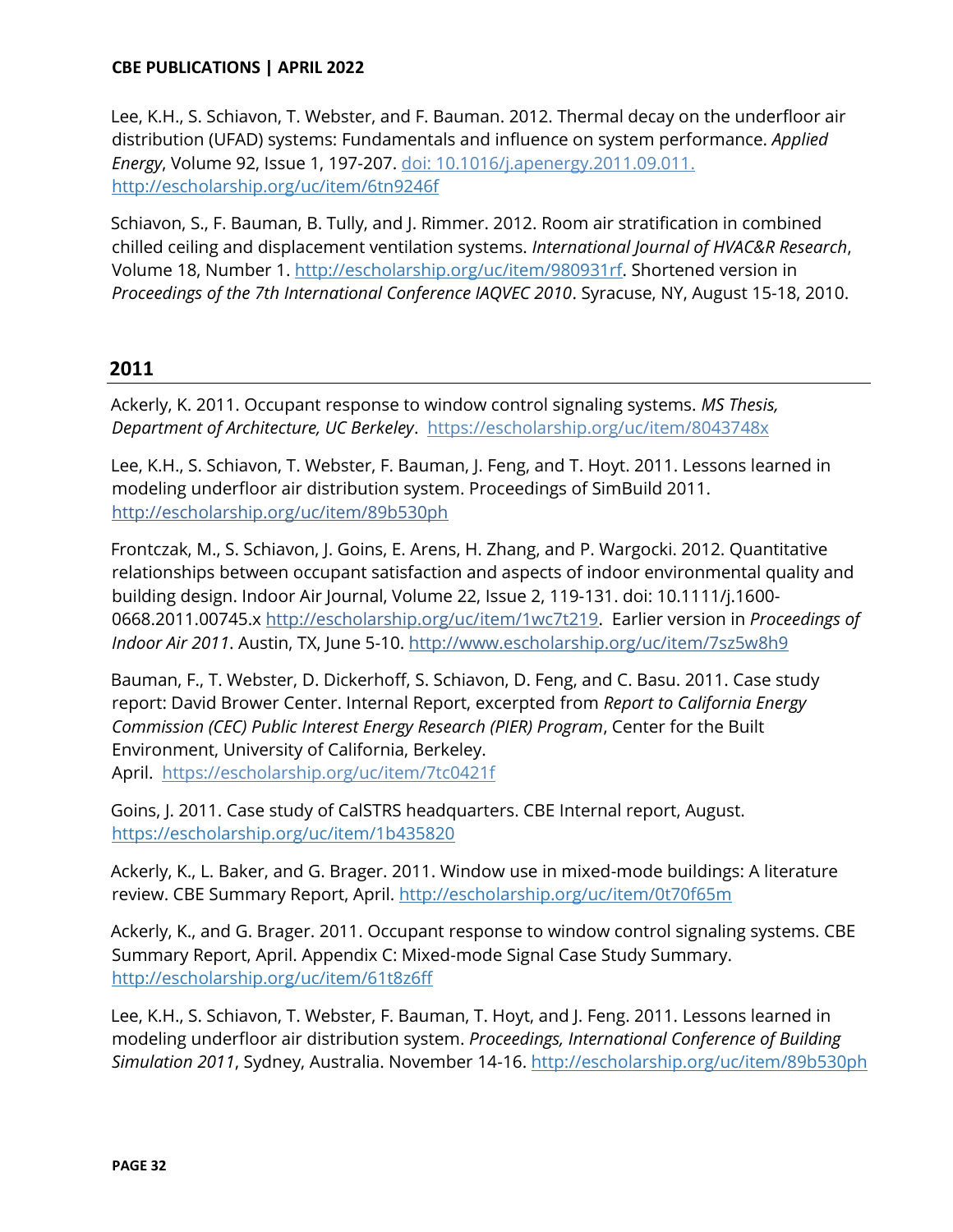Brager, G., E. Arens, J. Goins, and D. Lehrer. 2011. Learning from buildings: Technologies for measuring, benchmarking and improving performance. *Proceedings of USGBC Greenbuild Conference*. Toronto. October 4-7. http://escholarship.org/uc/item/0h1315v8

Zelanay, K. 2011. Impact of Fixed Exterior Shading on Daylighting: A Case Study of the David Brower Center. http://escholarship.org/uc/item/1mq5k9mw

Webster, T., F. Bauman, S. Schiavon, D.Dickerhoff, D. Heinzerling, D. Troup, and D. Hill. 2011. Technical Report on California State Teachers Retirement System Building: UFAD Performance and Blinds Study. CBE Report, August. http://escholarship.org/uc/item/7hc7h08r

Schiavon, S., F. Bauman, B. Tully, and J. Rimmer. 2011. Air change effectiveness in laboratory tests of combined chilled ceiling and displacement ventilation systems. *Proceedings of Indoor Air 2011*. Austin, TX, June 5-10.<http://escholarship.org/uc/item/4cb4d630>

Peretti, C., and S. Schiavon, 2011. Indoor environment quality survey: a brief literature review. *Proceedings of Indoor Air 2011.* Austin, TX, June 5-10[.](http://www.escholarship.org/uc/item/0wb1v0ss)  <http://www.escholarship.org/uc/item/0wb1v0ss>

Raftery, P., K.H. Lee, T. Webster, and F. Bauman. 2011. Performance analysis of an integrated UFAD and radiant hydronic slab system. *Applied Energy*. <https://escholarship.org/uc/item/4sf047g8>

Arens, E., H. Zhang, W. Pasut, A. Warneke, F. Bauman, and H. Higuchi. 2011. Thermal comfort and perceived air quality of a PEC system. *Proceedings of Indoor Air 2011*. Austin, TX, June 5-10. <http://www.escholarship.org/uc/item/3sv803jx>

Liu, C., H. Higuchi, E. Arens, and H. Zhang. 2011. Study of a personal environmental control system using opposing airstreams. *Proceedings of Indoor Air 2011*. Austin, TX, June 5-10. http://escholarship.org/uc/item/1jz8260r

Lehrer, D., and J. Vasudev. 2011. Evaluating a social media application for sustainability in the workplace, Extended abstract, *Proceedings of CHI 2011*, Vancouver, May. 6 pp. <http://escholarship.org/uc/item/0vw9f0hq>

Zhang, H., E. Arens, and W. Pasut. 2011. Air temperature thresholds for indoor comfort and perceived air quality. *Building Research & Information*, Volume 39. Issue 2. March. <https://doi.org/10.1080/09613218.2011.552703> <https://escholarship.org/uc/item/4rg514fs>

Schiavon, S., F. Bauman, K.H. Lee, and T. Webster. 2011. Simplified calculation method for design cooling loads in underfloor air distribution (UFAD) systems. *Energy and Buildings,*  Volume 43, Issue 2-3, pp.517-528, March. doi:10.1016/j.enbuild.2010.10.017 http:[//escholarship.org/uc/item/5w53c7kr](http://www.escholarship.org/uc/item/5w53c7kr)

Borgeson, S., and G. Brager. 2011. Comfort standards and variations in exceedance for mixedmode buildings. *Building Research Information*. 39:2, pp. 118-133, March. http://escholarship.org/uc/item/9pq9w5r2 <https://doi.org/10.1080/09613218.2011.556345>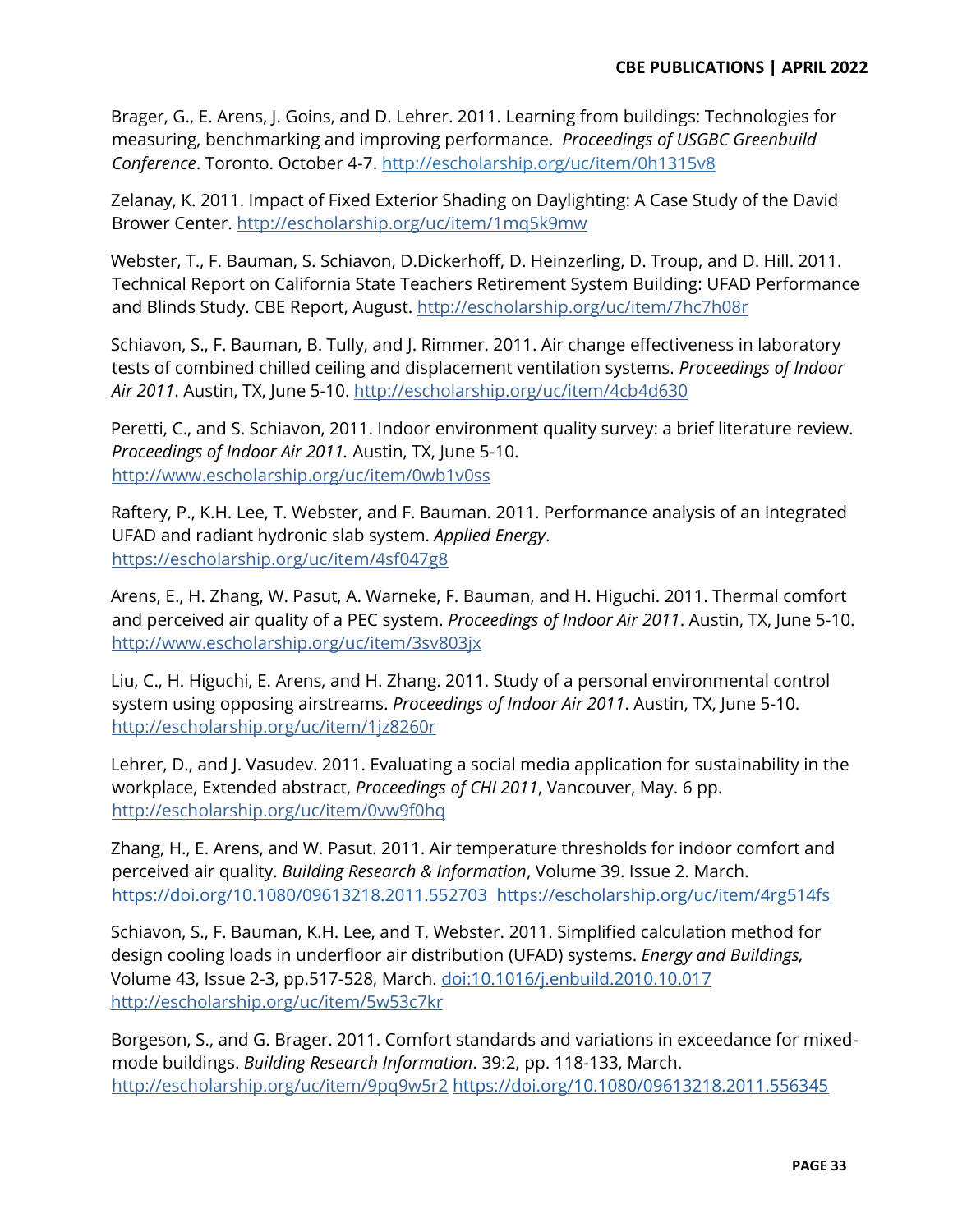Moezzi, M., and J. Goins. 2011. Text mining for inhabitant perspectives on the physical workplace. *Buildings Research and Information*. 39:2, pp. 169-182, March. http://www.escholarship.org/uc/item/2kd5d469 <https://doi.org/10.1080/09613218.2011.556008>

Brager, G., P. Alspach, and D.H. Hall. 2011. Natural vs. mechanical ventilation and cooling. *RSES Journal*, pp. 1822. February. <http://escholarship.org/uc/item/0tp7v717>

Baker, L. 2011. What School Buildings Can Teach Us: Post-Occupancy Evaluation Surveys in K-12 Learning Environments. http://escholarship.org/uc/item/2kw2g6rs

Goins, J. 2011. Case study of Kresge Foundation office complex. Center for the Built Environment, UC Berkeley. <http://escholarship.org/uc/item/30h937bh>

Webster, T., K.W. Lee, T. Hoyt, J. Feng, A. Daly, S. Schiavon, and F. Bauman. 2011. Development of guidelines for Modeling Underfloor Air Distribution (UFAD) Systems in EnergyPlus, eQUEST, and EnergyPro for use in California non-residential Building Energy Efficiency Standards. Final report to the UC Office of the President/CIEE, February. [www.escholarship.org/uc/item/1c1216x5](http://www.escholarship.org/uc/item/1c1216x5)

Pasut, W. 2011. Using ductwork to improve supply plenum temperature distribution in underfloor air distribution (UFAD) system. PhD Dissertation. Dept. of Technical Physics, Universita degli Studi di Padova, Italy, January.<https://escholarship.org/uc/item/29m3h3tc>

# **2010**

Borgeson, S. 2010. Assessment of Energy Use and Comfort in Buildings Utilizing Mixed-Mode Controls with Radiant Cooling. Master of Science Thesis. Dept of Architecture, University of California, Berkeley. http://escholarship.org/uc/item/7c8347dk

Brager, G., and K. Ackerly. 2010. Mixed-Mode Ventilation and Building Retrofits. CBE Internal Report, February. http://escholarship.org/uc/item/1p92f2pm

Kiliccote, S., R. Yin, M.A. Piette, E. Nahman, J. Goins, and E. Arens. 2010. Demand Response with Pre-Cooling Study of a Small Commercial Building with Thermal Mass in California. LBNL Report 1004293. August. [www.escholarship.org/uc/item/96z7067c](http://www.escholarship.org/uc/item/96z7067c)

Bauman, F., S. Schiavon, T. Webster, and K.H. Lee. 2010. Cooling load design tool for UFAD systems. *ASHRAE Journal*, pp. 62-71, September[. http://escholarship.org/uc/item/7hh1t2z4](http://escholarship.org/uc/item/7hh1t2z4)

Lehrer, D., and J. Vasudev. 2010. Visualizing information to improve building performance: A study of expert users. *Proceedings of the 2010 ACEEE Summer Study on Energy Efficiency in Buildings*. Pacific Grove, CA, August 15-20. 10 p[p. http://escholarship.org/uc/item/4n08r2q2](http://escholarship.org/uc/item/4n08r2q2)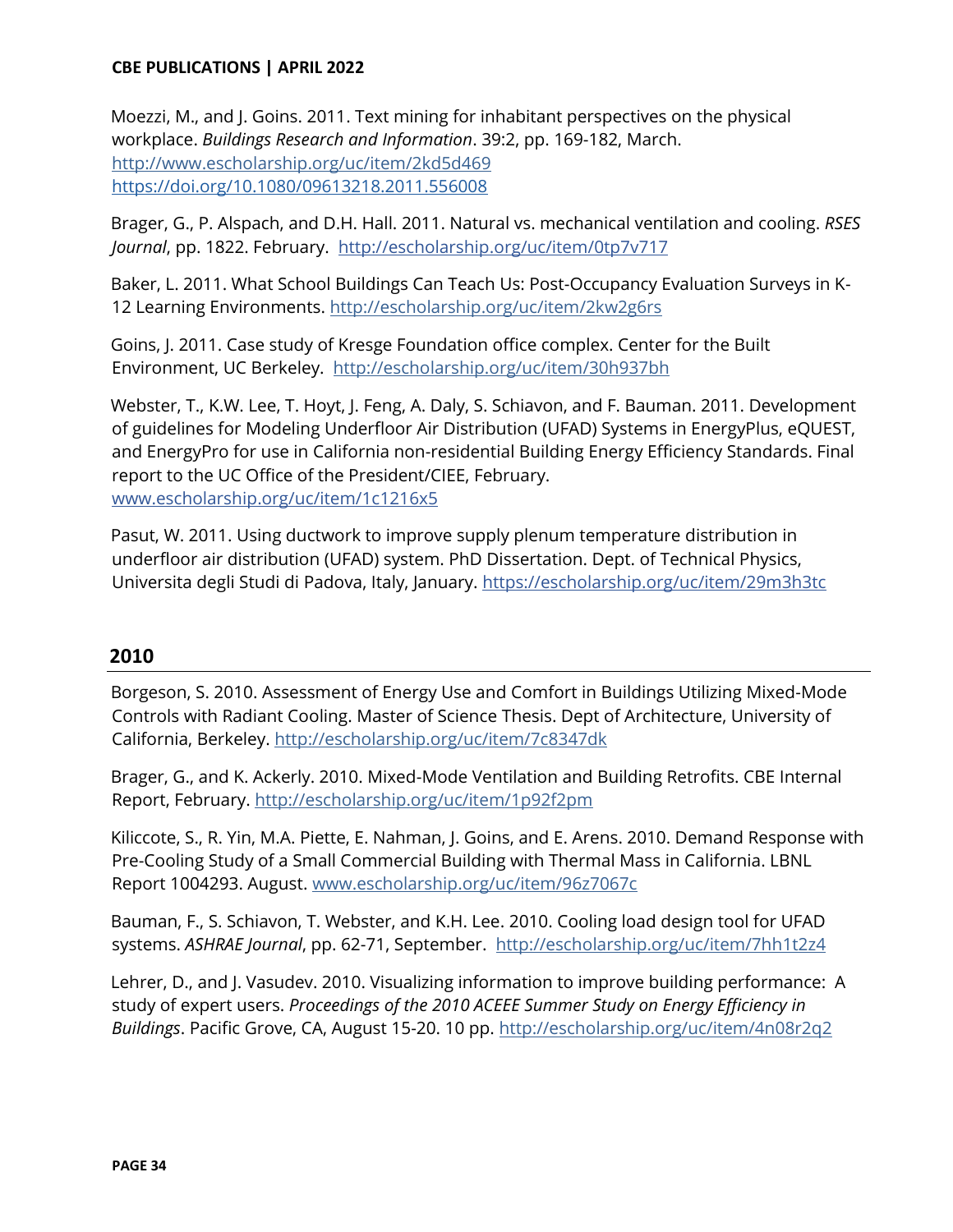Mathew, P., R. Clear, K. Kircher, T. Webster, K.H. Lee, and T. Hoyt. 2010. Advanced benchmarking for complex building types: laboratories as an exemplar. *Proceedings of the 2010 ACEEE Summer Study on Energy Efficiency in Buildings*. Pacific Grove, CA, August 15-20. <http://escholarship.org/uc/item/71m63880>

Meier, A.K., C. Aragon, B. Hurwitz, D. Mujumdar, D. Perry, T. Peffer, and M. Pritoni. 2010. How people actually use thermostats. *Proceedings of the 2010 ACEEE Summer Study on Energy Efficiency in Buildings.* Pacific Grove, CA, August 15-20. <https://escholarship.org/uc/item/2j3294hn>

Peffer, T., W. Burke, and D. Auslander. 2010. ResPoNSe: Modeling the wide variability of residential Energy consumption. *Proceedings of the 2010 ACEEE Summer Study on Energy Efficiency in Buildings.* Pacific Grove, CA, August 15-20. <http://escholarship.org/uc/item/4bw8g4xn>

Webster, T., K.H. Lee, F. Bauman, S. Schiavon, T. Hoyt, J.Feng, and A. Daly. 2010. Influence of supply air temperature on underfloor air distribution (UFAD) system energy performance. *Proceedings of SimBuild 2010: 4th National Conference of IBPSA-USA*. New York, NY, August 11-13. <https://escholarship.org/uc/item/1sk3p5tb>

Schiavon, S., K.H. Lee, F. Bauman, and T. Webster. 2010. Influence of raised floor on zone design cooling load in commercial buildings. *Energy and Buildings,* Volume 42, Issue 5, pp. 1182- 1191, May. doi:10.1016/j.enbuild.2010.02.00[9. http://escholarship.org/uc/item/2bv611dt](http://escholarship.org/uc/item/2bv611dt)

Webster, T., K.H. Lee, F. Bauman, S. Schiavon, T. Hoyt, J. Feng, and A. Daly. 2010. Influence of supply air temperature on underfloor air distribution (UFAD) system energy performance. *Proceedings of SimBuild 2010*. <http://escholarship.org/uc/item/1sk3p5tb>

Arens, E., and H. Zhang. 2010. IEQ thermal comfort chapters for *Performance Measurement Protocols for Commercial Buildings*, an ASHRAE Special Publication. ASHRAE Publishing. 286pp.

Goins, J., J. Jellemaa, and H. Zhang. 2010. Architectural enclosure's effect on office worker performance: a comparison of the physical and symbolic attributes of workspace dividers. *Building and Environment.* 45 (4), pp 944-948.<http://escholarship.org/uc/item/47d813vd>

Schiavon, S., A. Melikov, and C. Sekhar. 2010. Energy saving strategies with personalized ventilation in tropics. *Energy and Buildings* 42 (5), pp 8. http://escholarship.org/uc/item/6mf6n9v9

Peretti, C., S. Schiavon, J. Goins, E. Arens, and M. De Carli. 2010. Evaluation of indoor environment quality with a web-based occupant satisfaction survey: a case study in northern Italy. *Proceedings of International Conference Clima 2010* - REHVA World Congress. Antalya, Turkey. <http://escholarship.org/uc/item/8559k1qp>

Borgenson, S., and G. Brager. 2010. Exceedance metrics in mixed-mode buildings. *Proceedings of, Adapting to Change: New Thinking on Comfort.* Cumberland Lodge, Windsor, London.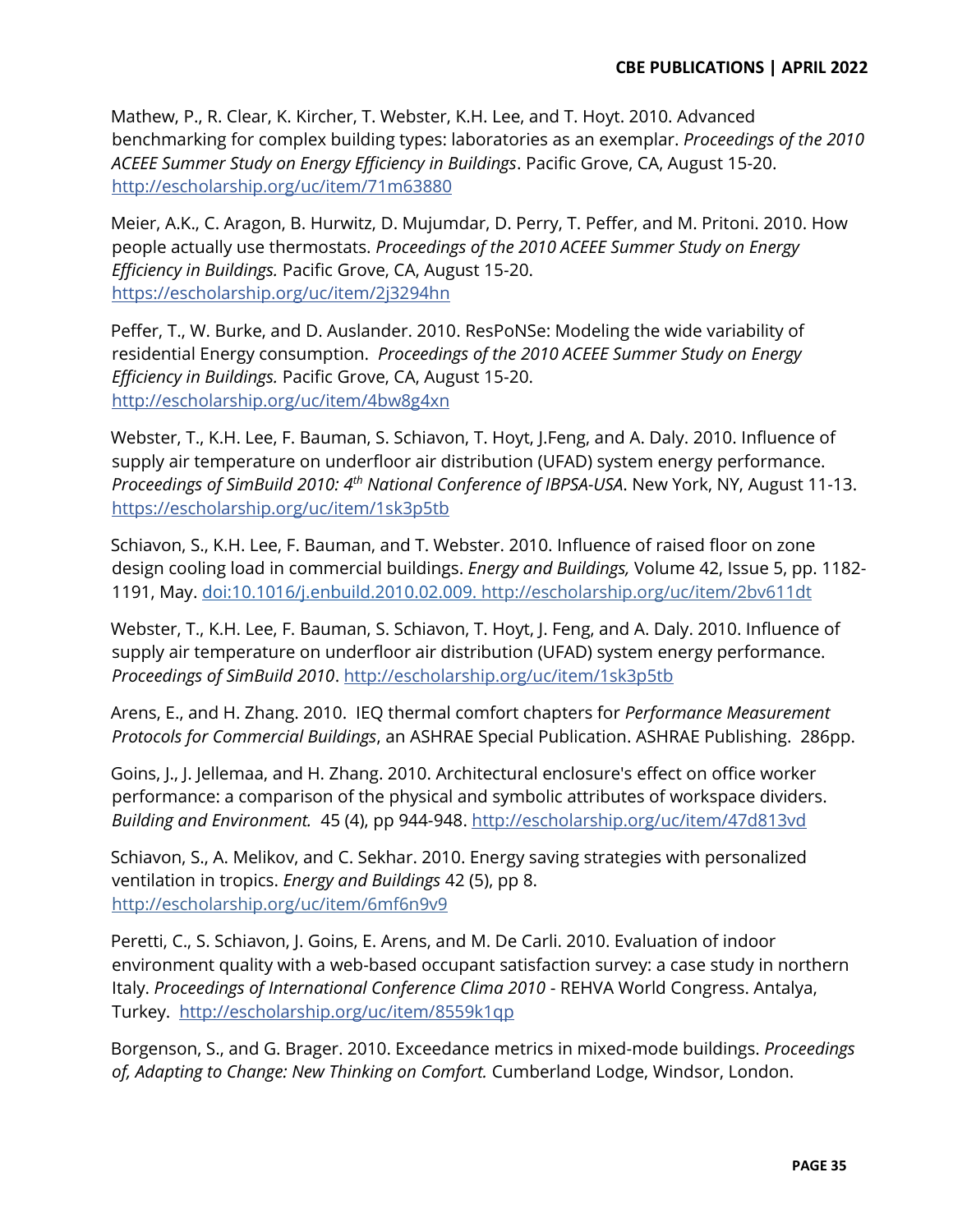Moezzi, M., and J. Goins. 2010. Using text analysis to listen to building users. *Proceedings of, Adapting to Change: New Thinking on Comfort.* Cumberland Lodge, Windsor, London. <http://escholarship.org/uc/item/6c75b8c6>

# **2009**

Lehrer, D. 2009. Research scoping report: visualizing information in commercial buildings. Interim Report to the California Energy Commission (CEC) Public Interest Energy Research (PIER), September.<https://escholarship.org/uc/item/8tj159x0>

Borgeson, S., G. Brager, B. Coffey, and P. Haves. 2009. Mixed Mode Simulations for Climate Feasibility. CBE Executive Summary, October. http://escholarship.org/uc/item/0hk689fx

Brager, G., and L. Baker. 2009. Occupant satisfaction in mixed-mode buildings. Building Research and Information, 37(4): 369-380. http://escholarship.org/uc/item/0wk026w2

Schiavon, S., C. Peretti, J. Goins, and R. Zecchin. 2009. Listen to the occupants. *CDA*. n.8, September, pp 2.

Peretti, C., S. Schiavon, and J. Goins. 2009. Evaluation of indoor environment quality of an office building certificated CasaClima A+. *Proceedings, Energy Forum on Solar Architecture & Urban Planning*. Bressanone, Italy.<http://escholarship.org/uc/item/6v70g2wn>

Hoffmann, S., and E. Trommer. 2009. Bauphysikalische herausforderungen einer gebogenen fassade. (Thermal heat transfer of insulating flazing units for curved curtain wall facades with bent glass panes). Fassadentechnik, Issue 5, pp. 17 - 19, October.

Bauman, F., T. Webster, D. Dickerhoff, C. Fentress, and M. Popowski. 2009. California Department of Education HQ Block 225: California's valedictorian. *High Performing Buildings*, Fall, pp. 38-50. <http://escholarship.org/uc/item/2533v2d2>

Hoyt, T., H. Zhang, and E. Arens. 2009. Draft or breeze? Preferences for air movement in office buildings and schools from the ASHRAE database. *Proceedings, Healthy Buildings 2009*, September. 4 pp.<http://escholarship.org/uc/item/99q2f4cf>

Liu, C., H. Higuchi, E. Arens, and H. Zhang. 2009. Control of microclimate around the head with opposing jet local ventilation. *Proceedings, Healthy Buildings 2009*, September. 4 pp. <http://escholarship.org/uc/item/81d4s6gn>

Zhang H., E. Arens, C. Huizenga, and T. Han. 2009. Thermal sensation and comfort models for non-uniform and transient environments: Part I: Local sensation of individual body parts. *Building and Environment*, 9 pp. <http://escholarship.org/uc/item/3sw061xh>

Zhang H., E. Arens, C. Huizenga, and T. Han. 2009. Thermal sensation and comfort models for non-uniform and transient environments: Part II: Local comfort of individual body parts. *Building and Environment*, 10 pp.<http://escholarship.org/uc/item/1pz9j3j2>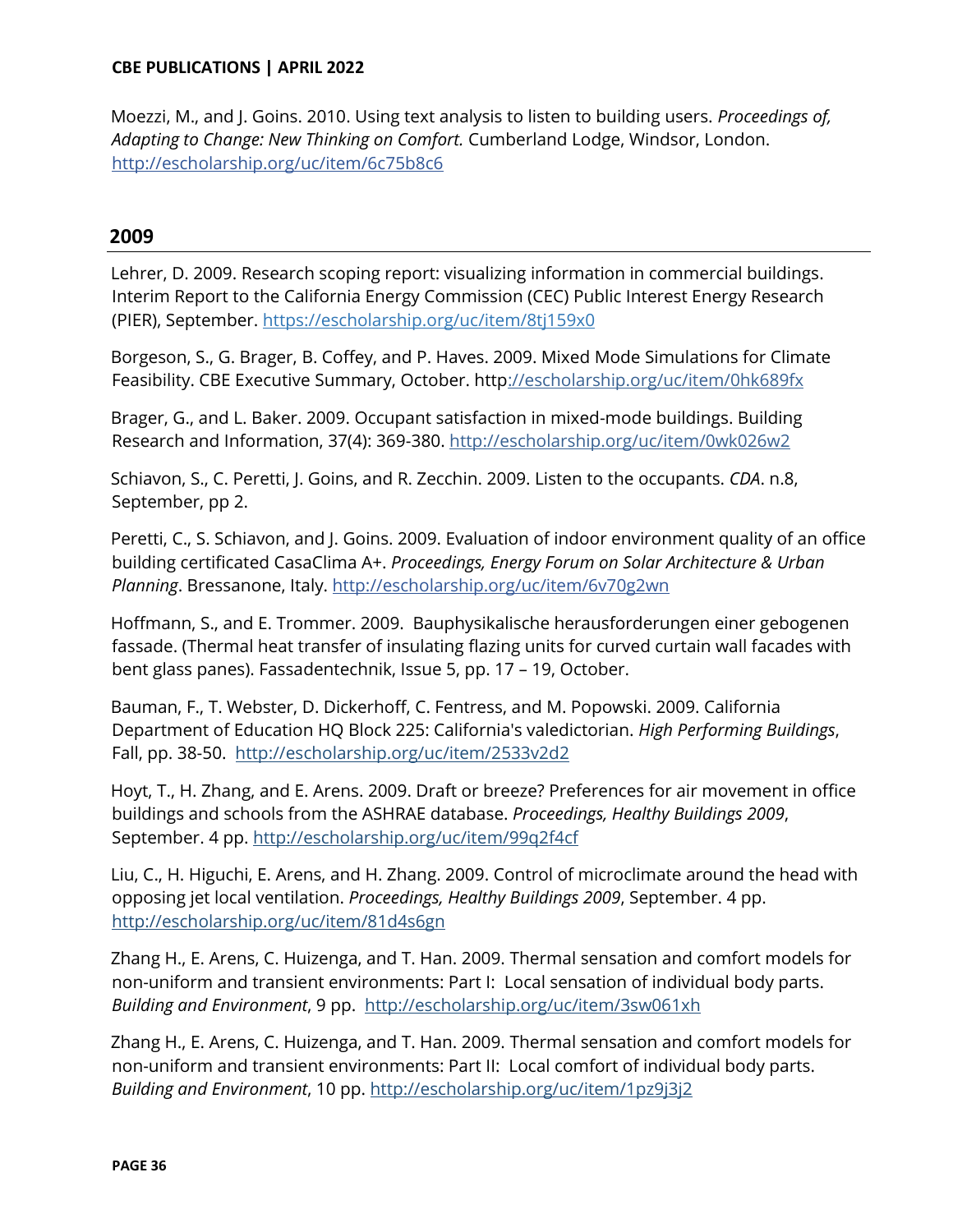Zhang H., E. Arens, C. Huizenga, and T. Han. 2009. Thermal sensation and comfort models for non-uniform and transient environments: Part III: Whole-body sensation and comfort. *Building and Environment*, 12 pp. <http://escholarship.org/uc/item/2tm289vb>

Hoyt, T., H. L. Kwang, H. Zhang, E. Arens, and T. Webster. 2009, Energy savings from extended air temperature setpoints and reductions in room air mixing. International Conference on Environmental Ergonomics 2009, August. 4 pp.<http://escholarship.org/uc/item/28x9d7xj>

Voelker, C., S. Hoffmann, O. Kornadt, E. Arens, H. Zhang, and C. Huizenga. 2009. Heat and moisture transfer through clothing. IBPSA Building Simulation 2009, University of Strathclyde, Glasgow, Scotland, July 27 - 30. 7 pp. <https://escholarship.org/uc/item/38z904qp>

Wang, Z., H. Zhang, D. Lehrer, E. Arens, C. Huizenga., T. Yu, and S. Hoffmann. 2009. Evaluating thermal comfort of radiant floors and ceilings. 4th International Building Physics Conference, Istanbul, June 15-18.

Arens E., S. Turner, H. Zhang, and G. Paliaga. 2009. Moving air for comfort. *ASHRAE Journal*, May 51 (25), 8 - 18. https://escholarship.org/uc/item/6d94f90b

Peffer, T. 2009. California DREAMing: The design of residential demand responsive technology with people in mind. PhD Dissertation. Dept. of Architecture, University of California, Berkeley, Spring.<http://escholarship.org/uc/item/8rk0g6mh>

Arens, E., M. Humphreys, R. de Dear, and H. Zhang. 2009, Are 'Class A' temperature requirements realistic or desirable? *Building and Environment* 45(1), 4-10. <http://dx.doi.org/10.1016/j.buildenv.2009.03.014> <http://www.escholarship.org/uc/item/4w9260d8>

Zhang, H., E. Arens, D. Kim, E. Buchberger, F. Bauman, and C. Huizenga. 2009. Comfort, perceived air quality, and work performance in a low-power task-ambient conditioning system. *Building and Environment* 45(1), 29-39. <http://dx.doi.org/10.1016/j.buildenv.2009.02.016> <http://escholarship.org/uc/item/5j8071wn>

# **2008**

Moore, T. 2008, Simulation of radiant cooling performance with evaporative cooling sources. CBE Summary Report, October. Executive Summary. <https://escholarship.org/uc/item/9qm3670s>

Bauman, F., T. Webster, and D. Dickeroff. 2008. Air leakage test report: EPA region 8 headquarters, Denver, CO. Center for the Built Environment Summary Report, August. <https://escholarship.org/uc/item/9hf9320r>

Borgeson, S., and G. Brager. 2008. Occupant Control of Windows: Accounting for Human Behavior in Building Simulation. CBE Internal Report, October. http://escholarship.org/uc/item/5gx2n1zz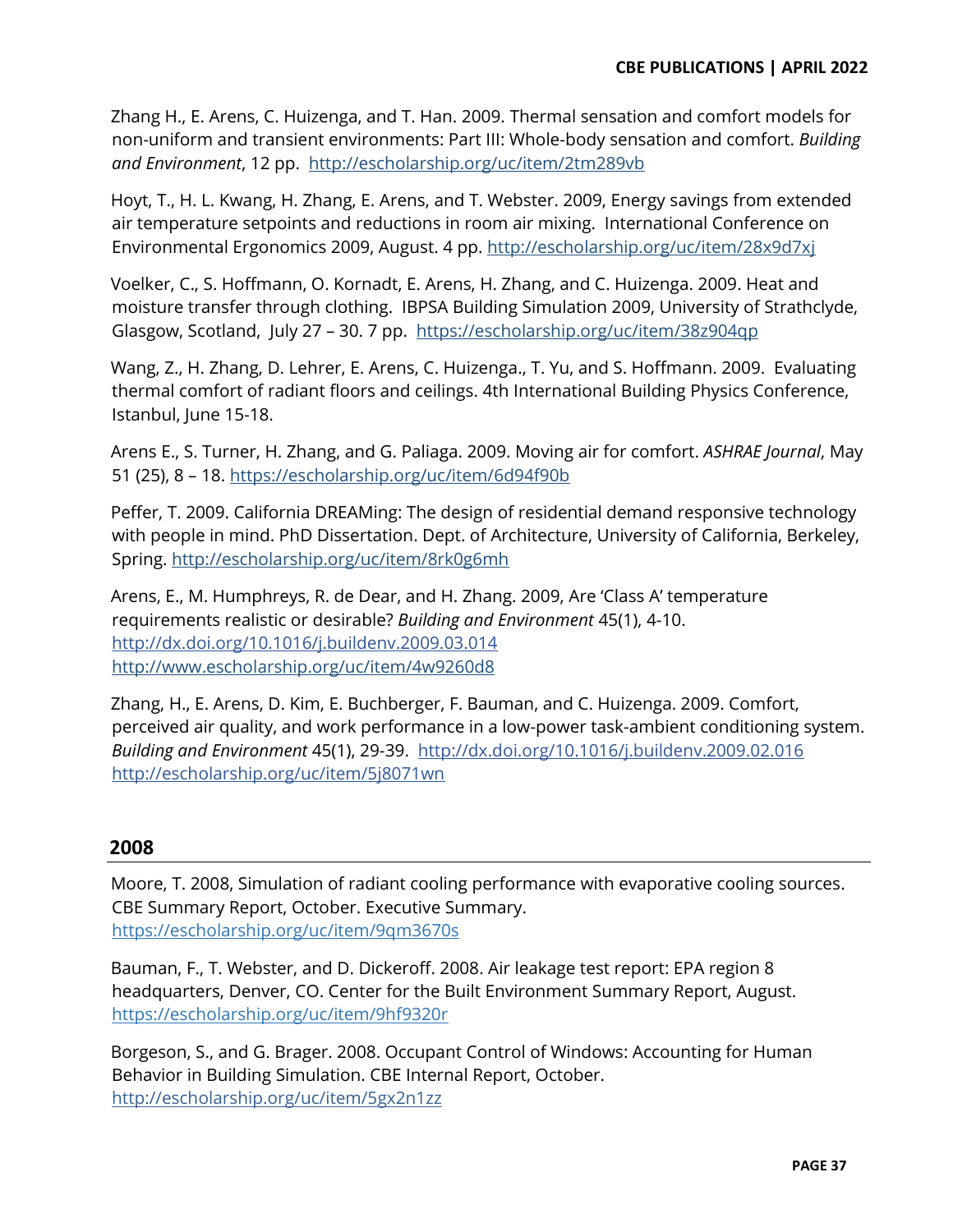Peffer, T., E. Arens, X. Chen, J. Jang, and D. Auslander. 2008. A tale of two houses: The human dimension of demand response technology from a case study of an adaptive wireless thermostat. *Proceedings of the ACEEE 2008 Summer Study on Energy Efficiency in Buildings*, Monterey, August 17-21.<https://escholarship.org/uc/item/6081p5fh>

Webster, T., F. Bauman, and A. Daly. 2008. Modeling underfloor air distribution systems. Proceedings of SimBuild 2008. July.<https://escholarship.org/uc/item/0mq085tv>

Chen, X., J. Jang, D. Auslander, T. Peffer, and E. Arens. 2008. Demand response-enabled residential thermostat controls. *Proceedings of the ACEEE 2008 Summer Study on Energy Efficiency in Buildings. American Council for an Energy-Efficient Economy*, Monterey, August 17-21. <https://escholarship.org/uc/item/9dz1c564>

Arens, E., H. Zhang, D. Kim, E. Buchberger, F. Bauman, C. Huizenga, and H. Higuchi. 2008. Impact of a task-ambient ventilation system on perceived air quality, *Proceedings of Indoor Air 2008*, Copenhagen, August 17-22.<http://escholarship.org/uc/item/5st3f0dp>

Brager, G., and L. Baker. 2008. Occupant satisfaction in mixed-mode buildings, *Proceedings, Air Conditioning and the Low Carbon Cooling Challenge,* Windsor, UK, July. <http://escholarship.org/uc/item/40k1s1vd>

Kim, D., H. Zhang, E. Arens, F. Bauman, C. Huizenga, and E. Buchberger. 2008. Comfort and energy performance of a low-power task-ambient conditioning system, *Proceedings of the First International Conference on Building Energy and Environment (COBEE),* Dalian, China, July 13-16.

Zhang, H., E. Arens, D. Kim, E. Buchberger, F. Bauman, and C. Huizenga. 2008. Comfort, perceived air quality, and work performance in a low-power task-ambient conditioning System, *Proceedings, International Symposium on the Interaction between Human and Building Environment,* Yonsei University, Korea, July 2-3.<http://escholarship.org/uc/item/8x95h9w7>

Arens, E., M. Humphreys, R. de Dear, and H. Zhang. 2008. Are 'Class A' temperature requirements realistic or desirable? *Proceedings, International Symposium on the Interaction between Human and Building Environment*, Yonsei University, Korea, July 2-3.

Webster, T., C. Benedek, and F. Bauman. 2008. CBE UFAD cost analysis tool: Life cycle cost model, issues and assumptions. Prepared for U.S. General Services Administration (GSA) Public Buildings Research Program. Contract No: GS-00P-02-CYC-0071. June. <https://escholarship.org/uc/item/7wv3q336>

Chen, X. 2008. Demand response-enabled autonomous control for interior space conditioning in residential buildings. PhD Dissertation. Dept. of Engineering, University of California, Berkeley. <http://escholarship.org/uc/item/7xh8n3qw>

Jang, J. 2008. System design and dynamic signature identification for intelligent energy management in residential buildings. PhD Dissertation. Dept. of Engineering, University of California, Berkeley. <http://escholarship.org/uc/item/0v83w3kw>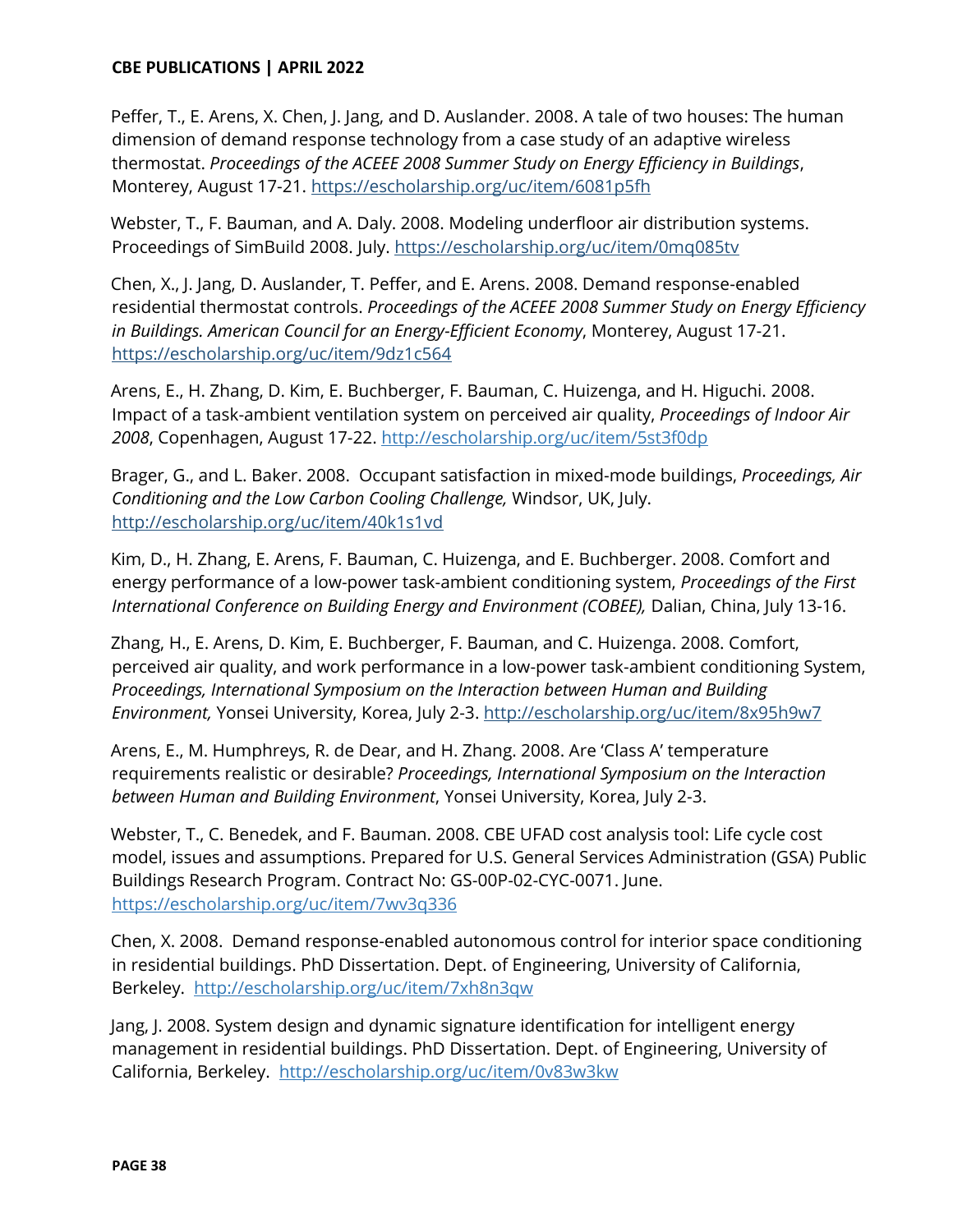Arens, E., D. Auslander, and C. Huizenga. 2008. Demand response enabling technology development. CBE Report to CEC Public Interest Energy Research (PIER) Program. http://escholarship.org/uc/item/5tw6f01n

# **2007**

Do, A., W. Burke, D. Auslander, R. White, and P. Wright. 2007. Technical review of residential programmable communication thermostat implementation for Title 24, 2008. Draft Report Version 0.1, Center for Environmental Design Research, University of California, November. <https://escholarship.org/uc/item/43q4s9vj>

Webster, T., P. Linden, F. Buhl, and F. Bauman. 2007. Energy performance of underfloor air distribution systems. Final Project Report submitted to California Energy Commission (CEC) Public Interest Energy Research (PIER) Program. Center for the Built Environment, University of California, Berkeley, CA, April.<https://escholarship.org/uc/item/1pm8b02s>

Bauman, F., T. Webster, W. Lukaschek, and D. Dickeroff. 2007. Energy performance of underfloor air distribution systems part II: room air stratification full scale testing. Final Project Report submitted to California Energy Commission (CEC) Public Interest Energy Research (PIER) Program. Center for the Built Environment, University of California, Berkeley, CA, January. <https://escholarship.org/uc/item/4873s1tj>

Bauman, F., and H. Jin. 2007. Energy performance of underfloor air distribution systems part IV: underfloor plenum testing and modeling. Final Project Report submitted to California Energy Commission (CEC) Public Interest Energy Research (PIER) Program. Center for the Built Environment, University of California, Berkeley, CA, January. <https://escholarship.org/uc/item/1wm0790s>

Buhl, F. 2007. Energy performance of underfloor air distribution systems part V: energy plus development. Final Project Report submitted to California Energy Commission (CEC) Public Interest Energy Research (PIER) Program. Center for the Built Environment, University of California, Berkeley, CA, January.<https://escholarship.org/uc/item/62g683x7>

Brager, G., S. Borgeson, and Y. Lee. 2007. Control Strategies for Mixed-Mode Buildings. CBE Summary Report. October. http://escholarship.org/uc/item/8kp8352h

Bauman, F., T. Webster, and C. Benedek. 2007. Cooling airflow design calculations for UFAD, *ASHRAE Journal*, Vol. 49, No. 10, October.<https://escholarship.org/uc/item/5j20s07v>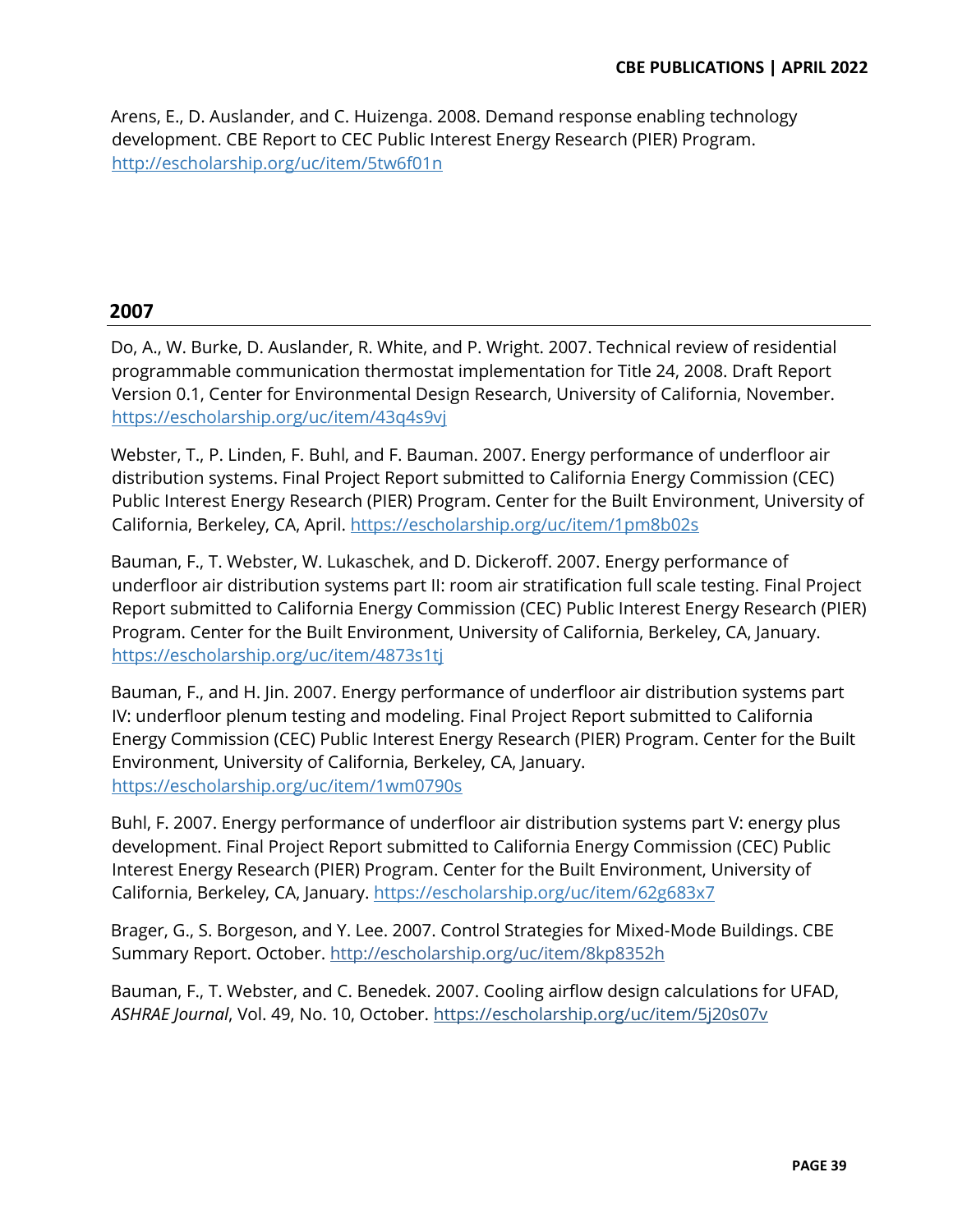Wang, D., H. Zhang, E. Arens, and C. Huizenga. 2007. Time series observations of upper extremity skin temperatures and corresponding thermal sensations, *Building and Environment,* Vol. 42 No. 12, pp 3933 - 3943. December. Earlier version published in: *Proceedings, Indoor Air 2005: 10th International Conference on Indoor Air Quality and Climate,* Beijing, China, September. <http://escholarship.org/uc/item/5w0349xv> <http://dx.doi.org/10.1016/j.buildenv.2006.06.035>

Lee, K., J. Braun, S. Fredrickson, K. Konis, and E. Arens. 2007. Testing of peak demand-limiting using thermal mass at a small commercial building. Demand Response Research Center Report, LBNL, July, 38 pp.<https://escholarship.org/uc/item/19p737k1>

Arens, E. 2007. Assessment of indoor environments, *Proceedings, Roomvent 2007: 10th International Conference on Air Distribution in Buildings,* Helsinki, 13-15 June[.](http://escholarship.org/uc/item/2nw4p6dt) <http://escholarship.org/uc/item/2nw4p6dt>

Weeks, K., D. Lehrer, and J. Bean. 2007. A model success: The Carnegie Institute for Global Ecology. Center for the Built Environment, University of California, Berkeley, May. http://escholarship.org/uc/item/9vx411sb

Webster, T., E. Arens, G. Anwar, J. Bonnell, F. Bauman, and C. Brown. 2007. UFAD Commissioning Cart: Design Specifications and Operating Manual. CBE Internal Report. [www.escholarship.org/uc/item/1371g9tc](about:blank)

Zhang, H., E. Arens, S. Abbaszadeh, C. Huizenga, G. Brager, G. Paliaga, and L. Zagreus. 2007. Air movement preferences observed in office buildings. *International Journal of Biometeorology,* 51, 349-360. Earlier version published in Proceedings, the 3rd Comfort and Energy Using in Buildings: *Getting Them Right*, Windsor, UK, April.

Brager, G. 2007. Learning from experience. *Frameworks*, College of Environmental Design, University of California, Berkeley, Spring.<https://escholarship.org/uc/item/21r835r7>

Brown, C. 2007. Multizone register controlled residential heating: optimized for energy use and comfort. Masters Thesis. Dept of Architecture, University of California, Berkeley. <https://escholarship.org/uc/item/5j1996rn>

Brager, G., and C. Benedek. 2007. Examining rating systems: A look at green globes. *AIA Cote Notes, Newsletter of the Committee on the Environment*, March-April. http://www.aia.org/nwsltr\_cote.cfm?pagename=cote\_a\_0703\_GG.

# **2006**

Webster, T., C. Benedek, and F. Bauman. 2006. Underfloor air distribution (UFAD) cost study: analysis of first cost tradeoffs in UFAD systems. Report to the U.S. General Services Administration. September.<https://escholarship.org/uc/item/4hs7f29b>

Moore, T., F. Bauman, and C. Huizenga. 2006. Radiant cooling research scoping study. CBE Internal Report. April.<https://escholarship.org/uc/item/3j52t8vz>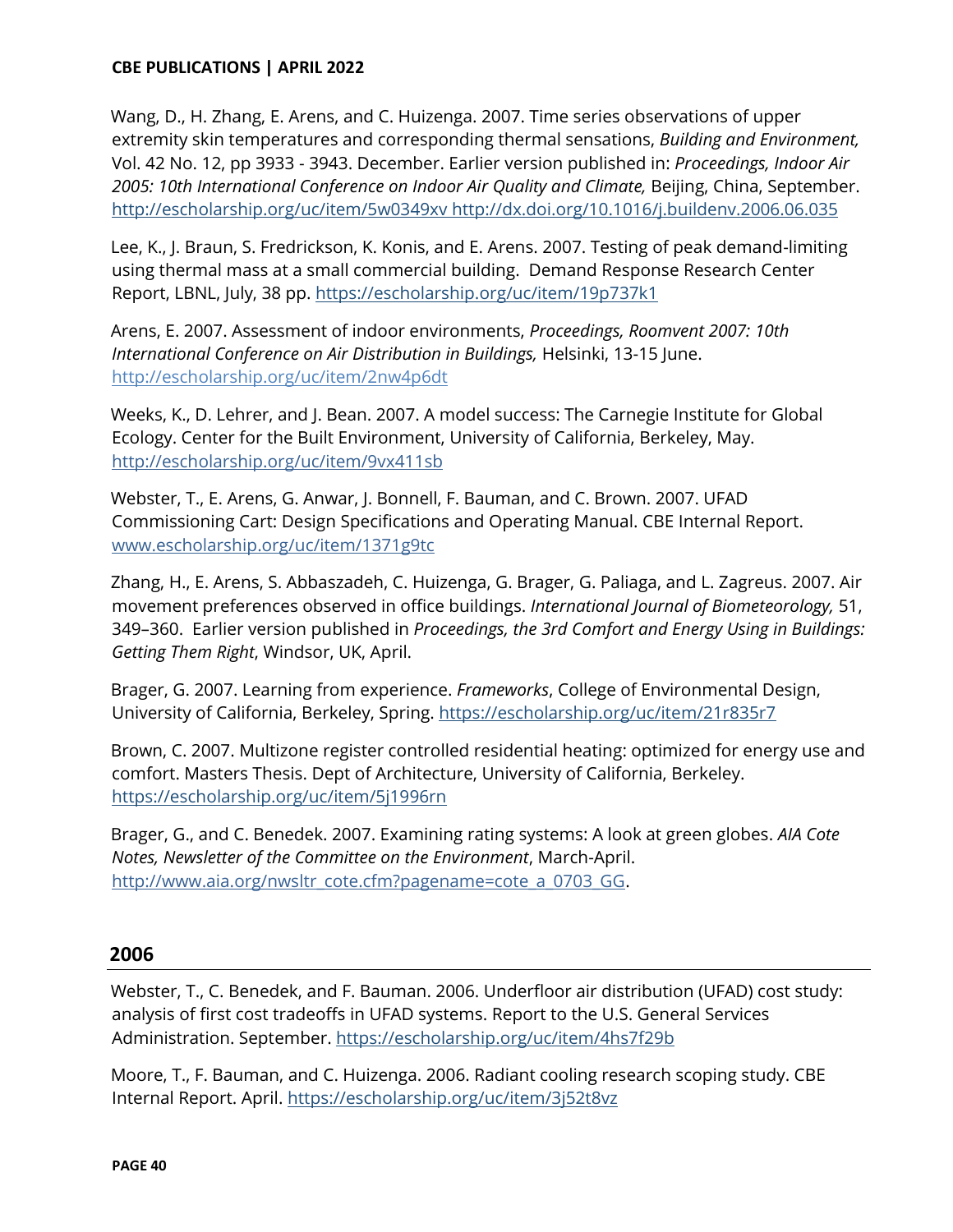Arens, E., and H. Zhang. 2006. The skin's role in human thermophysiology and comfort. *Thermal and Moisture Transport in Fibrous Materials*, Eds. N. Pan and P. Gibson, Woodhouse Publishing, London, pp 560-602. October.<http://escholarship.org/uc/item/3f4599hx>

Brager, G. 2006. Mixed mode cooling. *ASHRAE Journal*, pp. 30-37, August. <http://escholarship.org/uc/item/3bb8x7b8>

Daly, A. 2006. Underfloor vs. overhead: a comparative analysis of air distribution systems using the EnergyPlus simulation software. Master of Science Thesis. Dept of Architecture, University of California, Berkeley. August. <http://escholarship.org/uc/item/6x3731q2>

Bauman, F., H. Jin, and T. Webster. 2006. Heat transfer pathways in underfloor air distribution (UFAD) systems. *ASHRAE Transactions,* Vol. 112, Part 2. <http://www.escholarship.org/uc/item/52f04592>

Jin, H., F. Bauman, and T. Webster. 2006. Testing and modeling of underfloor air supply plenums. *ASHRAE Transactions,* Vol. 112, Part 2. <http://escholarship.org/uc/item/7d384622>

Bauman, F., T. Webster, and H. Jin. 2006. Design guidelines for underfloor air supply plenums. *HPAC Engineering,* July.<https://escholarship.org/uc/item/6k95d6dq>

Webster, T., and F. Bauman. 2006. Design guidelines for stratification in underfloor air distribution (UFAD) systems. *HPAC Engineering,* June. <https://escholarship.org/uc/item/96453156>

Arens, E., and H. Zhang. 2006. The skin's role in human thermophysiology and comfort. chapter for *Thermal and Moisture Transport in Fibrous Materials*, eds. N. Pan and P. Gibson, Woodhouse Publishing, London. [http://escholarship.org/uc/item/3f4599hx#page-18](http://escholarship.org/uc/item/3f4599hx)

Gao, N., J. Niu, and H. Zhang. 2006. Coupling CFD and human body thermoregulation model for the assessment of personalized ventilation. HVAC&R Research, 12 (3), 497 - 518.

Abbaszadeh, S., L. Zagreus, D. Lehrer, and C. Huizenga. 2006. Occupant satisfaction with indoor environmental quality in green buildings. *Proceedings, Healthy Buildings 2006*, Vol. III, 365-370, Lisbon, Portugal. June. http://escholarship.org/uc/item/9rf7p4bs

Huizenga, C., S. Abbaszadeh, L. Zagreus, and E. Arens. 2006. Air quality and thermal comfort in office buildings. Results of a large indoor environmental quality survey. *Proceedings, Healthy Buildings 2006*, Vol. III, 393-397, Lisbon, Portugal, June. <http://escholarship.org/uc/item/7897g2f8>

Zhang, H., E. Arens, S. Abbaszadeh, C. Huizenga, G. Brager, G. Paliaga, and L. Zagreus. 2006. Air movement preferences observed in office buildings. *Proceedings, NCEUB Windsor 2006 Conference*, Windsor, UK, April.<http://escholarship.org/uc/item/4gp5385f>

Arens, E., H. Zhang, and C.Huizenga. 2006. Partial- and whole-body thermal sensation and comfort, Part I: Uniform environmental conditions. *Journal of Thermal Biology*, 31, 53 - 59, March.<http://escholarship.org/uc/item/4n93j8d8>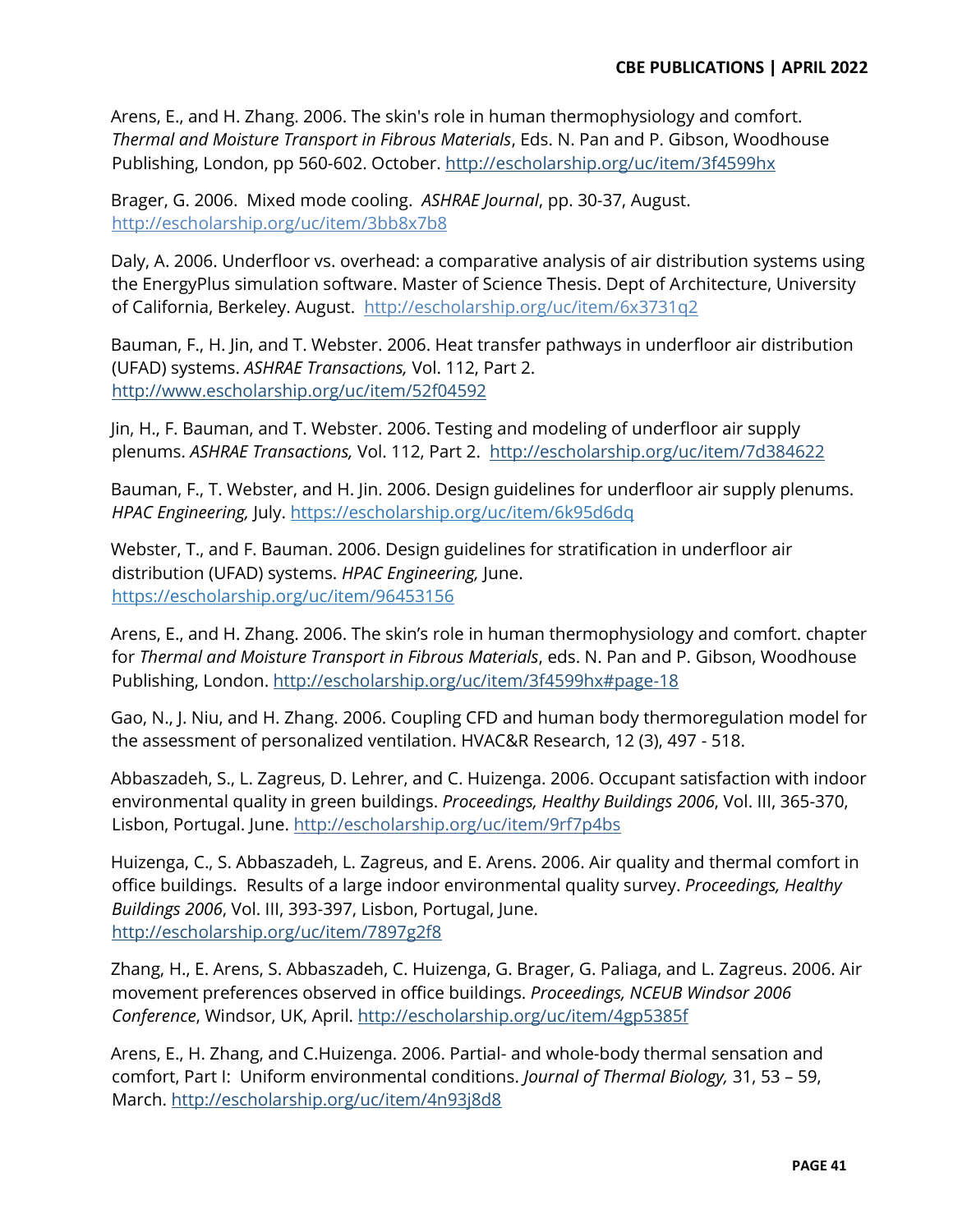Arens, E., H. Zhang, and C.Huizenga. 2006. Partial- and whole-body thermal sensation and comfort, Part II: nonuniform environmental conditions. *Journal of Thermal Biology*, 31, 60 - 66, March.<http://escholarship.org/uc/item/2qx0b18h>

Huizenga, C., H. Zhang, P. Mattelaer, T. Yu, E. Arens, and P. Lyons. 2006. Window performance for human thermal comfort. Final Report to the National Fenestration Rating Council, Center for the Built Environment, University of California, Berkeley, February. <http://escholarship.org/uc/item/6rp85170>

# **2005**

Jung, A., and M. Zeller. 2005. Analysis and testing of methods to determine indoor air quality and air change effectiveness. Original technical paper from Rheinisch-Westfälische Technical University of Aachen, Germany, 1994. English translation by Wolfgang Lukaschek, Center for the Built Environment (CBE). [https://escholarship.org/uc/item/5kd7w8q8.](https://escholarship.org/uc/item/5kd7w8q8) [Executive](http://www.cbe.berkeley.edu/research/pdf_files/SR_Zeller2006_ExSummary.pdf)  [Summary](http://www.cbe.berkeley.edu/research/pdf_files/SR_Zeller2006_ExSummary.pdf) by Fred Bauman, PE, Center for the Built Environment (CBE), October. <https://escholarship.org/uc/item/6vb133fd>

Hogan, M., T. Webster, and F. Bauman. 2005. Trends in design and operations of UFAD buildings. CBE Summary Report, October.<https://escholarship.org/uc/item/7kd8f9vb>

Inkarojrit, V. 2005. Balancing comfort: Occupants' control of window blinds in private offices. PhD Dissertation. Dept of Architecture, University of California, Berkeley. <https://escholarship.org/uc/item/3rd2f2bg>

Yee, G., and T. Webster. 2005. State of practice of energy management, control, and information systems. chapter for *Web Based Energy Information and Control Systems,* eds. Barney L. Capehart, Lynne C. Capehart. pp.275-286.<http://escholarship.org/uc/item/3z21n00c>

Webster, T. 2005. Alternative air conditioning technologies: underfloor air distribution (UFAD). chapter for *Energy Engineering,* eds. Wayne C. Turner. pp.58-77. <http://escholarship.org/uc/item/9nv47953>

Yee, G., and T. Webster. 2005. Review of advanced applications in energy management, control, and information systems. chapter for *Web Based Energy Information and Control Systems,* eds. Barney L. Capehart, Lynne C. Capehart. pp.287-304.

Arens, E., C.C. Federspiel, D. Wang, and C. Huizenga. 2005. How ambient intelligence will improve habitability and energy efficiency in buildings. chapter for *Ambient Intelligence,* eds. W. Weber, J.M Rabaey and E. Aarts, Springer. pp.63-80. <http://www.escholarship.org/uc/item/1hj8x1ct>

Fisk, W.J., D. Faulkner, D. Sullivan, C. Chao, M.P. Wan, L. Zagreus, and T. Webster. 2005. Results of a field study of underfloor air distribution. *Proceedings, Indoor Air 2005: 10th International Conference on Indoor Air Quality and Climate*, September, Beijing. Also available as LBNL-57098. <http://www.escholarship.org/uc/item/9088399m>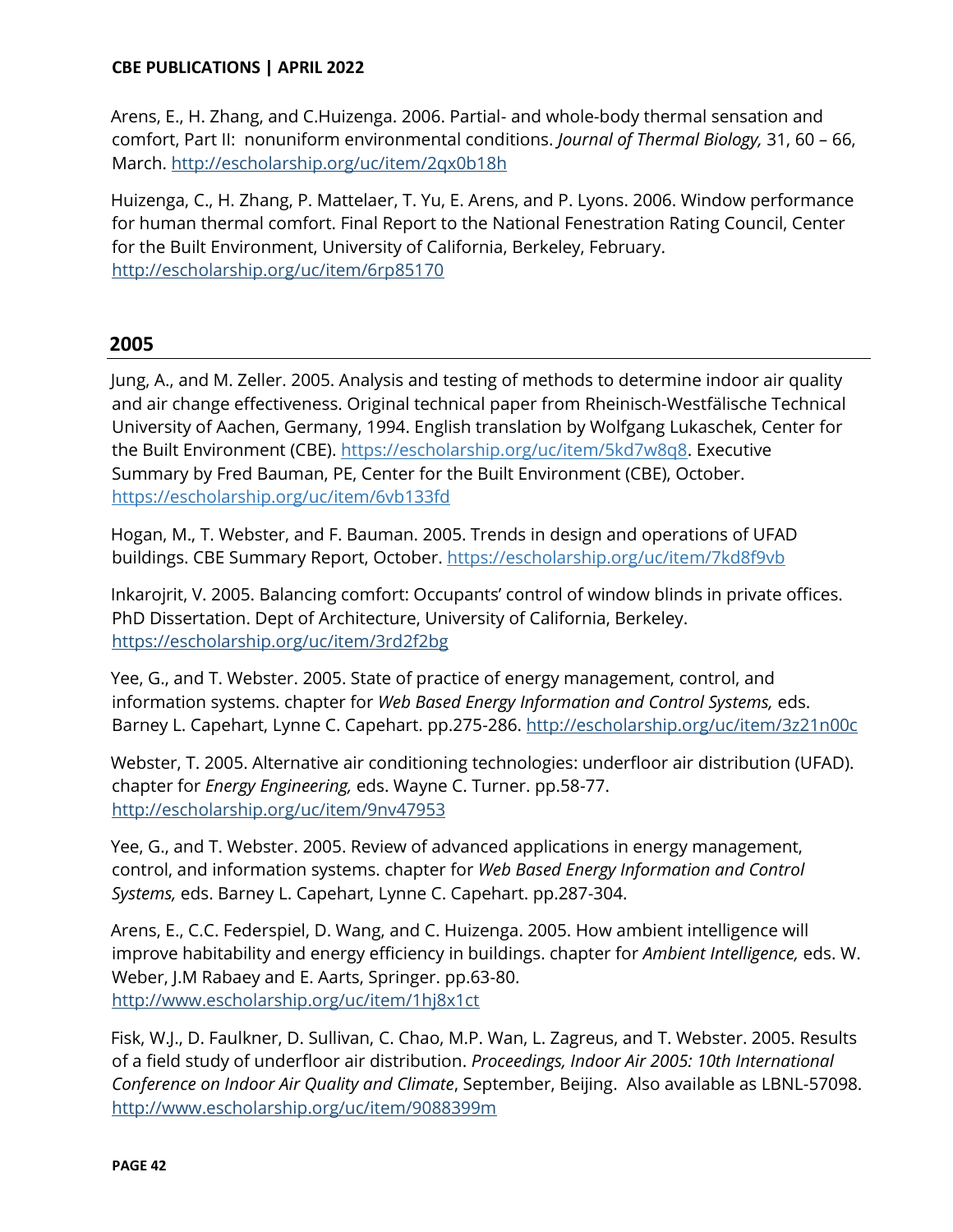Jensen, K., E. Arens, and L. Zagreu. 2005. Acoustic analysis of commercial office buildings using post occupancy evaluation surveys, *Proceedings, Indoor Air 2005: 10th International Conference on Indoor Air Quality and Climate*, Beijing, China, September. [http://www.cbe.berkeley.edu/research/acoustic\\_poe.htm](http://www.cbe.berkeley.edu/research/acoustic_poe.htm)

Zhang, H., C. Huizenga, E. Arens, and T. Yu. 2005. Modeling thermal comfort in stratified environments, *Proceedings, Indoor Air 2005: 10th International Conference on Indoor Air Quality and Climate*, Beijing, China, September.<http://www.escholarship.org/uc/item/8q58k4hs>

Wang, D., H. Zhang, E. Arens, and C. Huizenga. 2005. Observations of upper extremity skin temperatures and corresponding thermal sensations, *Proceedings, Indoor Air 2005: 10th International Conference on Indoor Air Quality and Climate*, Beijing, China, September. <http://escholarship.org/uc/item/5w0349xv>

Xu, P., P. Haves, M. Piette, L. Zagreus, and E. Arens. 2005. Demand shifting with thermal mass in large commercial buildings (Audit, field tests and simulation). Draft summary report, Demand Response Research Center, March.<http://escholarship.org/uc/item/14j2n3b3>

# **2004**

Roberson, J.A. 2004. Effect of building airtightness and fan size on the performance of mechanical ventilation systems in new U.S. houses: a critique of ASHRAE Standard 62.2-2003. Mastees Thesis. Dept of Architecture, University of California, Berkeley, December. <http://escholarship.org/uc/item/38b8f9j8>

Huizenga, C., H. Zhang, E. Arens, and D. Wang. 2004. Skin and core temperature response to partial- and whole body heating and cooling, *Journal of Thermal Biology* Vol. 29 (2004) pp. 549– 558; and *The First Symposium on Physiology and Pharmacology of Temperature Regulation*, Rhodes, Greece, October.<http://escholarship.org/uc/item/30c8q5j4>

Webster, T. 2004. Underfloor air distribution systems, *Proceedings, World Energy Engineering Congress, High Performance Facilities,* Austin, TX, September.

Fisk, W., D. Faulkner, D. Sullivan, C. Chao, M. P. Wan, L. Zagreus, and T. Webster. 2004. LBNL-56257 Report: Performance of underfloor air distribution: Results of a field study. Summary Report, Lawrence Berkeley National Labs, University of California, Berkeley. August. <http://www.escholarship.org/uc/item/4mt1s62r>

Webster, T. 2004. Trends affecting Building Control Systems (BCS) development. chapter for *Information Technology for Energy Engineers,* eds. Barney L. Capehart. pp.67-74. <http://www.escholarship.org/uc/item/1f48425v>

Webster, T. 2004. BCS integration technologies – open communications networking. chapter for *Information Technology for Energy Engineers,* eds. Barney L. Capehart. pp.321-344. <http://www.escholarship.org/uc/item/10h760kh>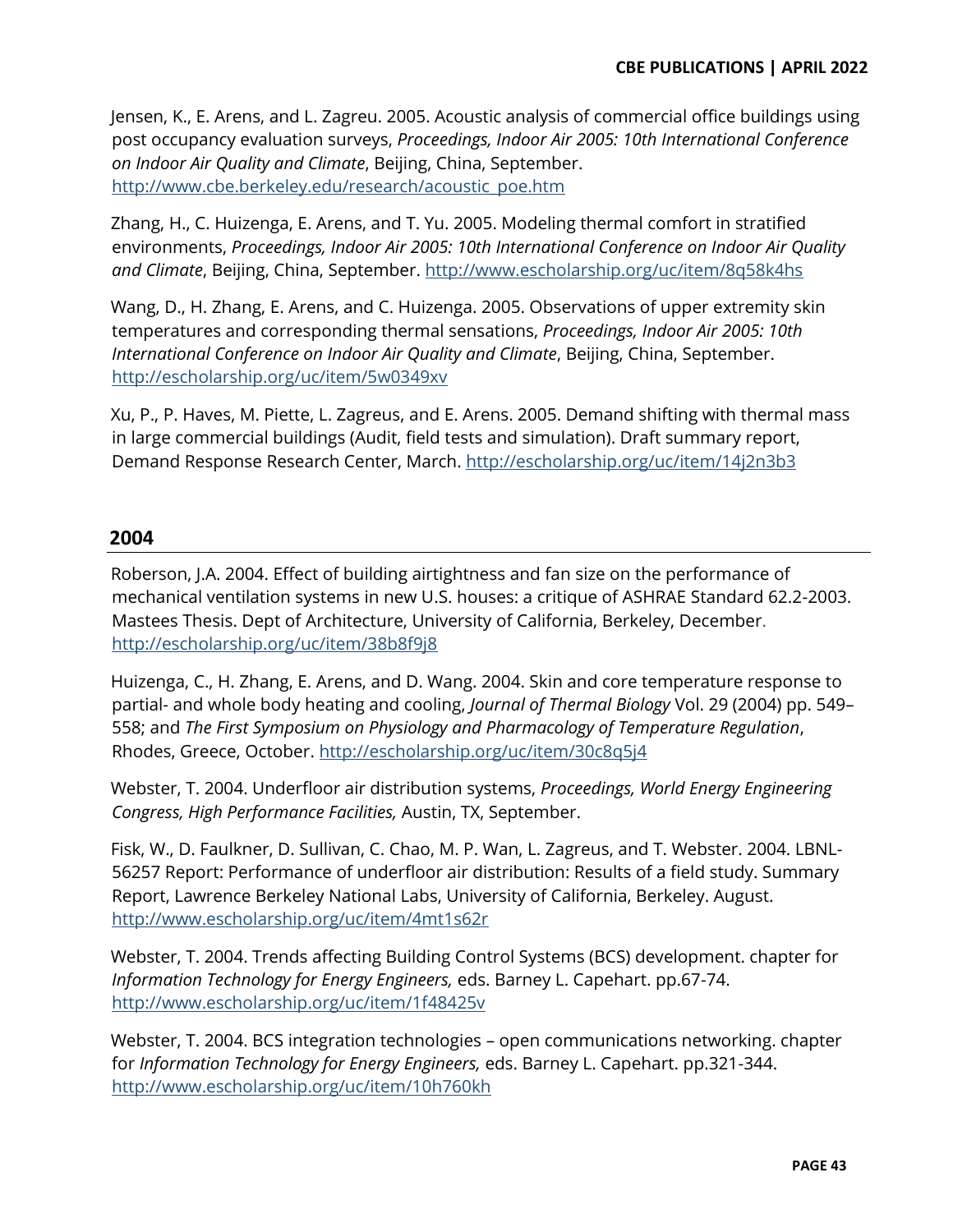Olesen, B. W., and G.S. Brager. 2004. A better way to predict comfort: The new ASHRAE Standard 55-2004, *ASHRAE Journal.* August. <http://escholarship.org/uc/item/2m34683k>

Ubbelohde, M.S., and G. Brager. 2004. Teaching sustainable design: examples of collaboration between academia and practice. *Solar 2004, American Solar Energy Society National Conference,* Portland, Oregon. July.

Ubbelohde, M.S., and G.S. Brager. 2004. Modeling techniques for sustainable design: a collaboration between the research lab and architectural practice, *European Association for Architectural Education & Architectural Research Centers Consortium, Joint Research Conference*, Dublin, Ireland. June.

Wang, D., C.C. Federspiel, and F. Rubenstein, 2004. Modeling occupancy in single person offices. *Energy and Buildings*.

Wang, D., C.C. Federspiel, and E. Arens. 2004. Correlation between temperature satisfaction and unsolicited complaint rates in commercial buildings, *Building Science: Papers from Indoor Air 2002*, July. <https://escholarship.org/uc/item/91x7d9ws>

Federspiel, C.C., G. Liu, M. Lahiff, D. Faulkner, D. L. DiBartolomeo, W. J. Fisk, P. Price, and D. Sullivan. 2004. Worker performance and ventilation: analyses of individual data for call center workers. *Building Science: Papers from Indoor Air 2002*. Previously included in *Proceedings, Indoor Air 2002,* Monterey, CA, June.<http://www.escholarship.org/uc/item/36k3m148>

Federspiel, C.C., R. Martin, and H. Yan. 2004. Re-calibration of the complaint prediction model, accepted for publication in the *International Journal of HVAC&R Research*. <http://www.escholarship.org/uc/item/7f46b58s>

Boucher, T.D., D.M. Auslander, C.E. Bash, C.C. Federspiel, and C.D. Patel. 2004.Viability of dynamic control for data center energy optimization, submitted to *iTherm 2004*. <http://escholarship.org/uc/item/0wj7r61r>

Federspiel, C.C., E. Arens, T. Peffer, and D. M. Auslander. 2004. Design concepts for residential demand response systems, submitted to *2004 ACEEE Summer Study on Energy Efficiency in Buildings*.

Zagreus, L., C. Huizenga, and E. Arens. 2004. A Web-based POE tool for measuring indoor environmental quality. *Closing the Loop - Post Occupancy Evaluation: The Next Steps,* Windsor, UK, April 29-May 2. <http://www.escholarship.org/uc/item/56s462z4>

Brager, G.S., G. Paliaga, and R. de Dear. 2004. Operable windows, personal control and occupant comfort. *ASHRAE Transactions,* 110 (2), June. <http://www.escholarship.org/uc/item/4x57v1pf>

Zagreus, L., C. Huizenga, E. Arens, and D. Lehrer. 2004. Listening to the occupants: a web-based indoor environmental quality survey. *Building Science: Papers from Indoor Air 14* (s8), 65-74. <http://www.escholarship.org/uc/item/8cf6c6dr>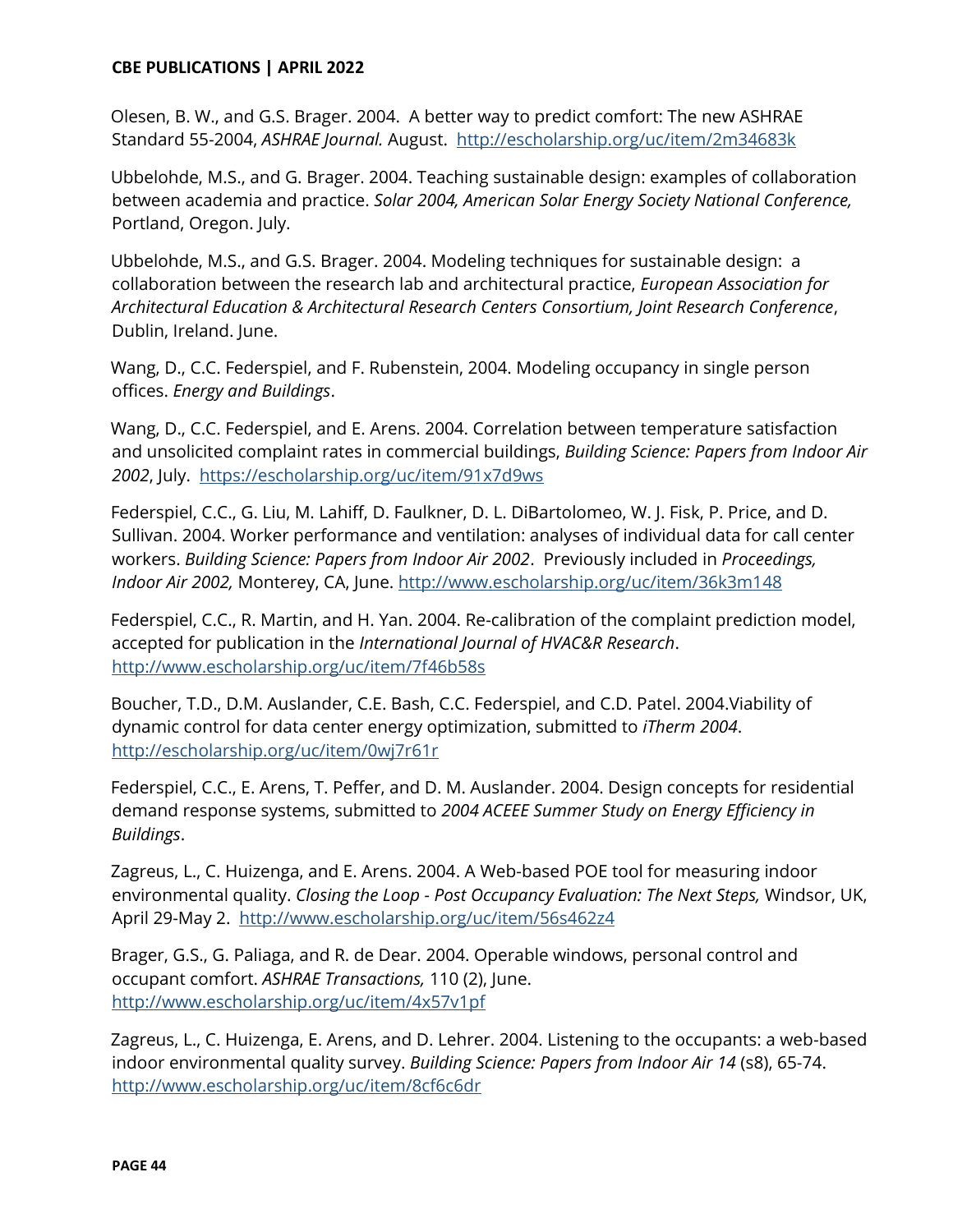Zhang, H., C. Huizenga, E. Arens, and D. Wang. 2004. Thermal sensation and comfort in transient non-uniform thermal environments. European Journal of Applied Physiology, Vol. 92, pp. 728-733. Previously presented at the *Fifth International Meeting on Thermal Manikins and Modeling,* Strasbourg, September 2003. <http://www.escholarship.org/uc/item/64x0488x>

# **2003**

Sharma, A. 2003. Design of wireless sensor networks for building management. Master's Thesis, Department of Electrical Engineering and Computer Sciences, University of California, Berkeley.<https://escholarship.org/uc/item/21v2j5v2>

Zhang, H. 2003. Human thermal sensation and comfort in transient and non-uniform thermal environments, PhD Thesis, Center for Environmental Design Research (CEDR), University of California at Berkeley, December.<http://www.escholarship.org/uc/item/11m0n1wt>

Bauman, F. 2003. *Underfloor air distribution (UFAD) design guide.* Atlanta: ASHRAE, American Society of Heating, Refrigerating, and Air-Conditioning Engineers. 243 pp.

Bauman, F. 2003. Designing and specifying underfloor systems: shedding light on common myths. *Heating/Piping/Air Conditioning Engineering,* Vol. 75, No. 12, December.

Huizenga, C., L. Zagreus, E. Arens, and D. Lehrer. 2003. Measuring indoor environmental quality: a web-based occupant satisfaction survey. *Greenbuild International Conference and Exposition*, Pittsburgh, November, 9 pp.<http://www.escholarship.org/uc/item/8zc5c32z>

Lehrer, D., and F. Bauman. 2003. Hype vs. reality: new research findings on underfloor air systems. *Greenbuild International Conference and Exposition*, Pittsburgh, November, 12 pp. <http://www.escholarship.org/uc/item/2bb1c9t0>

Tang, S., C. C. Federspiel, and D. M. Auslander. 2003. Pulsed-type ultrasonic anemometer based on a double FFT procedure, *Proceedings, IEEE Sensors 2003.* October. <https://escholarship.org/uc/item/6mf6p0z8>

Federspiel, C. C., and J. Chen. 2003. Air-powered sensor, *Proceedings, IEEE Sensors 2003.* October.<http://www.escholarship.org/uc/item/6cx4c9nf>

Brager, G.S., and R.J. de Dear. 2003. Historical and cultural influences on comfort expectations. *Buildings, Culture and Environment.* October.

Wang, D., E. Arens, and C.C. Federspiel. 2003. Opportunities to save energy and improve comfort by using wireless sensor networks in buildings, *Proceedings of the International Conference for Enhanced Building Operations*, Oct. 13-15, Berkeley, CA. <https://escholarship.org/uc/item/25z2t8tf>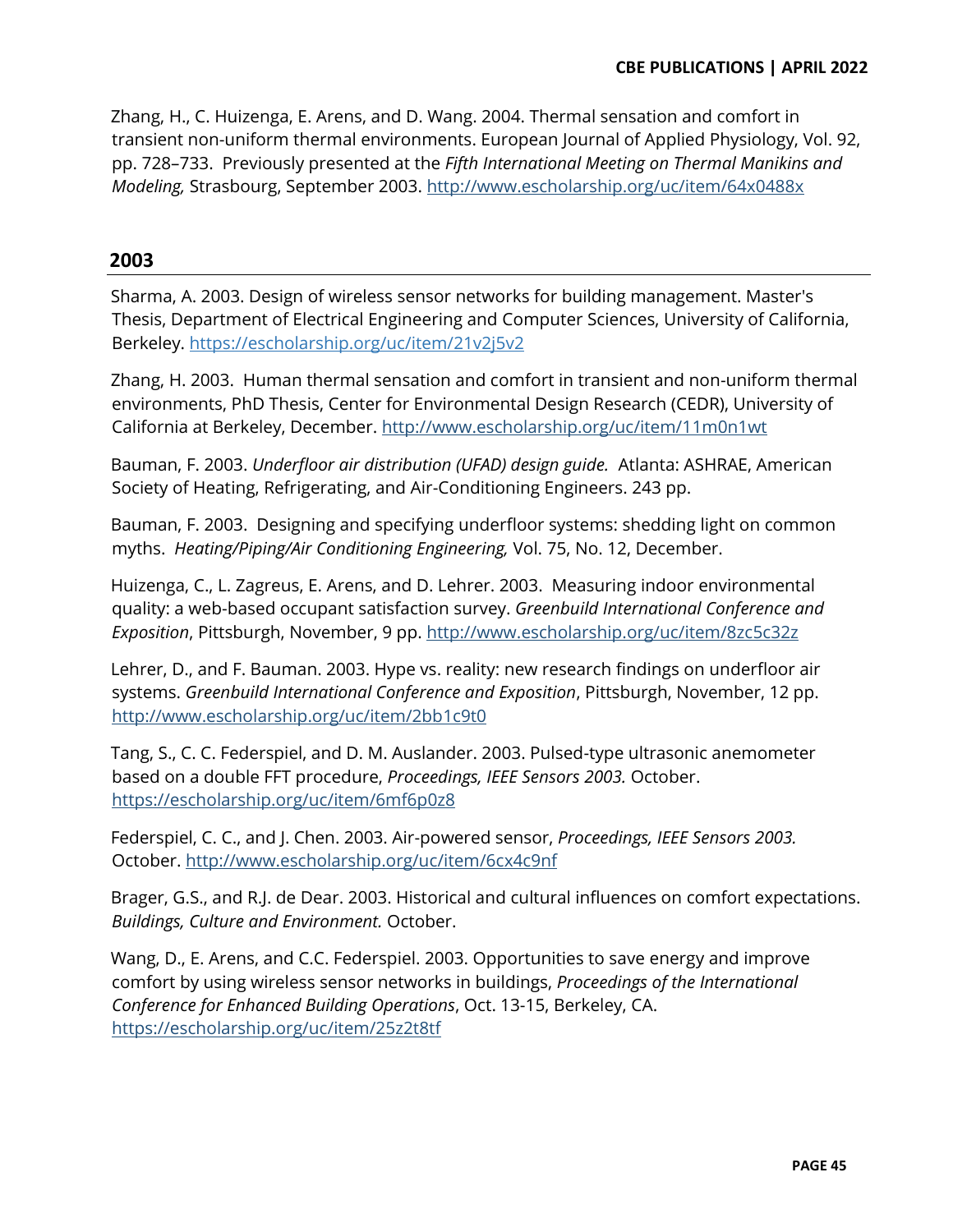Villafana, L., and C.C. Federspiel. 2003. Information technology for energy and maintenance management. *Proceedings of the International Conference for Enhanced Building Operations,*  October 13-15, Berkeley, CA. 12 pp.

American Society of Civil Engineers. 2003. Outdoor human comfort and its assessment, State of the Art Report by Task Committee on Outdoor Human Comfort. ASCE Aerodynamics Committee, June, 66 pp.

Federspiel, C.C., and L. Villafana. 2003. Design of an EMCS/CMMS user interface for building occupants. *ASHRAE Transactions*, 109(2).

Federspiel, C.C., and L. Villafana. 2003. Design of a maintenance and operations recommender. *ASHRAE Transactions*, 109(2). <http://www.escholarship.org/uc/item/53p2f18d>

Federspiel, C.C., and L. Villafana. 2003. A tenant interface for energy and maintenance systems. *CHI 2003 Conference on Human Factors in Computing Systems,* Fort Lauderdale, FL, April. <https://escholarship.org/uc/item/0dg7j623>

Webster, T., and A. Barth. 2003. Development of fan diagnostics methods and protocols for short term monitoring. Final Report, Berkeley, CEC/PIER HPCBS# E5P2.2T4c, 19 pp. <https://escholarship.org/uc/item/5q46x5km>

# **2002**

Webster, T., R. Bannon, and D. Lehrer. 2002. Teledesic broadband center field study. CBE Summary Report, April.<https://escholarship.org/uc/item/84m9s48s>

Zhang, H., E. Arens, and C. Arens. 2002. Using a driving game to increase the realism of laboratory studies of automobile passenger thermal comfort. *SAE Technical Paper Series 2003- 01-2710,* 7 pp.<http://www.escholarship.org/uc/item/4bq4n92h>

Oguro, M., E., Arens, R.de Dear, H. Zhang, and T. Katayama. 2002. Convective heat transfer coefficients and clothing insulations for parts of the clothed human body under airflow conditions. *Journal of Architectural Planning and Environmental Engineering,* AIJ, No.561, November, pp. 21-29.<http://www.escholarship.org/uc/item/5295c6df>

Lin, C., C. Federspiel, and D. Auslander. 2002. Multi-sensor single-actuator control of HVAC systems. *International Conference for Enhanced Building Operations,* Richardson, TX, October. [www.escholarship.org/uc/item/67d6j5qm](http://www.escholarship.org/uc/item/67d6j5qm)

Wang, D. E., Arens, T. Webster, and M. Shi. 2002. How the number and placement of sensors controlling room air distribution systems affect energy use and comfort. *International Conference for Enhanced Building Operations,* Richardson, TX, October. <http://www.escholarship.org/uc/item/9jz6f6cw>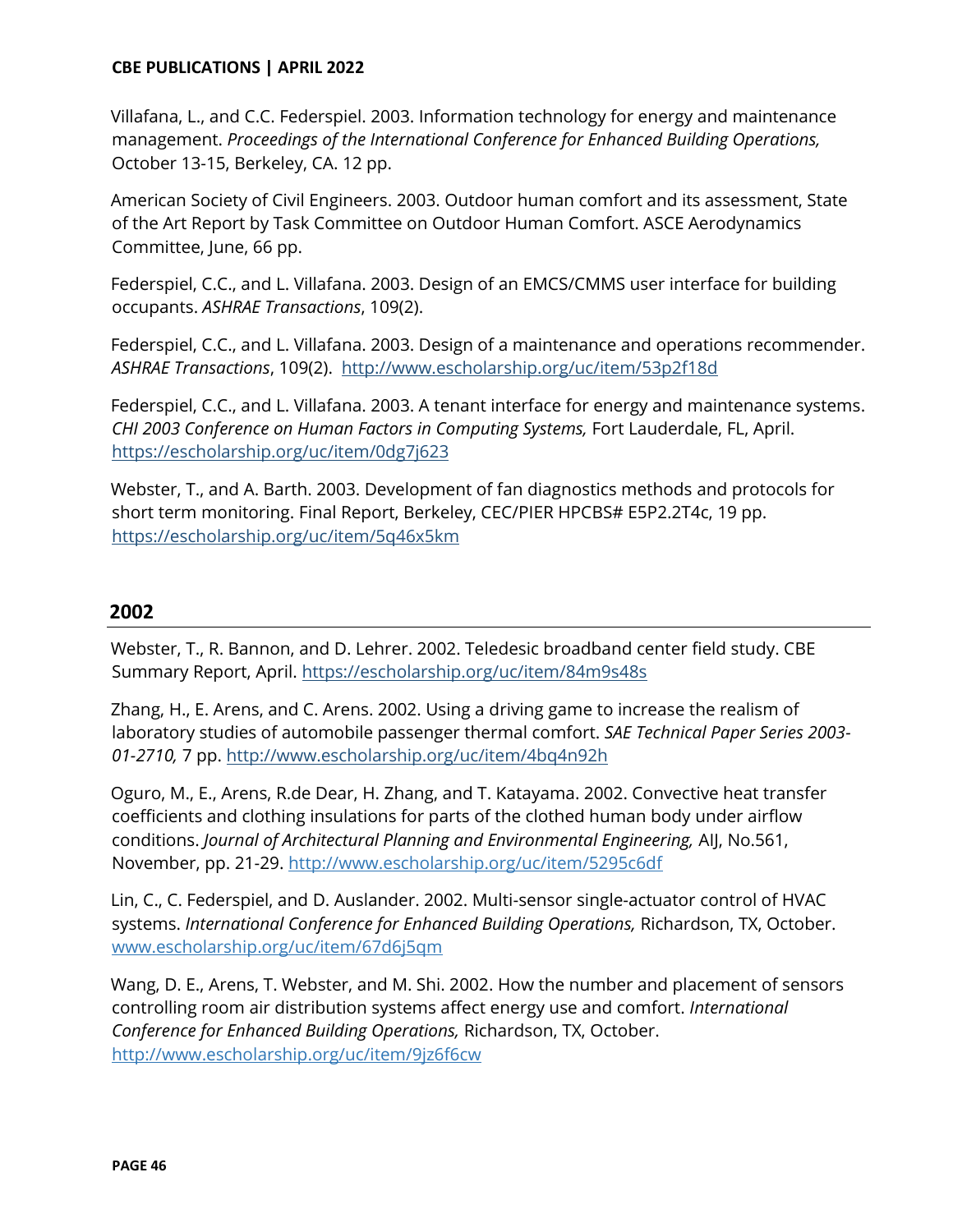Federspiel, C.C., Q. Zhang, and E. Arens. 2002. Model-based benchmarking with application to laboratory buildings. *Energy and Buildings*, Vol.34, Issue 3, pp. 203-214. <https://escholarship.org/uc/item/4b65c4xw>

Karalar, T. 2002. An acoustical digital anemometer. Masters Thesis, Department of Electrical Engineering and Computer Science, UC Berkeley, June.

Webster, T., F. Bauman, and J. Reese. 2002. Underfloor air distribution: thermal stratification. *ASHRAE Journal*, May.<http://www.escholarship.org/uc/item/9145t9gz>

Fisk, W. J., P. Price, D. Faulkner, D. Sullivan, D. Dibartolomeo, C. Federspiel, G. Liu, and M. Lahiff. 2002. Worker performance and ventilation: analyses of time-series data for a group of callcenter workers. *Proceedings, Indoor Air 2002,* Monterey, CA, June. <https://escholarship.org/uc/item/8xh9w1xp>

Webster, T., F. Bauman, J. Reese, and M. Shi. 2002. Thermal stratification performance of underfloor air distribution (UFAD) systems. *Proceedings, Indoor Air 2002,* Monterey, CA, June. <http://www.escholarship.org/uc/item/6vv4g4d7>

Huizenga, C., K. Laeser, E. Arens. 2002. A web-based occupant satisfaction survey for benchmarking building quality, *Proceedings, Indoor Air 2002,* Monterey, CA, June. <https://escholarship.org/uc/item/0hs9x6gm>

Morgan, C., R. de Dear, and G.S. Brager. 2002. Climate, clothing and adaptation in the built environment. *Proceedings, Indoor Air 2002,* Monterey, CA, June.

Fisk, W.J., G. Brager, M. Brook, H. Burge, J. Cole, J. Cummings, H. Levin, V. Loftness, T. Logee, M.J. Mendell, A. Persily, S. Taylor, and J. Zhang. 2002. A priority agenda for energy-related indoor environmental quality research. *Proceedings, Indoor Air 2002,* Monterey, CA, June. <http://www.escholarship.org/uc/item/8jq4144v>

Offermann, F.J., J.P. Robertson, and T. Webster. 2002. The impact of tracer gas mixing on airflow rate measurements in large commercial fan systems. *Proceedings, Indoor Air 2002,* Monterey, CA, June, pp. 320-325.

Federspiel, C. C., H. Li, D. Auslander, D. Lorenzetti, and A. Gadgil. 2002. Modeling transient contaminant transport in HVAC systems and buildings. *Proceedings, Indoor Air 2002*, Monterey, CA, June. [www.escholarship.org/uc/item/9476v10z](http://www.escholarship.org/uc/item/9476v10z)

Martin, R. M., C. Federspiel, and D. Auslander. 2002. Supervisory control for energy savings and thermal comfort in commercial building HVAC systems. *AAAI Spring Symposium on Information Refinement and Revision for Decisionmaking: Modeling for Diagnostics, Prognostics, and Prediction,* Stanford University, March. [www.escholarship.org/uc/item/2117f2rt](http://www.escholarship.org/uc/item/2117f2rt)

Martin, R. M., C. C. Federspiel, and D. M. Auslander. 2002. Responding to thermal sensation complaints in buildings. *ASHRAE Transactions,* 112 (1), January.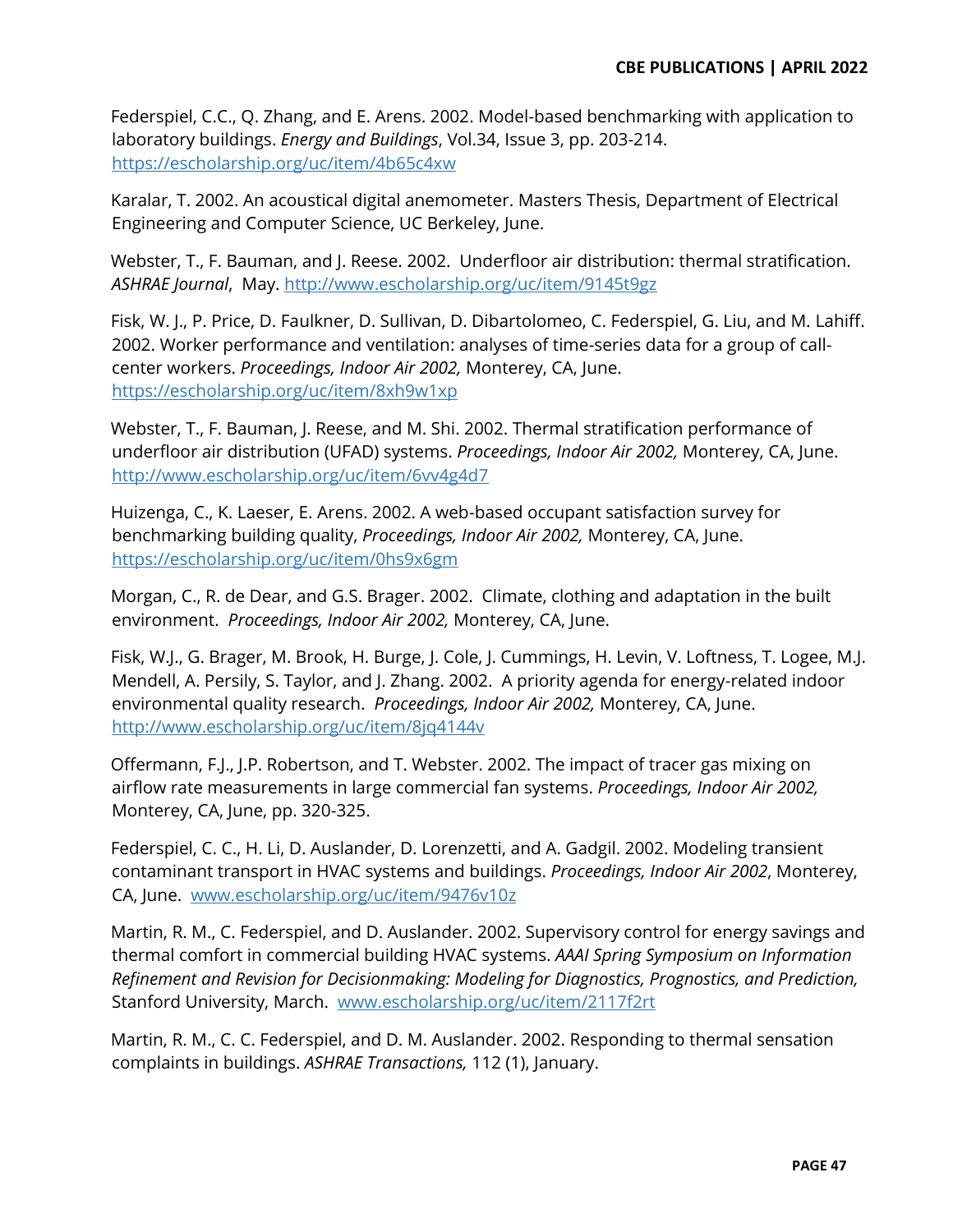de Dear, R.J., and G.S. Brager. 2002. Thermal comfort in naturally ventilated buildings: revisions to ASHRAE Standard 55. *Energy and Buildings* Volume 34, Issue6, p.549-561. http://escholarship.org/uc/item/2pn696vv

# **2001**

Rabaey, J., E. Arens, C. Federspiel, A. Gadgil, D. Messerschmitt, W. Nazaroff, K. Pister, S. Oren, and P. Varaiya. 2001. Smart energy distribution and consumption: information technology as an enabling force. *CITRIS White Paper*.

Oguro, M., E. Arens, H. Zhang, K. Tsuzuki, and T. Katayama. 2001. Measurement of projected area factors for thermal radiation analysis on each part of the human body. *Journal of Architectural Planning and Environmental Engineering*, AIJ, No.547, pp. 17-25, September. <http://www.escholarship.org/uc/item/5j67v91m>

Oguro, M., E. Arens, H. Zhang, K. Tsuzuki, and T. Katayama. 2001. Measurement of projected area factors for each part of a sitting person. *Engineering Science Reports*, Kyushu University, Vol.23 No.2, pp. 197-206, September.<http://www.escholarship.org/uc/item/2217063q>

Federspiel, C. C., S. D. Lanning, H. Li, and D. M. Auslander. 2001. Coordinated control of HVAC systems. Proceedings of the International Conference for Advanced Building Operations, Austin, TX, July 16-19. <https://escholarship.org/uc/item/15r7r3tc>

Lanning, S., C. C. Federspiel, and D. M. Auslander. 2001. The impact of phase modulation on the performance of pulse-width modulated controls. Proceedings of the 2001 American Control Conference, June.

Oguro, M., E. Arens, R. deDear, H. Zhang, and T. Katayama. 2001. Evaluation of the effect of air flow on clothing insulation and total heat transfer coefficient for each part of the clothed human body. Journal of Architectural Planning and Environmental Engineering, AIJ, No.549. <http://www.escholarship.org/uc/item/62h7b795>

Olesen, B.W., R. de Dear, and G.S. Brager. 2001. Status and new developments in indoor thermal environmental standards. *Journal of the Human-Environment System*, Volume 5, No.1.

Lehrer, D. 2001. Building a case for building performance. Line Online, AIA San Francisco Chapter, August, 2001.<https://escholarship.org/uc/item/51q6c2sf>

Zhang, H., C. Huizenga, E. Arens, and T. Yu. 2001. Considering individual physiological differences in a human thermal model. Proceedings of the International Thermal Physiology Symposium, Wollongong, Australia, September 2001. <http://www.escholarship.org/uc/item/9451r851>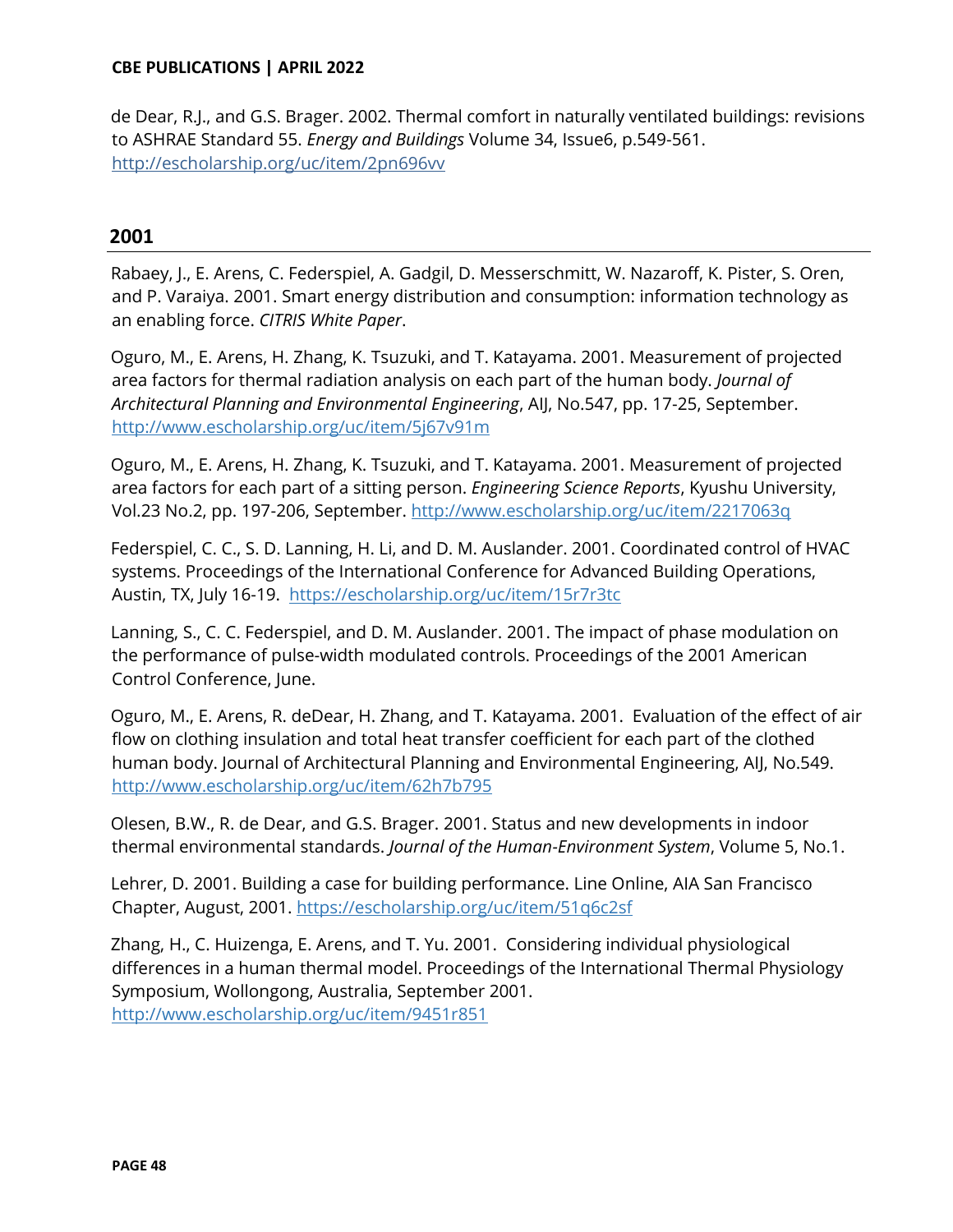de Dear, R.J., and G.S. Brager. 2001. The adaptive model of thermal comfort and energy conservation in the built environment. International Journal of Biometeorology, Vol. 45, No. 2, pp. 100-108. July. http://escholarship.org/uc/item/89d4871t https://doi.or[g10.1007/s004840100093](https://doi.org/10.1007/s004840100093)

Bauman, F., and T. Webster. 2001. Outlook for underfloor air distribution. *ASHRAE Journal,* Vol. 43, No. 6, pp. 18-27. June.<http://www.escholarship.org/uc/item/5v60x57q>

Federspiel, C. C., J. E. Seem, and K. H. Drees. 2001. Chapter 12, Controlling building functions. Indoor Air Quality Handbook, eds. J. Spengler, J. M. Samet, and J. F. McCarthy, McGraw-Hill.

Federspiel, C. C. 2001. Chapter 56, Estimating the frequency and cost of responding to building complaints. Indoor Air Quality Handbook, eds. J. Spengler, J. M. Samet, and J. F. McCarthy, McGraw-Hill.

Brager, G.S., and R.J. de Dear. 2001. Climate, comfort & natural ventilation: a new adaptive comfort standard for ASHRAE Standard 55. Proceedings, Moving Thermal Comfort Standards into the 21st Century, Windsor, UK. April.<http://www.escholarship.org/uc/item/2048t8nn>

Huizenga, C., H. Zhang, and E. Arens. 2001. A model of human physiology and comfort for assessing complex thermal environments. *Building and Environment*, Vol. 36, pp. 691-699. <http://escholarship.org/uc/item/3sq8z441> https://doi.org/10.1016/S0360-1323(00)00061-5

# **2000**

Brager, G.S., and R.J. de Dear. 2000. A Standard for Natural Ventilation ASHRAE Journal. October. http://escholarship.org/uc/item/3f73w323

Federspiel, C. C. 2000. Predicting the frequency and cost of hot and cold complaints in buildings. International Journal of HVAC&R Research, 6(4), 217-234. <http://www.escholarship.org/uc/item/8m6814qd>

Webster, T., F. Bauman, and E. Ring. 2000. Supply fan energy use in pressurized underfloor air distribution systems. Center for the Built Environment, University of California, Berkeley, October. <https://escholarship.org/uc/item/1xm4d8f9>

Ring, E., and G.S. Brager. 2000. Occupant comfort, control, and satisfaction in three California mixed-mode office buildings. Proceedings of the ACEEE Summer Study on Energy Efficiency in Buildings, American Council for an Energy Efficient Economy. August. <https://escholarship.org/uc/item/7sk09771>

Brager, G.S., E. Ring, and K. Powell. 2000. Mixed-mode Ventilation: HVAC Meets Mother Nature. Engineered Systems, pp.60-70, May. <http://escholarship.org/uc/item/0285m0h1>

Federspiel, C. 2000. Indoor air quality in commercial buildings. *Commercial Buildings Magazine*. May.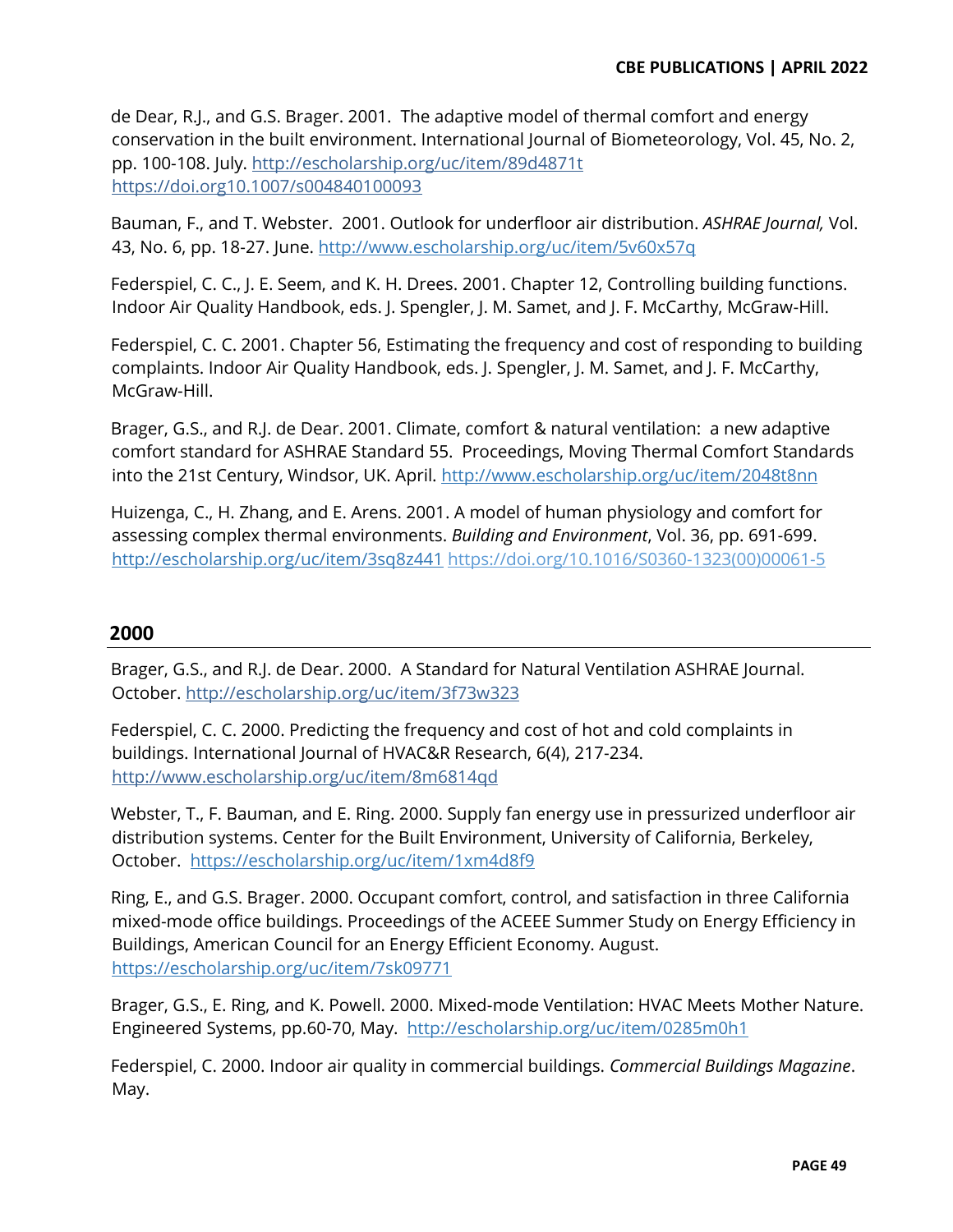Bauman, F., V. Inkarojrit, and H. Zhang. 2000. Laboratory Test of the Argon Personal Air-Conditioning System (APACS). Center for Environmental Design Research, University of California, Berkeley, April. <https://escholarship.org/uc/item/2x33f53m>

## **1999**

Murray, S., and K. Powell. 1999. Office tenant needs study. CBE Summary Report. October. <https://escholarship.org/uc/item/2rx7w394>

Federspiel, C. C., Q. Zhang, and E. Arens. 1999. Laboratory Field Studies/Performance Feedback, CEDR-05-99. <https://escholarship.org/uc/item/2hw1t5zf>

Bauman, F., P. Pecora, and T. Webster. 1999. How Low Can You Go? Air Flow Performance of Low-Height Underfloor Plenums. Center for the Built Environment, University of California, Berkeley, October. <http://escholarship.org/uc/item/5rx3p5w4>

Bauman, F., K. Tsuzuki, H. Zhang, T. Stockwell, C. Huizenga, E. Arens, and A. Smart. 1999. Experimental comparison of three individual control devices: thermal manikin tests. Final Report, Center for Environmental Design Research, University of California, Berkeley. April.

Bauman, F. 1999. Giving occupants what they want: guidelines for implementing personal environmental control in your building. Proceedings, World Workplace 1999, Vol. 1, pp. 447- 459, Los Angeles, CA. October.<https://escholarship.org/uc/item/55c7r2hz>

Huizenga, C., H. Zhang, T. Duan, and E.A. Arens. 1999. An improved multi-node model of human physiology and thermal comfort. Proceedings of Building Simulation '99, International Building Performance Simulation Association, Kyoto, Japan. September. <https://escholarship.org/uc/item/1ms313wz>

Huizenga, C., D. Arasteh, E. Finlayson, R. Mitchell, and B. Griffith. 1999. Therm 2.0: A building component model for steady state two dimensional heat transfer. Proceedings of Building Simulation '99, International Building Performance Simulation Association, Kyoto, Japan. September.<https://escholarship.org/uc/item/66n7n302>

Tsuzuki, K., E.A. Arens, F.S. Bauman, and D.P. Wyon. 1999. Individual thermal comfort control with desk-mounted and floor-mounted task/ambient conditioning (TAC) systems. Proceedings of Indoor Air '99, Volume 2, pages 368-373, Edinburgh, Scotland. August. <http://www.escholarship.org/uc/item/06j3k53n>

Fountain, M.E., E.A. Arens, T.Xu, F.S. Bauman, and M.Oguru. 1999. An Investigation of Thermal Comfort at High Humidities. ASHRAE Transactions, Vol 105 (2), pp. 94-103. <http://www.escholarship.org/uc/item/94m840fb>

Federspiel, C. C., Q. Zhang, C. Huizenga, T. Webster, and E. Arens. 1999. Laboratory energy performance measurements. CEDR-02-1999. <https://escholarship.org/uc/item/8v13t41t>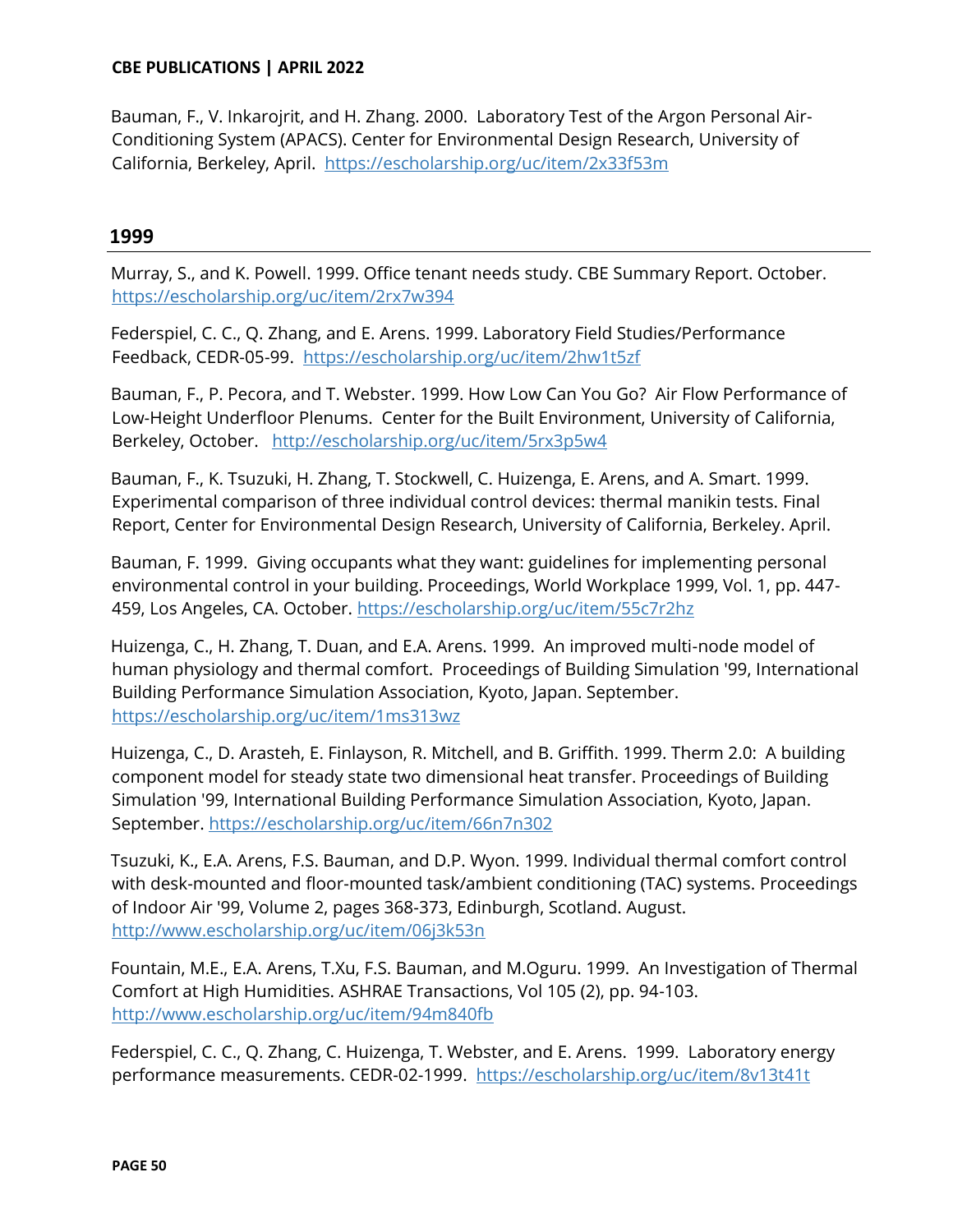Federspiel, C. C. 1999. Air-change effectiveness: theory and calculation methods. Indoor Air, 9, 47-56. <https://escholarship.org/uc/item/0mm9b2jb> DOI[:10.1111/j.1600-0668.1999.t01-3-](https://doi.org/10.1111/j.1600-0668.1999.t01-3-00008.x) [00008.x](https://doi.org/10.1111/j.1600-0668.1999.t01-3-00008.x)

Webster, T., E. Ring, C. Huizenga, F. Bauman, and E. Arens. 1999. Reducing fan energy in builtup fan systems. Final Report: Phase III, Berkeley, CEDR-03-99.

Webster, T., E. Ring, C. Huizenga, Q. Zhang, F. Bauman, and E. Arens. 1999. Commercial thermal distribution systems: reducing fan energy in built-up fan systems. Final Report: Phase IV, Berkeley, CEDR-04-99.

# **1998**

Carter, G., C. Huizenga, P. Pecora, T. Webster, F. Bauman, and E. Arens. 1998. Reducing fan energy in built-up fan systems. Final Report: Phase II. Berkeley, CEDR-02-98.

Bauman, F.S., T.G. Carter, A.V. Baughman, and E.A. Arens. 1998. Field study of the impact of a desktop task/ambient conditioning system in office buildings. *ASHRAE Transactions*, Vol 104 (1). <http://www.escholarship.org/uc/item/8x98n5hj>

Brager, G.S., and R.J. de Dear. 1998. Thermal adaptation in the built environment: a literature review. *Energy and Buildings*, Vol. 27, No. 1, pp. 83-96. <http://escholarship.org/uc/item/5ts1r442> [https://doi.org/10.1016/S0378-7788\(97\)00053-4](https://doi.org/10.1016/S0378-7788(97)00053-4)

de Dear, R.J., and G.S. Brager. 1998. Developing an adaptive model of thermal comfort and preference. *ASHRAE Transactions*, Vol 104 (1), pp. 145-167. <http://escholarship.org/uc/item/4qq2p9c6>

Federspiel, C. C. 1998. Flow control with electric actuators. Proceedings of 7th IFAC Symposium on Artificial Intelligence in Real-Time Control, Grand Canyon National Park, Arizona, October.

Chace, J., Fountain, M., Grundon, T., and Benton, C. 1998. Effective market transformation from energy centers. Proceedings of the ACEEE 1998 Summer Study on Energy Efficiency in Buildings, Pacific Grove, CA. August.

Federspiel, C.C. 1998. Predicting the frequency and cost of hot and cold complaints in buildings. Proceedings of the 1998 ACEEE Summer Study on Energy Efficiency in Buildings, Pacific Grove, CA; also submitted to International Journal of HVAC&R Research. <http://escholarship.org/uc/item/8m6814qd>

Federspiel, C.C. 1998. Conditions for the input-output relation of perfect-mixing processes to be first-order with application to building ventilation systems. *Journal of Dynamic Systems*, 120(2), 170-176.

Federspiel, C.C. 1998. Statistical analysis of unsolicited thermal sensation complaints in buildings. *ASHRAE Transactions*, 104(1).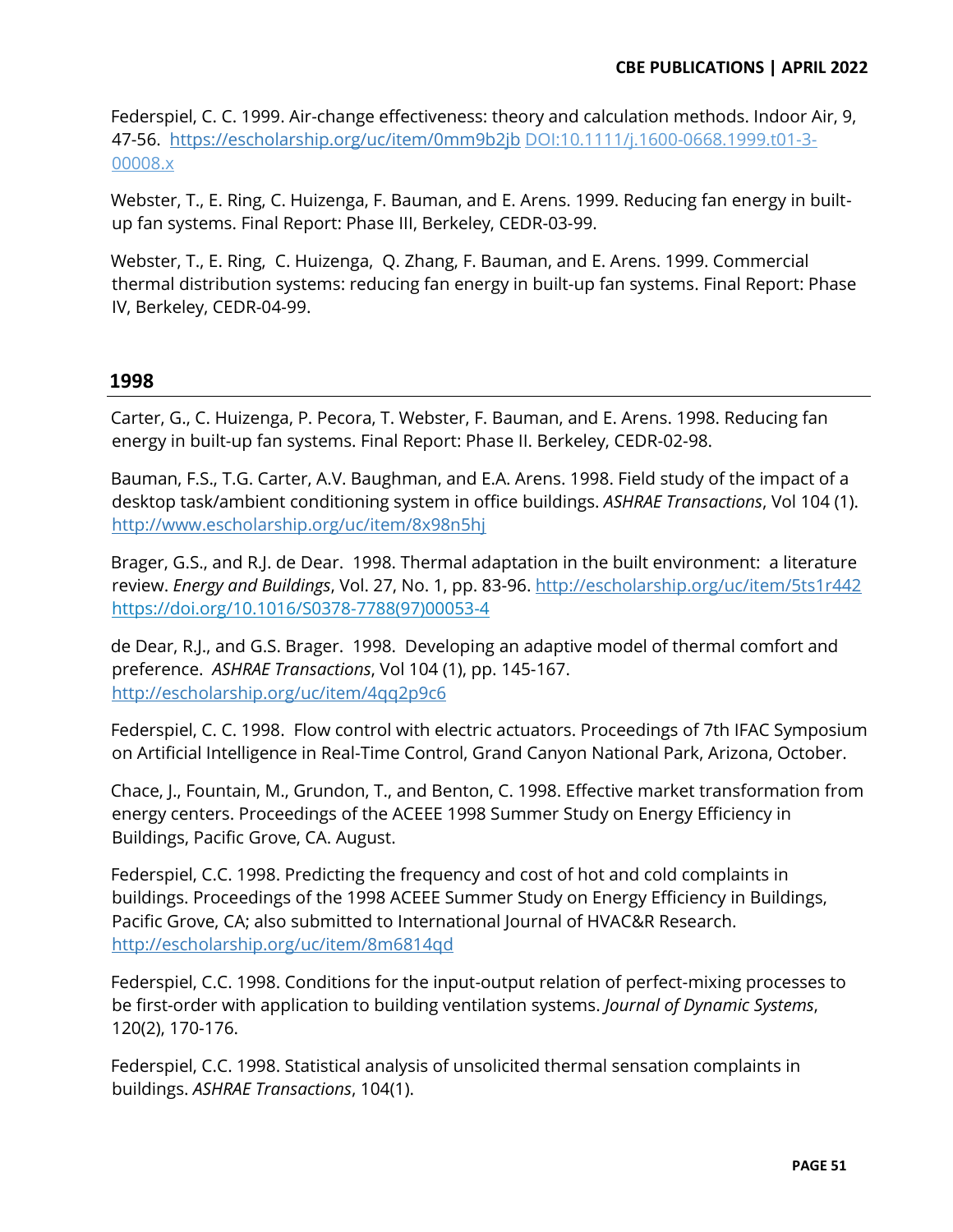Webster, T., P. Benenson, and W. L. Carroll. 1998. FEMP technical assessment report: duty cycling controllers revisited. LBNL 41754, Lawrence Berkeley National Laboratory. June.

Webster, T., and W. L. Carrol. 1998. Technology installation review: energy savings in refrigerated walk-in boxes. DOE/EE-0170, US DOE/FEMP New Technology Demonstration Program (NTDP).

Carter, G., C. Huizenga, T. Webster, F. Bauman, and E. Arens. 1998. Reducing fan energy in built-up fan systems. Report to California Institute for Energy Efficiency. Center for Environmental Design Research, University of California, Berkeley. April.

Arens, E., T. Xu, K. Miura, H. Zhang, M. Fountain, and F. Bauman. 1998. A study of occupant cooling by personally controlled air movement. *Energy and Buildings*, Vol. 27, No. 1, pp. 45-59.

# **1997**

Kwok, A. 1997. Thermal comfort in naturally-ventilated and air-conditioned classrooms in the tropics. PhD Dissertation, Dept. of Architecture, University of California, Berkeley. <https://escholarship.org/uc/item/65d3k1jt>

Federspiel, C. C., and J. D. Wenger. 1997. Control and performance analysis of ventilation systems. Proceedings of Healthy Buildings/IAQ '97, Washington D.C., 2, 529-534.

Federspiel, C. C. 1997. Estimating the inputs of gas transport processes in buildings. *IEEE Transactions on Control System Technology*, 5(5), 480-489.

Federspiel, C. C. 1997. Damper authority estimation and adaptive flow control. Proceedings of CLIMA 2000, Brussels, Belgium.

Federspiel, C. C. 1997. Flow control with electric actuators. *International Journal of Heating, Ventilating, Air Conditioning, and Refrigeration Research*, 3(3), 265-289.

Huizenga, C., and G. Carter. 1997. A toolkit for evaluating chiller plant retrofits. Proceedings of the Cool Sense National Integrated Chiller Retrofit Forum. San Francisco, CA. September.

de Dear, R., E. Arens, H. Zhang, and M. Oguro. 1997. Convective and radiative heat transfer coefficients for individual body segments. *International Journal of Biometeorology*, Vol. 40, No. 3, pp. 141-156.

Fisk, W.J., D. Faulkner, D. Sullivan, and F.S. Bauman. 1997. Air change effectiveness and pollutant removal efficiency during adverse conditions. *Indoor Air*, Vol. 7, No. 1.

Bauman, F., A. Baughman, G. Carter, and E. Arens. 1997. A field study of PEM (Personal Environmental Module) performance in Bank of America's San Francisco office buildings. Center for Environmental Design Research, University of California, Berkeley. April. <http://escholarship.org/uc/item/717760bz>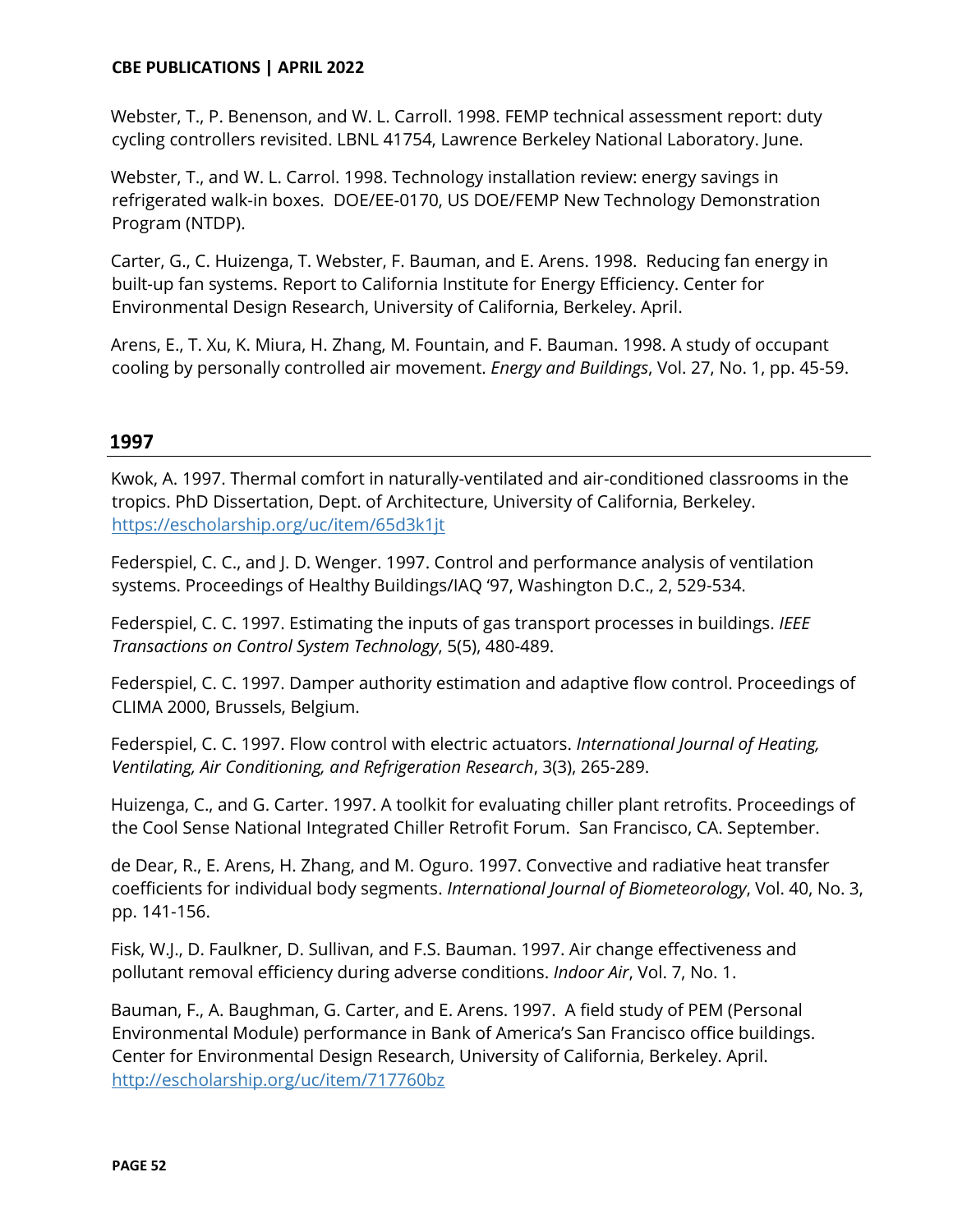Benton, C., and A. Kwok. 1997. The vital signs project: dissemination activities. Proceedings of the 21st National Passive Solar Conference, American Solar Energy Society, Boulder, CO. March.

## **1996**

Akimoto, T., F.S. Bauman, C.C. Benton, and E.A. Arens. 1996. Field study of a desktop-based task conditioning system. *Transactions of AIJ* (Architectural Institute of Japan), No.490, pp. 35-46. December.

Bauman, F.S., and E.A. Arens. 1996. Task/ambient conditioning systems: engineering and application guidelines. Center for Environmental Design Research, University of California, Berkeley, 67 pp. Federspiel, C. C., 1996. "Air-Change Effectiveness.." Indoor Air BULLETIN, 3(10), 14. October.<https://escholarship.org/uc/item/0r36z48d>

Federspiel, C. C., and J.E. Seem. 1996. Temperature control in large buildings. *CRC Control Handbook*, Chapter 70.

Federspiel, C. C. 1996. Ventilation performance evaluation using passively generated carbon dioxide as a tracer gas. Proceedings of 17th AIVC Conference: Optimum Ventilation and Air Flow Control in Buildings, Gothenburg, 1, 15-23.

Federspiel, C. C. 1996. The effect of recirculation on air-change effectiveness. Proceedings of 17th AIVC Conference: Optimum Ventilation and Air Flow Control in Buildings, Gothenburg, Sweden, 1, 355-363.

Federspiel, C. C. 1996. On-demand ventilation control: a new approach to demand-controlled ventilation. Proceedings of INDOOR AIR '96, Nagoya, Japan, 3, 935-940.

Federspiel, C. C. 1996. The effect of recirculation on air-change effectiveness calculations. Proceedings of INDOOR AIR '96, Nagoya, Japan, 3, 971-976.

Fountain, M. 1996. A Derivation of the GAGGE 2-Node Model. *Environmental Analytics.* [www.escholarship.org/uc/item/8ps51836](http://www.escholarship.org/uc/item/8ps51836)

Fountain, M., and C. Huizenga. 1996. A thermal comfort prediction tool. *ASHRAE Journal*, Vol. 38, No. 9, September, pp. 39-42.

Bauman, F., E. Arens, C. Huizenga, T. Akimoto, K. Miura, T. Xu, and H. Zhang. 1996. The impact of humidity standards on energy efficient cooling in California. Center for Environmental Design Research, University of California, Berkeley. August.

Huizenga, C., and R. DeDear. 1996. Final report: multinode thermoregulatory comfort model development. Prepared for the US Army Research Institute of Environmental Medicine. Center for Environmental Design Research, University of California, Berkeley. July.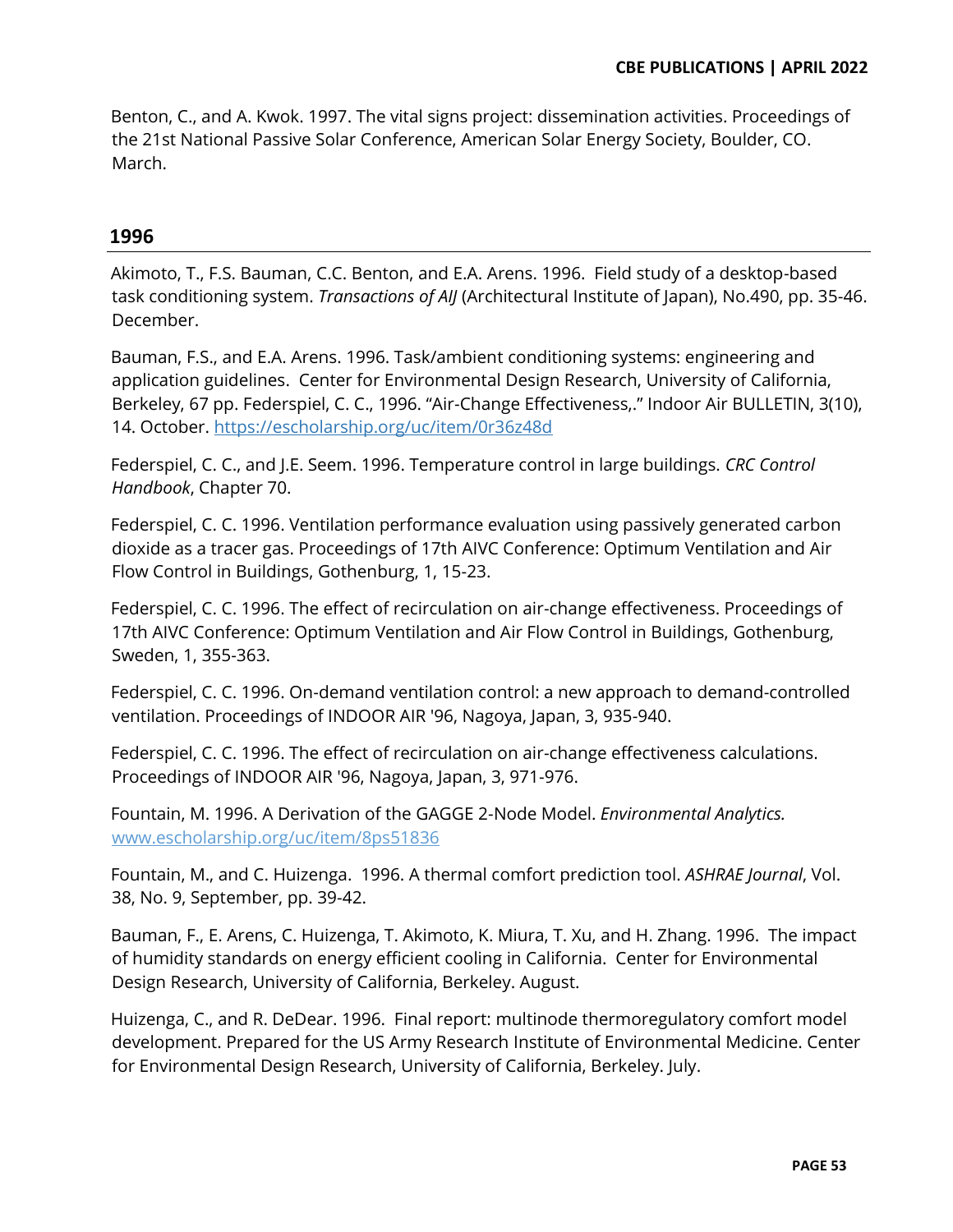Benton, C., M. Hydeman, J. Chace, C. Huizenga, and R. Marcial. 1996. Taking a building's vital signs: a lending library of handheld instruments. Proceedings of the ACEEE 1996 Summer Study on Energy Efficiency in Buildings, American Council for an Energy-Efficient Economuy, Vol. 5. July.

Huizenga, C., W. Van Liere, and F. Bauman. 1996. Development of low-cost monitoring protocols for evaluating energy use in laboratory buildings. Center for Environmental Design Research, University of California, Berkeley. June.

Bauman, F.S. 1996. Task/ambient conditioning systems: technology assessment and engineering guidelines. Proceedings of the 3rd International Conference on Energy and Environment: Towards the Year 2000, Capri, Italy, 6-8, pp. 31-42. June.

Fountain, M., G. Brager, and R. de Dear. 1996. Expectations of indoor climate control. *Energy and Buildings*, Vol. 24, pp. 179-82.

Baughman, A., and E. Arens. 1996. Indoor Humidity and Human Health — Part I: Literature Review of Health Effects of Humidity-Influenced Indoor Pollutants. ASHRAE Transactions, Vol. 102, Pt. 1, pp. 193-211.

Arens, E., and A. Baughman. 1996. Indoor Humidity and Human Health — Part II: Buildings and their Systems. ASHRAE Transactions Vol. 102, Pt. 1, pp. 212-221.

# **1995**

Bauman, F. 1995. Proceedings: workshop on task/ambient conditioning systems in commercial buildings, San Francisco, CA, 4-5 May 1995. Center for Environmental Design Research, University of California, Berkeley. October.

Federspiel, C. C. 1995. On-demand control of ventilation systems. Proceedings of the 1995 American Control Conference, pp. 4341-4346.

Finlayson, E.U., D. Arasteh, C. Huizenga, et. al. 1995. Advancements in thermal and optical simulations of fenestration systems: the development of WINDOW 5. Proceedings, Thermal Performance of the Exterior Envelopes of Buildings VI, Clearwater, FL. December.

Finlayson, E.U., D. Arasteh, C. Huizenga, et. al. 1995. THERM 1.0: a PC program for analyzing the thermal performance of fenestration products. Windows and Daylighting Group, LBL Report #37371, Lawrence Berkeley Laboratory, Berkeley, CA. September.

Xu, T., E. Arens, and F. Bauman. 1995. The effects of high-level air humidity on subjective perception of comfort. Proceedings of the 2nd International Symposium on Heating, Ventilation, and Air Conditioning, Beijing, China, Vol. 1, pp.81-91. September.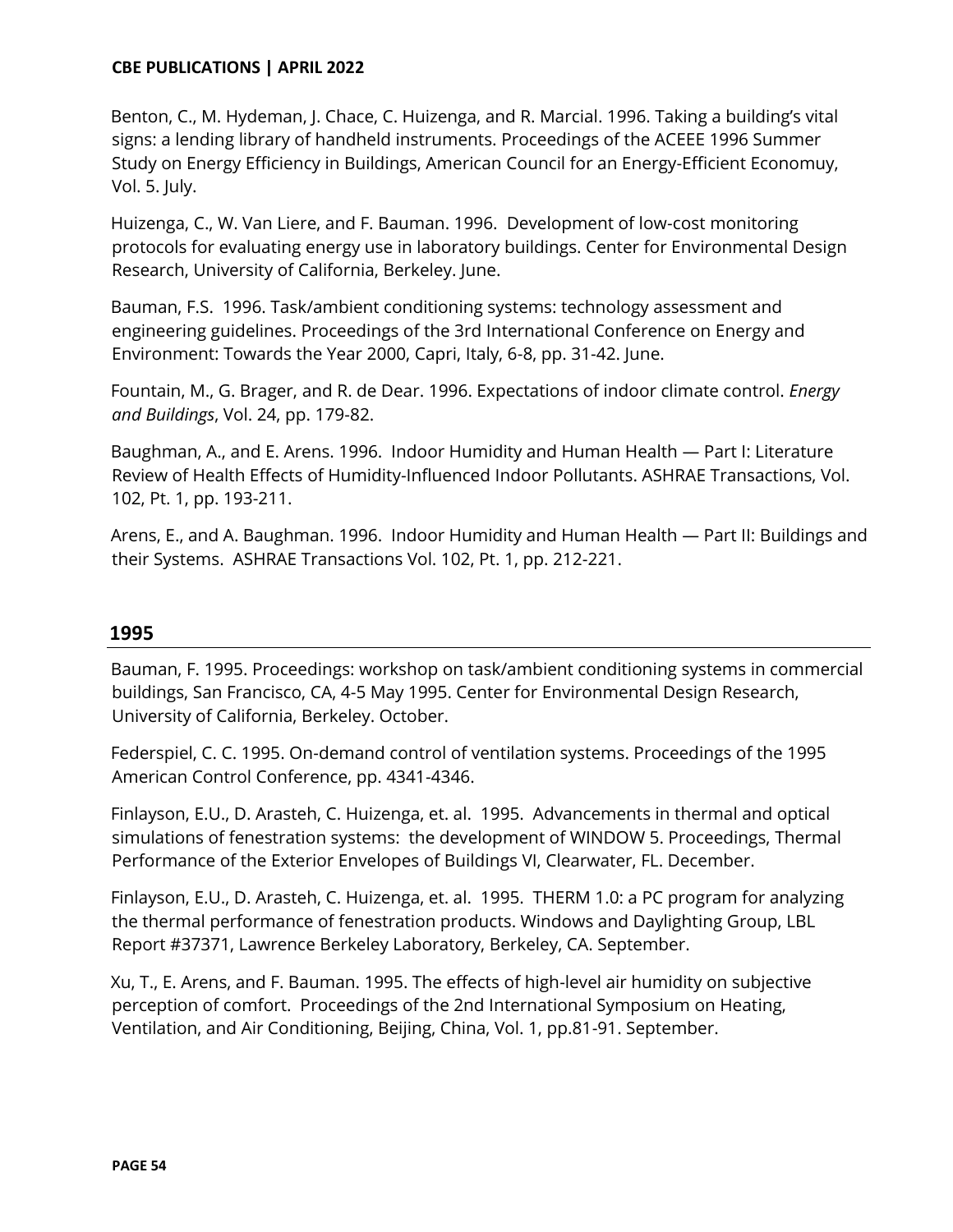Xu, T., and E. Brown. 1995. Estimating loss of spray paint particles onto undesired target by measuring droplet size distribution. Proceedings of the 2nd International Symposium on Heating, Ventilation and Air Conditioning, Beijing, China, Vol 2, pp.453-461.September.

Bosselmann, P., E. Arens, K. Dunker, and R. Wright. 1995. Urban form and climate: case study, Toronto. *Journal of the American Planning Association*, Vol. 61 No. 2, pp 226-239. [www.escholarship.org/uc/item/5c3460r1](http://www.escholarship.org/uc/item/5c3460r1) https://doi.org/10.1080/01944369508975635

Arens, E., F. Bauman, A. Baughman, M. Fountain, K. Miura, T. Xu, H. Zhang, and T. Akimoto. 1995. Comfort and health considerations: air movement and humidity constraints, final report: phase II, part I. Center for Environmental Design Research, University of California, Berkeley. July.

Benton, C., and A. Kwok. 1995. The vital signs project: work in progress. Proceedings of the 20th National Passive Solar Conference, American Solar Energy Society, Boulder, CO, 6 pp. July.

Huang, Y.J., and H. Zhang. 1995. Analysis of climatic conditions and preliminary sssessment of alternative cooling strategies for houses in California transition climate zones. Lawrence Berkeley Laboratory Report LBL36177, 115 pp. July.

Fountain, M., and C. Huizenga. 1995. A thermal sensation model for use by the engineering profession. *ASHRAE RP-781*, Environmental Analytics, Piedmont, CA. June. http://escholarship.org/uc/item/89d5c8k7

Bauman, F., C. Huizenga, T. Xu, and T. Akimoto. 1995. Thermal comfort with a variable air volume (VAV) system. Center for Environmental Design Research, University of California, Berkeley. June.

Arasteh, D., E.U. Finlayson, M. Rubin, J. Sadlier, C. Huizenga, and D. Curcija. 1995. Recent technical improvements to the WINDOW computer program. Proceedings, 1995 Window Innovations Conference, Toronto. June.

Bauman, F.S., E.A. Arens, S. Tanabe, H. Zhang, and A. Baharlo. 1995. Testing and optimizing the performance of a floor-based task conditioning system. *Energy and Buildings*, Vol. 22, No. 3, pp. 173-186.

Arens, E., M. Fountain, T. Xu, K. Miura, H. Zhang, and F. Bauman. 1995. A study of occupant cooling by two types of personally controlled air movement. Proceedings, Pan Pacific Symposium on Building and Urban Environmental Conditioning in Asia. Nagoya University, Nagoya, Japan. March.

Benton, C., and R. Marcial. 1995. On the energy conservation front. *PLACES*, Vol. 9, No. 3, Winter, 2 pp.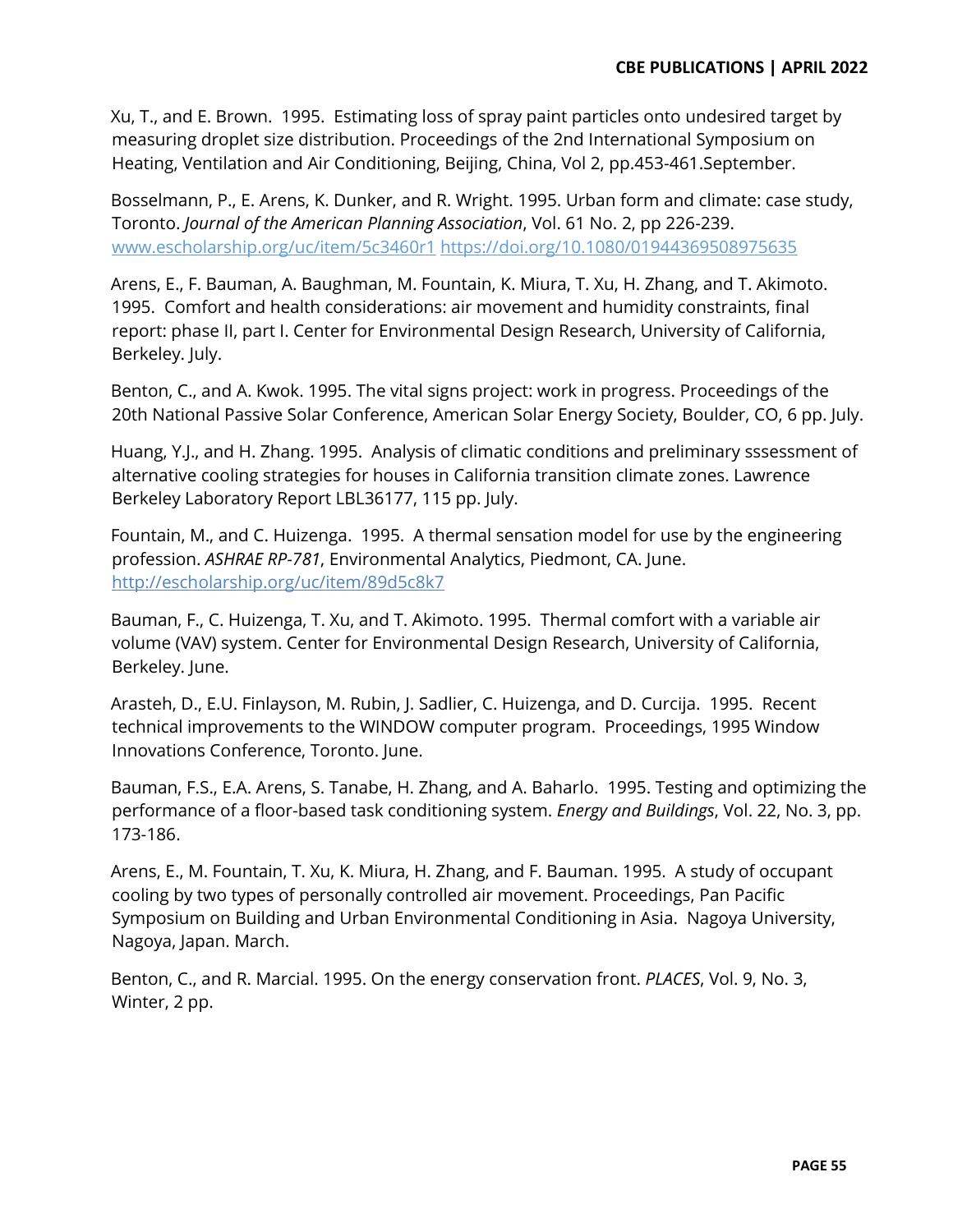Federspiel, C. C. 1994. First-order models of the gas transport in multi-zone ventilation systems. *Dynamic Systems and Control*, ASME publication no. DSC-Vol. 55-2, Ed. C. J. Radcliffe, pp. 653-661.

Federspiel, C. C. 1994. Identification and inversion of gas transport processes in buildings. Proceedings of the 1994 American Control Conference, 929-936.

Federspiel, C. C., and H. Asada. 1994. User-adaptable comfort control for HVAC systems. *Journal of Dynamic Systems*, Measurement and Control, 116(3), 474-486.

Fountain, M., G. Brager, E. Arens, F. Bauman, and C. Benton. 1994. Comfort control for shortterm occupancy. *Energy and Buildings*, Vol. 21, pp. 1-13.

Bauman, F., E. Arens, M. Fountain, C. Huizenga, K. Miura, T. Xu, T. Akimoto, H. Zhang, D. Faulkner, W. Fisk, and T. Borgers. 1994. Localized thermal distribution for office buildings: final report - phase III. Center for Environmental Design Research, University of California, Berkeley. July.

Fountain, M., E. Arens, R. de Dear, F. Bauman, and K. Miura. 1994. Locally controlled air movement preferred in warm isothermal environments*. ASHRAE Transactions*, Vol. 100, Pt. 2, 14 pp.

de Dear, R., and M. Fountain. 1994. Field experiments on occupant comfort and office building thermal environments in a hot-humid climate. *ASHRAE Transactions*, Vol. 100, Pt. 2.

Benton, C., and A. Kwok. 1994. Field methods for architectural curricula: the vital signs project. Proceedings, 19th National Passive Solar Conference, American Solar Energy Society, Boulder, CO. June.

Benton, C.C., and G.S. Brager. 1994. Sunset building: final report -- A study of occupant thermal comfort in support of PG&E's advanced customer technology test (ACT2) for maximum energy efficiency. Center for Environmental Design Research, University of California, Berkeley. June.

Arasteh, D., E.U. Finlayson, and C. Huizenga. 1994. WINDOW 4.1: a PC program for analyzing window thermal performance in accordance with standard NFRC procedures. Windows and Daylighting Group, LBL Report #35298, Lawrence Berkeley Laboratory, Berkeley, CA. March.

Tanabe, S., E. Arens, F. Bauman, H. Zhang, and T. Madsen. 1994. Evaluating thermal environments by using a thermal manikin with controlled skin surface temperature. *ASHRAE Transactions*, Vol. 100, Pt. 1, pp. 39-48.

Arens, E.A., and F.S. Bauman. 1994. Improving the performance of task conditioning systems. Proceedings, International Symposium: Issues on Task-Ambient Conditioning. Nagoya University, Nagoya, Japan, pp. 77-94. January.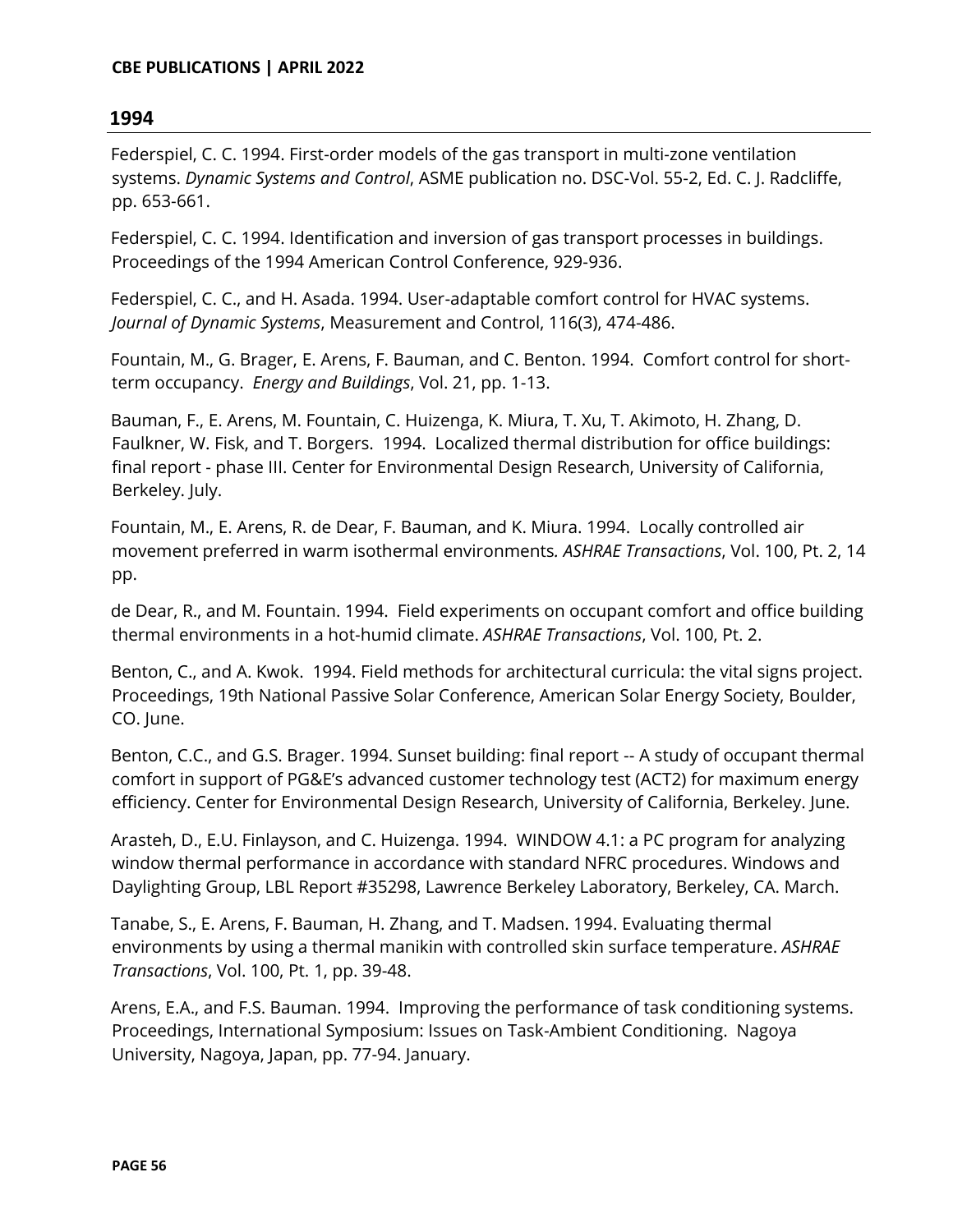Asada, H., C.C. Federspiel, and S. Liu. 1993. Human-centered control in robotics and consumer product design. *Journal of Dynamic Systems*, Measurement and Control, 115(2B), 271-280.

Fountain, M.E. 1993. Locally controlled air movement preferred in warm environments. Ph.D. Dissertation, Department of Architecture, University of California, Berkeley. November.

Fountain, M.E., and E.A. Arens. 1993. Air movement and thermal comfort. *ASHRAE Journal*, Vol. 35, No. 8, pp. 26-30. August.

Grimsrud, D., C. Huizenga, M. Colman, et. al. 1993. The use of new lighting techniques in the University of Minnesota building energy efficiency project. Minnesota Building Research Center. June.

Brager, G.S., M.E. Fountain, C.C. Benton, E.A. Arens, and F.S. Bauman. 1993. A comparison of methods for assessing thermal sensation and acceptability in the field. Proceedings of Thermal Comfort: Past, Present and Future, ed. Nigel Oseland. British Research Establishment, Watford, United Kingdom. June.

Bauman, F., and M. McClintock. 1993. A study of occupant comfort and workstation performance in PG&E's advanced office systems testbed. Final Report to PG&E Research and Development. Center for Environmental Design Research, University of California, Berkeley, 135 pp. May. www.escholarship.org/uc/item/1hg0b1w7

Bauman, F., H. Zhang, E. Arens, and C. Benton. 1993. Localized comfort control with a desktop task conditioning system: laboratory and field measurements. *ASHRAE Transactions*, Vol. 99, Pt. 2, pp. 733-749.

Bauman, F., T. Borgers, P. LaBerge, and A. Gadgil. 1993. Cold air distribution in office buildings: technology assessment for California. *ASHRAE Transactions*, Vol. 99, Pt. 2, pp. 109- 124. Previously published by Center for Environmental Design Research, University of California, Berkeley, 61 pp. June.

Bauman, F., R. Helm, D. Faulkner, E. Arens, and W. Fisk. 1993. Air movement, comfort, and ventilation in partitioned workstations. *ASHRAE Journal*, Vol. 35, No. 3, pp. 42-50. March.

Bauman, F., C. Benton, M. Fountain, and C. Huizenga. 1993. Steelcase integrated comfort study: final report. Center for Environmental Design Research, University of California, Berkeley, 84 pp. January.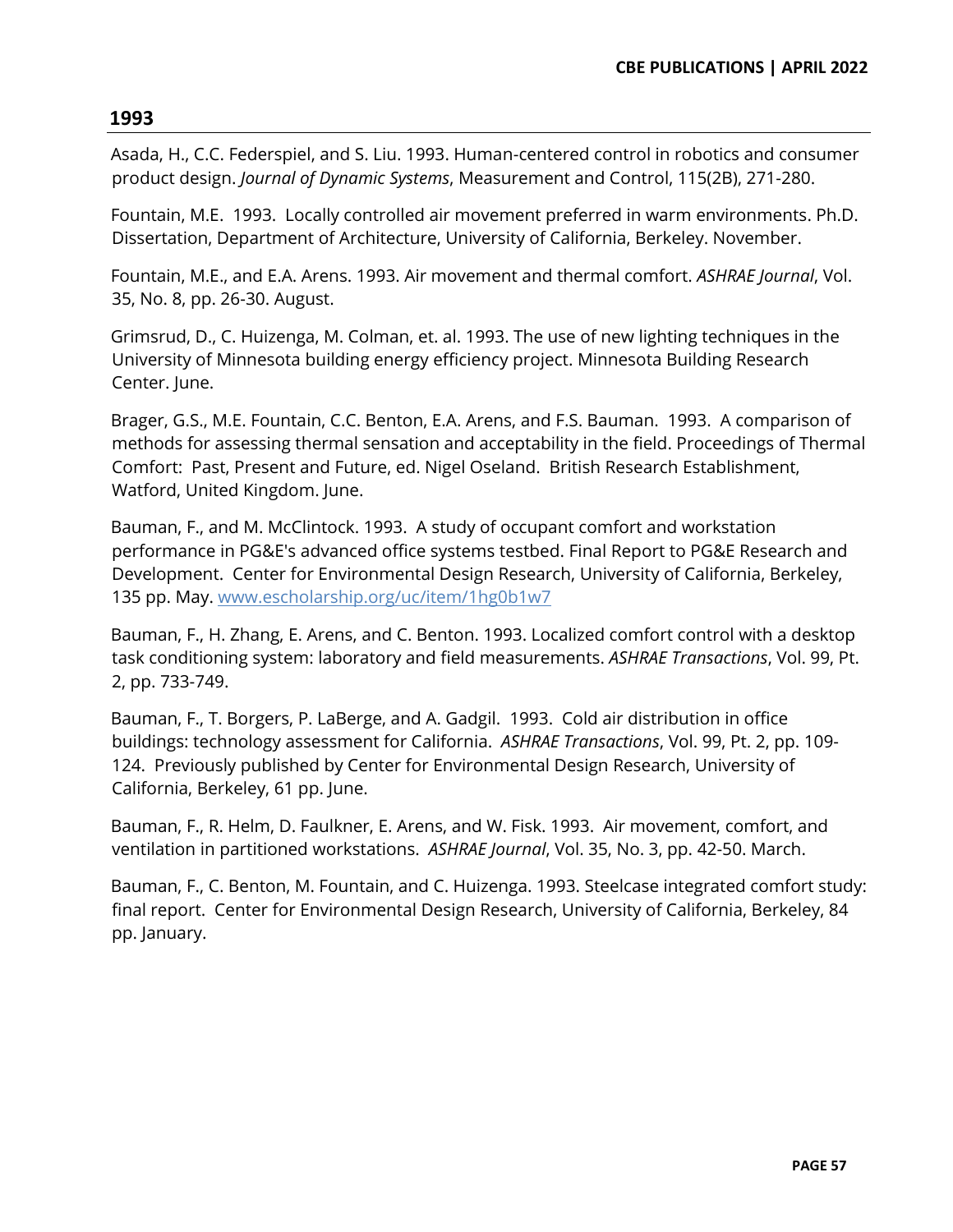Bauman, F., G. Brager, E. Arens, A. Baughman, H. Zhang, D. Faulkner, W. Fisk, D. Sullivan, and T. Borgers. 1992. Localized thermal distribution for office buildings: final report - phase II. Center for Environmental Design Research, University of California, Berkeley, 220 pp. December.

Federspiel, C. C., and H. Asada. 1992. User-adaptable comfort control for HVAC systems. Proceedings of the 1992 American Control Conference, 2312-2319.

Federspiel, C. C., H. Asada, and L. Norford. 1992. A thermal sensation index for real-time tuning and energy-optimal control of thermal sensation. Proceedings of the 8th Symposium on Building System in Hot and Humid Climates, Texas A&M University.

Huizenga, C., M. Colman, and J. Smith. 1992. Evaluation of a major lighting retrofit project. Proceedings, 1992 ACEEE Summer Study on Energy Efficiency in Buildings, Washington, D.C.: American Council for an Energy Efficient Economy, Vol. 3, pp. 147-160.

Brager, G.S. and N. AlSayyad. 1992. Teaching climate-energy consciousness: a collaborative approach in the architecture design studio. Proceedings, of the ASES National Passive Solar Conference, American Solar Energy Society, Vol. 17. June.

Brager, G. 1992. Using laboratory-based models to predict comfort in office buildings. *ASHRAE Journal*, Vol. 34, No. 4, pp. 44-49. April.

Ernest, D.R., F.S. Bauman, and E.A. Arens. 1992. The effects of external wind pressure distributions on wind-induced air motion inside buildings. Journal of Wind Engineering and Industrial Aerodynamics, Vol. 41-44, pp. 2539-2550. Previously published in Proceedings, Eighth International Conference on Wind Engineering, London, Ontario. July.

Brager, G.S. and F. Rifki. 1992. Tools for teaching climate & energy in the design studio. Proceedings, ACSA Technology Conference, American Collegiate Schools of Architecture, San Diego, CA. February.

Bauman, F.S., D. Faulkner, E.A. Arens, W.J. Fisk, L.P. Johnston, P.J. McNeel, D. Pih, and H. Zhang. 1992. Air movement, ventilation, and comfort in a partitioned office space. *ASHRAE Transactions*, Vol. 98, Pt. 1, 25 pp. Previously published as "Air Movement, Comfort, and Ventilation in Workstations." Center for Environmental Design Research, University of California, 67 pp. April.

# **1991**

Ernest, D.R. 1991. Predicting wind-induced indoor air motion, occupant comfort, and cooling loads in naturally ventilated buildings. Ph.D. Dissertation, Department of Architecture, University of California, Berkeley, 261 pp.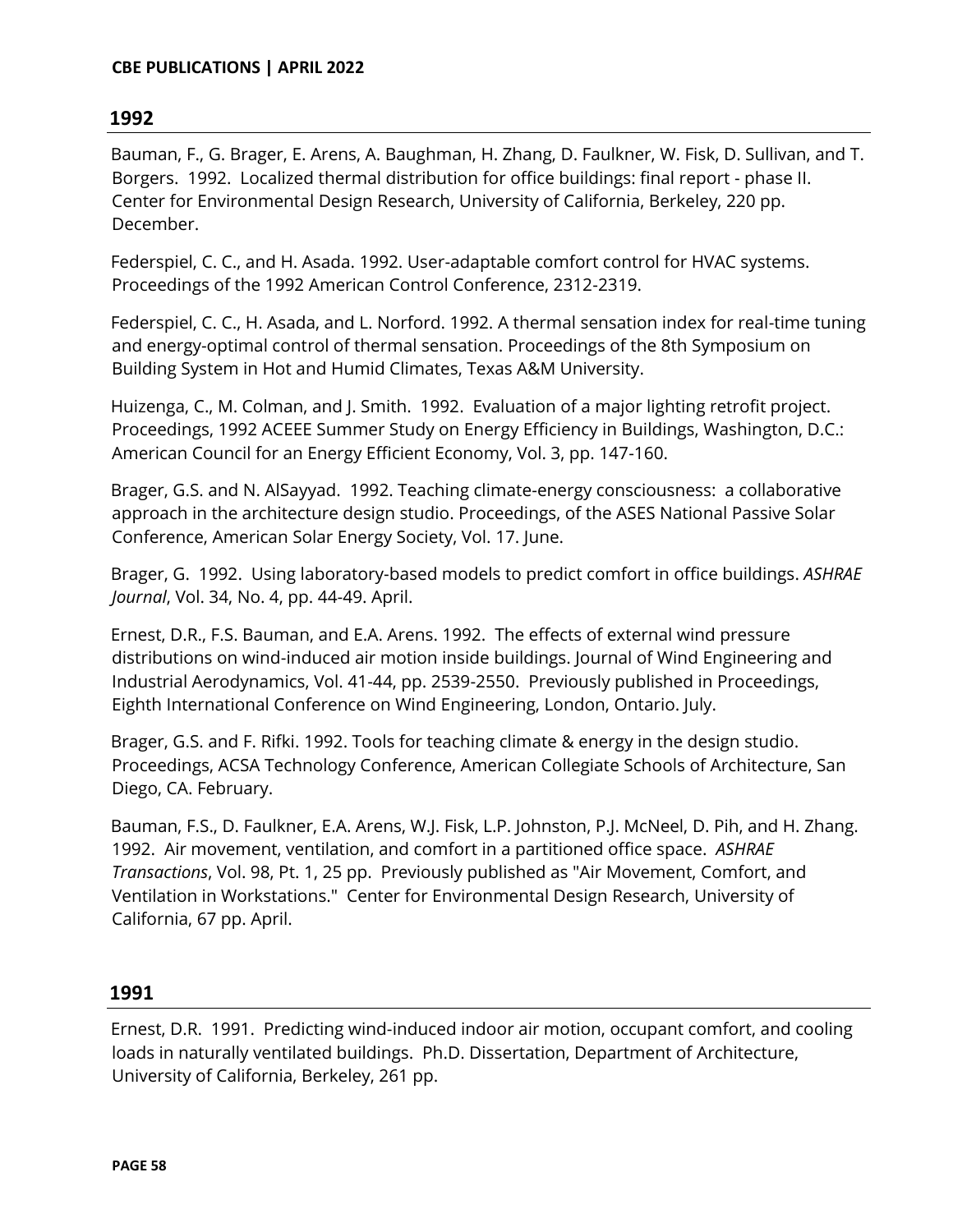Federspiel, C. C. and H. Asada. 1991. Adaptive control of thermal comfort based on human responses and a model of human thermal sensation. Presented at the 1991 ASME Winter Annual Meeting, also in Control of Systems with Inexact Dynamic Models, eds. N. Sadegh and Y.-H. Chen, DSC-Vol. 33, ASME Book No. H00698, 161168.

Heinemeier, K.E., G.S. Brager, C.C. Benton, F.S. Bauman, and E.A. Arens. 1991. Task/ambient conditioning systems in open-plan offices: assessment of a new technology. Center for Environmental Design Research, University of California, 80 pp. September.

Arens, E., F. Bauman, L. Johnston, and H. Zhang. 1991. Testing of localized ventilation systems in a new controlled environment chamber. Indoor Air, No. 3, pp. 263-281. Previously published in Proceedings, 11th AIVC Conference on Ventilation System Performance, Belgirate, Italy, 18- 21. September.

Fisk, W., D. Faulkner, D. Pih, P. McNeel, F. Bauman, and E. Arens. 1991. Indoor air flow and pollutant removal in a room with task ventilation. Indoor Air, No. 3, pp. 247-262. Previously published in Proceedings, 11th AIVC Conference on Ventilation System Performance, Belgirate, Italy. September.

Brager, G., T. Nero, and C.L. Tien. 1991. Transport and deposition of indoor radon decay products: part 1 - model development and validation. *Atmospheric Environment*, Vol. 25B, No. 3, pp. 343-358.

Brager, G., and K. Revzan. 1991. Transport and deposition of indoor radon decay products: part 2 - influence of environmental conditions. *Atmospheric Environment*, Vol. 25B, No. 3, pp. 359-368.

Benton, C., M. Fountain, S. Selkowitz, and J. Jewell. 1991. Control system performance in a modern daylighted office building. Proceedings, 22nd Session of the Commission Internationale De L'Eclairage, Melbourne, Australia. July. Previously published in Proceedings, VIII International Conference on Illumination, Varna, Bulgaria. May.

Bauman, F., K. Heinemeier, H. Zhang, A. Sharag-Eldin, E. Arens, W. Fisk, D. Faulkner, D. Pih, P. McNeel, and D. Sullivan. 1991. Localized thermal distribution for office buildings: final report phase I. Center for Environmental Design Research, University of California, 81 pp. June.

Bauman, F., L. Johnston, H. Zhang, and E. Arens. 1991. Performance testing of a floor-based occupant-controlled office ventilation system. *ASHRAE Transactions,* Vol. 97, Pt. 1, 13 pp.

Fountain, M. 1991. Laboratory studies of the effect of air movement on thermal comfort. *ASHRAE Transactions*, Vol. 97, Pt. 1.

Ernest, D., F. Bauman, and E. Arens. 1991. The prediction of indoor air motion for occupant cooling in naturally ventilated buildings. *ASHRAE Transactions*, Vol. 97, Pt. 1, 14 pp.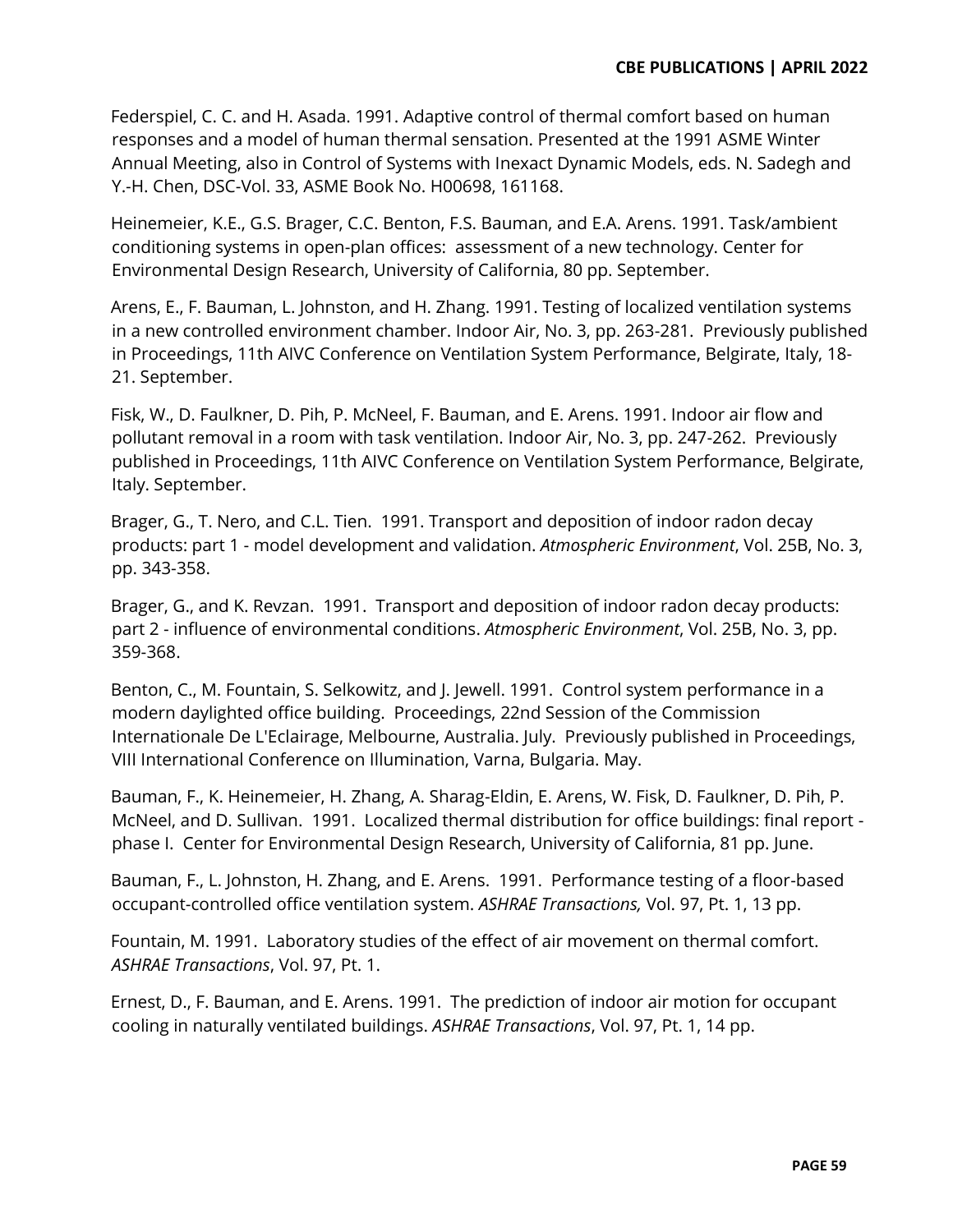Bosselmann, P., E. Arens, K. Dunker, R. Wright et al. 1990. Sun, wind, and pedestrian comfort: a study of Toronto's central area. Center for Environmental Design Research, University of California, 172 pp. December.

Benton, C., and M. Fountain. 1990. Successfully daylighting a large commercial building: a case study of lockheed building 157. *Progressive Architecture.* November.

Benton, C. 1990. Daylighting in the United States - trends in technology and design. Proceedings, Second European Conference on Architecture, Commission of European Communities, Paris, France, 6 pp. September.

Heinemeier, K., F. Bauman, G. Schiller, C. Benton, and E. Arens. 1990. The implications of task conditioning for comfort and energy. Proceedings, ACEEE 1990 Summer Study on Energy Efficiency in Buildings, Pacific Grove, CA. September.

Busch, J.F. 1990. From comfort to kilowatts: an integrated assessment of electricity conservation in Thailand's commercial sector. Ph.D. Dissertation, Energy and Resources Group, University of California, Berkeley, 308 pp. August.

Heinemeier, K.E., G.E. Schiller, and C.C. Benton. 1990. Task conditioning for the workplace: issues and challenges. *ASHRAE Transactions*, Vol. 96, Pt. 2, pp. 678-688.

Benton, C. 1990. Diminutive design. *Lighting Design* + Application, Vol. 20, No. 5, 10 pp. May.

Taha, H.G. 1990. An urban micro-climate model for site-specific building energy simulation: boundary layers, urban canyon, and building conditions. Ph.D. Dissertation, Department of Architecture, University of California, Berkeley. April.

Schiller, G.E. 1990. A comparison of measured and predicted comfort in office buildings. *ASHRAE Transactions*, Vol. 96, Pt. 1, 13 pp.

Benton, C., F. Bauman, and M. Fountain. 1990. A field measurement system for the study of thermal comfort. *ASHRAE Transactions*, Vol. 96, Pt. 1, 11 pp.

Busch, J. 1990. Thermal responses to the Thai office environment. *ASHRAE Transactions*, Vol. 96, Pt. 1, pp. 859-872.

Arens, E. 1990. Hawaiian design: strategies for energy efficient architecture. *Hawaii State Energy Division and the Honolulu Chapter*, American Institute of Architects. E59 pp.

#### **1989**

Arens, E., D. Ballanti, C. Bennett, S. Guldman, and B. White. 1989. Developing the San Francisco wind ordinance and its guidelines for compliance. *Building and Environment*, Vol. 24, No. 4, pp. 297-303.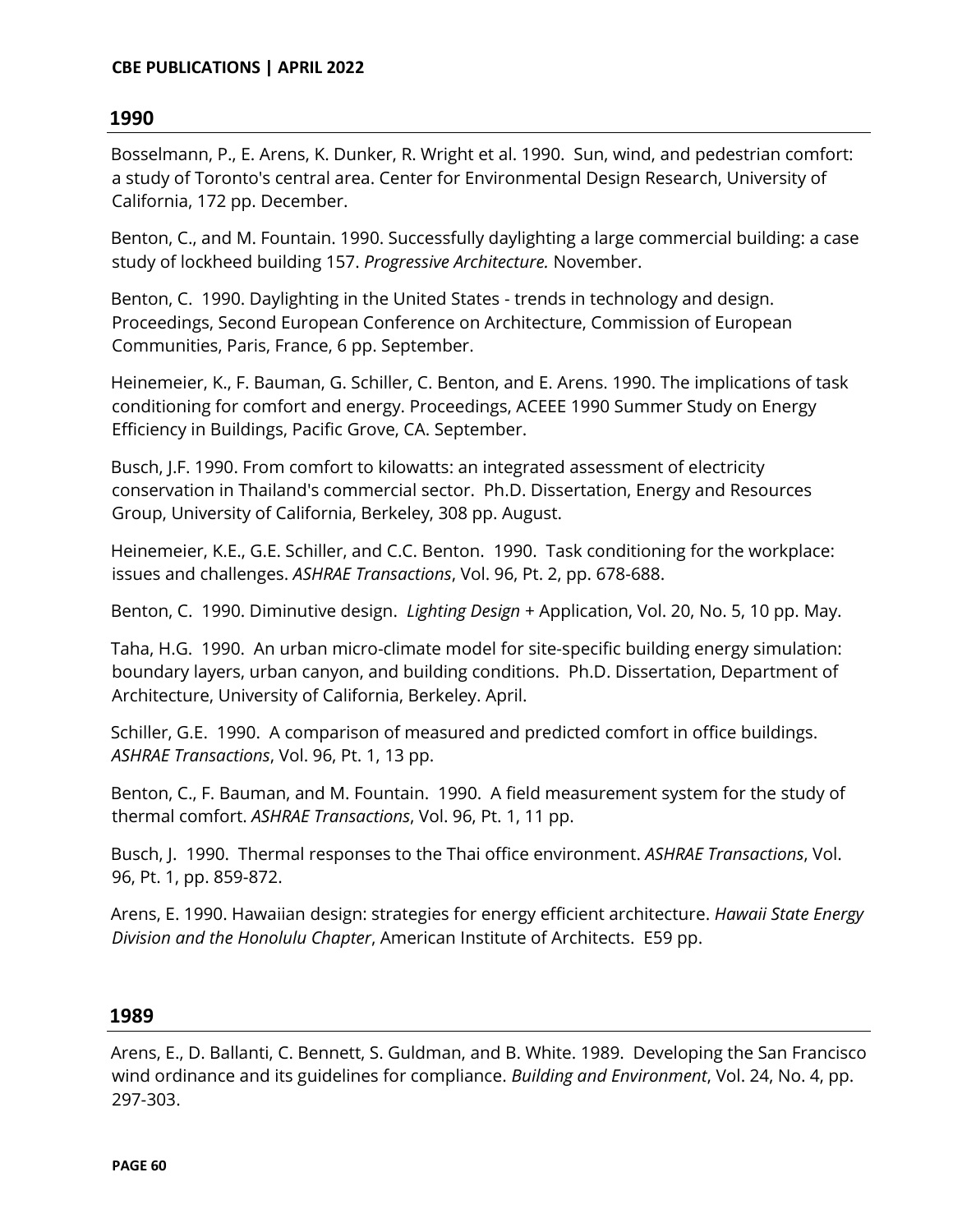Arens, E., and P. Bosselmann. 1989. Wind, sun and temperature--predicting the thermal comfort of people in outdoor spaces. *Building and Environment*, Vol. 24, No. 4, pp. 315-320.

Schiller, G., E. Arens, F. Bauman, C. Benton, and M. Fountain. 1989. Comfort control for hotel occupancies. Center for Environmental Design Research. University of California, Berkeley, 131 pp.

Nazaroff, W.W., A.J. Gadgil, and G.E. Schiller. 1989. Deposition of unattached 218Po from natural convection enclosure flow: predictions of spatial variability. Proceedings, Annual Meeting of the American Association for Aerosol Research, Reno, Nevada. October.

Benton, C. 1989. Physical models in daylighting education and practice. Proceedings, 1989 Illuminating Engineering Society Annual Conference, New York, 18 pp. August.

Schiller, G., E. Arens, C. Benton, and F. Bauman. 1989. A field study of thermal comfort in office buildings. Proceedings, CLIMA 2000 Second World Congress on Heating, Ventilating, Refrigerating and Air-Conditioning, Sarajevo-Yugoslavia, 14 pp. July. Previously published as "A study of occupant responses to the thermal environments in office buildings." 1988. In A New Frontier: Environments for Innovation, Proceedings, International Symposium on Advanced Comfort Systems, Rensselaer Polytechnic Institute, Troy, NY. May.

Benton, C., M. Warren, S. Selkowitz, and J. Jewell. 1989. Lighting system performance in an innovative daylighted structure. Proceedings, 2nd International Daylighting Conference, Long Beach, California, 10 pp. May.

Benton, C. 1989. The Lockheed building 157 monitoring project, phase II: the lighting control system. Final Report to the Pacific Gas and Electric Company, LBL Project No. Z19-5-298-87, 73 pp. April.

Schiller, G., E. Arens, C. Benton, and F. Bauman. 1989. Anche gli utenti hanno diritto alla parola (Occupants take the floor). *l'ARCA,* pp. 58-62. April.

Sharag-Eldin, A.M.K. 1989. Predicting natural ventilation in residential buildings in the context of urban environments. Ph.D. Dissertation, Department of Architecture, University of California, Berkeley, 394 pp. December.

# **1988**

Schiller, G., and E. Arens. 1988. Thermal comfort in office buildings. *ASHRAE Journal*, Vol. 30, No. 10, pp. 26-32. October.

Bosselmann, P., K. Dake, M. Fountain, L. Kraus, K. Lin, and A. Harris. 1988. Sun, wind, & comfort: a field study of thermal comfort in san francisco. Center for Environmental Design Research, University of California, Berkeley. September.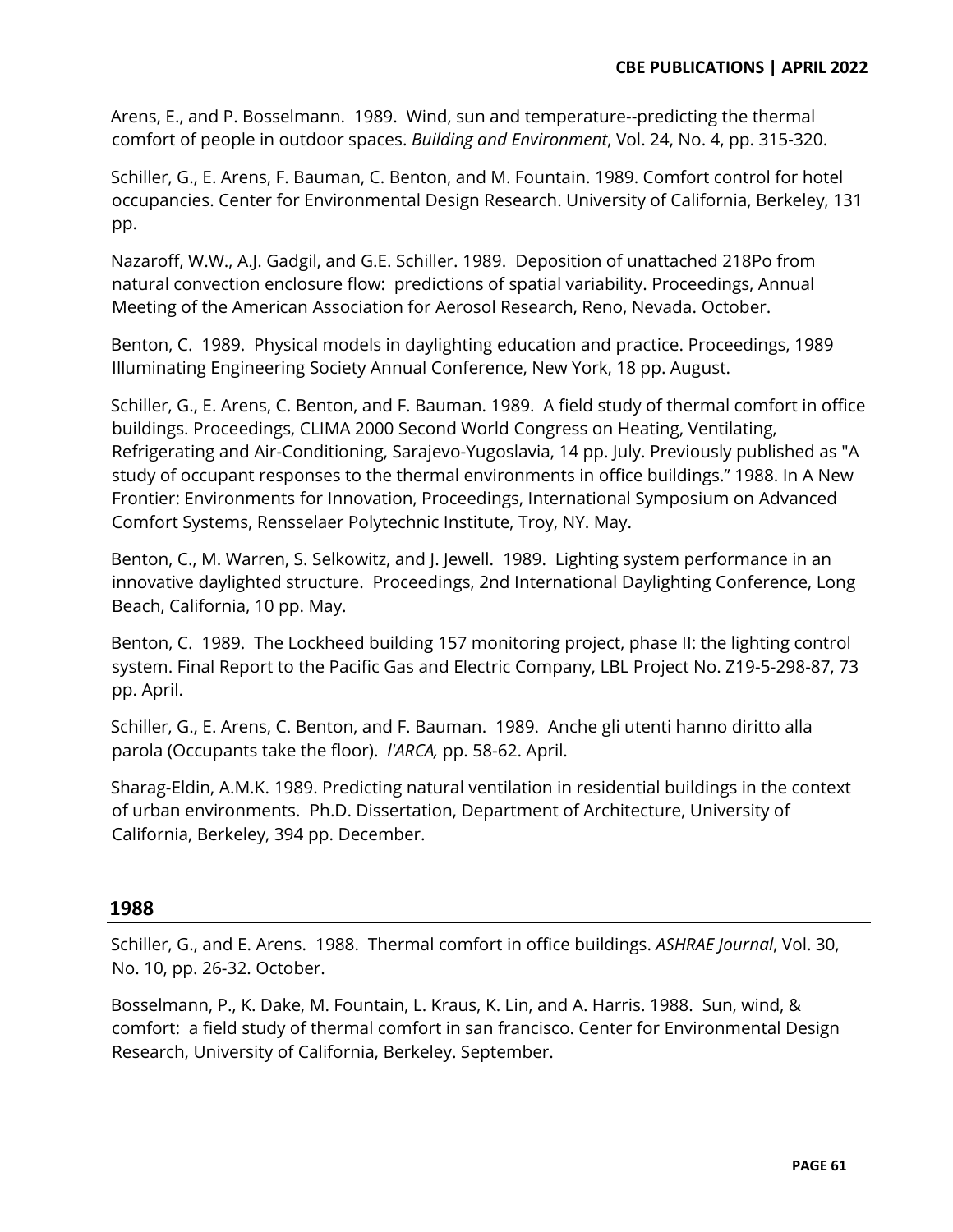Schiller, G. 1988. A numerical model of indoor radon decay product deposition. Proceedings, International Symposium on Building Systems: Room Air and Air Contaminant Distribution, Urbana, Illinois.

Bauman, F.S., D.R. Ernest, and E.A. Arens. 1988. The effects of surrounding buildings on wind Pressure Distributions and Natural Ventilation in Long Building Rows. ASHRAE Transactions, Vol. 94, Pt. 2, 26 pp. Previously published as "ASEAN natural ventilation study: wind pressure distributions on long building rows in urban surroundings." Center for Environmental Design Research, University of California, Berkeley, 65 pp. February.

Schiller, G., E. Arens, F. Bauman, C. Benton, M. Fountain, and T. Doherty. 1988. A field study of thermal environments and comfort in office buildings. *ASHRAE Transactions*, Vol. 94, Pt. 2, 27 pp. <https://escholarship.org/uc/item/4km240x7>

Benton, C., and F. Moore. 1988. A hands-on daylighting workshop for architectural educators and professionals. Proceedings, 13th National Passive Solar Conference, American Solar Energy Society, Boston, Massachusetts, pp. 187-191. June.

Bauman, F., and E. Arens. 1988. The development of a controlled environment chamber for the physical and subjective assessment of human comfort in office environments. *In A New Frontier: Environments for Innovation*, Ed: W. Kroner, Proceedings: International Symposium on Advanced Comfort Systems for the Work Environment, Rensselaer Polytechnic Institute, Troy, NY, pp. 277-284. May. www.escholarship.org/uc/item/0mn5485n

Doherty, T.J., and E.A. Arens. 1988. Evaluation of the physiological bases of thermal comfort models. *ASHRAE Transactions*, Vol. 94, Part 1, 15 pp. <https://escholarship.org/uc/item/6pq3r5pr>

Chang, S., E. Arens, and R. Gonzalez. 1988. Determination of the effect of walking on the forced convective heat transfer coefficient using an articulated mannikin. *ASHRAE Transactions*, Vol. 94, Part 1, pp. 71-81.

Schiller, G., E. Arens, F. Bauman, C. Benton, M. Fountain, T. Doherty, and K. Craik. 1988. A field study of thermal environments and comfort in office buildings: final report, ASHRAE 462-RP. Center for Environmental Design Research, University of California, Berkeley. January.

# **1987**

Fountain, M. 1987. Instrumentation for thermal comfort measurements: The globe thermometer. CBE Internal Report. www.escholarship.org/uc/item/1qx8c7sm

Benton, C., K. Papamichael, D. Arasteh, and S. Selkowitz. 1987. Optical analysis of a tracking skylight: SoLuminaire. Final Report to the Southern California Edison Company, LBL Project K-154-5916, 108 pp. December.

Kim, J.J. 1987. Numerical analysis of daylighting in the urban environment. Ph.D. Dissertation, Department of Architecture, University of California, Berkeley, 134 pp. December.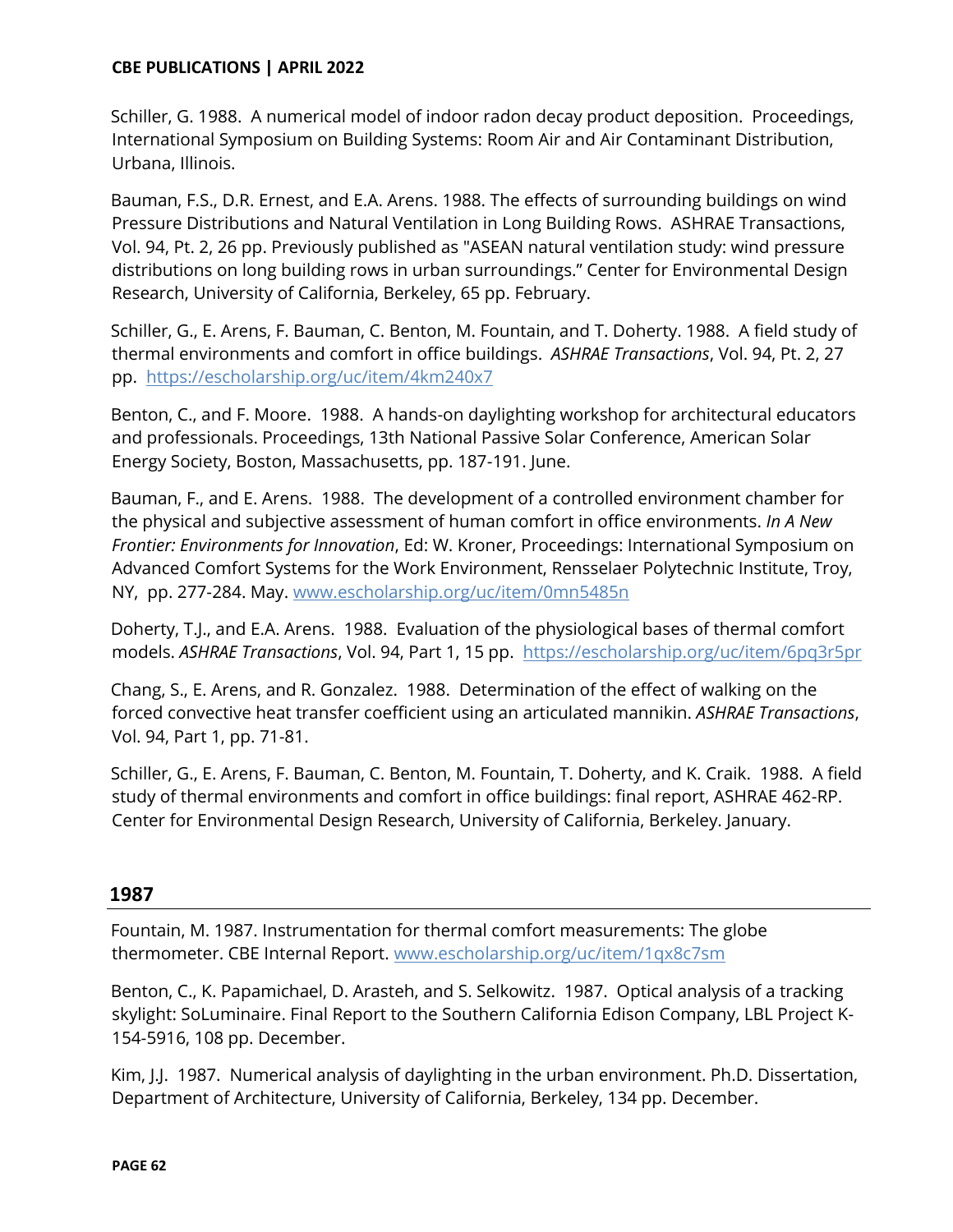Benton, C., and F. Moore. 1987. The daylighting network of North America. Architectural Lighting, Vol. 1, No. 5, pp. 44-47. May.

Heinemeier, K.E., and H. Akbari. 1987. Capabilities of in-place energy management systems for remote monitoring of building energy performance - case studies. *ASHRAE Transactions*, Vol. 93, Pt. 2, 15 pp.

## **1986**

Benton, C. 1986. Daylighting can improve the quality of light and save energy. Architectural Lighting, Vol. 1, No. 1, pp. 46-48. November.

Benton, C. 1986. The daylight model learning curve: a collection of introductory classroom exercises. Proceedings, 2nd International Daylighting Conference, Long Beach, California, pp. 364-374. November.

Arens, E., E. Lee, F. Bauman, and L. Flynn. 1986. Development and testing of a program to create hourly site-specific weather data. Proceedings, 10th CIB Congress, International Council for Building Research, Washington, D.C., pp. 2381-2388. September.

Benton, C., M. Warren, S. Selkowitz, et al. 1986. A field evaluation of daylighting system performance. Proceedings, 10th CIB Congress, International Council for Building Research, Washington, D.C., pp. 3114-3121. September.

Warren, M., C. Benton, S. Selkowitz et al. 1986. Evaluation of integrated lighting system performance in a large daylighted office building. Proceedings of the Energy Efficiency in Buildings Conference, American Council for an Energy-Efficient Economy, Santa Cruz, California, 14 pp. August.

Arens, E., and N. Watanabe. 1986. A method for designing naturally cooled buildings using bin climate data. *ASHRAE Transactions*, Vol. 92, Pt. 2, 14 pp.

Arens, E., and N. Watanabe, et. al. 1986. Natural ventilative cooling of buildings. Department of the Navy Design Manual 11.02, Naval Facilities Engineering Command, 146 pp. December. [www.escholarship.org/uc/item/36d7p202](http://www.escholarship.org/uc/item/36d7p202)

Benton, C., B. Erwine, M. Warren, and S. Selkowitz. 1986. Field measurements of light shelf performance in a major office installation. Proceedings of the 11th National Passive Solar Conference, American Solar Energy Society, Boulder, Colorado, pp. 290-295. June.

Arens, E., and J. Peterka. 1986. Controlling the wind climate around buildings. Civil Engineering Practice, Vol 1, No. 1, 13 pp. March.

Ubbelohde, S., C. Benton and J. McBride. 1986. Experiencing daylight. Proceedings of the Annual Conference, American Collegiate Schools of Architecture, New Orleans, Louisiana, 10 pp. March.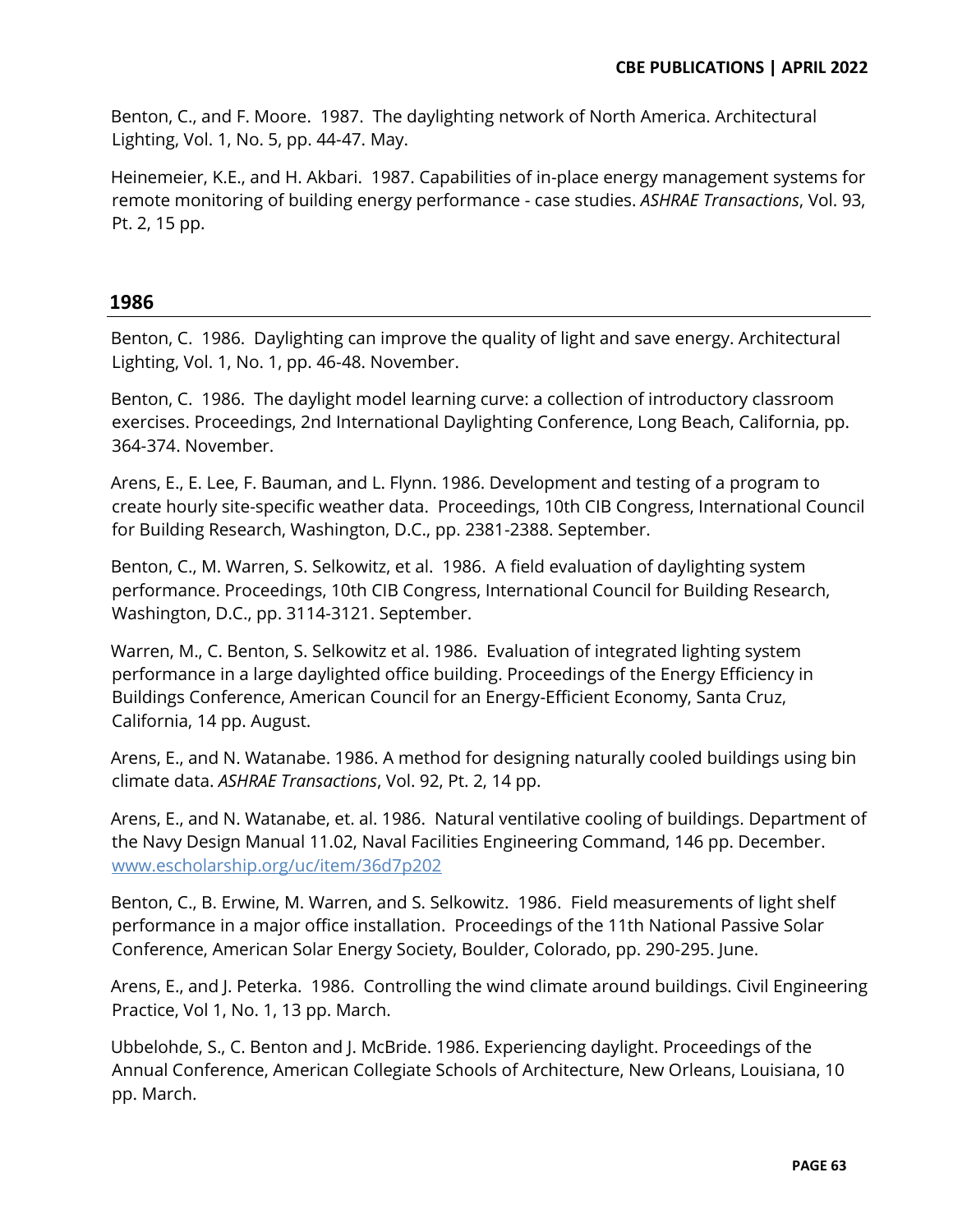Warren, M., C. Benton, S. Selkowitz et al. 1986. Field monitoring of office building energy consumption. Final Report to the Pacific Gas and Electric Company, LBL Project No. BG 83-42, 187 pp. February.

Arens, E., L. Berglund, and R. Gonzalez. 1986. Thermal comfort under an extended range of environmental conditions. *ASHRAE Transactions*, Vol. 92, Pt. 1, 8 pp.

## **1985**

Arens, E., E. Lee, F. Bauman, and L. Flynn. 1985. SITECLIMATE: A program to create hourly sitespecific weather data. Proceedings, ASHRAE/DOE/BTECC Conference on Thermal Performance of the Exterior Envelopes of Buildings III, Clearwater Beach, FL, pp. 91-108. December.

Barnaby, C.S, A. Gumerlock, C. Huizenga, R. Mitchell, and B.A. Wilcox. 1985. The effects of thermal mass exterior walls on heating and cooling loads in commercial buildings. Proceedings, ASHRAE/DOE/BTECC Conference on Thermal Performance of the Exterior Envelopes of Buildings III, Clearwater Beach, FL, pp. 1187-1224. December.

Benton, C. 1985. Experiential exercises for environmental control system courses. Proceedings of the 10th National Passive Solar Conference, American Solar Energy Society, Raleigh, North Carolina, pp. 188-193. October.

Benton, C. 1985. Daylighting applications in the United States. Proceedings of the NSF/INCERC Joint Romania USA Seminar on Energy Use in Buildings, Bucharest, Romania. September.

Warren, M., C. Benton., S. Selkowitz et al. 1985. Instrumentation for evaluating integrated lighting system performance. Proceedings of the Field Data Acquisition for Building and Equipment Energy-Use Monitoring Workshop, U.S. Department of Energy, Dallas, Texas, pp. 110-119. September.

#### **1984**

Bosselmann, P., and E. Arens et al. 1984. Sun, wind and comfort: a study of open spaces and sidewalks in four downtown areas. Institute of Urban and Regional Development, University of California, Berkeley, 146 pp. December.

Arens, E., and R. Pollock. 1984. Boundary layer wind tunnels: a unique tool for planning and design. *AEP Journal*, Vol. 10, No. 1, pp. 1-8.

Schiller, G.E. 1984. A theoretical convective-transport model of indoor radon decay products. Ph.D. Dissertation, Mechanical Engineering Department, University of California, Berkeley, 142 pp. July.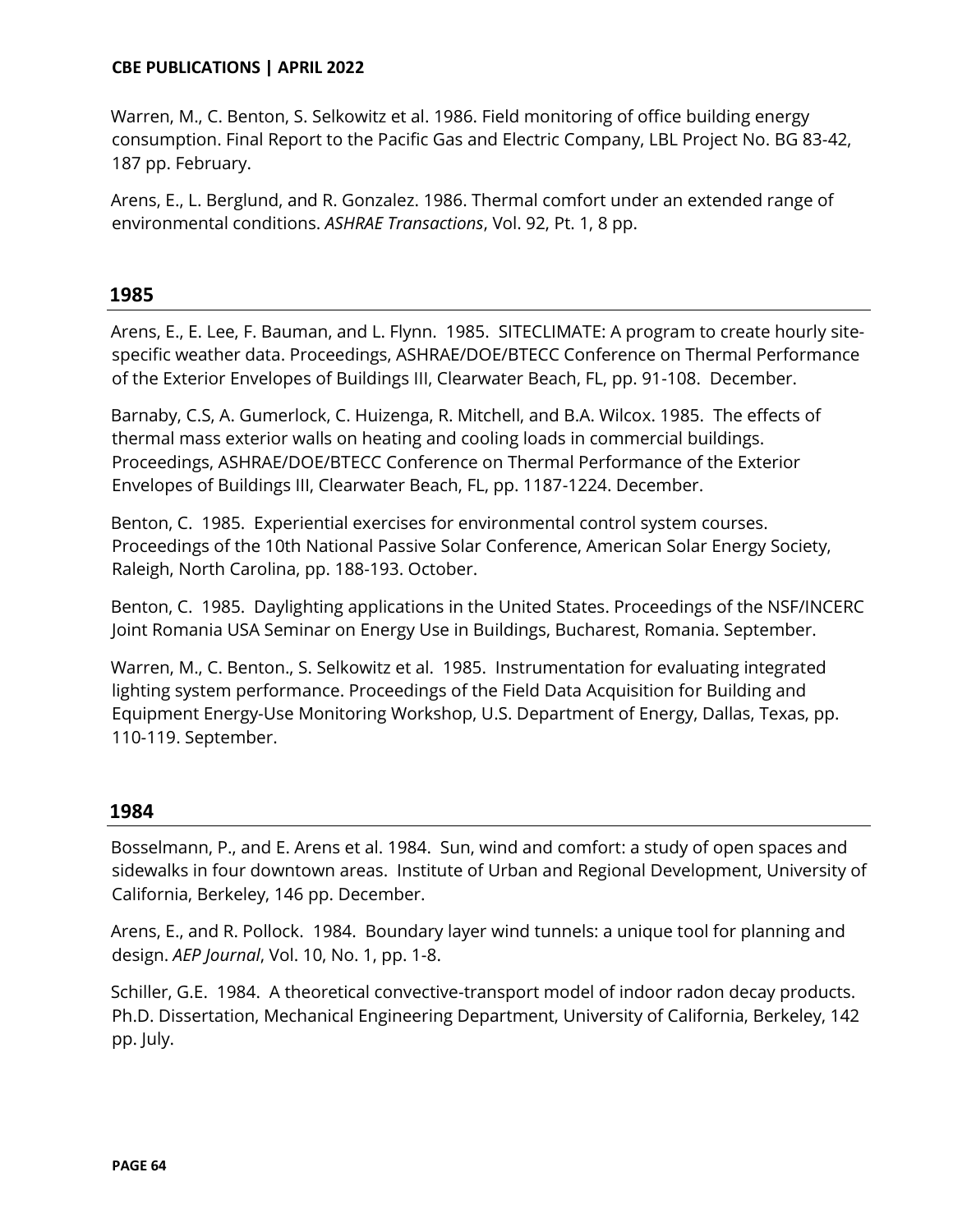Arens, E., A. Blyholder, and G. Schiller. 1984. Predicting thermal comfort of people in naturally ventilated buildings. *ASHRAE Transactions*, Vol. 90, Pt. 1, 12 pp. <https://escholarship.org/uc/item/0p71h11p>

Schiller, G., T. Nero, K. Revzan, and C.L. Tien. 1984. Radon decay-product behavior indoors: numerical modeling of convection effects. Proceedings, Air Pollution Control Association Annual Meeting, San Francisco, California. January.

## **1983**

Arens, E., et al. 1983. Bioclimatic chart. Progressive Architecture, p. 133. April.

Bauman, F., A. Gadgil, R. Kammerud, E. Altmayer, and M. Nansteel. 1983. Convective heat transfer in buildings: recent research results. *ASHRAE Transactions*, Vol. 89, Pt. 1A, pp. 215-233; also Lawrence Berkeley Laboratory Report No. 13883, 34 pp.

Bauman, F., B. Andersson, W.L. Carroll, R. Kammerud, and N. Friedman. 1983. Verification of BLAST by comparison with measurements of a solar dominated test cell and a thermally massive building. Journal of Solar Energy Engineering, Vol. 105, pp. 207-216.

## **1982**

Arens, E. 1982. On considering pedestrian winds during building design. In Wind Tunnel Modeling for Civil Engineering Application: Proceedings of the International Workshop on Wind Tunnel Modeling Criteria and Techniques in Civil Engineering Applications. Gaithersburg, MD. Ed. T. Reinhold, Cambridge, England: Cambridge Univ. Press, pp. 8-26. April.

#### **1981**

Arens, E. 1981. Designing for an acceptable wind environment. *Transportation Engineering Journal*, ASCE, Vol 107, No. TE 2, Proc. Paper 16132, pp. 127-141. March.

Nall, D., E. Arens and L. Flynn. 1981. Abbreviation of climate data for building thermal analysis programs using representative samples of various lengths. *ASHRAE Transactions*, Vol. 1, 1981, pp. 923-934.

#### **1980**

Arens, E., R. Gonzalez, L. Berglund, P. McNall, and L. Zeren. 1980. A new bioclimatic chart for passive solar design. Proceedings, 5th National Passive Solar Conference, Amherst, MA, pp. 1202-1207. October.